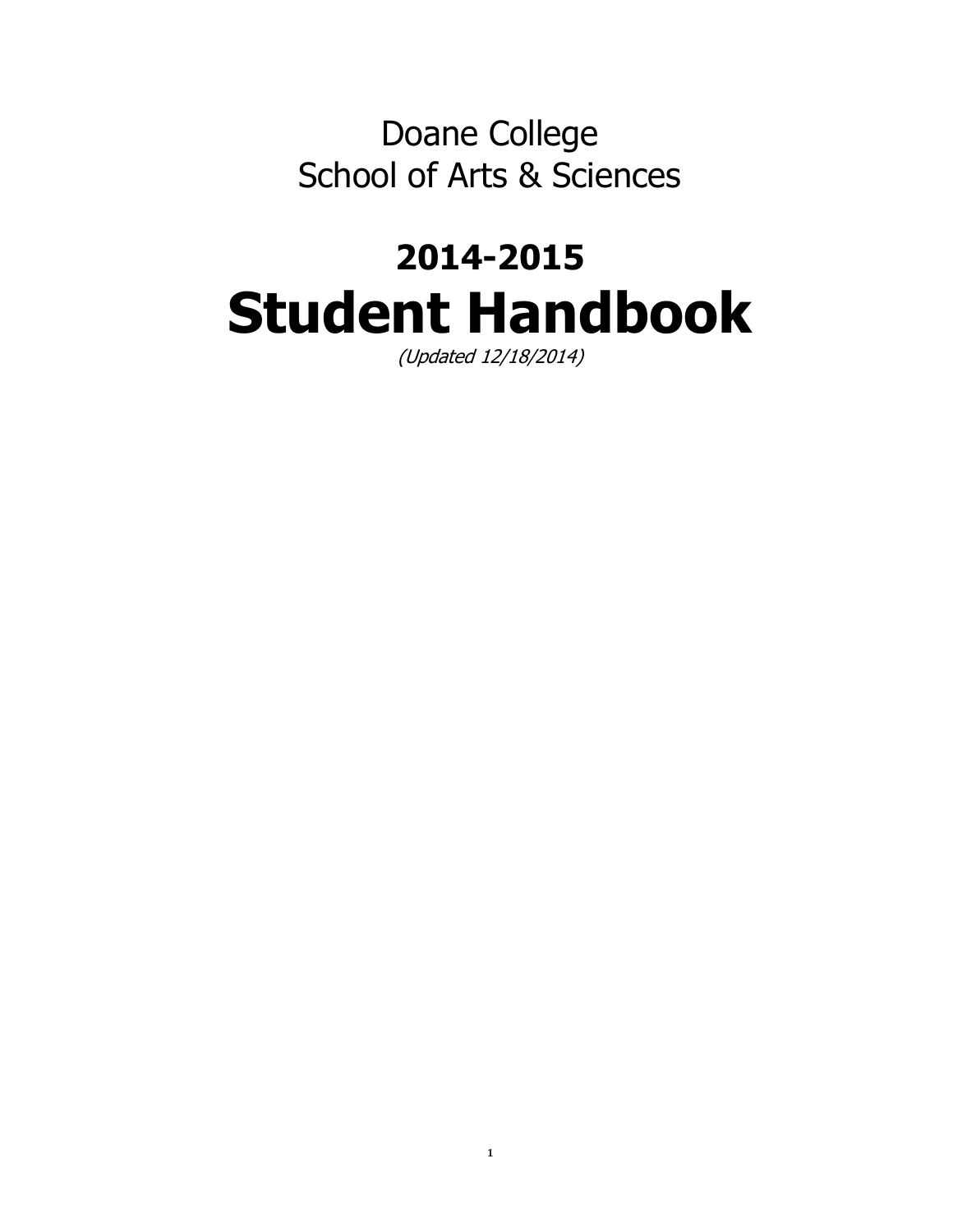# **Table of Contents**

All provisions of this publication are subject to change by the College and are not contractual.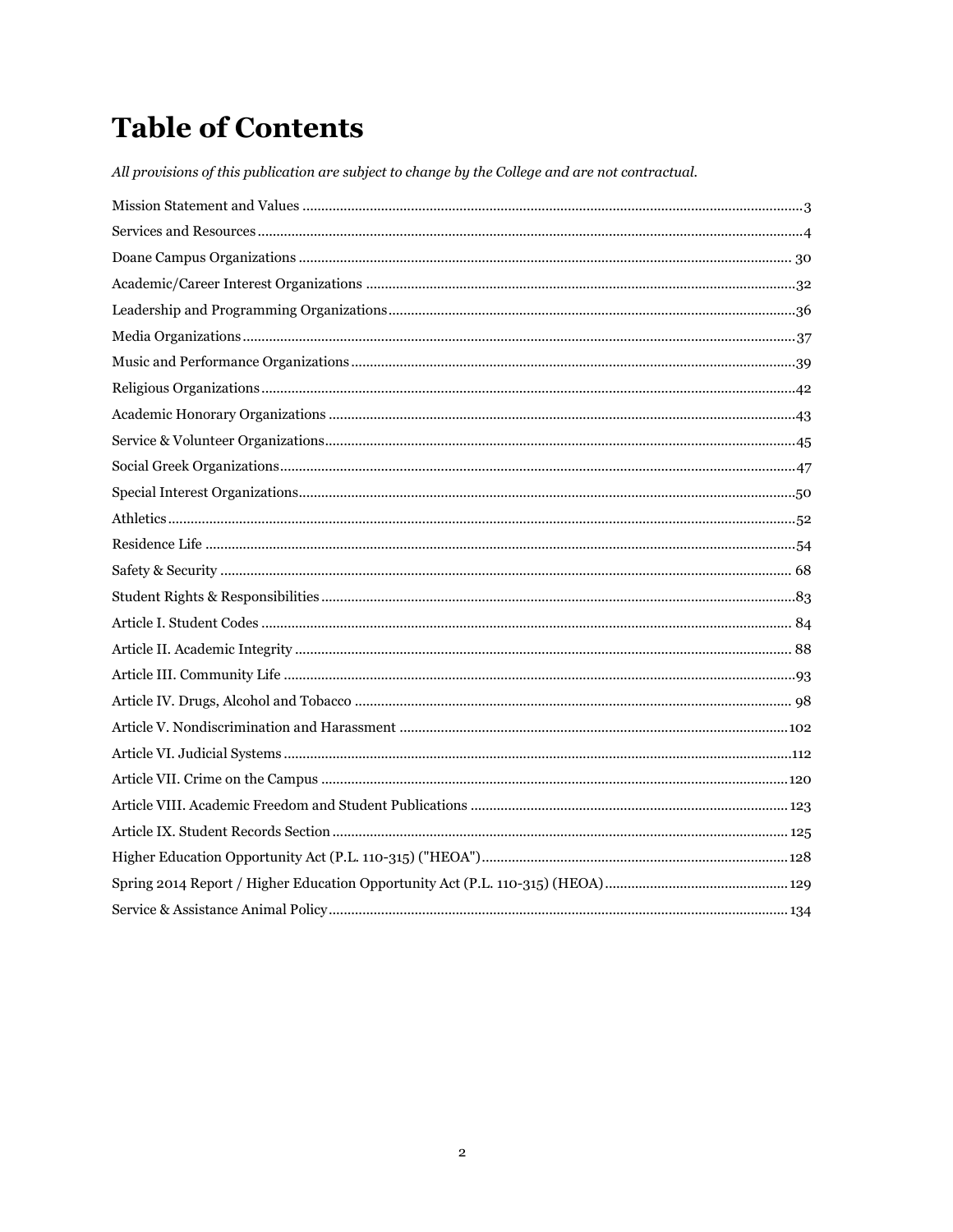# <span id="page-2-0"></span>**Mission Statement and Values**

# **Mission Statement**

The Doane College mission is to provide an exceptional liberal arts education in a creative, inclusive, and collaborative community where faculty and staff work closely with undergraduate and graduate students preparing them for lives rooted in intellectual inquiry, ethical values, and a commitment to engage as leaders and responsible citizens in the world.

# **Values**

Our four core values help us continue to put the student experience first.

- Community: Doane is an engaged and cohesive community comprised of individuals and smaller communities, in which everyone can contribute and participate.
- Empowerment: Doane encourages its community making principled decisions and taking responsibility for them.
- Excellence: Doane sets high standards of teaching, scholarship, service and leadership.
- Impact: It is the heart of the Doane experience. At Doane, one can make a positive difference on oneself, on others, on the environment, and on life.

# **Notice of Nondiscrimination**

Applicants for admission and employment or professional agreements with the College are hereby notified that this institution does not discriminate on the basis of race, color, religion, sex, national origin, disability, age, marital status, sexual orientation or any other protected class recognized by state or federal law in admission or access to, or treatment, or employment in its programs and activities. Sexual Harassment and sexual violence are prohibited forms of sex discrimination.

Any person having inquiries concerning the College's compliance with the regulations implementing Title VI, of the Civil Rights Act 1964, Title IX of the Education Amendments of 1972, or Section 504 of the Rehabilitation Act of 1973, is directed to contact the office of Human Resources, (402) 826-6773. This office has been designated by the College to coordinate the institution's efforts to comply with the regulations implementing Title VI, Title IX, and Section 504. Any person may also contact the Assistant Secretary for Civil Rights, U.S. Department of Education, regarding the institution's compliance with the Regulations implementing Title VI, Title IX, or Section 504.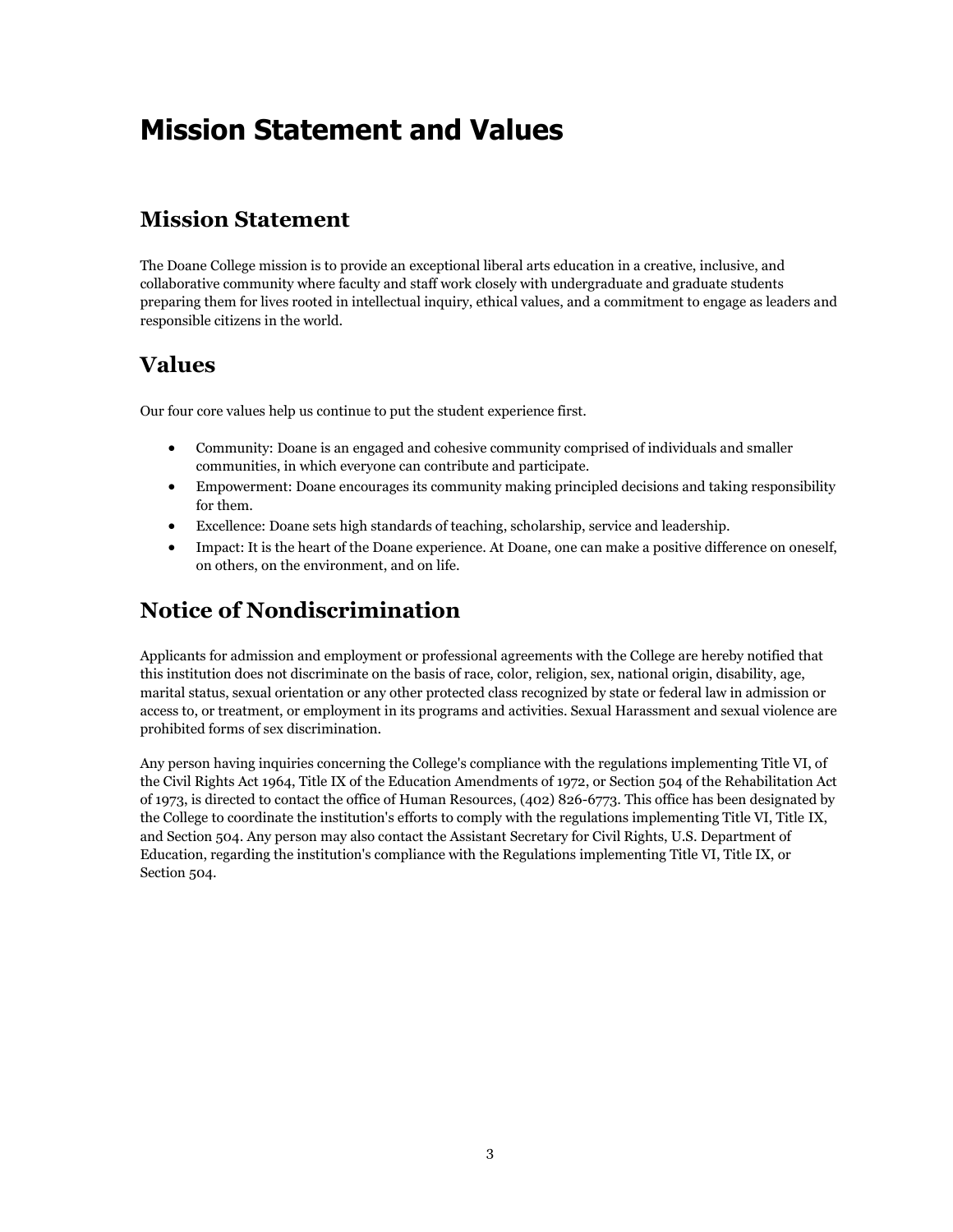# <span id="page-3-0"></span>**Services and Resources**

# **Academic Affairs**

This office supervises all academic areas. Questions, concerns, or suggestions about an academic program, adviser, professor, or academic policy can be voiced by making an appointment to see the vice president for academic affairs, who also serves as the Academic Dean of the College. The office is located in the lower level of Padour Walker Administration Building.

# **Academic Support center (ASC)**

The Academic Support Center is located on the lower level of Perry Campus Center. The center consists of two separate programs: the Doane Learning Center (DLC) and the Doane Student Support Services (SSS). Any student may participate in the DLC program offerings. The SSS program is federally funded, so participants must meet government eligibility guidelines. Eligible students receive notification in the fall, as well as updates on program events throughout the year.

# **Doane Learning Center (DLC)**

The DLC is a walk-in center for students wanting to raise their Grades or improve their study skills. The program provides academic counseling, preparation for graduate entry exams, peer tutoring, writing assistance, and courses in pre-college math, college-level reading and writing skills.

# **Doane Student Support Services (SSS)**

SSS is a federally funded program to assist students in reaching their academic, personal, and career goals. Eligible students receive notification in the fall and may use any of the following services:

- **Peer Tutoring** Request forms are available in the Academic Support Center. Students are assigned tutors who have been recommended by the faculty. Tutors help students clarify course concepts, suggest ways to organize class notes, and help students prepare for exams. *Peer tutors are available in most courses at no cost.*
- **•** Direct Grant Aid Some funding is available as direct grant aid to SSS participants who are in their first or second year of college and receive a Pell Grant.
- **Writing Lab** The lab is located in the Perry Campus Center. It is equipped with computers and a printer. The writing specialist assists students in organizing and revising papers. The writing specialist also advises students as they prepare scholarship applications and personal statements for entry to graduate or professional study.
- **Financial Literacy Training** SSS staff provides workshops and individual sessions (to participants) on money management.
- **Academic Counseling** SSS academic specialists work with students to help them improve their study habits, reduce test anxiety, set and monitor grade goals, analyze exam errors, and prepare for the PPST and GRE exams.
- **Courses** The SSS program provides courses in college-level study skills, writing, and pre-college computational mathematics.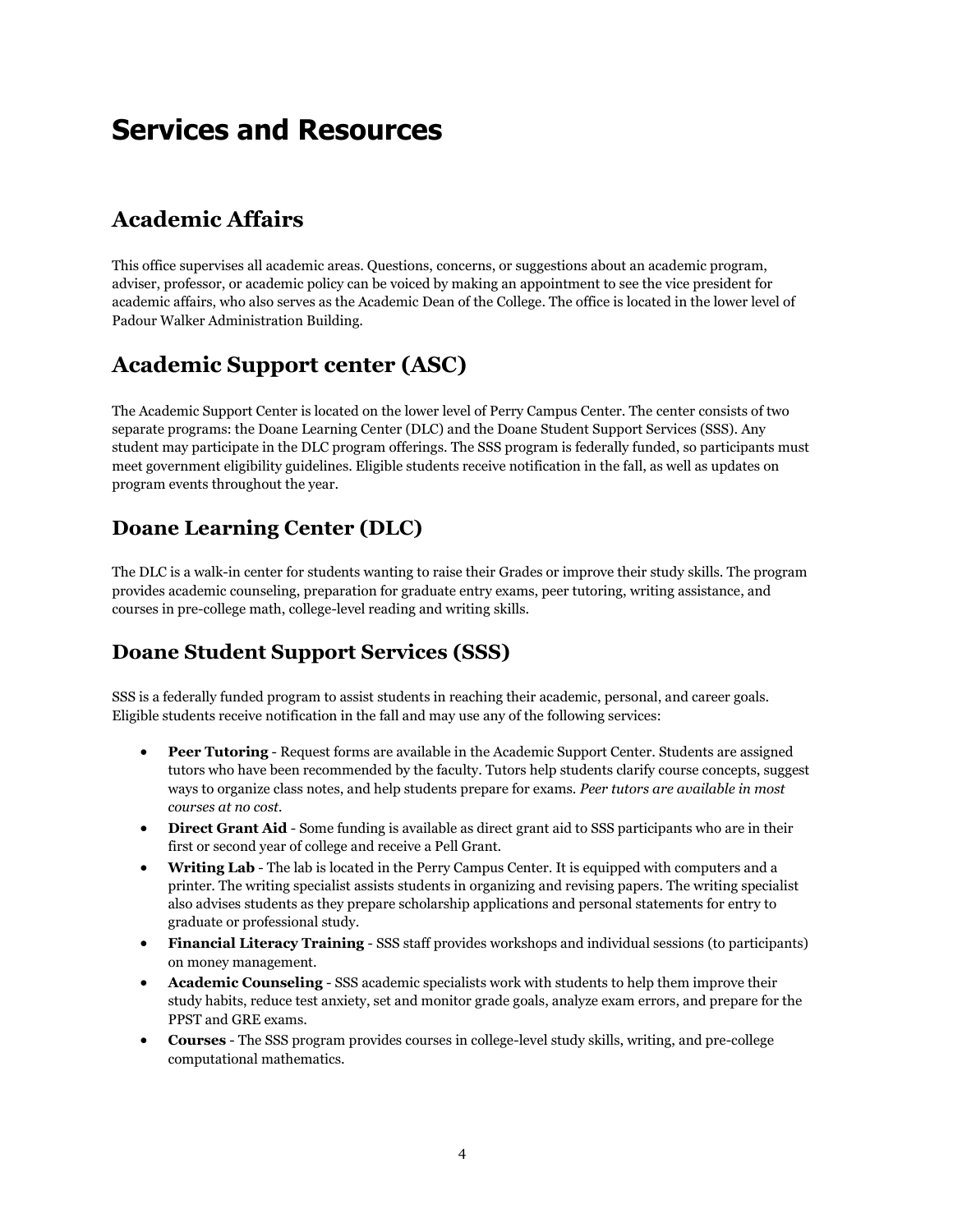# **Access/Services for Students with Disabilities**

The Rehabilitation Act of 1973 (section 504) and the Americans with Disabilities Act (ADA) provides that "no otherwise qualified disabled individual in the United States...shall, solely on the basis of disability, be denied access to, or the benefits of, or be subjected to discrimination under any program or activity provided by any institution receiving federal financial assistance." This regulation requires that Doane programs are accessible to the disabled, but it does not require that every building or part of a building on campus is accessible. Some of the architectural barriers on this campus cannot be removed in the immediate future. Thus, it will be necessary to reschedule classes to accessible buildings or take other steps to open some of our programs to students with mobility impairments.

- 1. Students interested in services related to a disability should notify the College of any special circumstances that would affect their ability to compete equally in the College environment. To assist the College in providing services, qualified professionals upon request must provide documentation of such disabilities.
- 2. Students are encouraged to self-identify at any time by initiating the process described in number one above.
- 3. To initiate this process, students are encouraged to contact any of the following offices before arriving on campus so their needs can be anticipated, reviewed, and accommodated: Office of Admission, Student Leadership Office, Academic Support Center, or Academic Affairs Office.

### **GRIEVANCE PROCEDURE**

Doane College wants to ensure prompt and equitable resolution of complaints alleging any discrimination or other conduct prohibited by the Americans with Disabilities Act (ADA) or Section 504 of the Rehabilitation Act of 1973, as amended (20 U.S.C. 794.) If at any point a student, faculty or staff member believes that there has been a violation of ADA or Section 504, he or she should follow these steps:

- a. To file a grievance, the student, faculty or staff member must contact the college's Section 504 Coordinator within 30 working days of the alleged discrimination or other conduct. (In special circumstances an extension may be granted for filing a grievance.) All grievances should be filed with Laura Sears, Director of Human Resources and the College's designated Section 504 Coordinator. She may be contacted at (402) 826-6773 or via email at laura.sears@doane.edu.
- b. The 504 coordinator will make contact with the student or employee filing the grievance within two business days. The 504 coordinator will make a record of the meeting and may request person filing the complaint to present the grievance in writing.
- c. The 504 coordinator or her designee will conduct a thorough and impartial investigation of the complaint, during which all parties will have the opportunity to present witnesses and other evidence.
- d. Upon review of the documentation and information gathering, the 504 coordinator will render a findings report to Doane College and will provide a copy of the findings report to the student or employee grievant. The parents or guardians of a student grievant, if FERPA (Family Educational Rights and Privacy Act) permits, may request a copy of the findings report within 30 days after its filing.
- e. The person filing the complaint may request reconsideration of the report determination and findings if he or she is dissatisfied with the resolution. This request should be made to the Section 504 Coordinator within 10 working days. The findings report will be provided to the Vice President for Student Leadership when a student requests reconsideration and to the Vice President for Finance and Administration when a faculty or staff member requests reconsideration. The designated Vice President will be responsible for reviewing the report findings and resolution and making a determination in writing and providing copies of the written determination to the person filing the grievance within 10 working days. Report findings will also be filed with the 504 Coordinator.

The college will take steps, as appropriate, to remedy the effects of and prevent the recurrence of discrimination of which it has notice.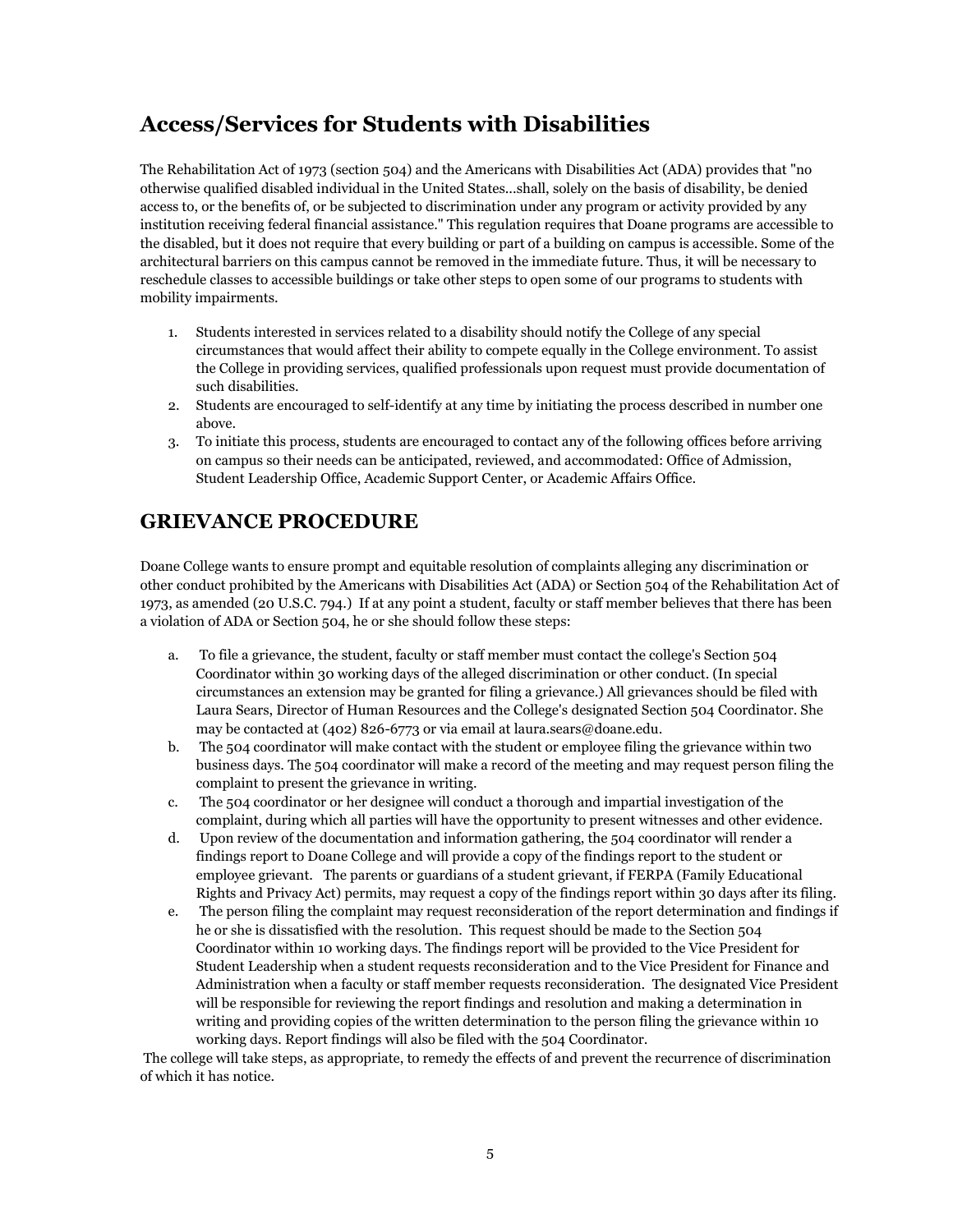# **Office of Admission**

Prior to arrival at Doane, students probably identified most with an admission counselor. At many colleges, the counselor that recruits students becomes a stranger once the students step onto campus. The Doane admission staff is different. They make an effort to keep in touch with their students to ensure satisfaction. The Office of Admission is located on the first floor of the Chab Weyers Education and Hixson Lied Art building, and the staff will always lend a helping hand.

# **Advising**

Each Doane student has a faculty member as an academic adviser. For more information about an adviser's responsibilities or changing advisers please refer to the Doane Catalog or stop by the Registrar's Office in the lower level of Padour Walker.

# **Bookstore**

The College, for the convenience of faculty and students, operates the Doane College Bookstore, located on the lower level of Perry Campus Center. In addition to textbooks, the bookstore carries general college supplies and a variety of items of interest to the College community. Hours of operation are posted.

# **Obtaining Books & Supplies**

All students are allowed to charge books purchased at the Doane College Bookstore to their student account. Charges can be made beginning the second week of August for the fall semester and the second week in January for the Spring semester. Only books and supplies may be charged. Students who access their books through this method and are receiving Federal Title IV financial aid are considered to have authorized the use of Title IV funds for this purpose and no written authorization is required. Although students have the option of purchasing their textbooks through alternate sources, Doane College Bookstore strives to remain competitive in the market while offering excellent customer service and allowing any profits made to remain with the college as a savings to students in other areas.

# **Textbook Refunds (applies to rentals as well)**

Refunds will **only** be given on fall and spring semester textbooks if a student has dropped the class **and** the following conditions have been met:

- A valid cash register receipt is presented.
- Books are returned by the date indicated on the receipt card.
- **Used** Books are in resalable condition. Book cover and pages are not bent, torn, or missing.
- **New** books are not damaged, written in, marked on; spine has not been bent or broken. (Book condition will be determined by Bookstore Management.) Wrapped (texts) or boxed merchandise have not been unwrapped or opened.
- Defective books will be replaced at no charge and should be returned at once.
- **Rental Policy is Printed on your receipt**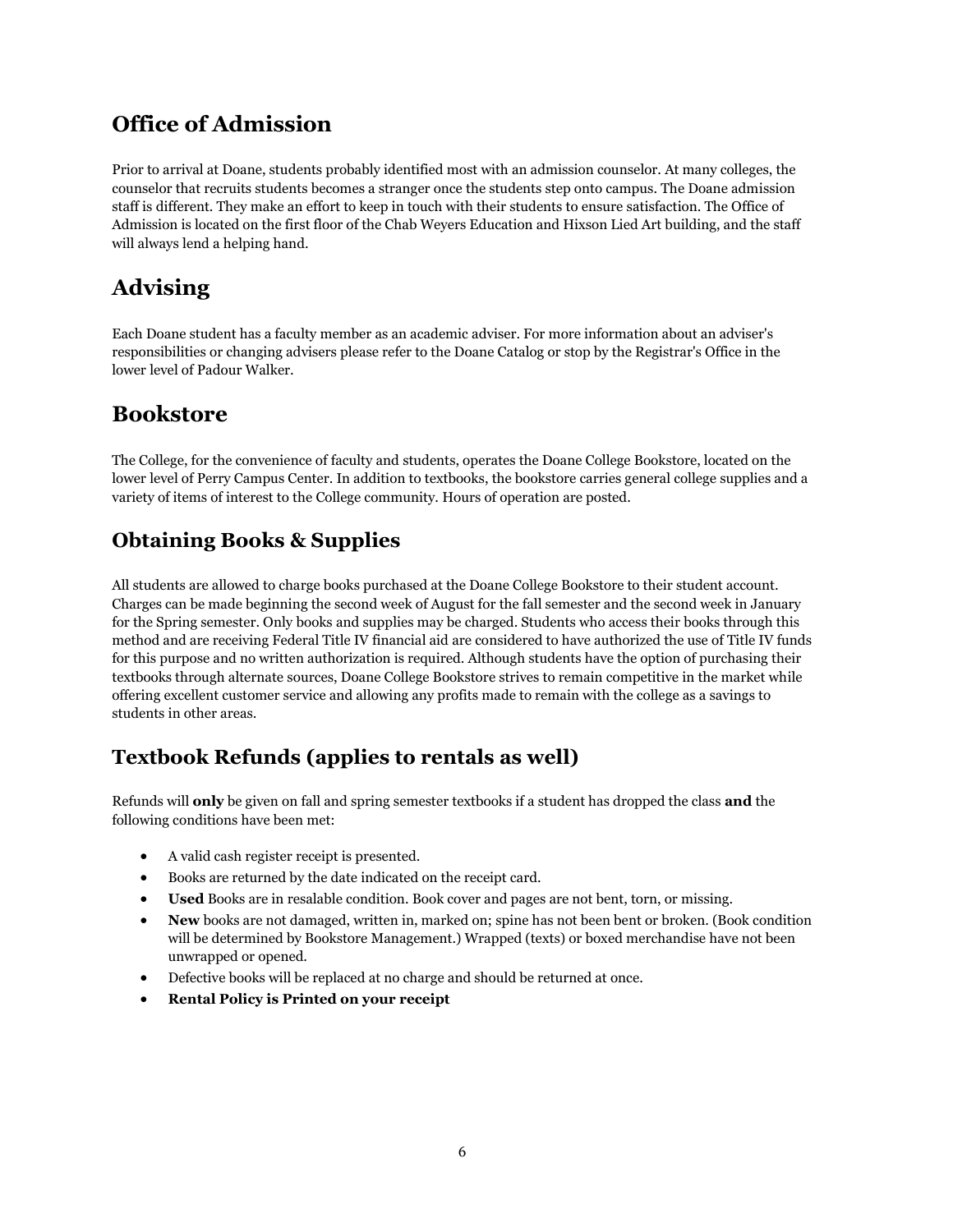### **Buy Back**

Nebraska Book Company, on behalf of Doane College Bookstore, will buy back eligible books the first week of the new semester and the week of finals. Days and hours will be posted.

Students may purchase textbooks from the bookstore Website: http://bookstore.doane.edu/doane/

# **Business Office**

Located on the lower level of the Padour Walker Administration Building, the Business Office serves as the center of the College's business and accounting functions. The Business Office can cash checks and provide you with information about student bills. Please refer to the Doane Catalog for more information.

# **Career Development**

The **College to Career Center (C2CC)** staff coach students on career exploration, decision-making, and planning, internship, professional development, graduate and professional study entry and employment options. Internships or field experiences are the most important factor employers consider when hiring graduates. Each term, the College to Career Center offers the course "Pre-Field Experience" (Cooperative Education 205) to prepare students for an internship. This course is required to earn academic credit for an internship. C2CC is located on the upper level of Perry campus Center.

### **C2CC + Students =**

| High-quality personal statements<br>$\bullet$        | Multiple job offers prior to graduation                    |
|------------------------------------------------------|------------------------------------------------------------|
| Successful performance in an interview<br>$\bullet$  | Acceptance to target graduate and professional<br>programs |
| A network of professional contacts<br>$\bullet$      | Professional behaviors in the workplace                    |
| Mentor relationships with professionals<br>$\bullet$ | Competencies for transition to career                      |
| Strategies to overcome barriers to<br>employment     | Success as a new professional                              |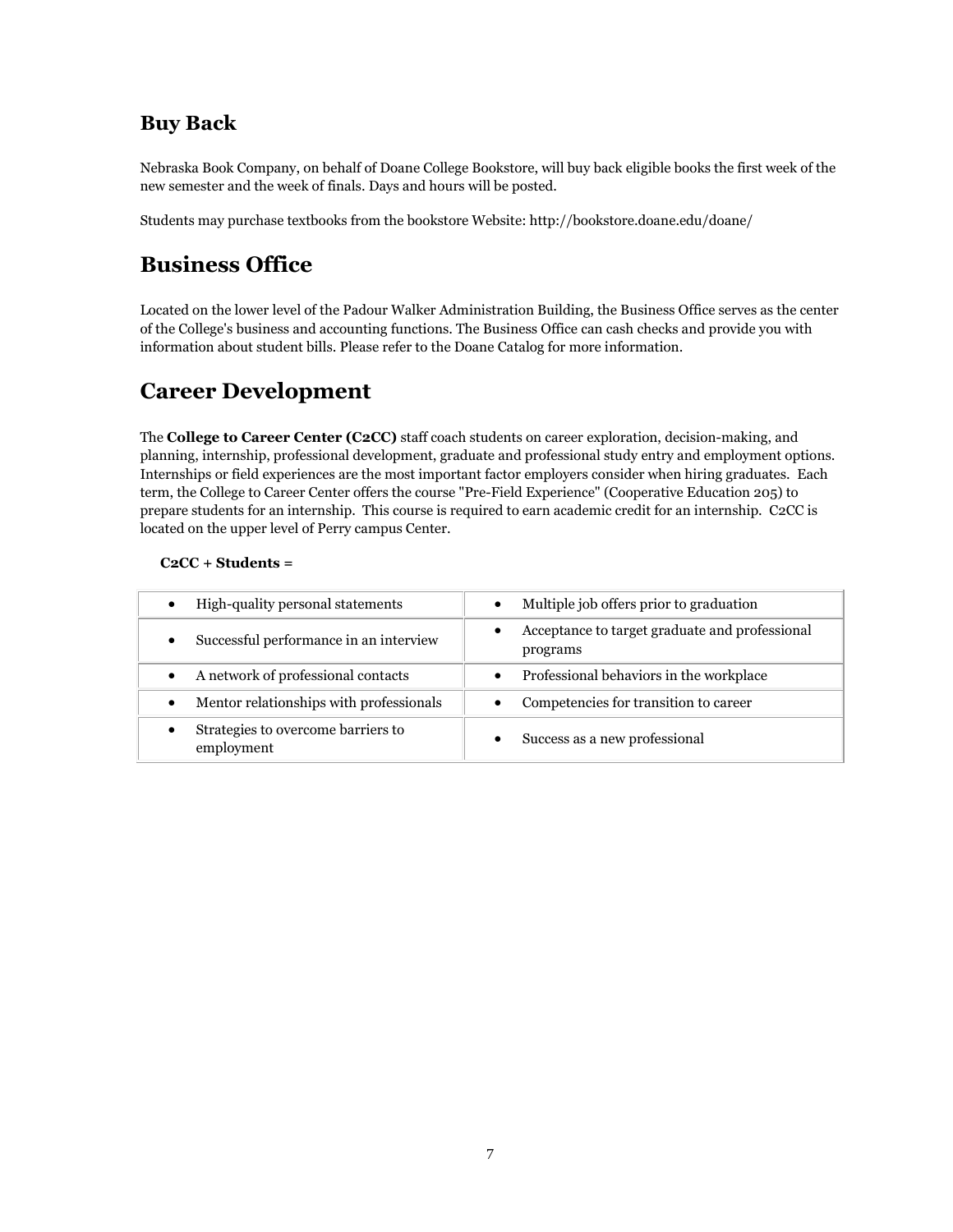# **Chaplain and Service Programs**

The campus chaplain supports the student body in developing and exploring their faith and spirituality. This is accomplished through program planning and partnering with other areas when possible to promote spiritual awareness and development. The chaplain also helps the research and development of a spiritual direction that fits Doane College. Chapel services are open to students of all faiths.

At Doane College, the philosophy of "to lead is to serve" is one of the cornerstones of the leadership program. The Chaplain's Office provides and promotes opportunities for students to engage in service and social justice activities. Local and regional volunteer and service opportunities for Doane students, faculty and staff are available through this office. The office also keeps official records of all community services performed by Doane students and student organizations.

# **Facilities Operations**

The staff of Doane's Facilities Operations provides grounds, maintenance, and custodial care for the entire campus' buildings and grounds. In residence halls, custodial care for the restrooms, lounges, and hallways are provided on a regular basis. Students are asked to please have consideration for others and pick up after themselves as much as possible. Facilities Operations staff are also responsible for maintenance items throughout all buildings. As soon as a maintenance problem is noticed, it must be reported immediately to the RA/RD.

If a maintenance need arises in other buildings, call ext. 8653 during business hours. The earlier the problem is reported, the quicker it will receive attention. During the evening hours and weekends, call the Facilities Operations manager on-call at 402.826.0060, if not answered immediately please leave a message and return phone number and someone will return the call as soon as possible If the problem is not an emergency, leave an e-mail (facilities@doane.edu) or phone message to x8653.

# **Faculty Office**

The Faculty Office is located in Communications 30. Assignments, messages, or other materials to deliver to a faculty member, may be left with the faculty secretaries. The secretaries will date and timestamp them and place in faculty mailboxes. The secretaries also have a record of class schedules and office hours, if a faculty member needs to be located. The number of the Faculty Office is x8623.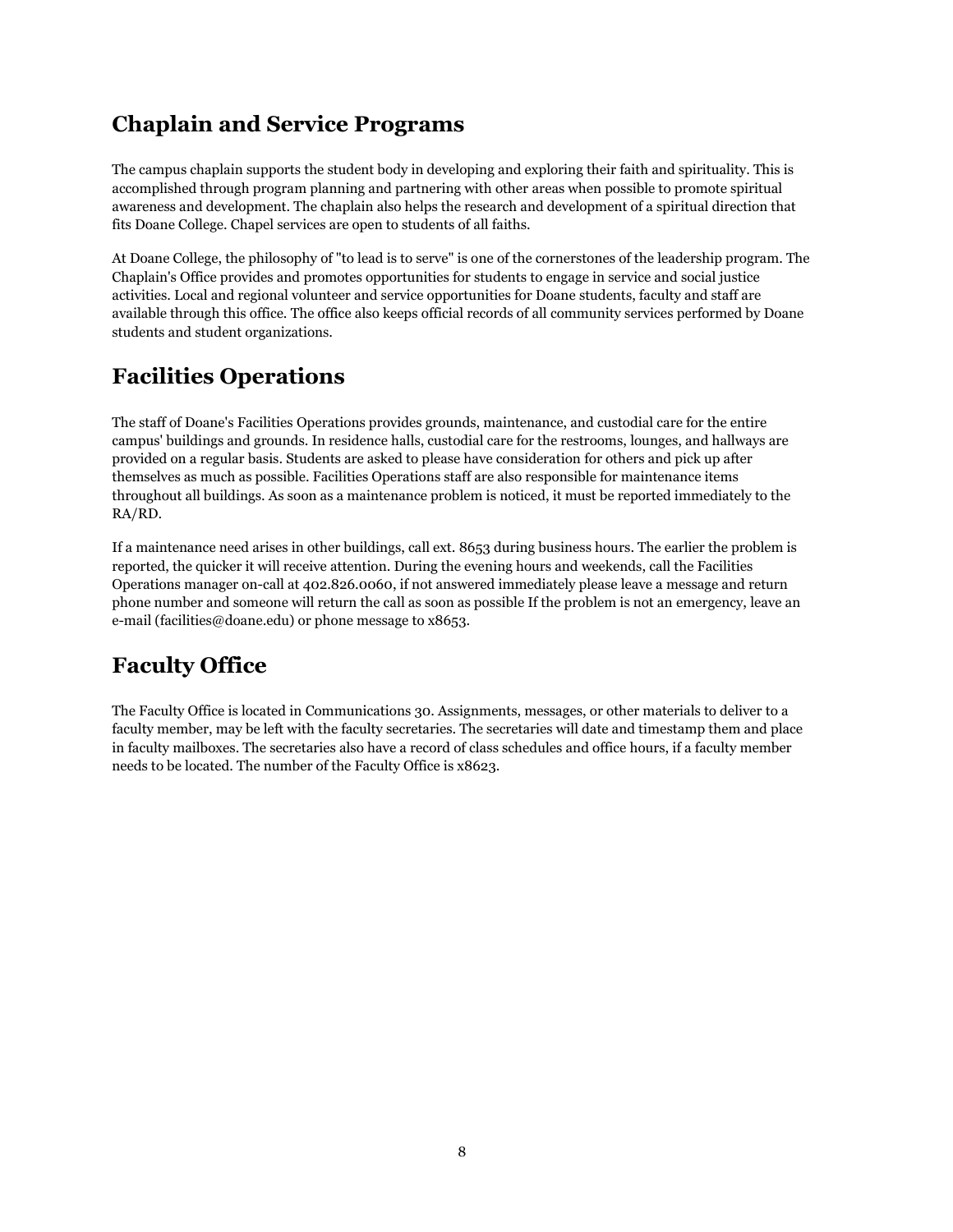# **Financial Aid**

The Financial Aid Office is located on the upper level of Padour Walker. Financial aid is generally awarded for the full academic year and credited equally between the fall and spring semesters. Students not meeting satisfactory academic progress will be notified in writing. Please refer to catalog or our website for the Federal Financial Policy.

For those who qualify, Doane College offers a variety of student financial assistance opportunities. Assistance from Doane and from federal and state governments is used to supplement the financial resources of the student and/or family. Students must apply each year to determine their eligibility by completing the Free Application for Federal Student Aid (FAFSA). Detailed information on the application process is available in the catalog, the Doane website and Financial Aid Office. If you have questions, you may stop in the Financial Aid Office. Our hours are 8 am to 5 pm during the academic year or email FAOffice@doane.edu.

Student employment provides students the opportunity to earn money that can be used to meet educational or personal expenses related to college. Employment can provide valuable experiences and training for future careers. See the financial aid office or the Web site for details.

# **Doane College's Financial Aid Code of Conduct**

The Higher Education Opportunity Act conditions the eligibility of educational institutions to participate in Title IV programs on the development of and compliance with a code of conduct which prohibits conflicts of interest for its financial aid personnel. Doane College's Officers, employees and its agents are required to comply with this code of conduct. The following specific provisions bring Doane College into compliance with the federal law.

#### Code of Conduct:

Staff members in the Office of Scholarships and Financial Aid have always been bound to act in compliance with the vision outlined in our Mission Statement and the National Association of Student Financial Aid Administrator's **Statement of Ethical Principles and Code of Conduct for Institutional Financial Aid Professionals.**

- Doane College does not have a preferred lender list. However upon request it will provide a historical list of private education lenders students and/or parents have used in the past four academic years.
- Doane College does not recommend any particular alternative or private education loan lender to any student or the student's family.
- Neither Doane College as an institution, nor any individual officer, employee or agent shall enter into any revenue-sharing arrangements with any lender.
- NO officer or employee of Doane College who is employed in the financial aid office or who otherwise has responsibilities with respect to education loans, or an agent who has responsibilities with respect to education loans, or any of their family members shall solicit or accept any gift from a lender, guarantor, or servicer of education loans. For purposes of this prohibition, the term "gift" means any gratuity, favor, discount, entertainment, hospitality, loan or other item having a monetary value of more than a nominal amount. (Nominal value is valued at \$10 or less).
- An officer or employee of Doane College who is employed in the financial aid office or who otherwise has responsibilities with respect to education loans, or an agent who has responsibilities with respect to education loans, shall not accept from any lender or affiliate of any lender any fee, payment, or other financial benefit (including the opportunity to purchase stock) as compensation for any type of consulting arrangement or other contract to provide services to a lender or on behalf of a lender relating to education loans.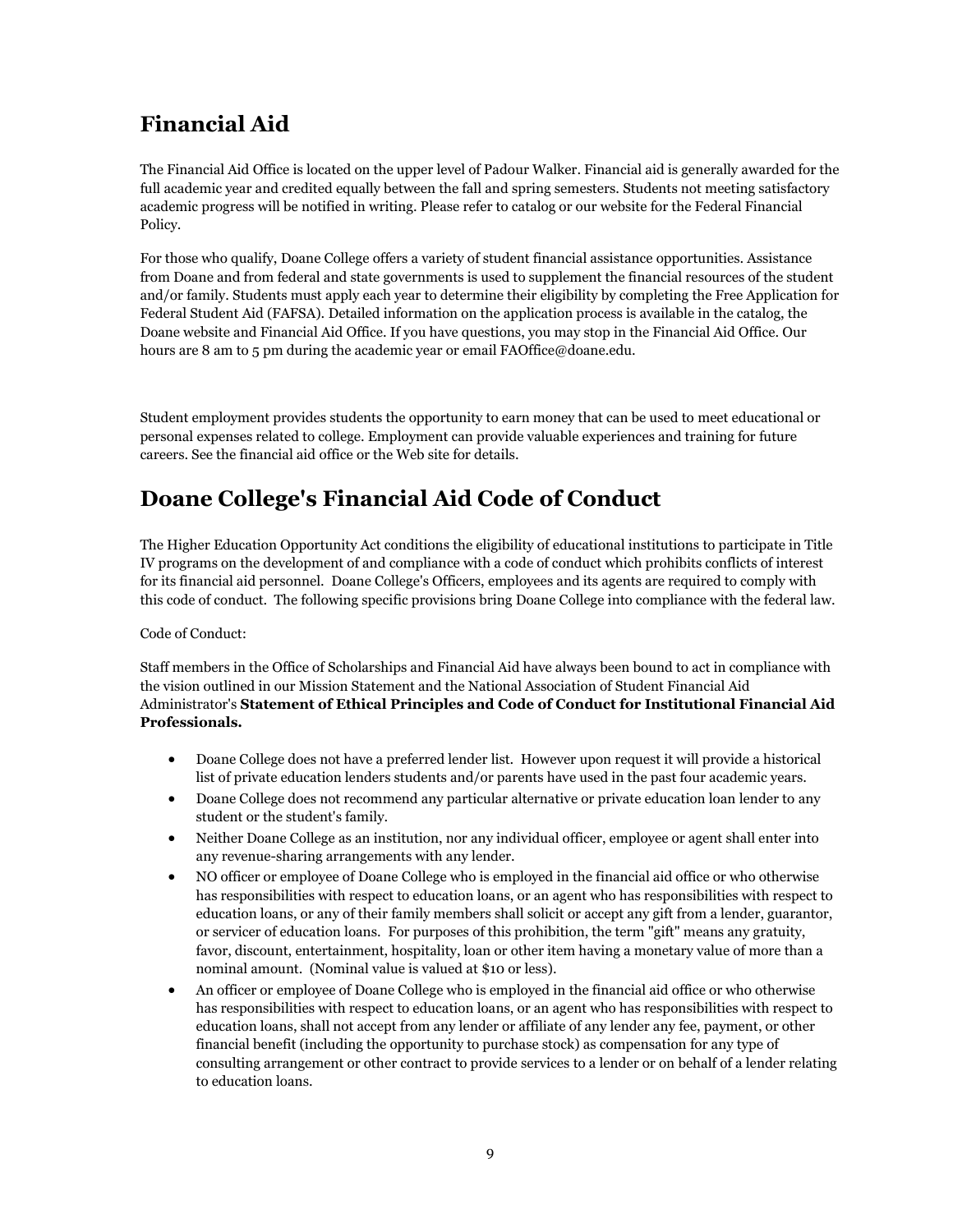- Doane College shall not request or accept from any lender any assistance with call center staffing or financial aid staffing.
- Any employee who is employed in the financial aid office, or who otherwise has responsibilities with respect to education loans or other student financial aid, and who serves on an advisory board, commission, or group established by a lender, or group of lenders shall be prohibited from receiving anything of value from the lender, guarantor, or group of lenders or guarantors, except that the employee may be reimbursed for reasonable expenses incurred in serving on such an advisory board, commission, or group.
- Financial aid staff can participate in meals, refreshments and receptions that are in conjunction with meetings, trainings, or conference events that are open to all attendees.
- Office visits by lenders/guarantors are normally limited to once per quarter.

Staff who knowingly fail to follow these guidelines will be subject to disciplinary action.

Student employment provides students the opportunity to earn money that can be used to meet educational or personal expenses related to college. Employment can provide valuable experiences and training for future careers. See the financial aid office or the Web site for details.

Notice of Federal Student Financial Aid Penalties for Drug Law Violations:

A federal or state drug conviction can disqualify a student for Federal Student Aid Funds. Convictions count only if the offense occurred during a period of enrollment for which the student was receiving Title IV (federal) student aid.

Below illustrates the period of ineligibility for FSA Funds depending on whether the conviction was for the sale or possession and whether the student has had previous offenses.

#### **Possession of Illegal Drugs sale of Illegal Drugs**

| 1 <sup>st</sup> Offense | 1 year from date of conviction  | 2 years from date of conviction |
|-------------------------|---------------------------------|---------------------------------|
| 2 <sup>nd</sup> Offense | 2 years from date of conviction | Indefinitely                    |
| 3 <sup>rd</sup> Offense | Indefinitely                    |                                 |

IF the student is convicted of both possessing and selling illegal drugs, and the periods of ineligibility are different, the student is ineligible for the longer period.

Students who lose their eligibility due to a drug conviction will receive a written notice of their loss of eligibility and the methods whereby they can re-establish their eligibility.

A student can regain eligibility the day after the period of ineligibility ends or when the student successfully completes a qualified drug rehabilitation program. Further drug convictions will make the student ineligible again. A qualified drug rehabilitation program must include at least two unannounced drug tests and **must** satisfy at least one of the following requirements:

- Be qualified to receive funds directly or indirectly from a federal, state, or local government program.
- Be qualified payment directly or indirectly from a federally or state-licensed insurance company.
- Be administered or recognized by a federal, state or local government agency or court.
- Be administered or recognized by a federally or state-licensed hospital, health clinic, or medical doctor.

The financial aid office reserves the right to request court documents or documentation of drug rehabilitation programs if determined as necessary to resolve conflicting information regarding eligibility.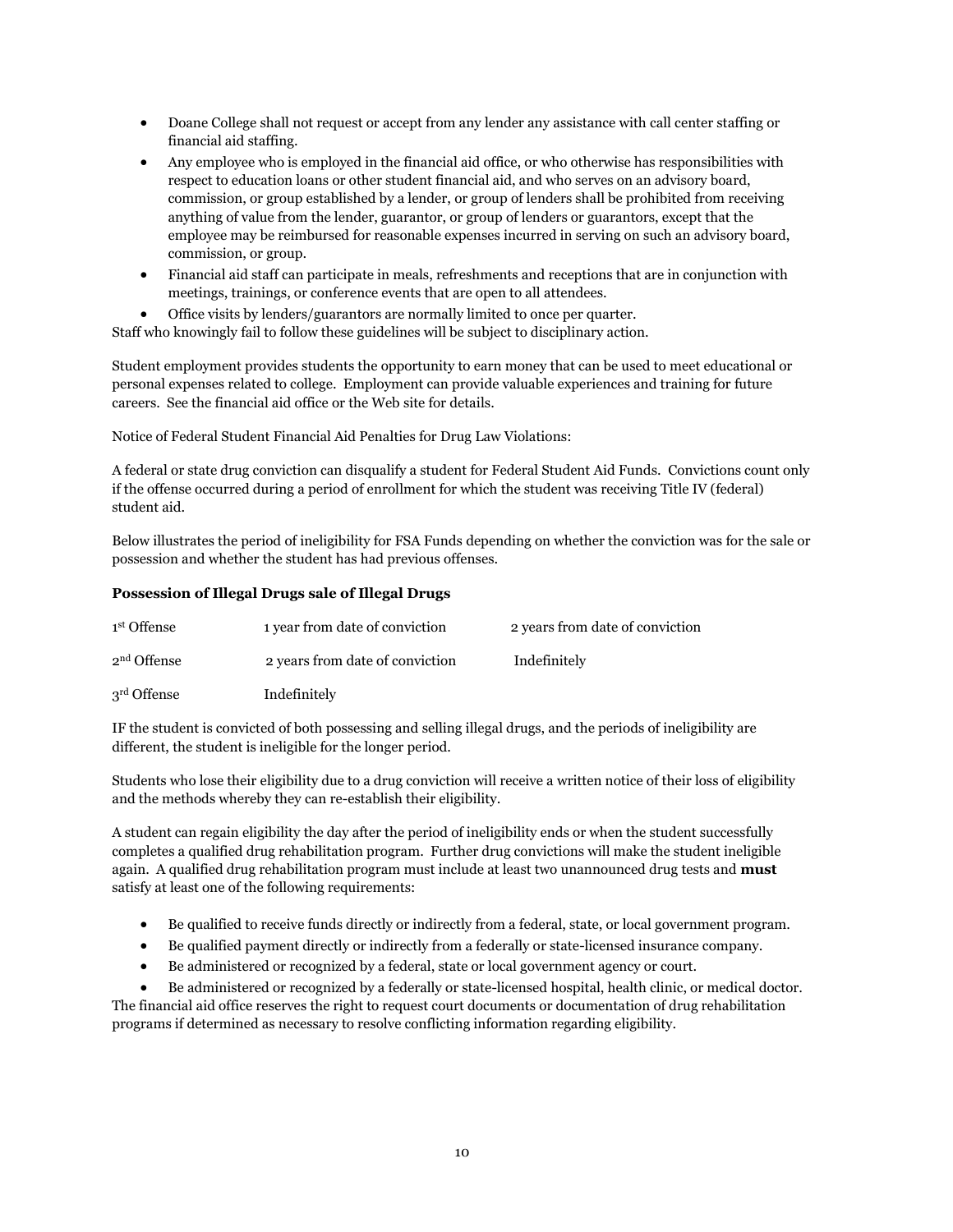# **Food Service**

Doane College contracts an outside provider, Sodexo, to prepare and serve all meals at the College. Sodexo is a world-wide company that specializes in customer service in both food and facilities management. To learn more about Sodexo, visit Sodexo.com.

Residential students are required to enroll in one of the board/meal plans offered by the College. Doane will attempt to accommodate medically mandated diets if a physician provides us with a prescription for a specialized plan.

Refunds are not provided for missed meals. However, students may apply to the Business Office for a partial refund if they are required to miss meals by the nature of a course taken for credit and will miss more than five meals per week. No refunds will be made to students who miss meals for other reasons. At the discretion of the director of food service and the Business Office, students may be supplied sack lunches and dinners in lieu of a refund.

Refunds are not issued for any other reasons. Students on college-sponsored trips may receive stipends from their departments for missed meals.

The food service at Doane offers four dining alternatives at most meals. Perry Dining Hall is located on the upper level of Perry Campus Center. There is a fresh, fully stocked salad bar with home-made soups, deli, beverage bar, cereal, waffle and toast bar, specialty foods, grilled to order items, home-style entrees, fresh baked pizza and pasta bar, expanded dessert and sundae bar, and a variety of low-fat and vegetarian entrees. Aspretto Coffee is fair trade and offered in the dining hall. Students are permitted to eat as much as they would like with the exception of Steak Night and other monthly special event evenings. The dining hall also caters student dinners, picnics, barbecues, receptions, weddings, homecoming, and graduation.

Simply To Go is located in the Perry Dining Hall, featuring fresh salads, sandwiches, parfaits, and fresh vegetables. Yogurt, fruit, and bottled water are offered with this selection and all items are available for takeout at lunch.

Tiger Inn is located in the lower level of Perry Campus Center. Highlighting the menu for Tiger Inn is made to order grilled sandwiches, chicken strips, hamburgers, and weekly specials. Tiger Inn does not offer all-you-caneat or unlimited beverage refills as in the main dining room.

Common Grounds coffee shop is located on the lower level of the Perry Campus Center. Fresh baked muffins and scones are featured daily.

Go lighter with a yogurt or granola bar. Cappuccinos, lattes, or just a fresh cup of brewed coffee highlight the menu. Blended smoothies come in many flavors or create a unique smoothie by mixing flavors. Common Grounds do not offer all you can eat or refills.

# **Meal Replacements**

Teams, groups, or organizations may get a meal replacement from the main dining room for functions where it is not convenient to utilize the on-campus dining service during the regularly scheduled hours of operation. Contact Sodexo at x8225 for further information.

# **Partial Meal Credits**

Partial meal credits are available only with the approval of the Vice President for Finance in the Business Office, located in the lower level of Padour Walker Administration Building.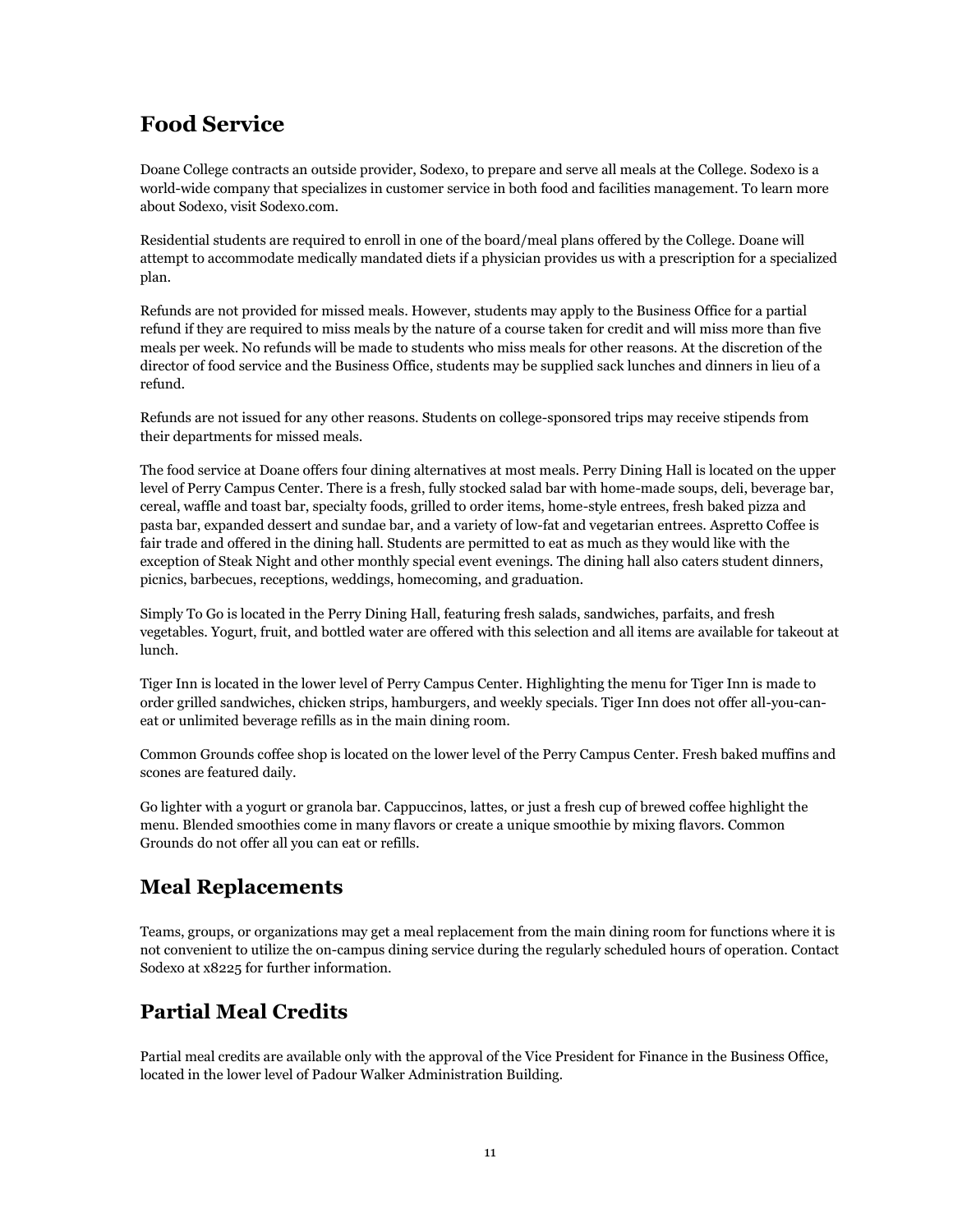# **Entrance to Food Service Facilities**

Students on the meal plan are required to present their I.D. in lieu of payment for entrance to Tiger Inn or the Perry Dining Hall/Simply to Go. Dining IDs are not transferable nor are they assignable. Sodexo reserves the right to refuse service to anyone who does not possess a valid dining I.D. or an active dining account. Students without an I.D. may pay cash at the door.

### **Dining Advisory Board**

Any Doane College student is eligible to sit on the Dining Advisory Board for Food Service. Students on the committee will meet monthly with the Food Service General Manager. The meetings are public and everyone is encouraged to attend. More information is available from the Food Service General Manager and the president of Student Congress.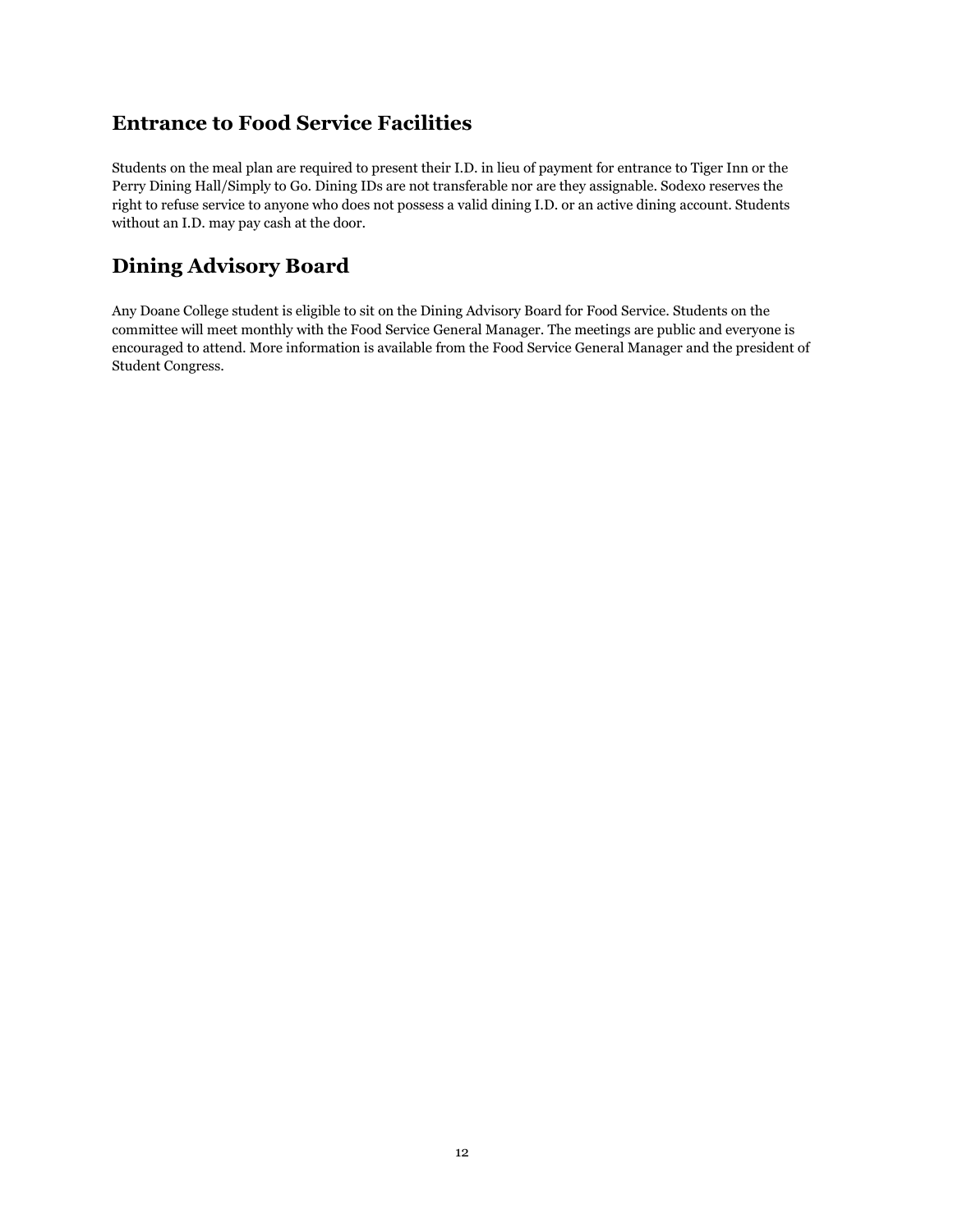### **Meal Plans**

The 21 meal plan offers three meals a day, seven days per week. Students may also choose a 21, 14, or 10 anytime meal plan. Anytime meal plans offer the most flexibility and convenience. Students may swipe two times per meal period at any of the four sites available: Dining Hall, Common Grounds, Simply to Go and Tiger Inn. There is a maximum of six swipes per day. Off campus students have the option of only 5 credits per week. Students may eat in the Perry Dining Hall/Simply To Go, Tiger Inn, or Common Grounds for any meal. Simply To Go is for takeout only. Occasionally the dining hall will be closed for college-related functions. During those times the meal exchange is still valid at Tiger Inn and Common Grounds. Additional information is available from the Business Office.

| <b>Main Dining Room/Simply To Go</b> |                                                                 |                                   |               |  |  |
|--------------------------------------|-----------------------------------------------------------------|-----------------------------------|---------------|--|--|
|                                      | Monday-Friday                                                   | Saturday                          | Sunday        |  |  |
| <b>Breakfast</b>                     |                                                                 |                                   |               |  |  |
|                                      | 7:15-10:00 am                                                   | 7:30-9:30 am                      | 7:30-9:30 am  |  |  |
| Lunch                                |                                                                 |                                   |               |  |  |
|                                      | 11 am-1:30 pm                                                   | 11 am-1:30 pm                     | 11 am-1:30 pm |  |  |
| Dinner                               |                                                                 |                                   |               |  |  |
|                                      | $5-7$ pm                                                        | 5-6:30 pm                         | 5-7 pm        |  |  |
| Friday close is 6:30 pm              |                                                                 |                                   |               |  |  |
|                                      |                                                                 | <b>Tiger Inn</b>                  |               |  |  |
|                                      | Monday-Friday                                                   | Saturday                          | Sunday        |  |  |
| Lunch                                |                                                                 |                                   |               |  |  |
|                                      | 10:30 am-4 pm                                                   | <b>CLOSED</b>                     | <b>CLOSED</b> |  |  |
| Dinner                               |                                                                 |                                   |               |  |  |
|                                      | 4-10 pm                                                         | $4-9$ pm                          | 4-10 pm       |  |  |
|                                      | Friday close is 9 pm                                            |                                   |               |  |  |
|                                      | Tiger Inn closes for 15 minutes at 3:15 pm to restock<br>daily. |                                   |               |  |  |
|                                      |                                                                 | <b>Common Grounds Coffee Shop</b> |               |  |  |
|                                      | Monday-Friday                                                   | Saturday                          | Sunday        |  |  |
| Breakfast 7-10 am                    |                                                                 | 8-10 am                           | 8-10 am       |  |  |
|                                      | Lunch 10 am-3 pm                                                | 10 am-3 pm                        | 10 am-3 pm    |  |  |
|                                      | Dinner 3-10 pm                                                  | 3 - 10 pm                         | 3-10 pm       |  |  |

### **Dining Service Availability**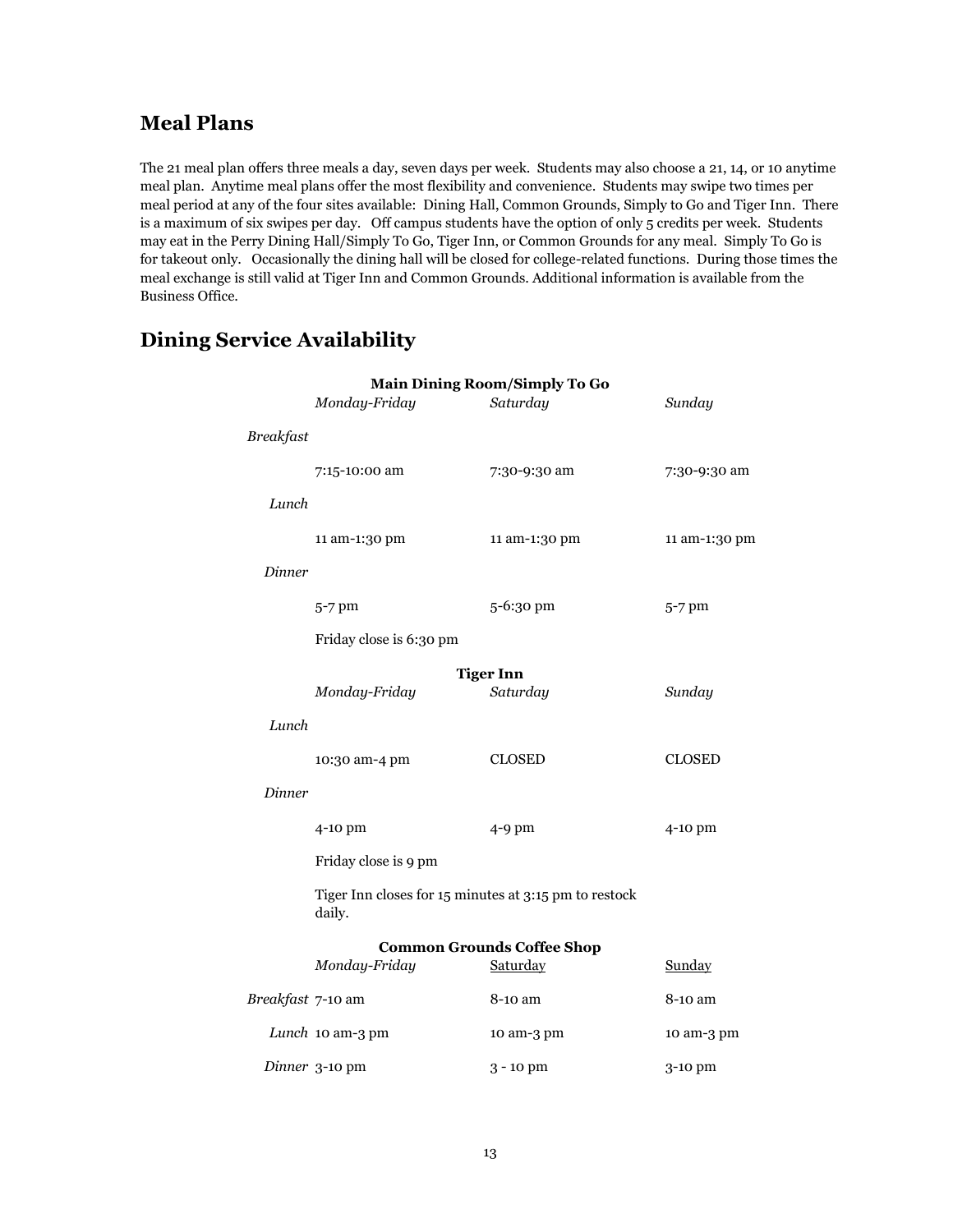### **Dining Hall Decorum**

Certain requirements are in place for the dining areas to ensure the best service for everyone. All patrons must bus their own dishes. Please place paper and napkins in the trash receptacles and the plates, cups, and silverware on the belt. Disorderly conduct is not tolerated. This includes throwing any items (for example, but not limited to napkins, cereal, food, or ice).

Book Bags are not allowed past the cash register in the Perry Dining Hall.

All food is meant to be eaten in the serving areas. Dishes are not to be removed from the premises without permission. Only ice water in your own container may be taken. Removal of loaves of bread, fruit, and bags of cereal, multi-serving containers, and bulk items is not permitted and will be confiscated.

Shoes, shirts, and additional appropriate attire are required of all patrons. Sharing I.D.s, food, or meal plan with someone who has not paid for admittance or is not on the meal plan is not allowed and may be reported to the Safety Office, Judicial Affairs Office, or local authorities.

The Food Services General Manager must approve all signage and table flyers prior to posting.

The Food Service General Manager will determine the method of remediation for any violation of decorum. This may include removal from the dining area, additional charges levied, referral to the VP of Student Leadership, or loss of dining hall privileges.

# **Food for Sick Students**

If ill, the student should contact the nurse for a voucher meal pass. This voucher will contain the name of the sick student and the nurse's signature and is redeemable for a sack meal, at the Simply To Go located in Perry Dining Hall.

### **Comments and Requests**

All Doane students, faculty, and staff are encouraged to voice their comments directly to the general manager of food services, the food service committee, or to members of Student Congress. Menu content, recipes, special situations, special diets, and special requests for certain types of food can be accommodated.

### **Ordering Special Event Food**

Any group wishing to use dining I.D.s to get free or reduced price special event meals should contact the catering manager to make arrangements prior to the event. Special event menus are available at no cost from the Food Service Office located in Perry Dining Hall.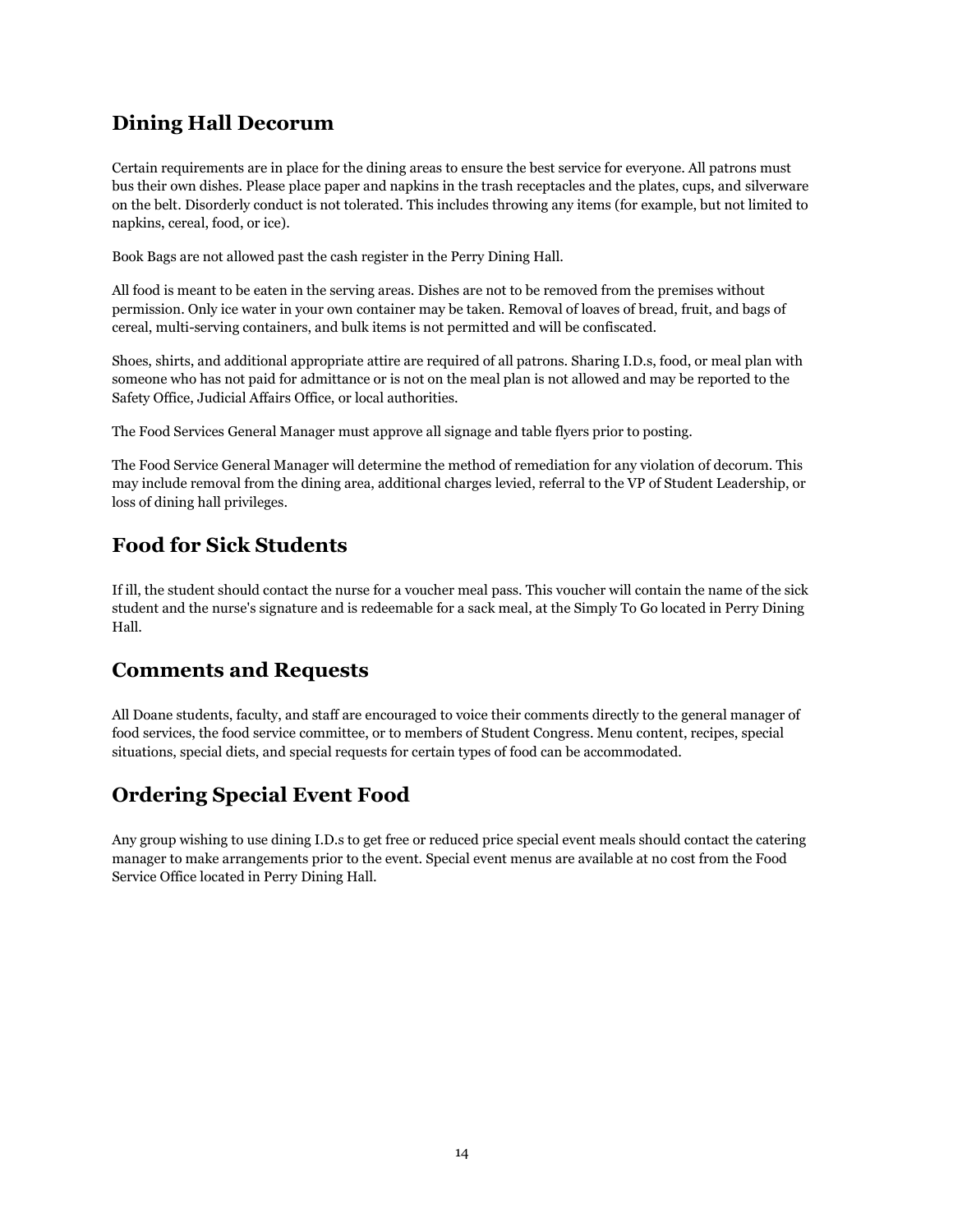# **Hansen Leadership Program (HLP)**

The Hansen Leadership Program is the avenue through which strong character and leadership skills are cultivated by actively leading and serving others in order to impact all lives now and in the future. HLP is open to any interested student who represents the College's comprehensive approach toward leadership development. Doane College believes that leadership skills are inherent within every person, and the program's initiatives are designed to identify and develop these skills.

The mission and goals of HLP are achieved through a variety of events and activities held throughout the year. These include the Hansen Speakers Assembly, leadership retreats and workshops, faculty and alumni programs, and community service opportunities. While leadership is a process, students practice leadership by becoming involved in the many aspects of campus life found at Doane. Many opportunities (both informal and formal) exist for students to put their leadership skills into action.

# **Health Services**

The Health and Wellness Center is located in the lower level of Perry Campus Center. It is staffed by the Director of Health and Wellness, a Registered nurse. Services provided at the Health and Wellness Center include assessment, nursing diagnosis, and care for minor illnesses. Referrals for advanced care are made to local providers.

Information is provided on general health care and common diseases. Over-the-counter medication is available for minor illnesses free of charge.

General physicians and modern, well-equipped medical centers are available in Crete. Student fees do not cover visits to doctors' offices or services at the hospital.

**IN THE EVENT OF A HEALTH CONCERN, CONTACT THE RESIDENCE ADVISER OR RESIDENCE DIRECTOR (Residential Student), OR DURING HEALTH AND WELLNESS OFFICE HOURS, CONTACT THE NURSE AT EXT. 8265. The Safety Office may also be contacted at ext. 8669 24/7 during the academic year.**

**IN CASE OF AN EMERGENCY, CALL 9-911 FOR THE RESCUE UNIT AND 9.402.826.2102 FOR THE ON-CALL DOCTOR AT ANY HOUR OF THE DAY OR NIGHT. NOTIFY THE RA OR RD AS SOON AS POSSIBLE.**

### **Excuses for Illness**

Students should not attend classes if:

- 1. Student has a fever over 100.
- 2. Student has a contagious illness.
- 3. Student illness requires a doctor visit.
- 4. Student illness requires them to be hospitalized or return home for continued care.

5. Student has written documentation from a physician stating they should not be in class or practices. Student Health Services does not write excuses for missed classes, exams, or practices due to illness. If a student is too ill to attend class, it is the responsibility of the student to notify the professor. However, the ill student will need to be evaluated in the Student Health Office so the absence can be documented in their health files and appropriate care/referral can be given. Any documentation from a physician excluding a student from class should be presented to the Student Health Office.

The Student Health Office will only notify the Academic Affairs Office of student absences from class due to illness that meet the above requirements for class exclusion.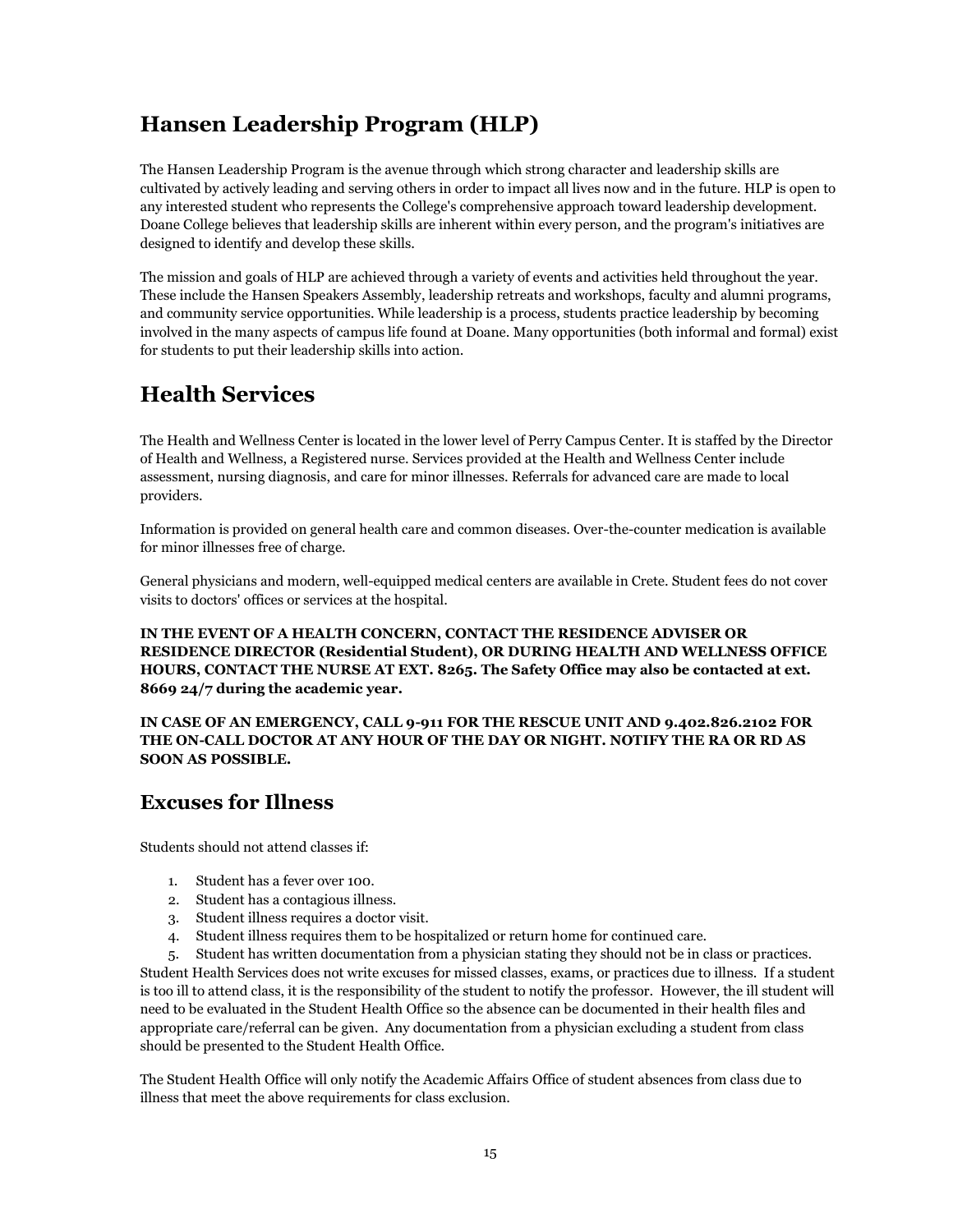It is important that students are familiar with each faculty members' policy on attendance. Faculty make the final decision as to whether the absence is excused. Students found submitting false information to the Nurse or Faculty as it related to illness and missed classes will be subject to the campus disciplinary policy.

# **Accident Insurance**

An Accident Insurance Policy is included in the general fee for each student. This policy is secondary coverage. If involved in an accident, report the injury to the Student Health Office within 24 hours of the injury, or by the next working day. A claim form available in the Student Health Office must be completed. The student/parents are responsible for filing all the necessary paperwork to the insurance company (forms are available in the Student Health Office). Failure to do so within 90 days will invalidate the insurance coverage.

# **Counseling Services**

Counseling is available through the Health and Wellness Center. Appointments may be arranged by calling the Health and Wellness Center at 402.826.8265 or 8265 from any campus phone. The office is located in Butler Gym, Office 21. Counselors are trained professionals who provide free, confidential assistance with any personal or group problem. Speak with the campus counselor or nurse for other options if additional services are needed off campus. The counselor can be reached by e-mail at myron.parsely@doane.edu or by calling ext. 6719. In the event of an immediate safety emergency, please call 911 or 9-911 from any campus phone.

# **Library**

Perkins Library is located within the Learning Commons in the Communications Building. In addition to the library the Learning Commons includes the IT Help Desk, the Writing Center, and the Rall Art Gallery. The library provides access to information and services to support and enhance student learning. The library is a great place to meet with other students to work on group projects, and to meet with tutors. There are quiet areas for solo study and meeting rooms for group use. Collaboration stations and a recording studio are also available. The first level is designated for group study and the lower level for quiet study.

Thousands of print books and e-books, DVDs, CDs and full-text articles can be found using the library's discovery service at: http://www.doane.edu/library. This provides a Google-like search experience that provides scholarly search results. Be sure to explore the library's web page to find out more about what is available to help you be a successful student.

Library staff are available in the library to help students find high quality information sources or to answer any question. Library staff members enjoy working with students so stop in and ask for help. But it isn't necessary to be in the library to ask for help with your research. The library offers a chat reference service, which is available  $24/7.$ 

If the library does not own a resource that a student needs, the library can borrow it from another library for student use by a process called Interlibrary Loan. This is available through the library discovery service mentioned previously, or here: http://www.doane.edu/interlibrary-loan-request.

To check materials out from the library students will need their student ID which serves as their library card. Students can check out CDs, DVDs, LPs, books and materials put on reserve by their professors. To access library databases, full-text articles and e-books off campus students will need to enter their Doane username and password.

The library is a popular spot to print, copy and scan documents. There is a color printer available for class projects. The on campus copiers require students to scan their student IDs to activate the copier.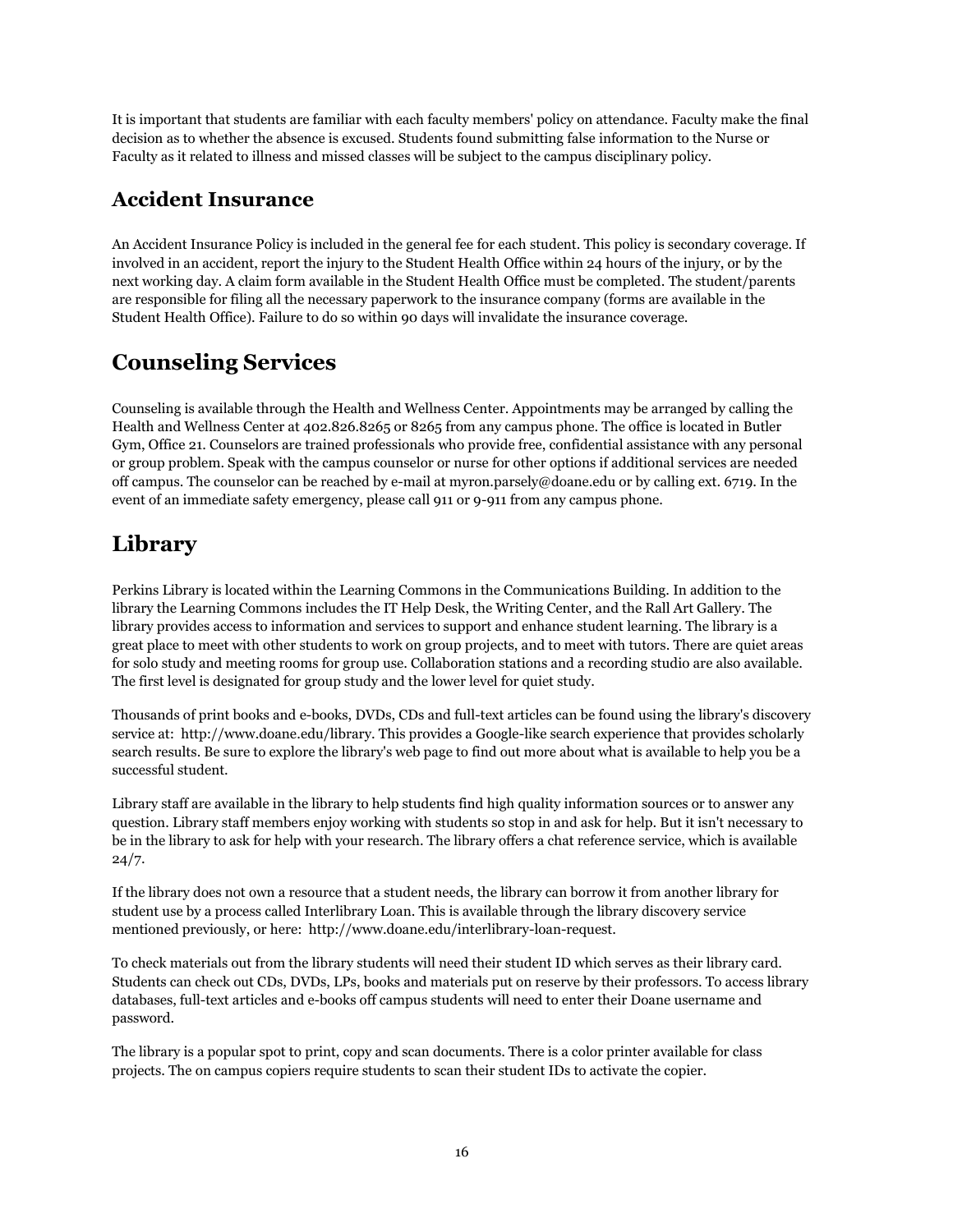In addition to scholarly materials, the library has a small popular fiction collection and a sizable DVD collection of movies and TV series available for checkout. Popular magazines and local and national newspapers can be read in the library.

Coffee is available Sunday through Friday in the library, and students are encouraged to bring a travel mug if they'd like to take a cup with them to class.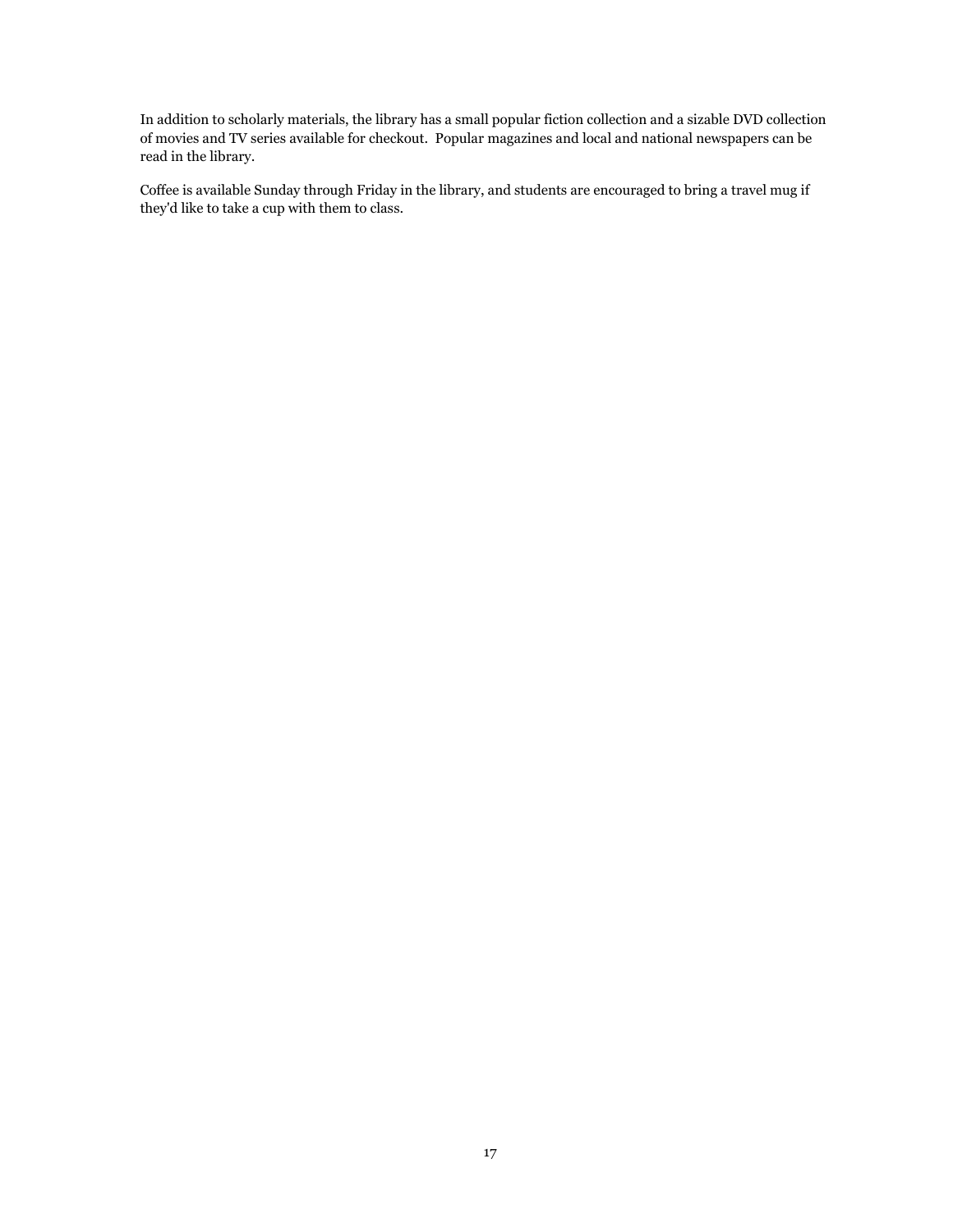# **Multicultural Support Services (MSS)**

MSS provides the campus community with diversity training for student leaders, multicultural programming and education, mentoring opportunities and each semester, host an artist in residence program. There are student, staff and faculty advisory committees that meet and provide input and feedback to MSS and support their activities and efforts. Some of the MSS resources include the Diversity Resource Center located in the Sheldon Hall classroom and the student area located next to the Doane Safety Office where student advisory meetings are held and where students from diverse backgrounds can meet.

# **Off-Campus Programs and Study Abroad Options**

Doane's International Program offerings vary widely. You may choose to travel with other Doane students on a short-term travel course led by Doane faculty, or you may select from among many summer or semester study abroad programs offered through Doane's approved providers.

#### *Doane Faculty-led Short-Term Travel Courses:*

Short-term Faculty-led Travel Courses consist of one or more Doane faculty/staff members and a group of Doane College students/friends of the College. Doane Travel scholarship monies may apply to faculty-led short-term travel courses.

The list of faculty-led travel courses is released by email each March for travel the following year. Students interested in faculty-led travel courses should attend the Faculty-Led Travel Course Fair each spring to indicate their interest to faculty leaders. For students unable to attend the fair, faculty leaders may be contacted by email. Ask the faculty leader how to secure your place in the course. Deposits and final payment must be made according to the pre-determined payment schedule.

International Internships, Service Learning and Volunteer Activity for Credit:

Information about approval for internships for academic credit is available in the Career Development Office. All internships for credit must be pre-approved by the Office of Career Development and the supervising faculty member and receive final approval from the Office of International Programs before April 15 for fall internships, and November 1 for spring and summer internships.

#### Summer or Semester Study Abroad:

The Doane College Study Abroad Planning Guide, a list of pre-approved programs for those studying abroad, program brochures, and additional information about planning for study abroad are available 24/7 on the information racks outside Gaylord Hall Room 206. Students should arrange to meet with their academic advisor to complete the 4 year plan section on page 3 of the Study Abroad Planning Guide. In addition, students should contact the financial aid office to complete the financial aid section on page 4 of the Doane Study Abroad Planning Guide to determine how their personal financial aid package applies to study abroad. Once students have completed the 4-year plan and financial aid sections of the Study Abroad Planning Guide, more information about study abroad options can be obtained by contacting Jan Willems in the Office of International Programs, Gaylord Hall Room 206, ext. 8215, jan.willems@doane.edu.

#### *Financial Aid and Study Abroad:*

To qualify for the Doane Travel Scholarship or additional scholarship funding, study abroad programs must be pre-approved by the Office of International Programs and the Registrar's Office and earn a minimum of 12 U.S. semester credits for semester programs. Summer programs must earn a minimum of 3 semester credits.

*Students participating in off-campus and international programs may be eligible for financial aid, depending if the study abroad is required by the major or honors program.*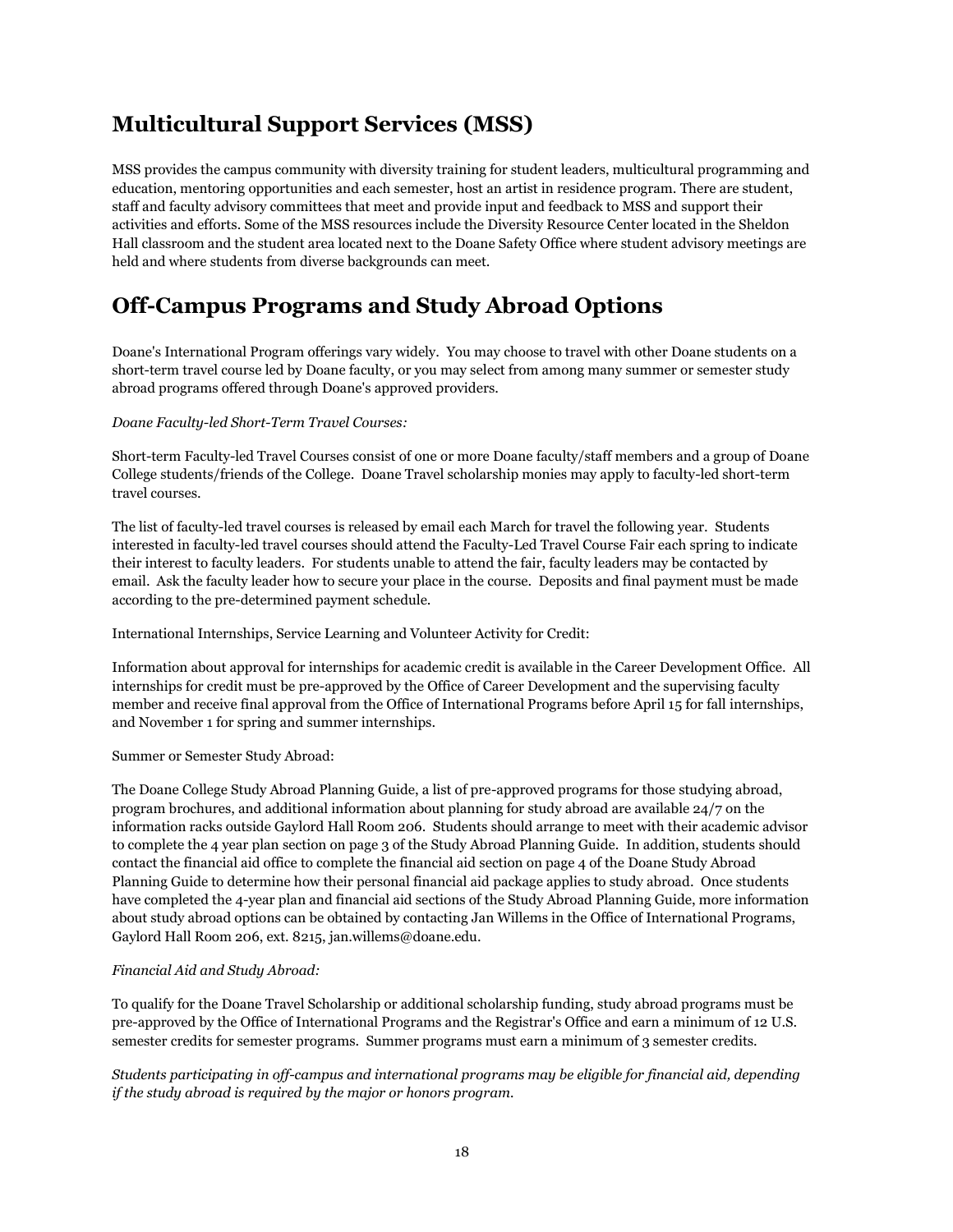For this purpose, need-based awards are defined as academic or institutionally controlled grant awards. Workrelated funds are not available. Employee or dependent scholarships do not qualify. Federal aid is available to those students who qualify. Students who qualify may use the \$1000 travel scholarship. All scholarships for offcampus programs are subject to changes in College policy and/or federal guidelines.

#### *Doane Semesters Abroad*

Students pay Doane College tuition and register through the College. If the off-campus experience is required by the catalog of entry for a major, financial aid to the student is at least equal to that which the student would receive if on campus. Federal grants and loans are available; student employment funds are not. If the experience is not required by the catalog for a student's major, financial aid to the student may not equal that which the student would receive if on-campus.

 The African semester abroad meets the graduation requirement for Honors students. Students who are not required to study abroad, but are going on the African semester abroad are able to use their Doane College Institutional aid and their federal aid for this semester (provided eligibility requirements are met). This is because the student is being taught by Doane College professor/s.

The College reserves on-campus housing for students who are paying for the usage of rooms. Students who are traveling abroad in the fall semester do have the option of utilizing their lottery points with groups for the fall semester, but only under the following circumstances:

- Students must be signed up to live with a roommate who agrees to pay for a private room. The private room pays for the empty space and "reserves" it for the aboard student returning in ITM or spring. If a roommate refuses to sign a private room rate form, the abroad student may not use their lottery points. Likewise, if a roommate decides to live off-campus or leaves Doane after the housing process, the room is no longer paid for. Therefore, the Residence Life Office reserves the right to reassign the abroad student to utilize the empty space for the year. The abroad student will be notified of the room change and new housing location.
- Students who are traveling abroad in the spring semester must note this when applying for campus housing or must contact the Residence Life Office immediately when signing up for this travel. The roommate of the abroad student will be assigned a new roommate (if available), be required to pay for a private room or be consolidated to another space on campus by the Residence Life Office.

#### *Summers Abroad*

If a student chooses to go abroad for the summer rather than a semester in order to meet graduation requirements, he/she is eligible to receive Doane College institutional aid. If the student chooses this option, he/she can receive up to 25% of his/her Doane College institutional award or up to \$2000, whichever is less. To qualify for the institutional dollars the student must complete a minimum of 4 credit hours for the summer term. Credits are treated as transfer credits, except in the case of interterm trips completed during the summer.

Additionally, the student may be able to use federal financial aid if they have remaining eligibility for the year and are completing at least 6 credit hours during the summer abroad. \*If the student is enrolled in at least 6 credits, he/she should contact the Financial Aid Office to determine whether or not he/she has any federal eligibility remaining.

#### **Billing Procedures (Student Accounts)**

If study abroad tuition is less than Doane's tuition, the student is charged Doane's current tuition amount.

If study abroad tuition is more than Doane's tuition, the student is billed the difference.

Fees are the responsibility of the student, regardless of who is charging the fee, and it will be posted to the student's bill, in addition to all other charges discussed in this policy.

Room Charges- if room is included in overseas costs, the student is billed for Doane's basic double occupancy room.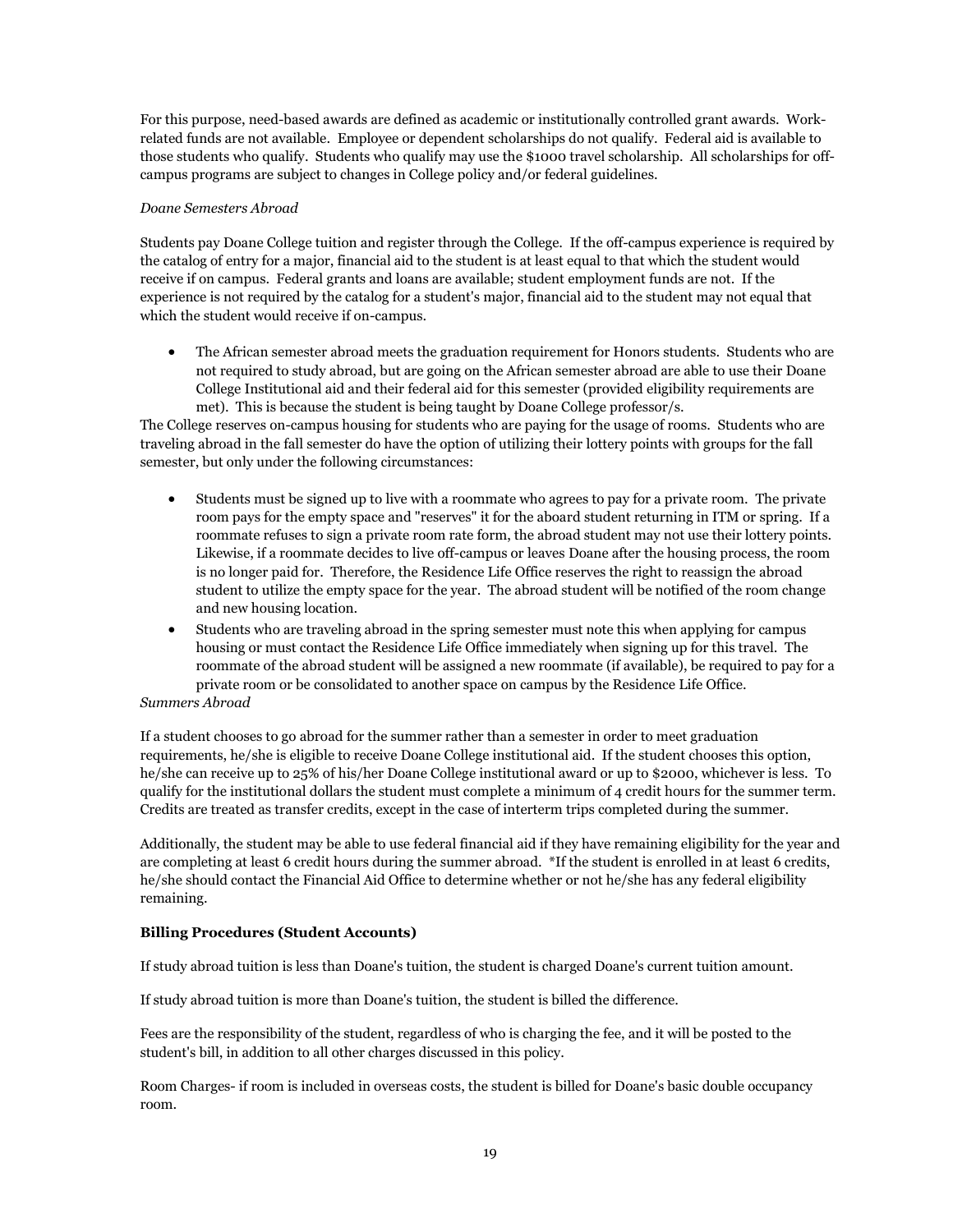Board Charges- if board is included in overseas costs, the student is billed for the basic meal plan (21 meals). If the overseas agreement clearly states that the student is responsible for all room and board costs, no room and board charges are billed to the student by Doane College. Partial Board will be charged to the student at the same rate applied to the study abroad program.

If Doane financial aid is awarded to the student to cover study abroad costs, it applies toward the maximum of 8 semesters, as outlined in the Doane Catalog.

#### **Additional Consortium Agreements**

Any student who is enrolled at Doane on a part-time basis and concurrently at another institution with which Doane has a consortium agreement may be considered full-time for Doane census and for athletic eligibility if the credits equal 12 or more when combined. Financial aid is determined on a case-by-case basis.

### **Registrar's Office**

The Registrar's Office, located on the lower level of Padour Walker, maintains academic records for all students. See the Students' Rights and Responsibilities section for Doane's FERPA policy regarding privacy of the student records.

Contact the Registrar's Office to order transcripts, change an academic adviser, declare a major(s)/minor(s), or change a mailing address. Students may pick up directed study forms, tutorial forms, and pass/fail forms at the Registrar's Office. A form to obtain permission to take off-campus classes is also available.

Other processes that are handled at the Registrar's Office are good student discounts, enrollment and scholarship verifications, jury duty exclusions, and certification of enrollment for VA purposes.

### **Service Bureau**

The Service Bureau is the copy, supply, and mail services office for the College. Any student organization can run accounts for supplies and/or printing needs. However, the student organization must have funds to pay for the supplies or printing. Student organizations may not develop credit lines with the College. Student organizations that do not have the funds to pay for purchases or run up a debt may have their account terminated. This is also the office that coordinates the daily operation of mail delivery.

#### Mail

First-class mail is delivered once each morning (except Saturday, Sunday, and holidays) to the Service Bureau, where mail is sorted and placed in student mailboxes. Daily USPS mail will be distributed by noon, at the latest, every weekday. If students receive packages that do not fit in their mailbox, they will receive a notice via email informing them to pick up their package at the Service Bureau.

UPS and FedEx make deliveries to Doane almost every day (except Saturday, Sunday, and holidays). Hours of delivery vary, with the estimated arrival time ranging from 10 am until 3 pm. If students receive packages via UPS or FedEx, they will be notified via email (not via their campus mailbox) once their package arrives. Students may not send packages via UPS or FedEx, *unless* they have a prepaid label or a return label.

First-year students will receive their mailbox assignment and keys during orientation and fall check-in. Upperclass students will need to pick up their keys from the Service Bureau when they arrive on campus in the fall. Mailboxes will remain the same all four years provided returning students are pre-registered for fall classes by June 1. Failure to pre-register for fall classes by this date will result in the student losing the privilege of an oncampus mailbox.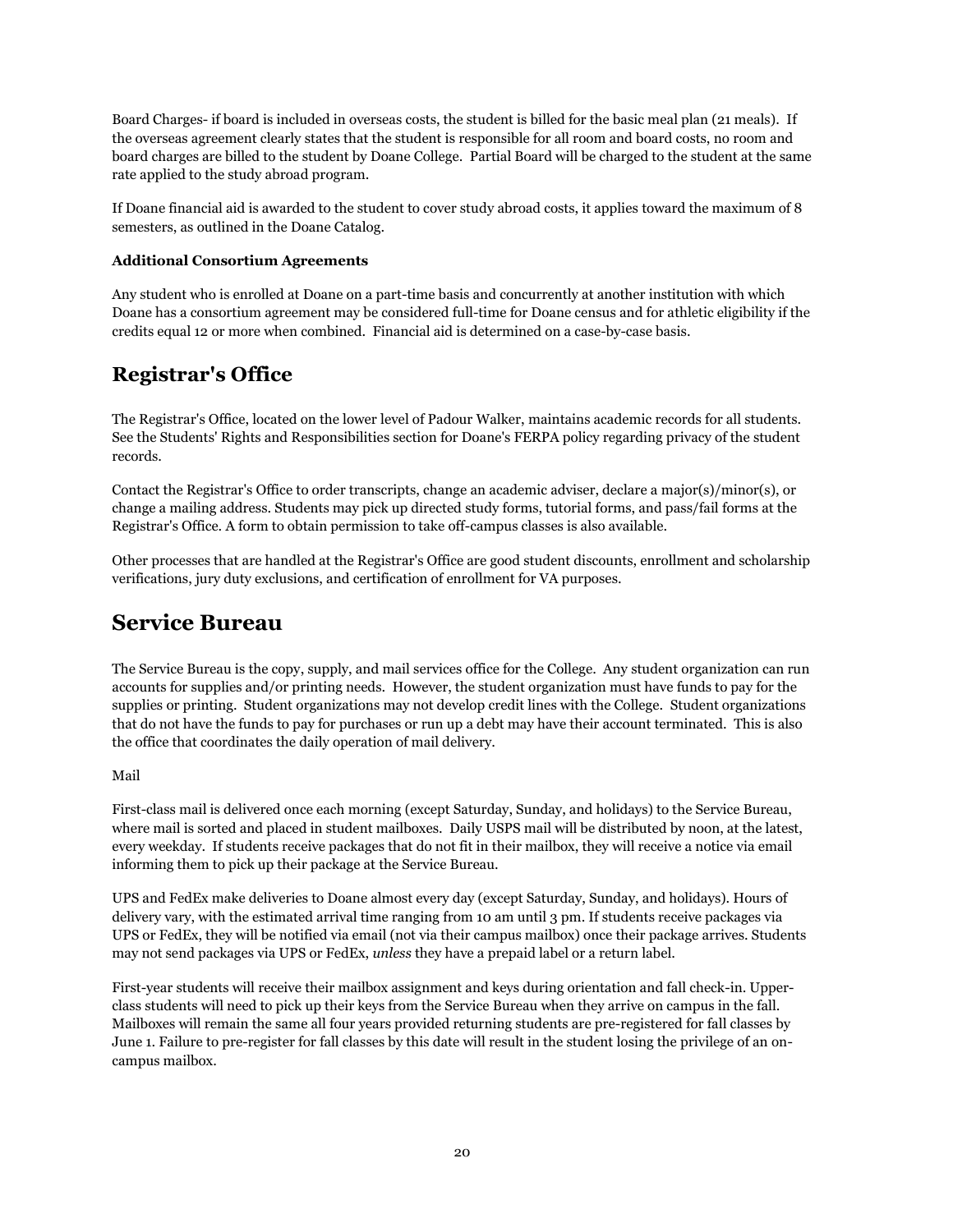Students are responsible for their mailbox keys and must have the key to obtain mail from their mailboxes. No mail will be taken out from the back of the mailboxes at any time.

Lost mailbox keys need to be reported to the Service Bureau. Replacement keys take 48 hours to receive and cost \$5. At the end of the school year, all mailbox keys need to be turned in to the Service Bureau, unless students are remaining on campus over the summer and sign up to keep their box open. Keys not returned will result in a \$25 fee.

Outgoing mail should be placed in the mailbox located next to the Bookstore or in the basket inside the Service Bureau. The USPS picks up outgoing mail each afternoon (except Saturday, Sunday, and holidays) around 3:00. Campus mail to be distributed must have the student's name and box number and be placed in the campus mail basket in the Service Bureau. Campus mail will be distributed each weekday morning and then again in the afternoon around 3 pm. Any mail put in the box after 3:30 pm will not be distributed until the next morning.

#### **Letters sent to a student's college address should look like this:**

STUDENT'S NAME Doane College 1014 Boswell Ave., Ste # Crete, NE 68333

Individual stamps can be purchased in the Service Bureau. The Service Bureau also weighs letters and packages to determine exact postage needs. The Service Bureau can only accept cash or check. Students may not charge stamps or keys to their student accounts. No one is allowed inside the mailroom without permission. Federal law protects the U.S. mail.

# **Student Recreation Equipment in Perry Campus Center**

There is a pool table and a ping pong table located in the Student Leadership Office available for student use. In addition, students may check out volleyballs, basketballs, dodge balls, board games, art supplies and other equipment from Student Leadership on weekdays from 8:30 am until 4:00 pm. The following policies apply to students borrowing recreational equipment:

- 1. The individual signing out equipment will be held responsible for any damage and/or loss of equipment. Replacement costs will be assigned by the Student Leadership Office and will be billed directly to the student's account.
- 2. If damages and/or losses are severe in extent, the group and/or person may lose future privilege to check out equipment.
- 3. Equipment must be returned during regular business hours unless otherwise specified by the Student Leadership Office.
- 4. While equipment is checked out, it is to be stored in a safe and secure environment. It is to be kept away from moisture and any other environments that may not be conducive to the life expectancy of the equipment. Cars are NOT considered safe and secure.
- 5. Rules and regulations are subject to change at any time per the request of the Student Programming Board or the Office of Student Leadership.

# **Student Leadership Office**

Doane College is unique among colleges, referring to the Student Affairs or Student Development area of the College as Student Leadership. The name, Student Leadership, reflects the stated purpose of Doane: "to educate students to serve and to lead in the state, nation, and the world." All the typical areas of a Student Affairs division are represented at Doane, but they function under an overarching umbrella of leadership development and community service. In addition to this emphasis, the Student Leadership Office strives to meet the needs of a student body which is primarily residential and becoming more diverse.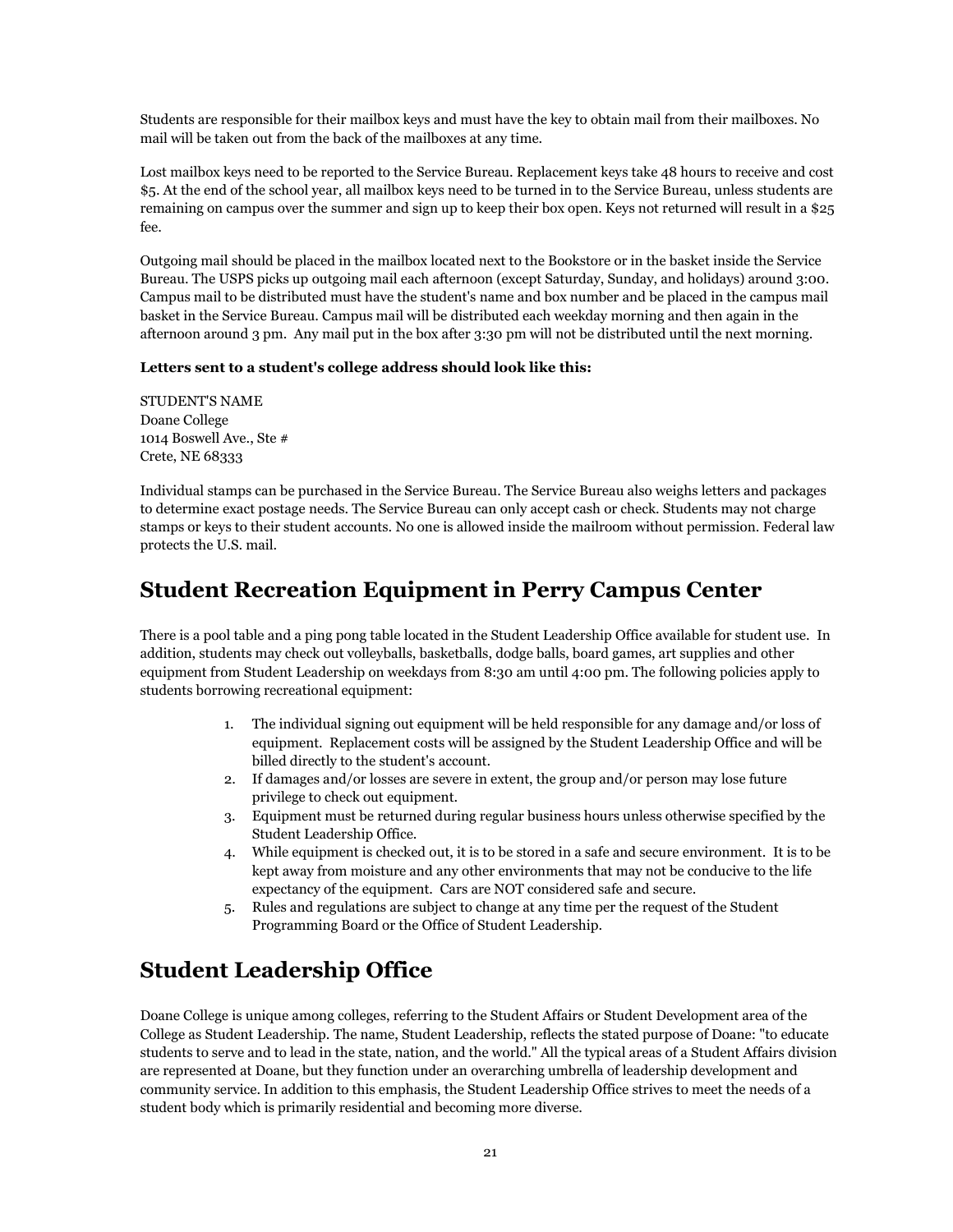The Student Leadership Office believes that the educational experience should be seamless, with activities in and out of the classroom supporting each other to most effectively facilitate student growth and development. Our goal is for our students to be empowered, informed, and responsible learners. Guiding our area to achieve our goal are the following tenets:

- 1. The dignity of every individual is to be respected.
- 2. Everyone is a leader.
- 3. To lead is to serve.
- 4. Accountability applies to every individual and every situation.

5. To be individuals with integrity, our actions must be ethical and our words must be honest. The Student Leadership Office includes the following areas:

- College to Career Center
- Counseling Services
- Enrollment Days & Orientation
- Greek Life & Activities
- Hansen Leadership Program
- Intramurals
- Judicial Affairs Office
- Multicultural Support Services
- Residence Life
- Safety Office
- Service Programs
- Student Activities
- Student Clubs & Organizations
- Student Congress (STUCO)
- Student Health

It is important to the student leadership team that students feel a sense of belonging at Doane. Involvement in activities and leadership opportunities is encouraged. The Student Leadership Offices is located on the lower level of Perry Campus Center.

# **Technology at Doane College**

### **Services Offered**

Doane College offers students many technology services on and off campus. These include:

- Email (On and off campus through the Web)
- Wireless and Wired network access
- Blackboard Learning Management System
- Online grades, financials, and other student information
- Discounts through Apple and Dell
- 1 GB of free space to store projects
- 7 days a week Helpdesk for all support needs
- 24/7 online Helpdesk for submitting requests

### **Personal computers**

Doane College allows students to bring their personal machines to campus. These computers must meet the minimum requirements to be on the network and to get support from the Helpdesk.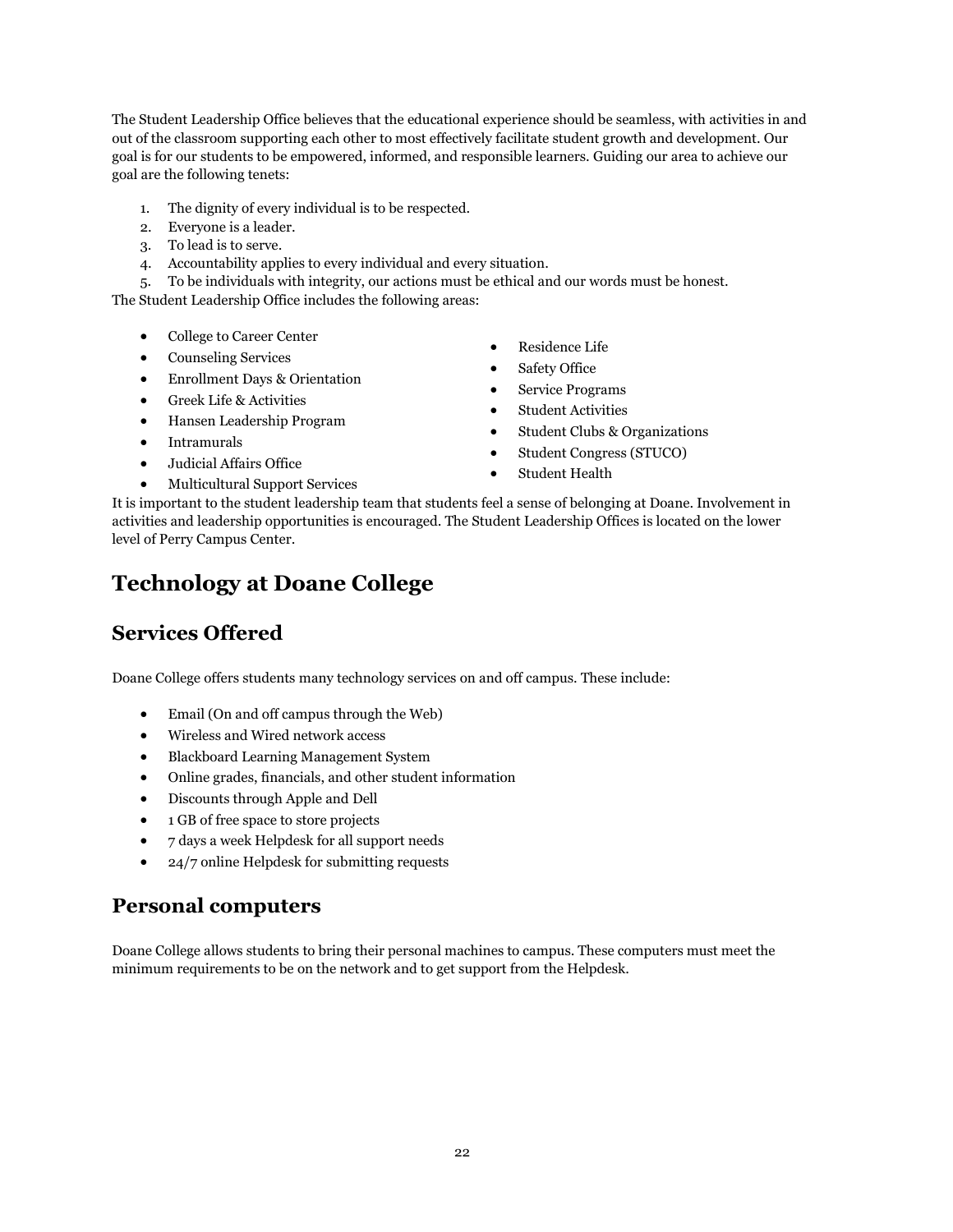### **Computer Requirements Minimum Recommended:**

**Windows Users**: Windows 7; 1GB RAM; 1GHz Processor

**Apple Users**: OS X; Intel Core Duo Processor and greater.

#### **Before coming to campus, please run the following programs/processes to all personal computers:**

 Install AVG anti-virus, a free anti-virus product that will be required to register personal computers on our network. Download this free product at www.download.com.

# **Registering Personal Computers**

When bringing a personal computer to campus and connecting it to the network, it will be required to register the machine. By registering the computer, it ensures the acceptance of the policies and requirements that are enforced on the Doane network. During this process an update on each personal computer and installation of required security software will be required in order to pass the scan.

### **Doane User I.D.**

Doane Student User I.D. consists of two parts: a username and a password. The following are the formats for the username and password when students arrive on campus.

#### USERNAME

firstname.lastname (ex. thomas.doane)

#### PASSWORD

DcMMDDYY - The MMDDYY is the student's six digit birthday (ex. If born on March 12, 1989, the password would be Dc031289).

Together, the username and password form each student's Doane User ID. This combination allows access to lab machines, e-mail, WebAdvisor, Netfiles, and the Online Helpdesk.

### **Computer Facilities**

Students have many computing resources available to them, both in terms of support and equipment. Lab aides are available Saturday, Sunday and Monday through Thursday nights during the school year to provide assistance to students involved with courses including computer components. These students have completed course work in a variety of computer products and have the knowledge and experience to assist students who run into difficulties.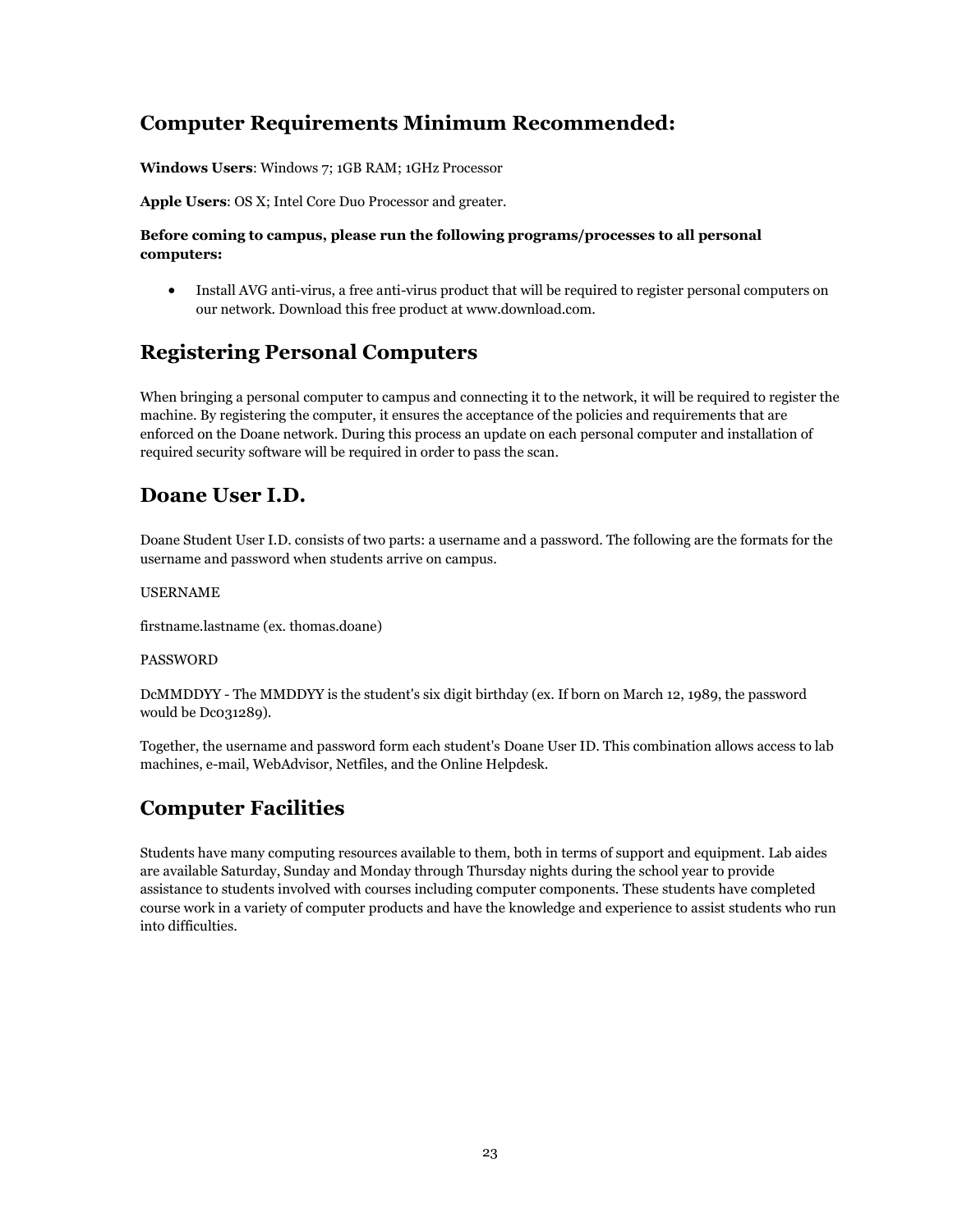# **Communications Center**

#### *CM 20 LAB*

Hardware: There are 21 computers available at this location. These computers are all running Windows 7 and Mac OS X. This lab is open 24 hours a day.

*Library/Learning Commons Area*

Hardware: The bottom floor of the library has 24 - 21" iMac's that are dual booted with OS X and Windows 7.

*Days of the Week Hours (unless otherwise posted)*

Monday - Thursday, 8 am - 11 pm Friday, 8 am - 5 pm Saturday, 10 am - 5 pm Sunday, 2 pm - 11 pm

### **Lied Science and Mathematics Building**

Several classroom labs are available in the Lied Science and Mathematics Building. In addition to classroom labs, computers are available in the Media Center. In the Media Center are four Mac Mini's running OS 10.6 and Windows 7, Microsoft Office 2007, VisualStudio.net and Internet Explorer. All computers in the Media Center are connected to the Internet and campus network.

### **Residence Hall Computers**

Burrage, Frees, Sheldon, Hansen, and Smith computer labs are open 24 hours a day, 7 days a week to all hall residents during academic semesters. They are closed during breaks.

### **Printers**

There are printers in each of the labs for student use. Paper is available from the Helpdesk and from the RA/RD in the residence halls.

Students with questions regarding these resources, or who are interested in serving as a student consultant, should contact a member of the Office of Technology or the student assistant assigned to the hall lab.

Damage to computers may result in limiting hours to the labs.

### **Doane College Printing, Copying and Scanning Services (Tiger Print) - Frequently Asked Questions**

#### **Where can I print and copy?**

Black and white multi-function printers with scan, copy and print functions are available for student-use in all residence halls, the Library/Learning Commons and the 24x7 Computer Lab in CM 20. Printers can also be found in several other locations across campus.

#### **Where can I get help with printing?**

In the library, you can receive help from the Library Staff. For all other locations, please contact the Helpdesk at (402) 826-8411 or by contacting helpdesk@doane.edu.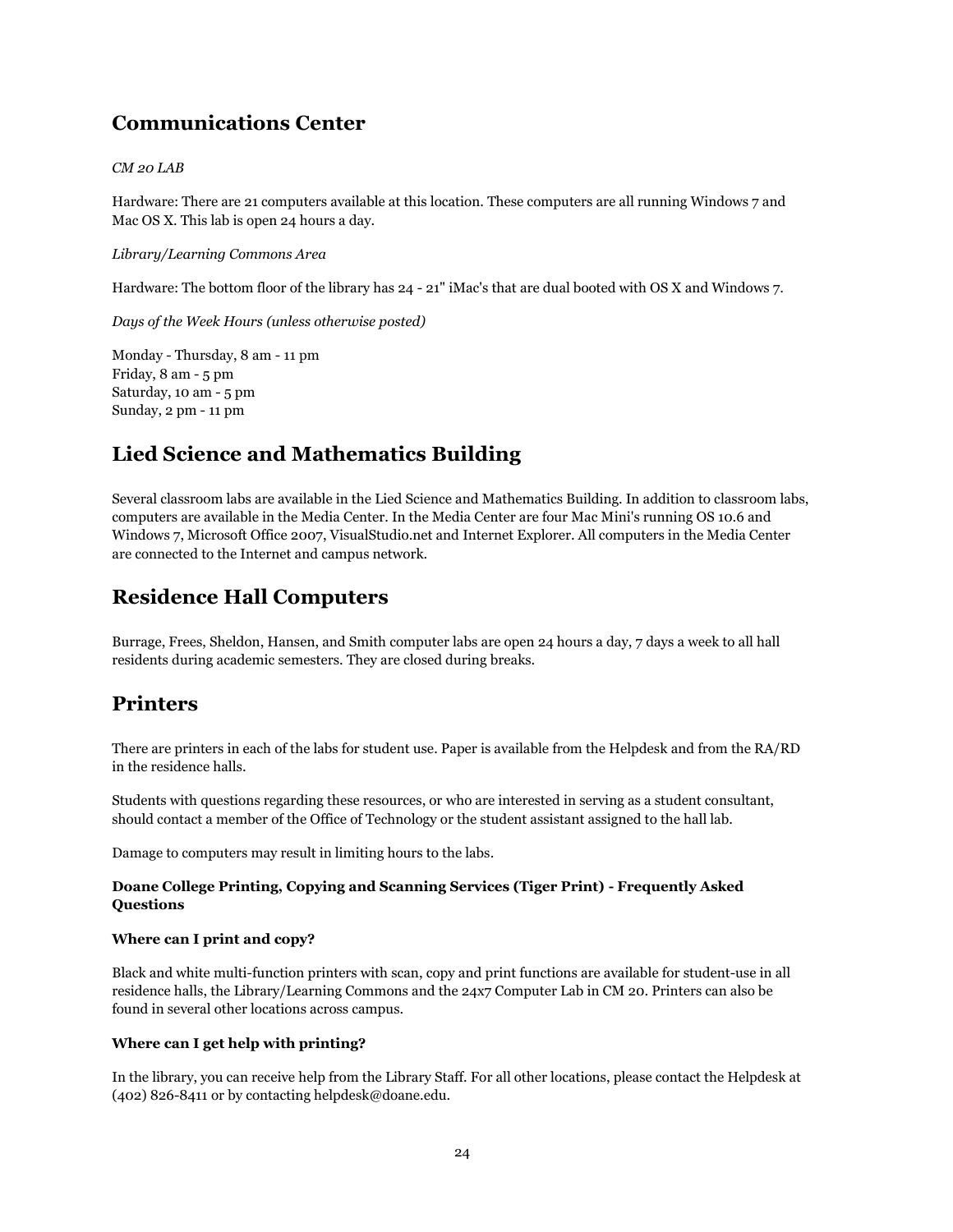#### **Print and Copy Credits**

Students receive 500 print credits each semester (Fall, Spring) for their printing needs. For Interterm, Students receive 100 print credits. Based on student use and reviewing practices at other colleges this quantity should cover printing requirements for all students.

Each single-sided black and white print deducts 1 credit from your balance, and each duplex (2-sided) print deducts 1.5 print credits from your balance.

Credits are for each specific term, and unused credits do not roll over to the next term. Print credit balances are reset 14 days before the Spring and Fall Semester. Print credit balances for Inter-term reset the Friday prior to the start of the Spring term.

#### **Duplex (2-sided) Printing and Copying**

All printers located in the student residence halls, CM20, Gaylord Hall, Lied Media Center and in the Library Learning Commons that are capable of duplex printing are set to automatically print 2-sided. Students have the option to change the print setting to single-sided if desired.

#### **How do credits work?**

Black & White prints use 1 credit per single-sided print and 1.5 credits for duplex (2-sided). Color prints are available from the Service Bureau and use 3 credits per single-sided print and 4.5 credits for color duplex (2 sided).

#### **What if I am asked to print for my campus employment position?**

If your job requires you to print you should already be assigned a department account to print to. This account should only be used for job related printing and copying. If you have been asked by your manager to print but do not yet have a department account, you will need to request your manager to send an email to helpdesk@doane.edu with your name and the department that you will need access to print to. Please do not use your individual account for job related printing and copying as this will limit your academic use.

#### **What if I run out of credits?**

If your print balance is running low, you will need to visit the business office to purchase additional credits. You can purchase additional credits in \$10 increments for 100 credits to restore your balance.

Note: Print credits do not carry over and are not refundable, or transferable.

#### **Why did my job get routed to the Service Bureau**?

As constituent of a non-profit institution it is important for all of us to be good stewards of our resources. For every dollar we save on printing, it is another dollar that we can redirect to directly support our mission and strategic initiatives. As a result, we suggest that you route large print and copy jobs (100 pages or more) or high session volumes to the Service Bureau. When these conditions exist, you will be notified of this option during the print process.

The Service Bureau will not print copyrighted material without appropriate documentation.

#### **What is the Printing Refund Policy?**

In the rare case an error occurs while printing, adjustments can be made to the charges, or a refund can be issued, to the charged account in the following situations:

Printer malfunctions (including, but not limited to streaks, low toner, paper jams, no paper, etc.)

A refund will NOT be issued for the following reasons: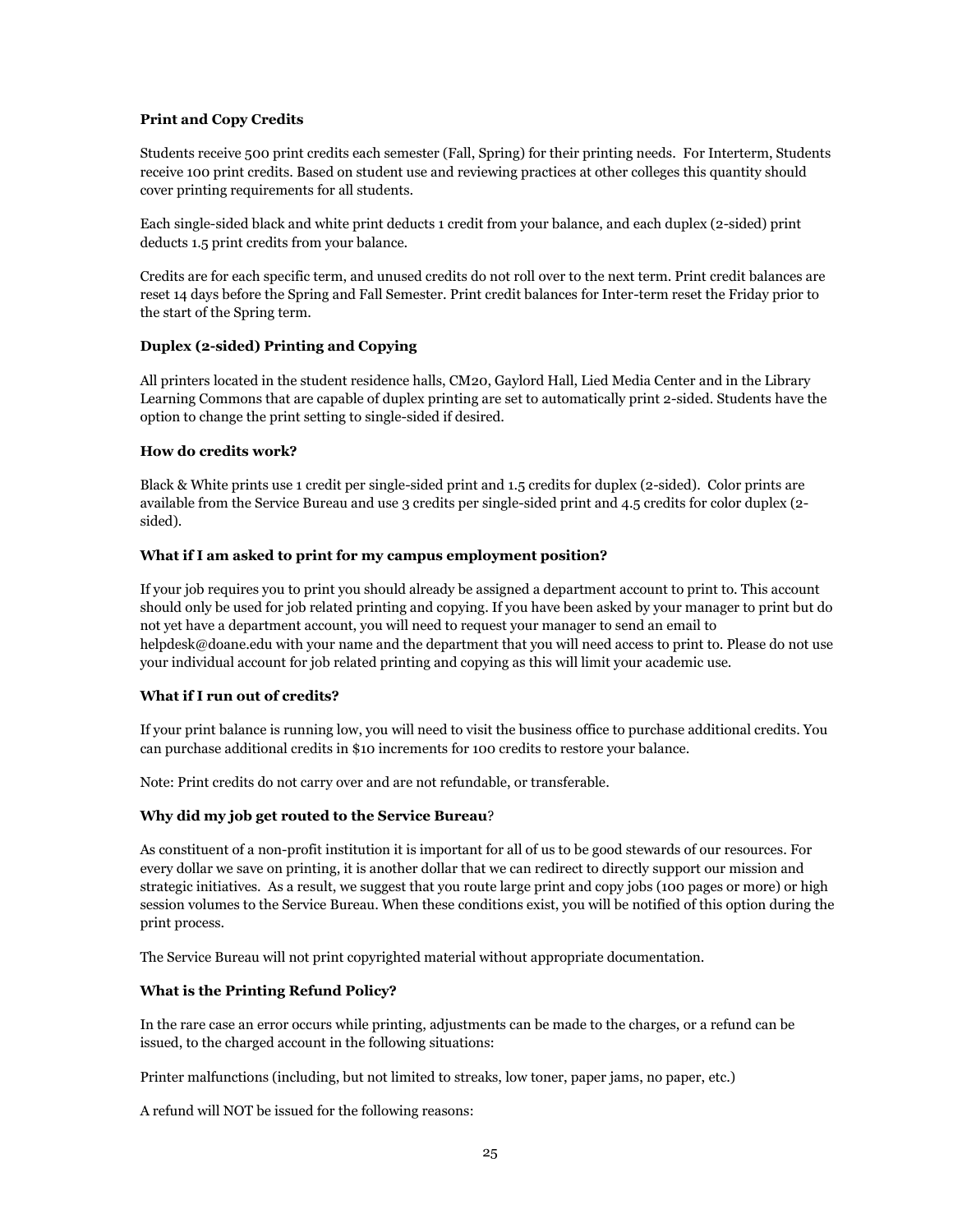- Sending more than one copy to a printer
- Jobs sent to and released from an incorrect printer
- Printing an incorrect file
- Formatting problems (incorrect font size, spacing, and other user errors that should be corrected during review of the document prior to printing)
- Print jobs that are delayed due to high user demand and subsequently never picked up
- Prints made by someone other than the account holder. It is the account holder's responsibility to protect and never share a Doane username and password. Not following this rule is a violation of the Doane College's Acceptable Use Policy which states that users are responsible for any activity originating from their accounts which they can reasonably be expected to control. Accounts and passwords may not, under any circumstances, be used by persons other than those to whom they have been assigned

If you believe the print job qualifies for a refund then the following steps must be taken to receive credit for the jobs in error.

- Contact the Doane College Help Desk within five (5) business days of the job being released at (402) 826-8411, helpdesk@doane.edu or by visiting in person at CM 32.
- You must provide your name, Doane College ID, contact information and the date and time the job was printed along with the document name. The date and time of the job and the document name can be found by logging into your account at:

http://www.doane.edu/papercut

The refund request and print logs will be reviewed and you will be notified by email once the review is complete and a decision reached.

#### **Why are we installing Print Management Software?**

Did you know that Doane College students, faculty and staff printed nearly 5,000,000 pages last year on our network printers? That is equivalent to 25 tons of paper and 62 trees.

#### **Going Green**

There are numerous environmental issues caused by excessive printing such as deforestation due to paper needs and filling of landfills with used toner cartridges and old, worn-out printers.

Doane College's printing services and the print credit system are designed to help reduce the impact to our environment and to make effective use of our resources, thereby containing the costs of making printing available to our students.

The print credit system helps keep the costs of paper, toner, and printer maintenance under control, and assists in conserving resources.

#### **How can I help?**

*Students*

Think about the documents you need to print. Can class work or papers be submitted to your professor electronically through e-mail or Blackboard? If it is research or reading material, can it be read online?

Remember you can scan a document and save files to your personal file space on Google Drive or Netfiles from your PC or any lab computer on Doane's network.

Be careful and patient while you print. Make sure to send the correct document to the printer, and that you are aware of its length and your available print credit balance.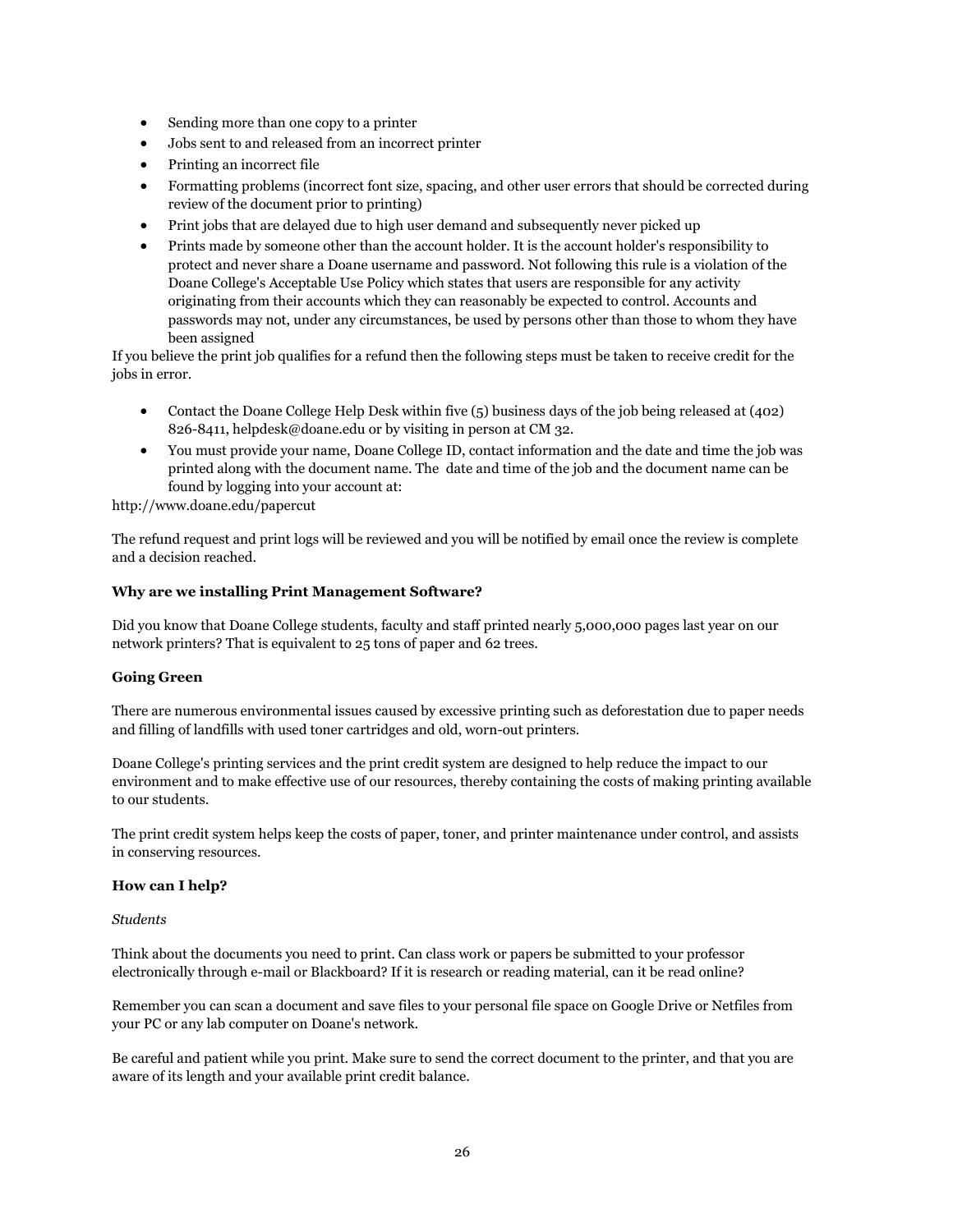Comply with copyright regulations. If you have questions about fair use or other regulations please visit: http://www.doane.edu/library/faculty-resources/copyright

If you need assistance with any of these measures, ask a Library Assistant or the Helpdesk.

#### *Faculty/Staff*

Faculty and staff are also being asked to assist in the effort to decrease operating costs and conserve resources.

Many professors have previously posted articles online, requesting that students print these materials in a campus computer lab. Instead, faculty and staff are being asked to encourage students to submit papers and class works electronically and read materials online.

Files can be posted for reading on Blackboard, Google Sites and Google Drive.

We are asking faculty to consider having students submit their papers and grade them electronically.

# **Computer Lab Policies**

Students should not save their documents to the hard drives on the lab computers; network file space is made available to all students, faculty and staff for this purpose. Documents and miscellaneous files are periodically removed from the computer lab hard drives and the user could lose his or her data. Users of the computer labs are expected to pick up any extraneous paper waste that results from their printing and place any computer paper in the recycling bins. Excessive printing in the labs is not allowed. If an extremely large print job is mistakenly submitted, notify the network administrator or lab aid on duty to cancel the print job as soon as possible. No equipment supplies, software, or manuals may be removed from computing sites without proper authorization.

All food, drink, and tobacco products are strictly prohibited from entering the computer labs. Students who do not comply with this regulation run the risk of expulsion from the labs for the remainder of the semester in which the violation occurred.

# **Other Policies**

Use of personal routers is not allowed. Many multi-port switches have built-in routers and they will not work on our network. To connect more than two computers in a room via a wired Ethernet connection, check out a 4-port switch from the Helpdesk on campus. Personal wireless access points are not allowed and will not work on our network. This includes switches, routers, and personal computers set up as access points.

Computers acting as servers or running server services are not allowed except where approved by the Office of Technology.

### **Wireless Network Access**

Every building has wireless access on campus.

# **Laptop Checkout**

There are 10 laptops available for checkout from the Helpdesk. Priority is given to students needing one for an off-campus trip. The checkout period for the laptops is two days.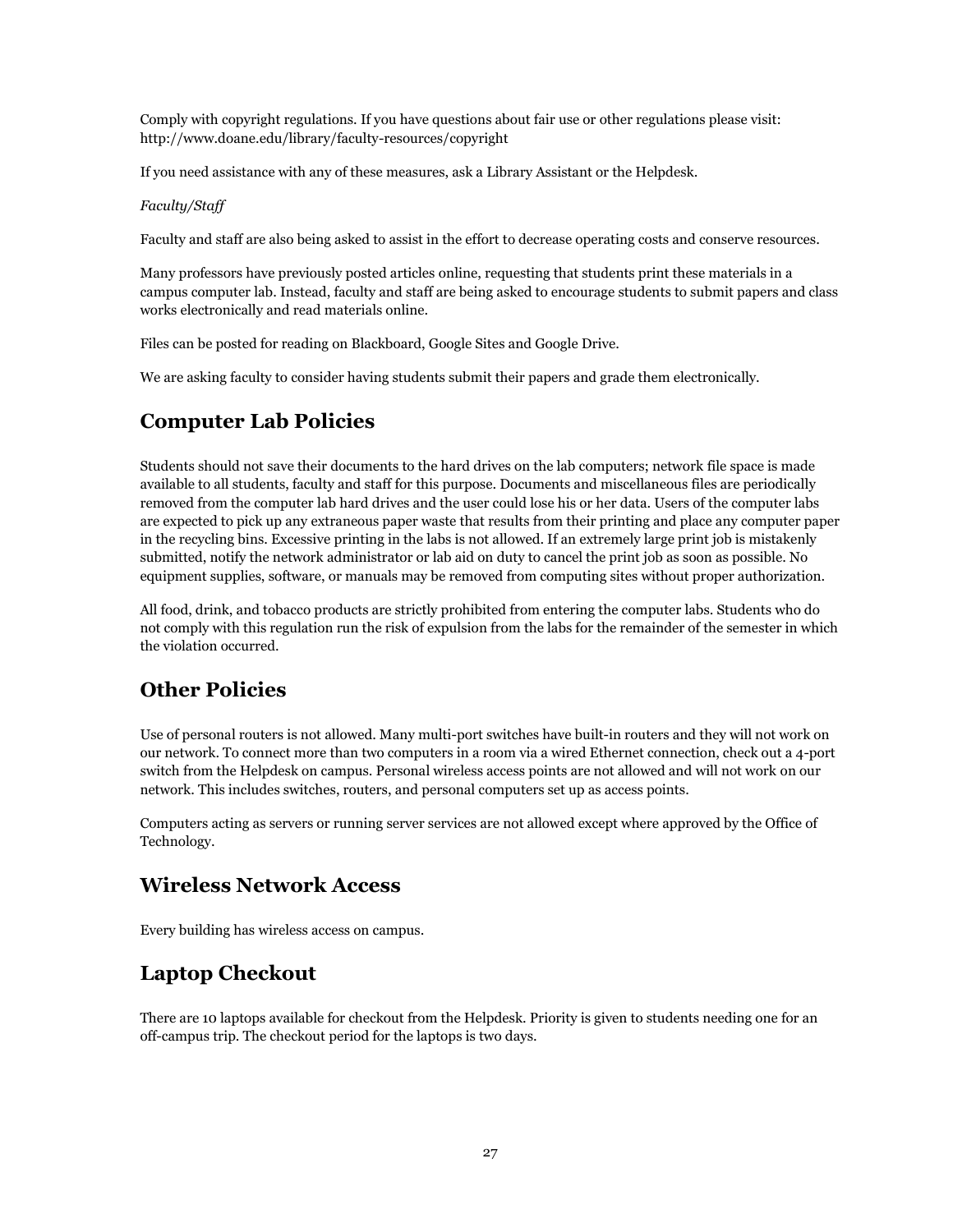### **Instructional Technology**

The Instructional Technology Center is located in the Communications Center. All requests for audio-visual equipment must be made in room 32, ext. 8411. All requests should be placed at least 48 hours before time of use and must have faculty sponsorship.

### **Software and Hardware Maintenance**

Students must share the responsibility for keeping software and equipment in good repair. If a student encounters a problem with a piece of software or equipment, the student should report this to a computer lab aide, a professional staff member of the Office of Technology, or a member of the Library staff.

### **Purchasing Discount Computers**

Apple and Dell make special discounts for Doane students. Typical discounts range from 8-10 percent (Apple) and 4-12 percent (Dell) depending upon the computer or accessory purchased.

For Apple Products log on to http://www.apple.com/edu/doane.

For Dell Products log on to http://www.dell.com/doane or call 866-257-4711 to place an order. When placing the call, identify yourself as a Doane student and have our member ID on hand: US5485900.

# **Software Purchased Under Doane College Licensing Agreements**

Doane College students may purchase Microsoft Office 2010 in the Doane College Bookstore for \$65. This software is made available through a licensing agreement between the College and Microsoft. Therefore, only Doane College students (not other college students) are eligible to purchase this software from the Doane Bookstore. Students who purchase this software are required to abide by the Microsoft End User Licensing Agreement that is included when the software is purchased.

All users are expected to abide by the end user licensing agreements for all other software that is either purchased through the Doane College Bookstore or installed on Doane College computers.

# **Transportation**

Transportation services to and from Doane College campus is available through OMALINK. This is a shuttle service housed at the Omaha airport with services provided from Omaha and Lincoln airports. For information please contact them at www.omalink.com or 402-475-5465.

There is a fee for this service and you are responsible for making your own reservations. OMALINK can pick up your student at the Doane College campus. Round trip and one way trips can be provided.

It is suggested that you make reservations at least 48 hours prior to your departure or arrival.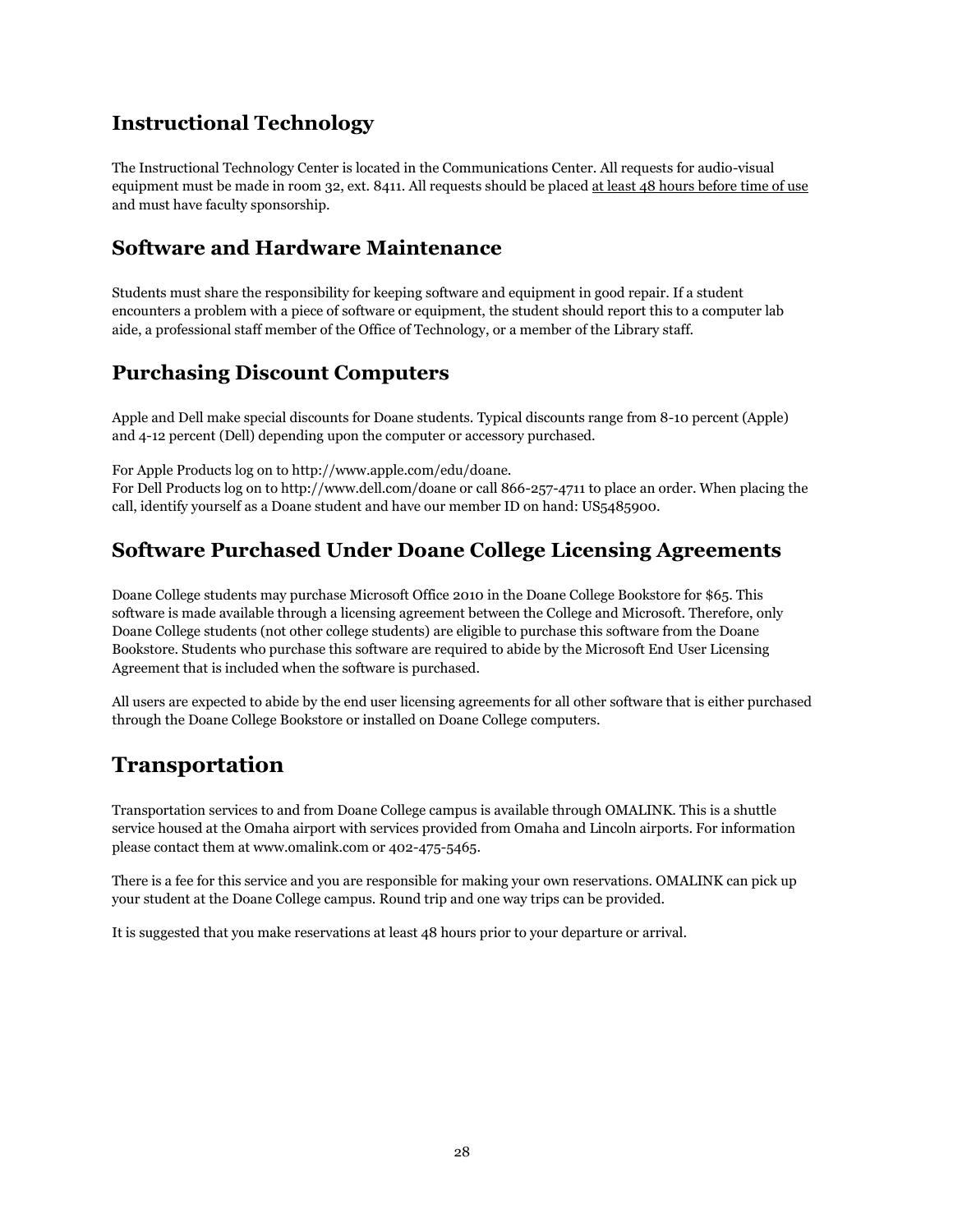# **Voter Registration**

Nebraska is a motor voter state. This means that an application for, or renewal of, a Nebraska driver's license will serve as an application for voter registration unless the applicant does not sign the voter registration application portion of the form. Nebraska driver's licenses may be renewed at any Department of Motor Vehicles in Nebraska. In Saline County, driver's licenses can be renewed at the Saline County Courthouse, located in Wilber, on Thursdays. Wilber is located 10 miles south of Crete, and is the closest Nebraska Department of Motor Vehicles to Doane. **For more information about voter registration, see** www.sos.ne.gov/elec/voter\_info.html

# **Withdrawal from Doane College**

Sometimes a student finds it necessary to withdraw from college before the end of a term. This process begins by contacting Becky Hunke at x8286. Ceasing to attend class or telling an instructor of the intent to withdraw from the class does not constitute as an official withdrawal. For more information regarding withdrawing from the College please see the Doane Catalog.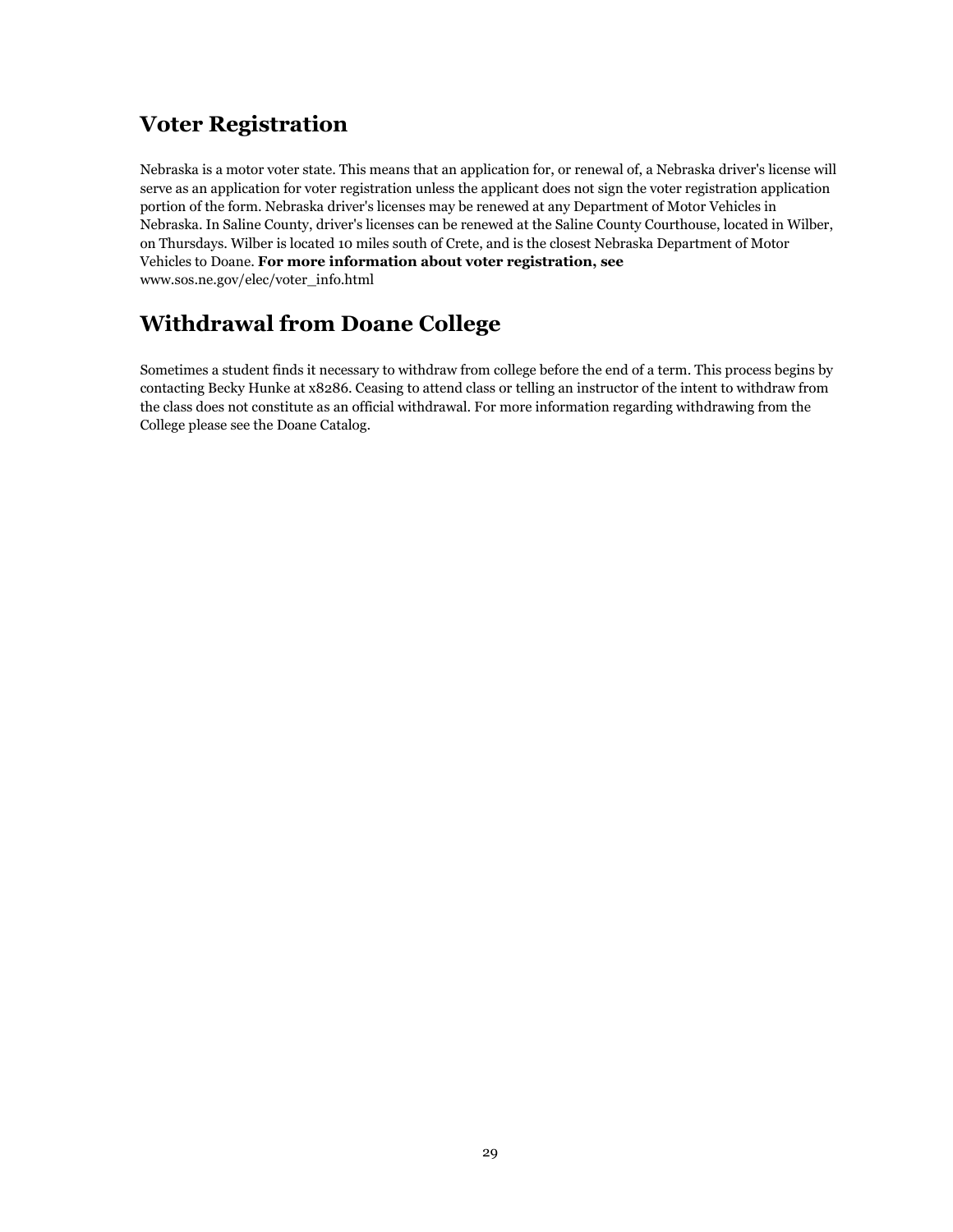# <span id="page-29-0"></span>**Doane Campus Organizations**

# **Student Organizations & Activities**

There are numerous student organizations and activities on the Doane campus offering opportunities to develop talents, skills, leadership abilities, friendships, and fun. The following is a brief description of the recognized campus groups, including the names of contact people. In addition, there is information about intramurals, open recreation, recreational facilities, student activities, and athletics.

### **Student Club & Organization Recognition**

Students are free to organize and establish campus organizations to promote common interests for any purpose, which is legal and compatible with the policies of Doane College. A group becomes an officially recognized organization contingent upon the approval f the organization's petition to Student Congress, and the Vice President for Student Leadership. Procedures for recognition include:

- 1. Secure a Doane faculty or staff member to serve as adviser.
	- a. Greek organizations require two advisers. One of these advisers may be an ex-Doane employee (who left the institution in good standing) with approval from the Student Leadership Office)
- 2. Complete a constitution/by-laws, provide a list of proposed members, and if applicable, an allocation of funding information form from the Student Congress Office. *Return all completed forms to the Student Congress Office*.
- 3. After all the paperwork has been submitted, representatives of the proposed group will be invited to a Student Congress meeting to petition to become an officially recognized club.
- 4. Within one week of the Student Congress meeting, a letter will be sent regarding the outcome of the group's petition. Information will be included on the appeals process if necessary.

# **Regulations**

- 1. Any Doane College student is eligible for a voting membership in any organization providing they meet the requirements stated in the constitution of the particular organization.
- 2. A local organization must have a minimum of five members to be a registered organization. This rule does not apply to organizations with national affiliation. If an organization falls below this minimum, they will be expected to inform the Student Congress and participate in recruitment activities on a regular basis.
- 3. No additional requirements or limitations for membership that are not included in the organization's constitution shall be imposed.
- 4. Individual members will not realize financial profit from an organization's activities.
- 5. Meetings are to be conducted so that the faculty adviser and all members of the meeting can comprehend the business of the meetings.
- 6. It is the responsibility of the adviser to be present at regularly scheduled business meetings to facilitate the following tasks:
	- a. Provide guidance in fiscal matters.
	- b. Assist in attaining organizational goals.
	- c. Encourage open lines of communication between students, faculty and staff.
	- d. Facilitate continuity in the group through the end of the year.
- 7. The adviser may not serve as an officer in the organization.
- 8. The registration of the student organization may be suspended for the following reasons:
	- a. Violation of the rules and regulations of Doane.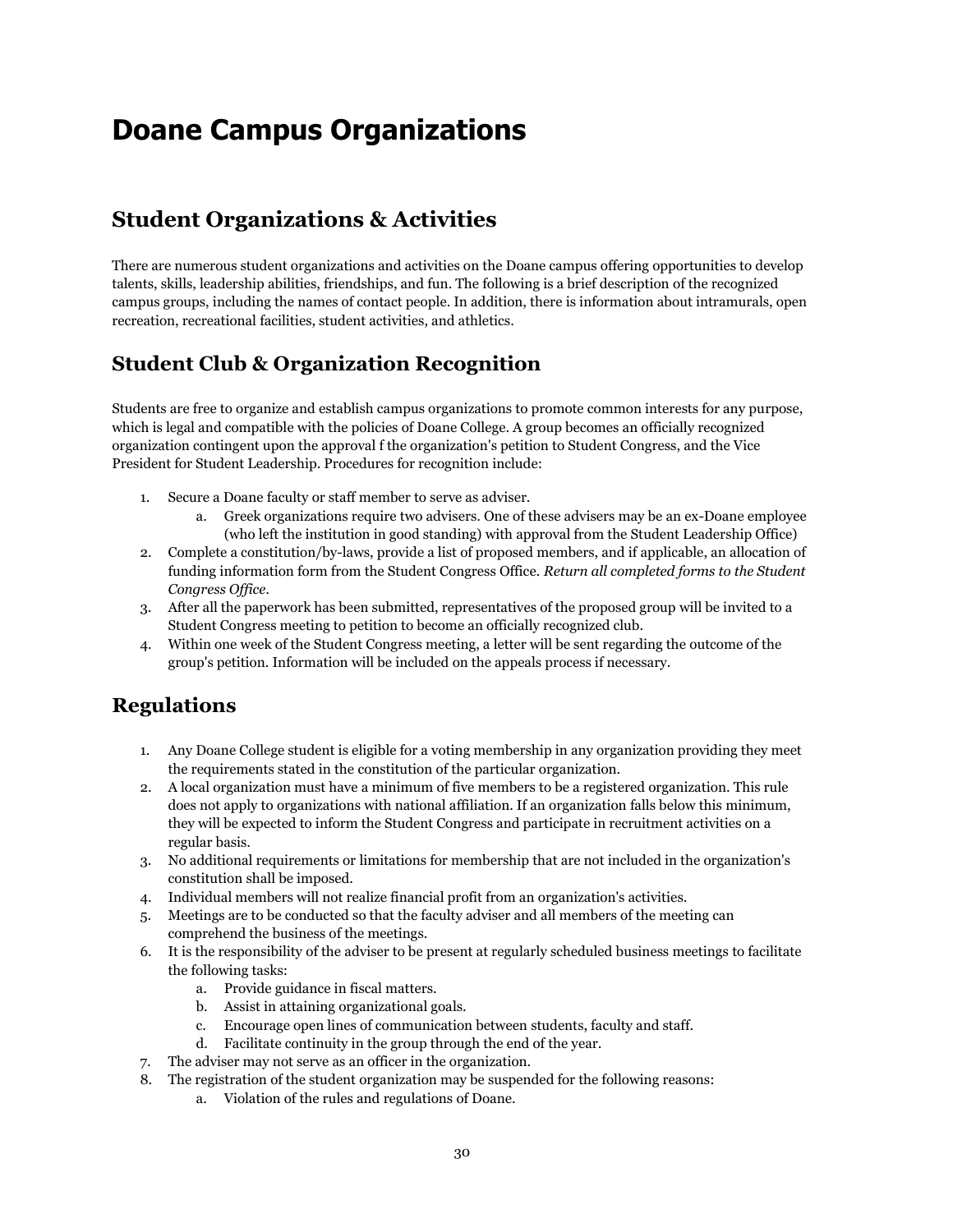- b. Failure to abide by the organization's constitution.
- c. Failure to involve an active adviser.
- 9. If a group has been suspended and its members wish to reorganize, the entire process must be completed to become an officially recognized group. Before reorganization can occur, all sanctions that were given must be completed.
- 10. If an officially recognized organization has no president, adviser, or meeting for an extended period of time, it will be declared inactive. Inactive organizations can become active again by fulfilling the regulations of an officially recognized organization.
- 11. The privilege of allocation of student funds by Student Congress may be denied to organizations not in "good standing" with the expectations of Student Congress.

# **Hazing**

Hazing in any form is strictly prohibited. This refers to any action or situation which recklessly or intentionally, whether on- or off- campus premises, endangers the mental or physical health or safety of a student. Such activities and situations include, but are not limited to, paddling in any form, creating excessive fatigue, forced consumption of any substance (such as food, beverages, tobacco, alcohol), forced road trips, kidnapping, orally degrading games or stunts, or other activities prohibited by law or College policy. Individuals, organizations, or athletic teams in violation of the hazing policy are subject to action by the administration of Doane College. Nebraska State Law § 28-311: *Hazing shall mean any activity by which a person intentionally or recklessly endangers the physical or mental health or safety of an individual for the purpose of initiation into, admission into, affiliation with, or continued membership with any organization as defined in subdivision (1)(b)of this section. Such* **hazing** *activity shall include whipping, beating, branding, forced and prolonged calisthenics, prolonged exposure to the elements, forced consumption of any food, liquor, beverage, drug, or harmful substance not generally intended for human consumption, prolonged sleep deprivation, or any brutal treatment or the performance of any unlawful act which endangers the physical or mental health or safety of any person*

# **Fund-raising Guidelines**

Student organizations conducting fund-raisers, raffles, etc., must request approval from the Advancement Office.

# **Room Reservations and Scheduling Events**

Event scheduling and facility reservation (excluding classes and athletic events) is coordinated by the Event Coordinator, who reports to the Campus Events Director in the Office of Facilities Operations.

The Event Coordinator can be reached at x8226, and maintains a master calendar of campus events in order to ensure doors are unlocked and any special arrangements are made.

If you wish to schedule a meeting or event, please fill out the facilities request form online to indicate date, time, place, support services requested, etc. The Event Coordinator will let you know if your event request can be fulfilled.

Regular meetings of college organizations can be scheduled in advance for a full year. Abuse of facilities, rooms or equipment may result in loss of the privilege to utilize the room or any other Doane facilities. Students are required to be clear about what they intend to utilize the facility for.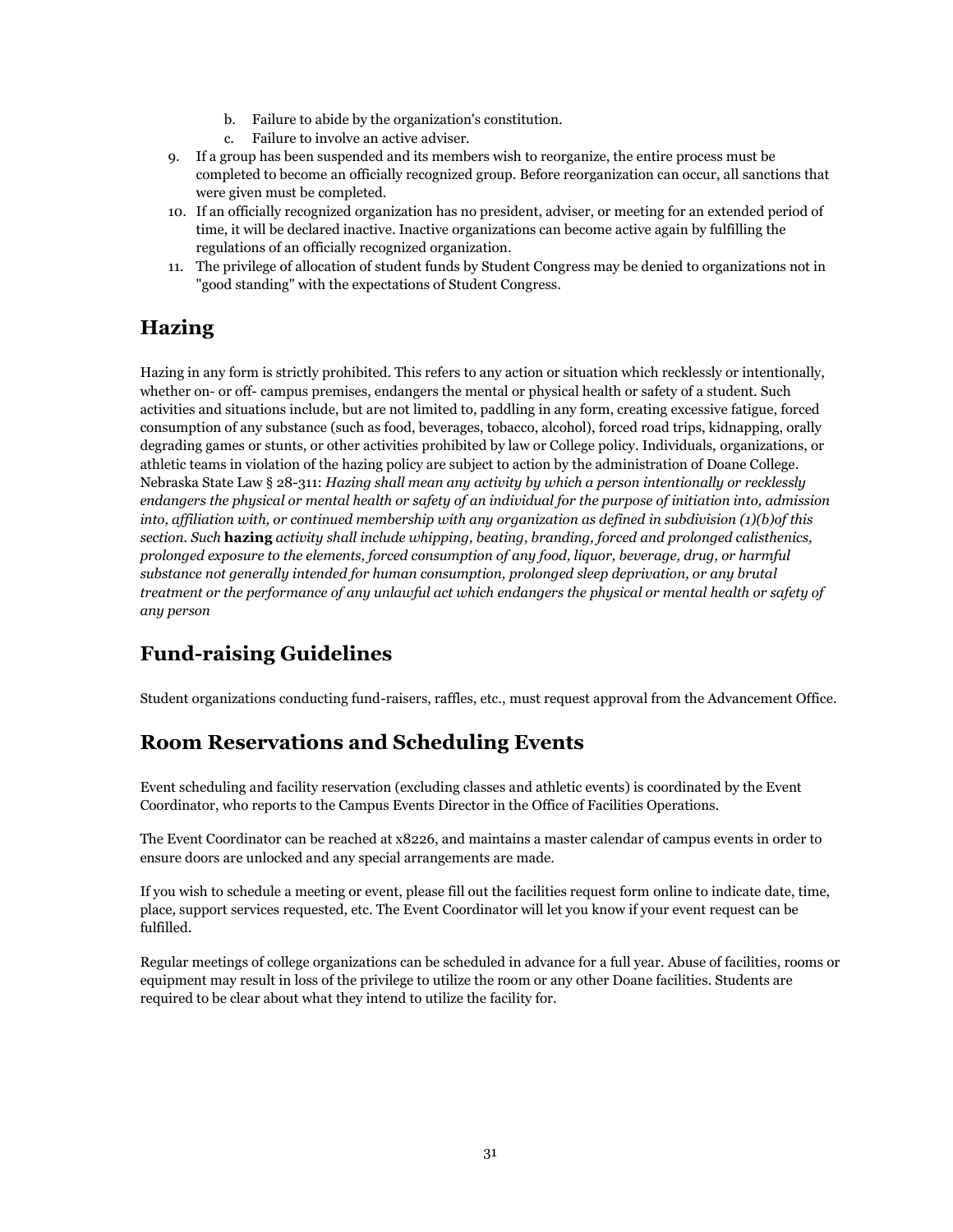# <span id="page-31-0"></span>**Academic/Career Interest Organizations**

**AMERICAN ASSOCIATION FOR UNIVERSITY WOMEN (AAUW)** is a national organization that works to advance equity for women through advocacy, education, philanthropy, and research. Our group is open to all students. We work to empower and educate students on issues that women face such as domestic violence, equal pay, and others that occur locally and nationally.

Adviser: Heather Lambert

Student Contact: Lauren Taylor

**ATHLETIC TRAINING CLUB** provides more organization and direction to the Student Athletic Training (SAT) staff in the Doane College Athletic Training Room. This association has also been created with the purpose of building a closer bond between the SAT's and to share encouragement as well as concerns that may need to be addressed as well as aide and encourage direction into acceptance at a post graduate school (for example: Physical Therapy, Athletic Training) DAT Meetings are held in the Field House Classrooms on the second Sunday of the Month at 7.

Adviser: Greg Seier

President: Mandy McCarthy

**BIOCHEMISTRY CLUB** prepares members for future careers in biology/chemistry careers through participating in community service activities, visiting pharmaceutical or research facilities, inviting speakers to discuss their occupation and other science related activities.

Advisor: Sharmin Sikich

President: Kelsey Christensen

**DOANE ACCOUNTING CLUB** is a very active organization on campus, in which students have the opportunity to take part in functions that help them better understand the accounting profession. The Club regularly schedules activities to bring accounting professionals to campus and/or arranges visits to accounting firms and businesses. Students also learn about interviewing skills/techniques, with mock interviews available prior to the Accounting Interview Day held each October during which students can interview for jobs and internships. During the Spring semester each year, Accounting Club students help Doane College students prepare their personal tax returns (more by helping the students see they can do it themselves, rather than doing it for them). Accounting Club members also contribute strongly to the Doane educational experience by becoming tutors for the principles-level accounting courses and becoming lab assistants, and helping with the accounting for Relay for life. Each Fall and each Spring, the Accounting Club has a banquet, bringing in a variety of guest speakers.

Adviser: Kathleen Springer

President: Morgan Dubas

**DOANE ART LEAGUE** serves to foster interest in art through museum trips, films, and other special events. It is open to any Doane student who is interested in the visual arts.

Advisers: Valerie Knobel

President: Laura McNerney

**DOANE ASSOCIATION FOR THE EDUCATION OF YOUNG CHILDREN (DOANE AEYC)** student chapter, chartered in 2012, seeks to education, advocate and provide service in the support of activities which are committed to promoting healthy development for all young children. Doane AEYC assists other local, state and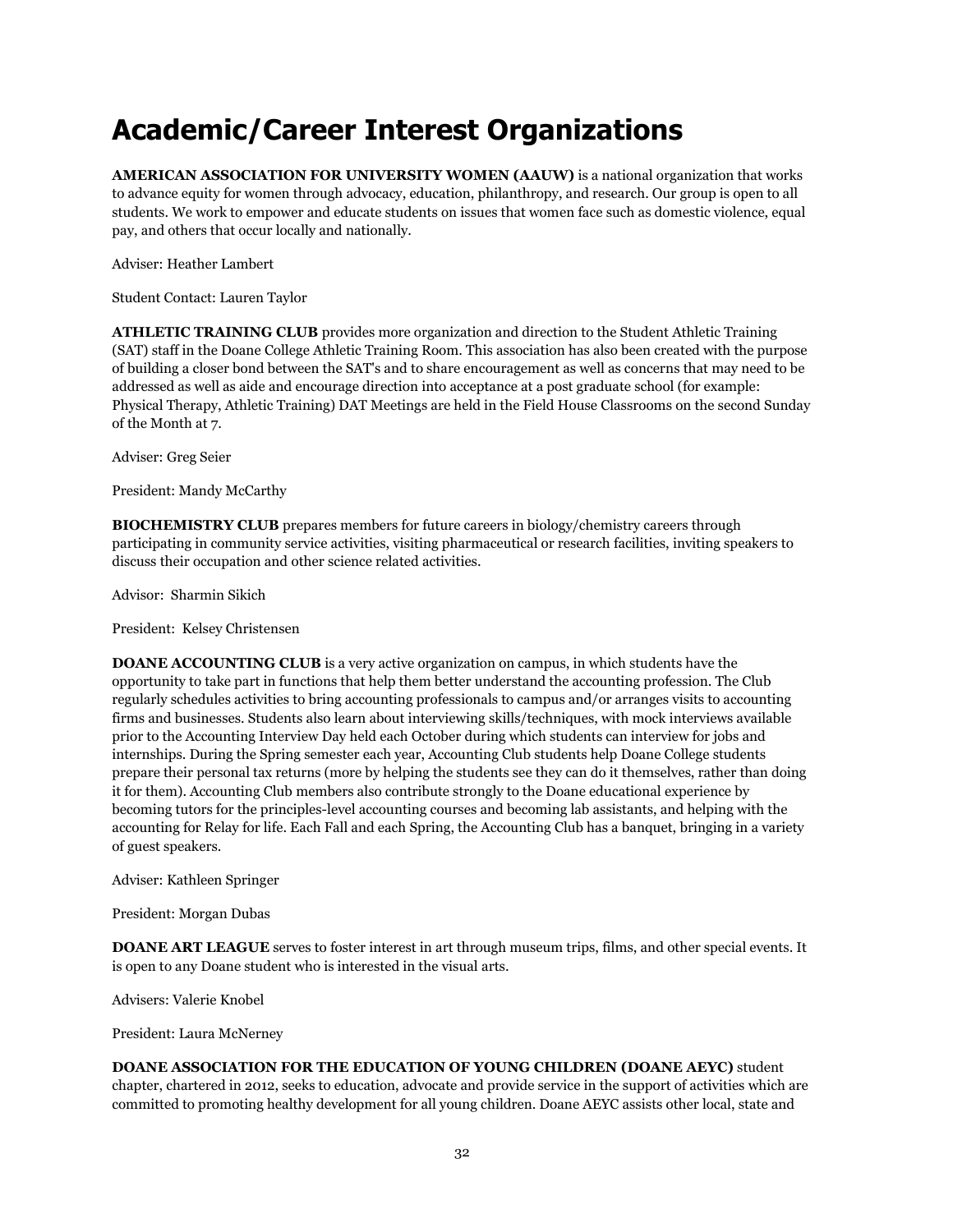national organizations for the improvement of services o young children and their families by following developments in research and trends in early childhood education.

Doane AEYC is open to any student interested in supporting the goals of the organization, especially those in the field of early childhood education and psychology. The organization is an affiliate of Nebraska's AEYC.

Adviser: Nikki Piper

President: Taylor Ruzicka

**DOANE COLLEGE COMPUTER CLUB (DC3)** DC3's members plan and offer three types of activities throughout the academic year. All of these activities are connected in some way to computing and gaming technology and include social, educational, and community service activities. Social activities include gaming events, movie nights, and outings. Examples of gaming events include the annual LAN. Bash and Marathon events. Each event lasts for 24hours and includes both PC and console gaming. Educational activities include field trips and banquet speakers. Community service activities vary but have included working with students from local schools at the IST ROBOlympics and participating in Campus fund- raising events such as Relay For Life.

Adviser: Alec Engebretson

President: Taylor Minske

**DOANE PROVS** The purpose of Doane Prov is to share smiles and work on individual and group comedic and improvisational skills through practice and performance.

Adviser: Donna Himmelberger

Team Captains: Andres Kamler and Emily Vokal

**DOANE GERMAN CLUB** connects students to many aspects of the German culture and life which aren't always covered in classes. Excursions to German art exhibits at the Joslyn Art Museum and the Germans from Russia museum are examples. There are German meals, speakers, and German films (with subtitles) at Doane or the Ross Theater in Lincoln.

Adviser: Kristen Hetrick

President: TBA

**HISTORY AND POLITICAL SCIENCE CLUB** has a primary goal to further educate and bind together all those who are interested in history and/or political science and related topics.

Advisers: Mark Orsag, Kim Jarvis, Tim Hill, and Nick Vaccaro

President: TBA

**HEALTH AND MEDICAL OCCUPATION CLUB (HMOC)** helps prepare members for future careers in medical-related fields (pharmacy, dentistry, physical or occupational therapy, medicine, etc.). Activities include touring UNMC or Creighton, providing job shadowing experiences, community service, and putting together a portfolio.

Adviser: Tessa Durham Brooks and Barb Clement

President: Allie McConville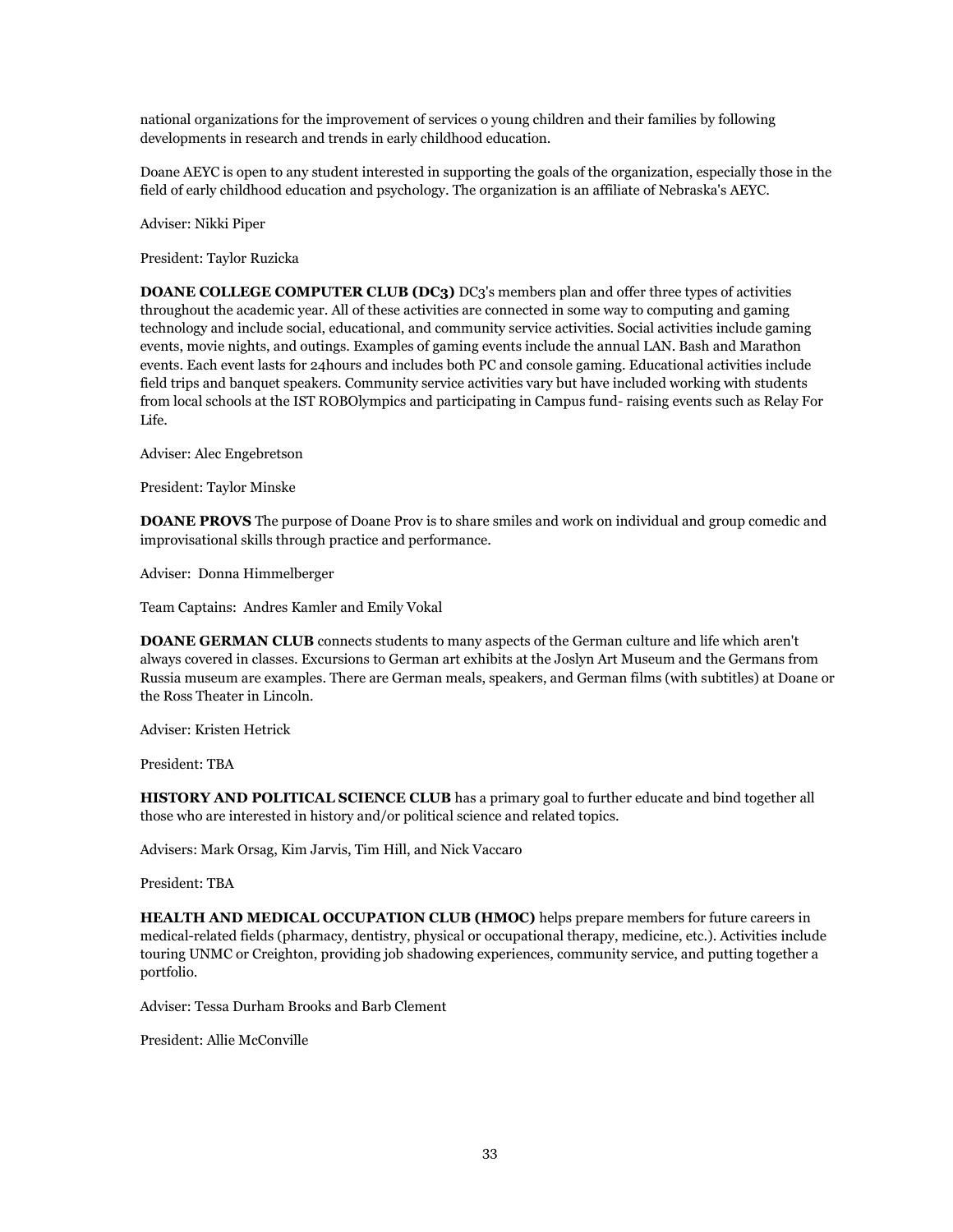**HUMAN RESOURCE CLUB** acquaints students with the field of human resource management and labor relations, and provides learning opportunities through interaction with human resource practitioners. The club is affiliated with the Lincoln Human Resource Management Association and is a student chapter of the Society for Human Resource Management (SHRM).

Adviser: Laura Sears

President: Jake Krueger

**NATIONAL ASSOCIATION FOR MUSIC EDUCATION (NAFME)** serves to augment classroom work in the field of music education to promote special projects of the Nebraska Music Educators Association and the National Conference, and to expand the knowledge and horizons of future music educators. M.E.N.C. is open to students interested in music education.

Adviser: Kathy Ohlman

President: Madisen Geiler

**NATIONAL SCIENCE TEACHER ASSOCIATION (NSTA)** Doane's student chapter was chartered in 2003 to promote excellence and innovation in science teaching at any level and learning for all. NSTA provides a network for pre-service science teachers, encouraging professional development. This organization is open to any students interested in teaching science. With a membership of over 55,000, the NSTA is the largest organization in the world committed to promoting excellence and innovation in science teaching Pre-K through college.

Advisers: Russ Souchek & Rod Diercks

President: TBA

**PHI BETA LAMBDA (PBL)** is a national business association devoted to promoting interest in various fields ranging from accounting to computer programming.

Adviser: Les Manns

President: Stacy Manson

**PHOTOGRAPHY CLUB** develops students as photographers and expands their creativity while providing outreach to the community by engaging Crete youth and expanding student diversity.

Adviser: Heather York

President: Ryan Corrigan

**PSYCH/SOC CLUB** promotes interaction among students interested in the fields of psychology and sociology. Psych/Soc Club is open to any Doane student in any major including the fields of psychology, sociology, and human services.

Advisers: Natalie Homa

President: Kelsey Schilf

**SPANISH CLUB** prepares students studying the Spanish language for real world applications and careers. The club also strives to create a friendly learning environment that encourages its members to use their language of study within a small setting.

Adviser: Jared List

Committee Chairpersons: Stacy Manson, Michelle Flores and Jenna Kleeman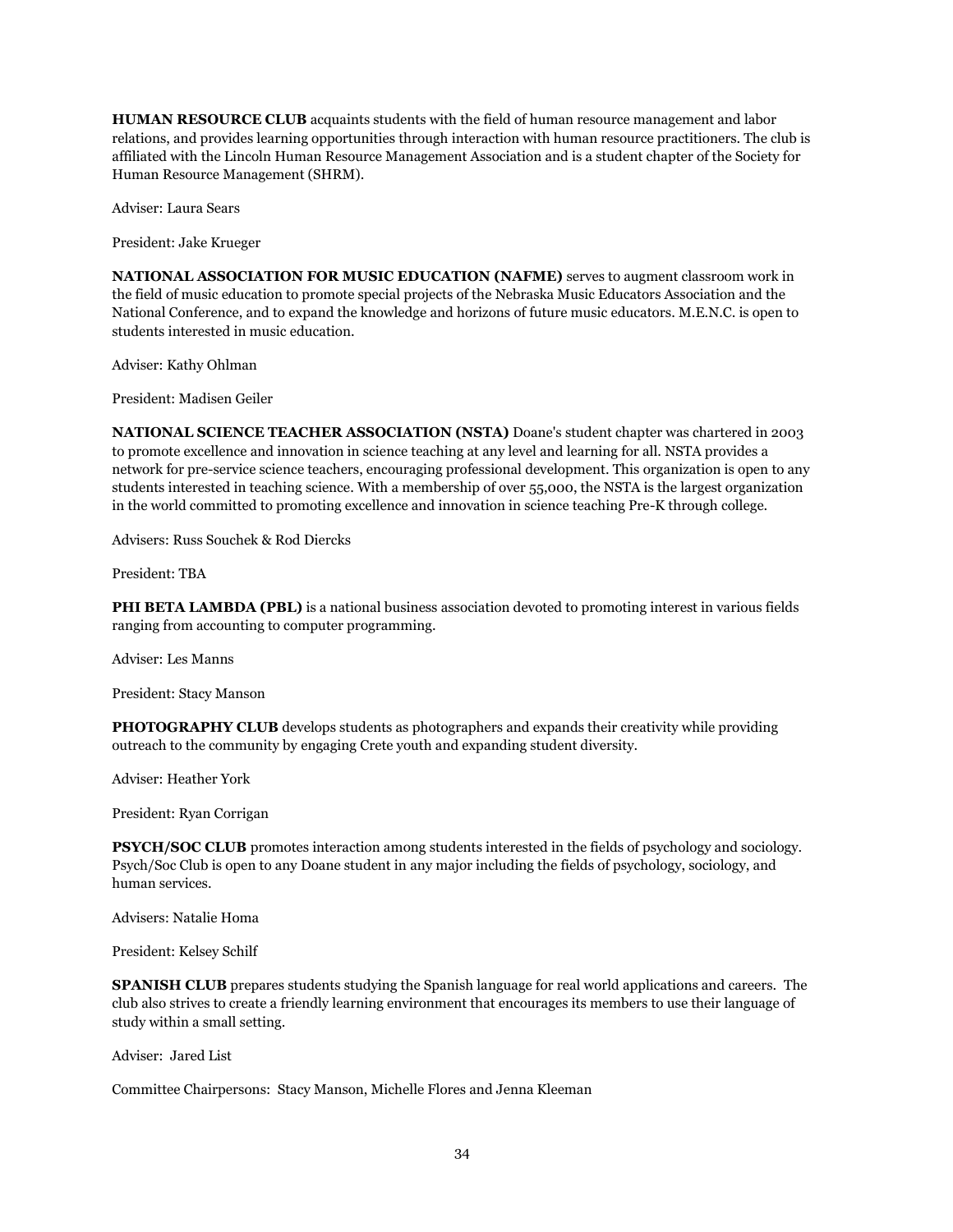**STUDENT EDUCATION ASSOCIATION (S.E.A.)** promotes consideration and confrontation of issues which face educators through guest speakers and informal meetings. Topics include mainstreaming, education in Russia, religion in schools, etc. Students majoring in education are welcome to join.

Adviser: Julie Kozisek

Co-Presidents: Katie Hall and Tara McGinnis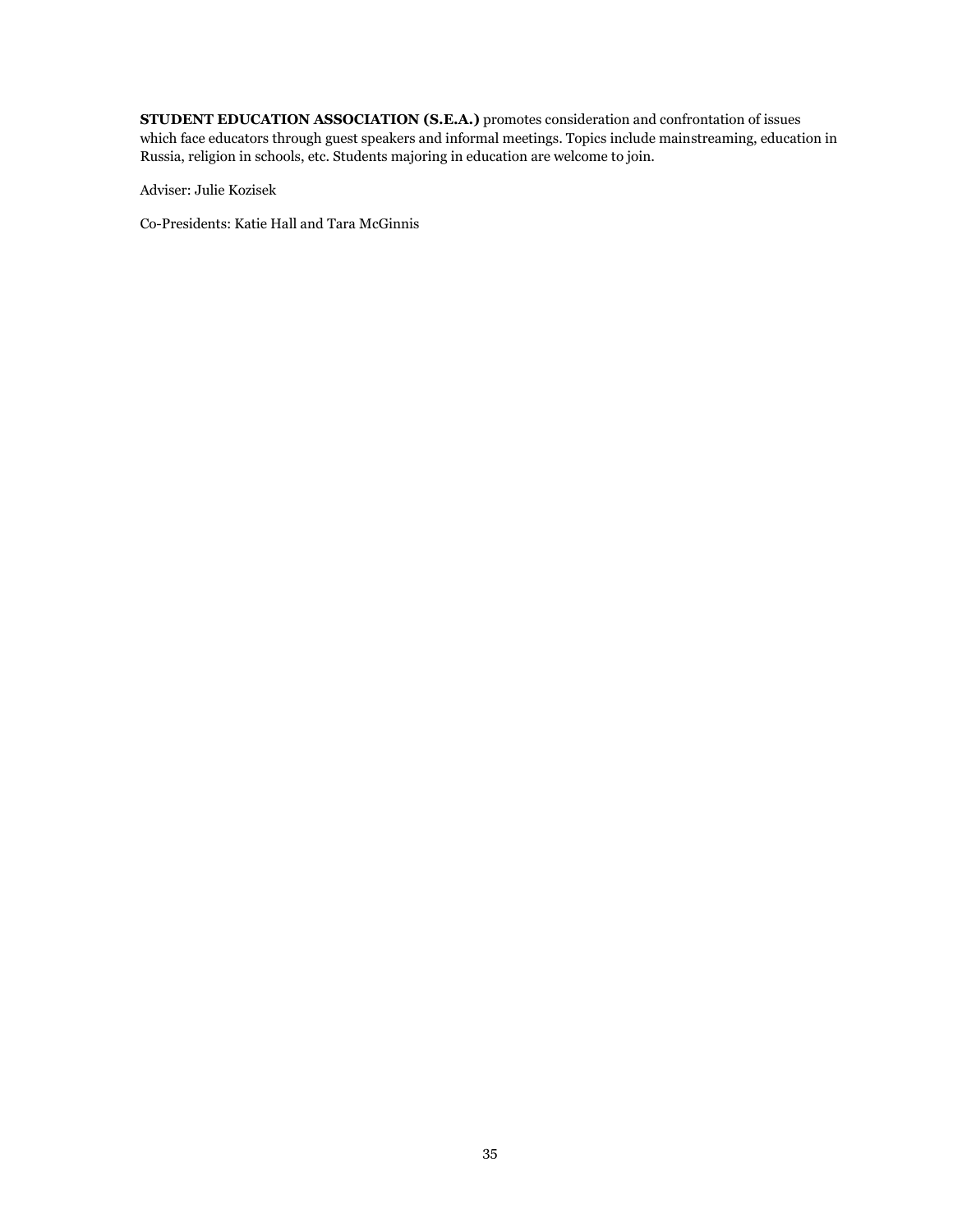# <span id="page-35-0"></span>**Leadership and Programming Organizations**

**DIRECTIONS** is an initiative of the Hansen Leadership Program that accepts a select group of first-year students. Participants develop and enhance their leadership skills through mentoring and training. First-year students are also given the opportunity to reside in the Hansen Leadership Hall as a part of this program. Upperclassmen students are selected to serve as Leadership Coaches to the first year participants.

Adviser: Carrie Petr

**HANSEN LEADERSHIP ADVISORY BOARD** offers students the opportunity to shape the Hansen Leadership Program's goals and practices, as well as assist in the planning and staging of HLP events and activities. Students remain on the committee until they graduate.

Adviser: Carrie Petr

**OMICRON DELTA KAPPA** is the National Leadership Honor Society. The Society recognizes those who have attained a high standard of efficiency in collegiate activities and to inspire others to strive for conspicuous attainments along similar lines.

Adviser: Carrie Petr

President: Taylor Anderson

**PEER JUDICIAL BOARD (PJB)** considers cases of policy violation referred by the Chief Judicial Officer. Students are selected to serve on the board through an application process. To serve on the board, students must have a 2.5 cumulative GPA, be in good standing with the College, and have no significant incident reports in their file during service or for one year prior to serving on the board.

Adviser: Russ Hewitt

**STUDENT PROGRAMMING BOARD (SPB)** is made up of eligible students who apply for a position in the spring of each year. SPB members are responsible for selecting, coordinating, promoting, and sponsoring student activities and campus-wide events. This includes entertainers and events such as health and wellness programming, comedians, musicians, magicians, Homecoming events, Doaneapolooza, Casino Night, bingo and game nights. Qualification for involvement includes motivation, excitement, and eagerness to be involved in college programming and development, as well as attendance at weekly meetings and various sponsored events. For more information, please contact Carrie Petr, Assistant Dean for Student Leadership.

**STUDENT CONGRESS (STUCO)** is the self-‐governing body for all students. Student Congress represents and promotes student interests and opinions and allocates funds to campus-‐recognized organizations from student fees. Senators are required to work on a personal project each semester that aims for the betterment of the Doane Community. Student Congress also sponsors special events and is invited to meet bi-‐annually with the Doane College Board of Trustees as representatives of the student body. The student body elects president, vice-‐president, and upper class senators in the spring. First-‐year senators are elected at the beginning of fall semester.

Adviser: Kim Jacobs

President: Derek Sabatka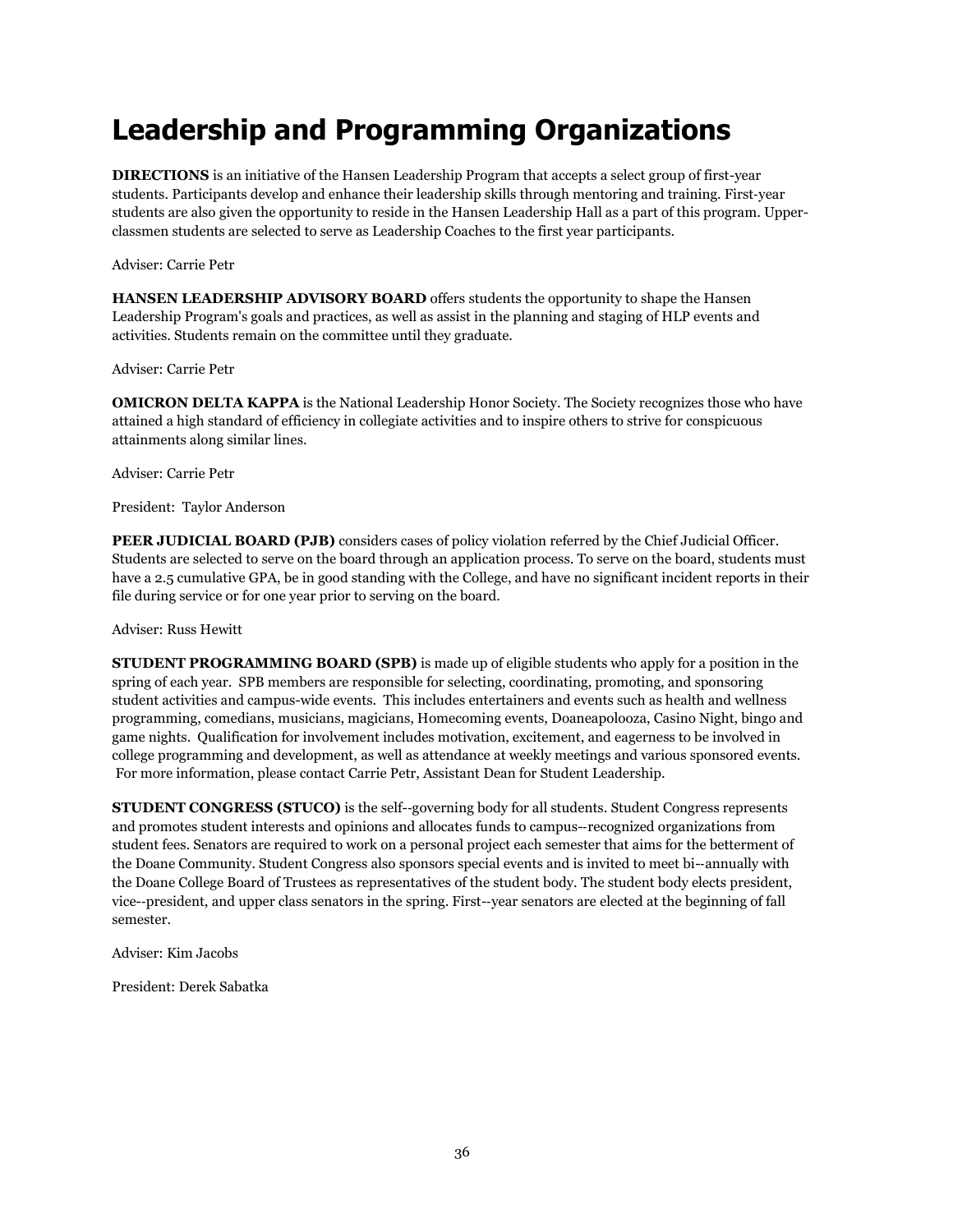# **Media Organizations**

**1014 MAGAZINE** The full-color, general interest magazine is published and distributed each fall and spring semester by students. Any Doane student, regardless of major, is welcomed to join the magazine staff. Paid positions are available and students may receive academic credit for their work. Opportunities available include: photography, editing, feature writing, page designing, selling and designing advertisements, graphic design and production.

Adviser: David Swartzlander.

Editor: Hannah Bauer

**THE DOANE LINE** is a student-produced news website, found at www.doaneline.com, and provides breaking and other news coverage of the Doane community through a variety of formats, including print, photographs, audio, and video. Any student, regardless of major, is welcomed to work on the Web site staff. Paid positions are available. Opportunities include: news and sports reporting, feature writing, editing, designing Web pages, selling and designing advertisements, photography, graphic design, digital imaging, videography, video, audio editing, learning content management systems, and Broadcast performing.

Adviser: David Swartzlander

Multimedia Coordinator: Erin Bell

**DOANE OWL** The student newspaper of Doane College is the oldest continuous college newspaper in Nebraska. The weekly paper is published on Thursdays by students and distributed to the Doane community. Any Doane student, regardless of major, is welcomed to join the newspaper staff. Paid positions are available and students may receive academic credit for the work. Opportunities include: news and sports reporting, feature writing, editorial or commentary writing, editing, designing pages, selling and designing advertisements, business management, photography, production, graphic design, and digital imaging.

Adviser: David Swartzlander

Editor-in-Chief: Erin Bell

**DOANE TELEVISION DOANE COLLEGE TELEVISION (DCTV)** is open to all Doane College students and helps JOU 240 students become familiar with the studio production process in the production of Doane Weekly every Monday and may then originate shows on their own. DCTV is dedicated to producing and broadcasting quality programming to the Doane College campus and Crete community. DCTV involves students for all production responsibilities and has students hired as staff employees.

Adviser: Erik Anderson

**KDNE/RADIO KDNE** is a 200-watt, FCC licensed, over-the-air radio station operating in stereo at 91.9 FM serving Doane College and the Crete area to a radius of about 10 miles. The station is student managed and operated with a rock format. On-air positions include disc jockey, talk show host, and news reporter/anchor. Offair activities are also available, including music management, public service, and record librarian. Students may receive academic and/or activity credit. Station Manager, Program Manager and News Director are paid positions appointed for the calendar year.

Adviser: Lee Thomas

Station Manager: Jay Grote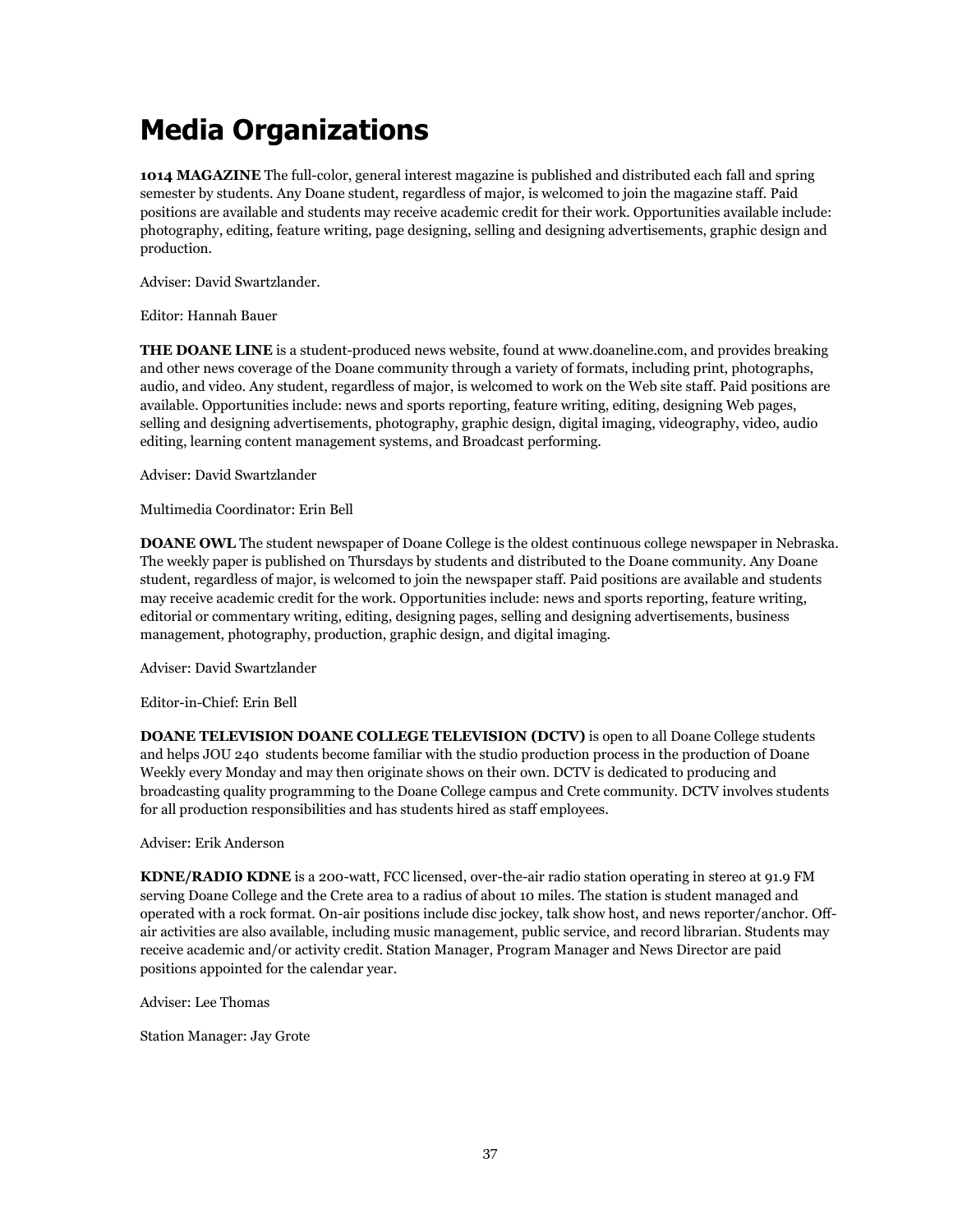**XANADU** is the campus literary magazine. Students may contribute prose, poetry, artwork, design, editing, and publishing skills. Marianne Clarke Writing Excellence Awards are given for the best work each year.

Adviser: Roy Scheele

Editor: Rachel Overbeck and John Douglas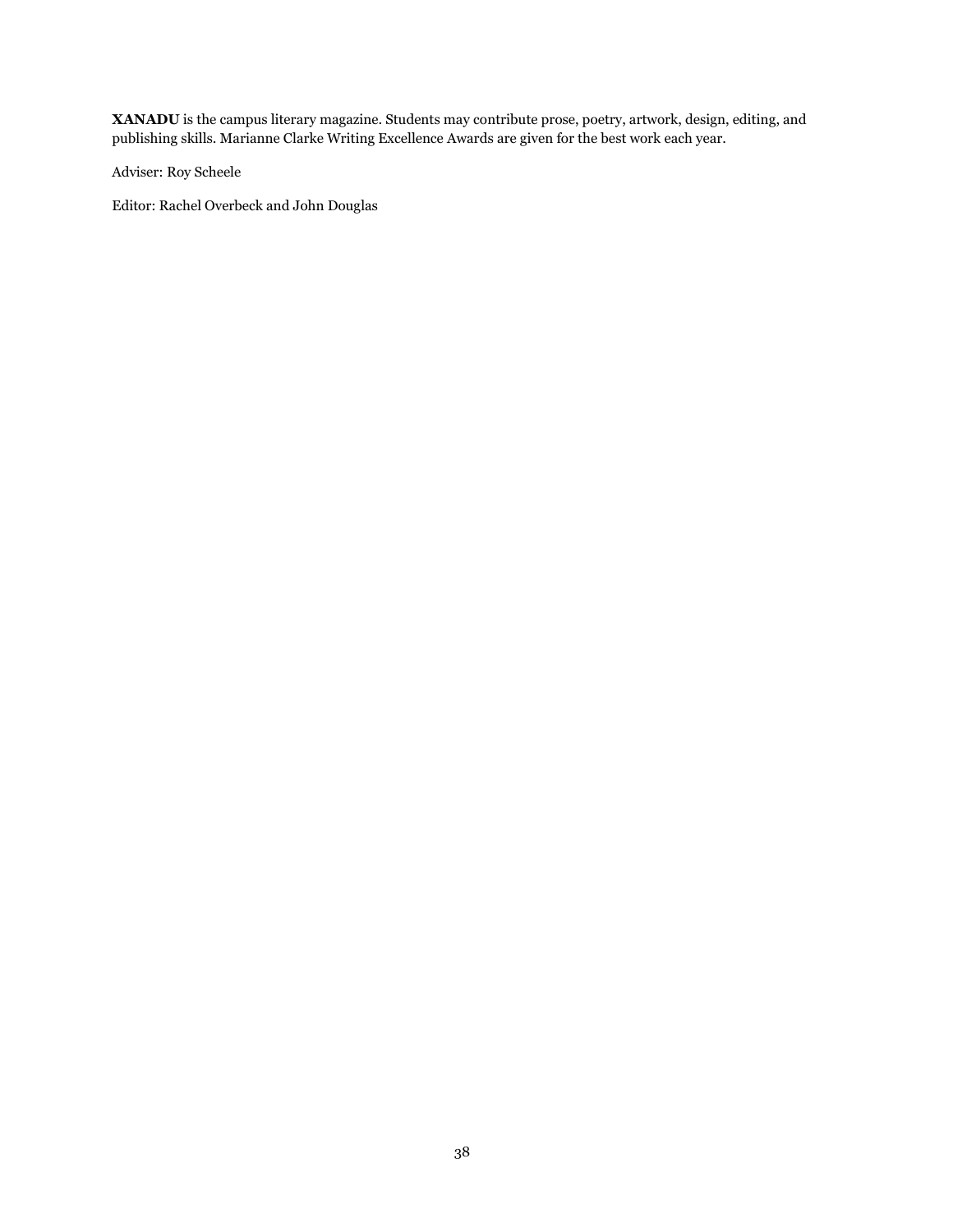# **Music and Performance Organizations**

**BREATHE TRUTH** sparks social awareness issues through live theatre events within the Doane community, as well as the community at large. A Brighter Way, Actors Company will perform scenes based on current issues written for and by Doane students. After each presentation there will be mediated audience talk back sessions available that will foster positive awareness.

Adviser: Rhonda Lake

Student Leader: TBA

**COLLEGIATE CHORALE**, MUS 192 A well-balanced mixed choir Of 50-60 voices, Collegiate Chorale performs several times a year on campus and off-campus as opportunities arise. The group tours each spring with the Women's Chorale. No audition required.

Conductors: Kurt Runestad & Staff

**CONCERT BAND**, MUS 190Concert Band is open to all students. Auditions for chair placement take place in the fall. Performances include two scheduled concerts per semester and participation in important college ceremony functions. Participation in the Concert Band can be used to partially fulfill the Aesthetic Perspective requirement of the Doane Plan. Prerequisite: Audition.

#### Conductor: Jay Gilbert

**DOANE CHOIR**, MUS 191 During annual national tours, the choir has presented concerts in Boston, Dallas, Denver, Kansas City, Los Angeles, Minneapolis, New York City, San Antonio, Phoenix, Tucson, Pasadena, San Diego, and at the National Cathedral in Washington, D.C. Since 1989, the choir has also embarked on six international tours, appearing in Austria, Germany, Italy, Sweden, and Switzerland. In the past decade, the Doane Choir has performed a number of choral-orchestral works with the Omaha Symphony, Lincoln's Symphony Orchestra, the Lincoln Chamber Orchestra, and the Nebraska Symphony Chamber Orchestra. They have also frequently collaborated with the choirs of Abendmusik, at First Plymouth Congregational Church in Lincoln. The choir has worked with such noted guest conductors and artists as Simon Carrington, Bruce Chamberlain, Eph Ely, Joseph Jennings, Craig Hella Johnson, Kyle Ketelsen, Weston Noble, Alice Parker, Doreen Rao, Constantina Tsolaninou, Eric Whitacre, and Jonathan Willcocks. Recordings of the choir are available for purchase from the Doane Bookstore, and are also sold at most Doane Choir concerts. Additionally, the choir's most recent CDs, *Precious Lord* (2008) and *Doublewide* (2010), are available for purchase in electronic format from iTunes, Amazon.com, and other online music retailers. Auditions for uppclassmen occur in the spring and first-year students are auditioned in the fall. Membership in the ensemble is a year-long commitment.

Conductor: Dr. Kurt Runestad

**DOANE FORENSICS** is open to any student interested in intercollegiate speech competition. Students travel to forensics tournaments throughout the region and compete in public address, oral interpretation, and limited preparation peaking events. Scholarships may be available to students with prior competitive speech experience.

Adviser: Nathaniel Wilson

President: Andrew DeCamp and Alyssa Bouc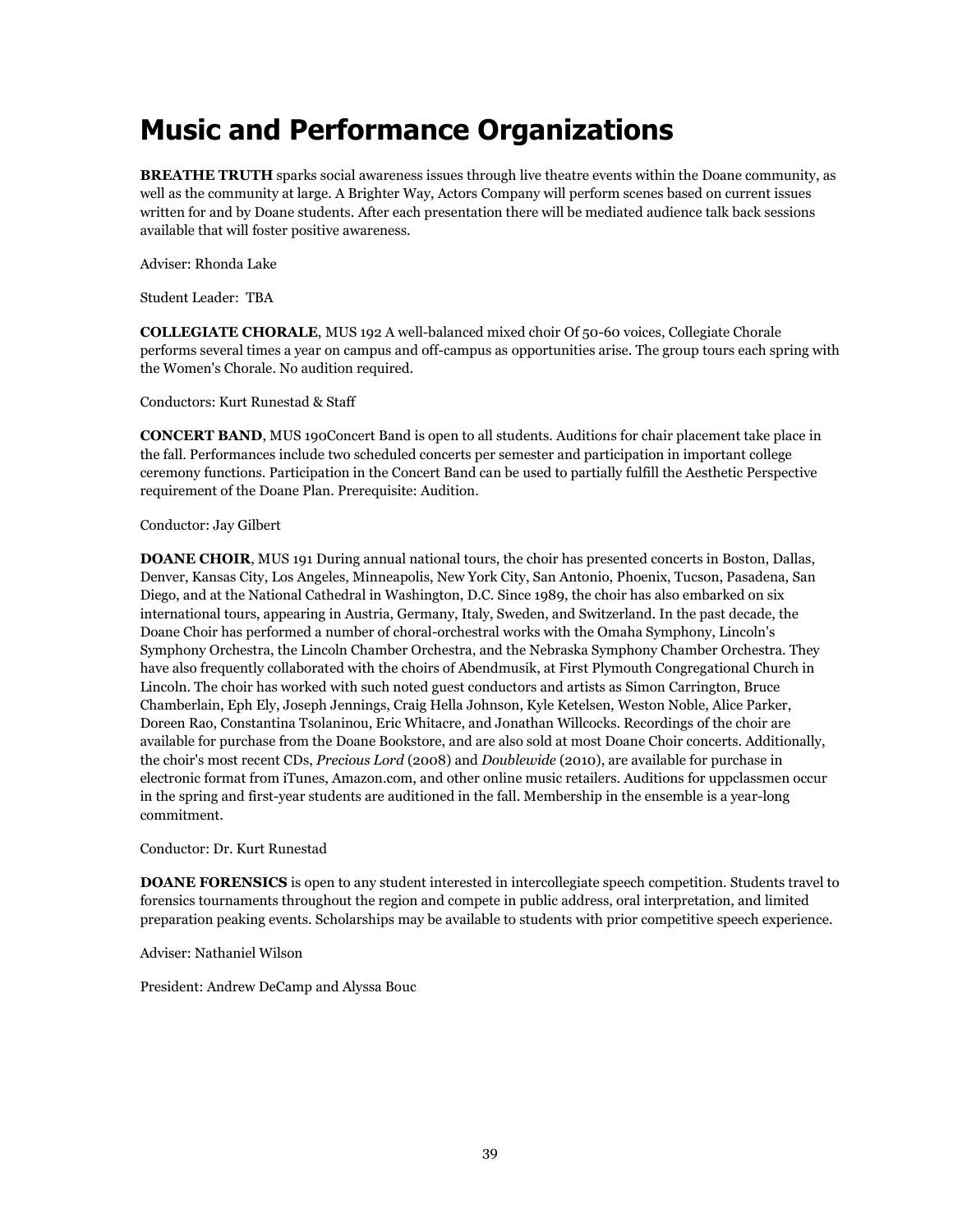**DOANE PLAYERS** The purpose of Doane Players is twofold: to provide a support group for the theatre program of Doane College and encourage interest in the participation and study of theatre. The range of activities varies from acting to scene building, painting, costuming, publicity, sound, lighting, etc. Theatre involvement provides the opportunity to develop skills and work with others on a common project. Doane Players is open to all students.

Adviser: Robin McKercher

President: Carl Santiago

**DOUBLEWIDE**, MUS 197 is a highly select group of 12-16 men. The name of the group is derived from the fact that it used to have eight members: a double quartet. Doublewide sings in a variety of a cappella styles (including classical), but focuses on popular styles: doo-wop, vocal jazz, gospel, spirituals, and barbershop. Highly competitive auditions for the group occur each fall and the group rehearses twice a week during the academic year. Doublewide tours twice annually, once with Doane Choir in the late winter and again in the spring with Doane's jazz choir, Jazz Unlimited. The group has performed in about 15 states over the last decade, and also sang at the NMEA fall music convention in 2005. All selected members must also hold membership in Doane Choir. Membership in the ensemble is a year-long commitment.

#### Musical Director: Kurt Runestad

**JAZZ ENSEMBLE**, MUS 193 The Doane Jazz Ensemble is an ensemble that performs a variety of jazz, rock, Latin, swing, and fusion styles. The jazz band is open to all students by audition or permission. Rehearsals are on Monday and Wednesday from 5:30 pm to 6:30 pm The jazz band generally performs twice a semester. The possibility of travel opportunities is dependent on the performance requests the ensemble accepts. Additionally, the Jazz Ensemble often joins the Symphonic Wind Ensemble on its annual tour. Prerequisite: Audition.

#### Conductor: Staff

**JAZZ UNLIMITED**, MUS 194 Directed by professional jazz singer and arranger Kara Baxter, Jazz Unlimited is Doane's vocal jazz ensemble. Jazz Unlimited typically has 14-16 members, and often performs with a three-piece rhythm section. The group rehearses twice a week, and sings challenging music of many styles, including standard and contemporary jazz, swing, Latin, ballads, and pop/rock arrangements, both acapella and with rhythm section. The students perform a "Cocoa and Carols" concert in December each year, featuring soloists and a few Christmas arrangements, in addition to their regular repertoire. In the spring they tour Nebraska with the Doane men's acapella group, Doublewide. JU also performs at the ACDA Vocal Jazz Festival in Columbus, Relay for Life at Doane College, and in various local venues on and off campus. Highly competitive auditions for the group occur each fall. Membership in the ensemble is a year-long commitment.

#### Musical Director: Kara Baxter

**STRING ENSEMBLE**, MUS 196 The String Ensemble performs on several departmental concerts as well as in conjunction with the choral department's major works, such as the Spring 2008 performance of Bach's Cantata *Christ lag in Todesbanden* (BWV 4). Membership is determined by audition.

#### Conductor: Tracy Sands

**SYMPHONIC WIND ENSEMBLE**, MUS 195 The premier wind-based ensemble of the college, the Symphonic Wind Ensemble is open to students by audition. Continuing students audition in the spring and new students audition in the fall. Selection is based on these auditions and ensemble instrumentation. Members rehearse four times a week for a total of four-and-one-half hours. Participation in the ensemble can be used for partial fulfillment of the Aesthetic Perspective requirement of the Doane Plan. The ensemble generally schedules two to three performances a semester and performs on an annual tour. Tour locations have included cities such as New York, Chicago, and Washington, D.C. A significant portion of the tour's costs have generally been paid for by the college, allowing students to travel at minimal cost. Prerequisite: Audition.

Conductor: Dr. Jay Gilbert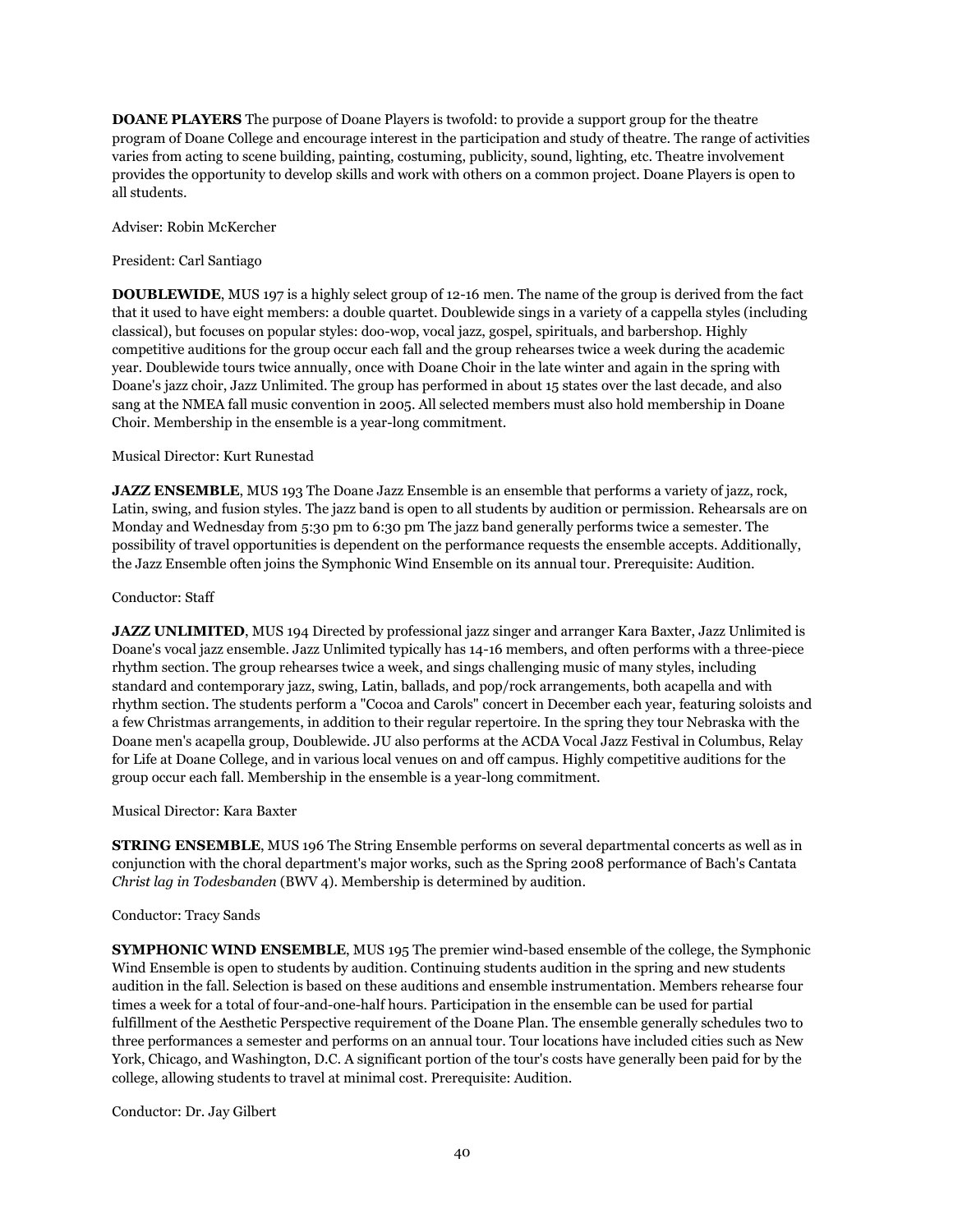**MIGHTY TIGER MARCHING BAND** plays for all home football games and a few additional athletic events during the fall semester. It is open to all students. Members attend nine one-hour rehearsals. Participation in the Tiger Pep Band can be used to partially fulfill the Aesthetic Perspective requirement of the Doane Plan. Prerequisite: none.

Musical Director: Terry Rush

**WOMEN'S CHORALE**, MUS 198 Founded in the fall of 2010, this choir of treble voices is the newest addition to the Doane choral family. The Women's Chorale sing at several on-campus Doane concerts and tours and with Collegiate Chorale in the spring. No audition required.

Conductor: Staff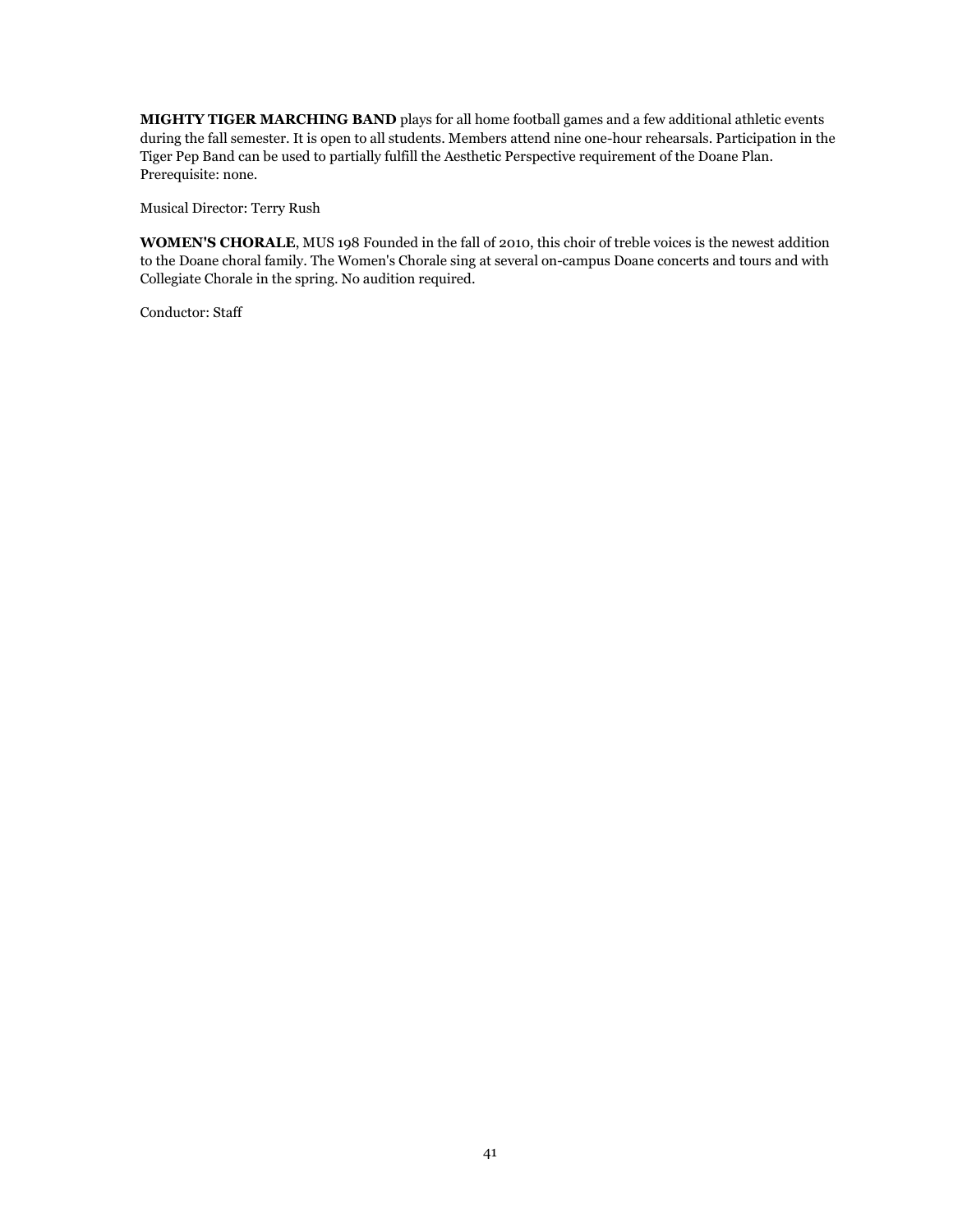# **Religious Organizations**

CRU exists to put the Gospel in arm's reach of every student on campus. We strive for this by offering weekly opportunities for fellowship and worship, as well as evangelism and small and large group Bible studies. These opportunities facilitate encouragement amongst students in their own relationships with others as well as their relationship with God.

Adviser: Wilma Jackson

President: Caleb White

DOANE CATHOLIC NEWMAN CLUB provides a Christ-centered atmosphere in which students can grow in their faith and develop a personal relationship with Jesus. Any student is welcome to be a part of the group. Members should have the willingness to learn more about Jesus Christ and His church and develop a personal relationship with Our Savior.

Adviser: Kathy Springer

President: Katerina Reimers

FELLOWSHIP OF CHRISTIAN ATHLETES (FCA) is open to athletes, coaches, and all students. FCA presents the challenge of Christianity to relationships and lives.

Adviser: Tami Marvin

President: Megan Fletcher, Karissa Blank, Tiona Brown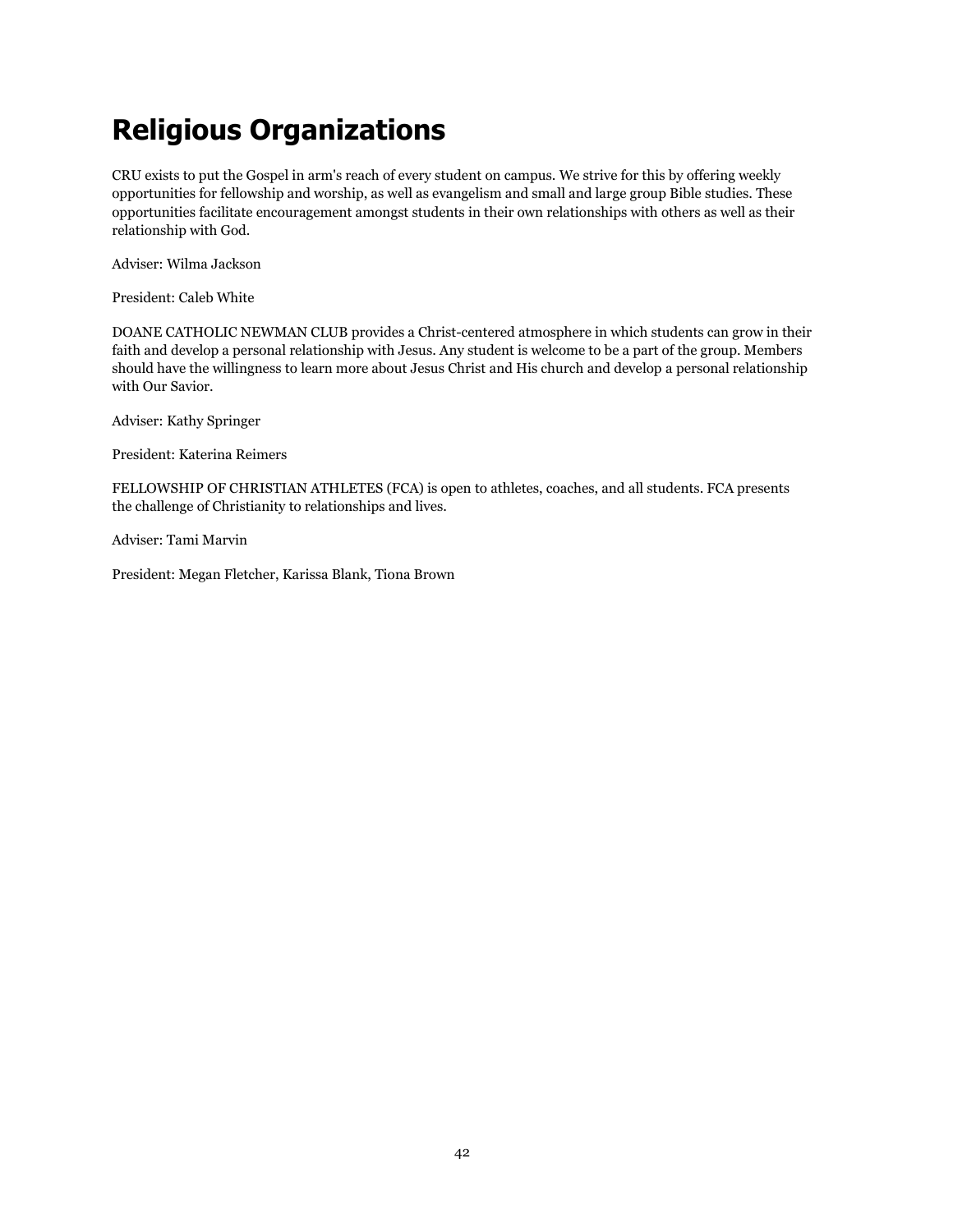# **Academic Honorary Organizations**

**ALPHA KAPPA DELTA** is an international sociology honorary society founded to promote service and research to humankind. Membership is open to sociology majors and minors or those who have completed four sociology courses with a GPA of 3.0 in those courses and a cumulative GPA of 3.0 and rank in the top 35% of their class.

Adviser: Danelle DeBoer

President: TBA

**ALPHA LAMBDA DELTA** is a national honorary organization for freshmen college students. Qualifications for membership include first-year student standing with a minimum GPA of 3.5 in their first semester at Doane, with at least 14 graded credits; or a 3.5 average in the first year, with at least 28 graded credits. Interterm and/or summer credits are not included.

Adviser: Barbara Clement

President: TBA

**ALPHA PSI OMEGA** is a national honorary organization that recognizes outstanding leadership and commitment to the theatre. Members are selected on a point system based upon their theatre participation.

Adviser: Robin McKercher

President: Patrick Conley

**BETA BETA BETA (TRI BETA)** is a national honor society for students interested in biology. The Doane College group is known as the Iota Mu chapter. Activities may include tours of research centers, field trips, fundraising, and presentations by outside speakers on topics of biological interest. An active membership requires completion of three courses in biology of which at least one is at the 300 level or above, with a grade of B- or higher in all biology courses. A GPA of 3.0 is also required with plans to major in biology, biochemistry, environmental science, or natural science with a biology emphasis.

Adviser: Kate Marley

President: TBA

**CARDINAL KEY**, a national honor society, acts as a service organization to the College and community and recognizes the achievements of its members. Some of the society's projects include an annual fund-raiser to purchase books for the library and fundraisers for various charitable organizations, including the Juvenile Diabetes Research Foundation. Qualification for membership is determined at the end of the sophomore or junior year based on a cumulative grade point average, participation in various activities, and special honors.

Adviser: Jim Johnson

President: Glen Thomas

**PHI EPSILON KAPPA** is an honor, academic and professional society for students of the physical education major. The group strives to stimulate interest, scholarly attainment and investigation in the area of physical education and promote the dissemination of information and new interpretations among students of the major.

Advisor: Greg Seier

President: Julia Downey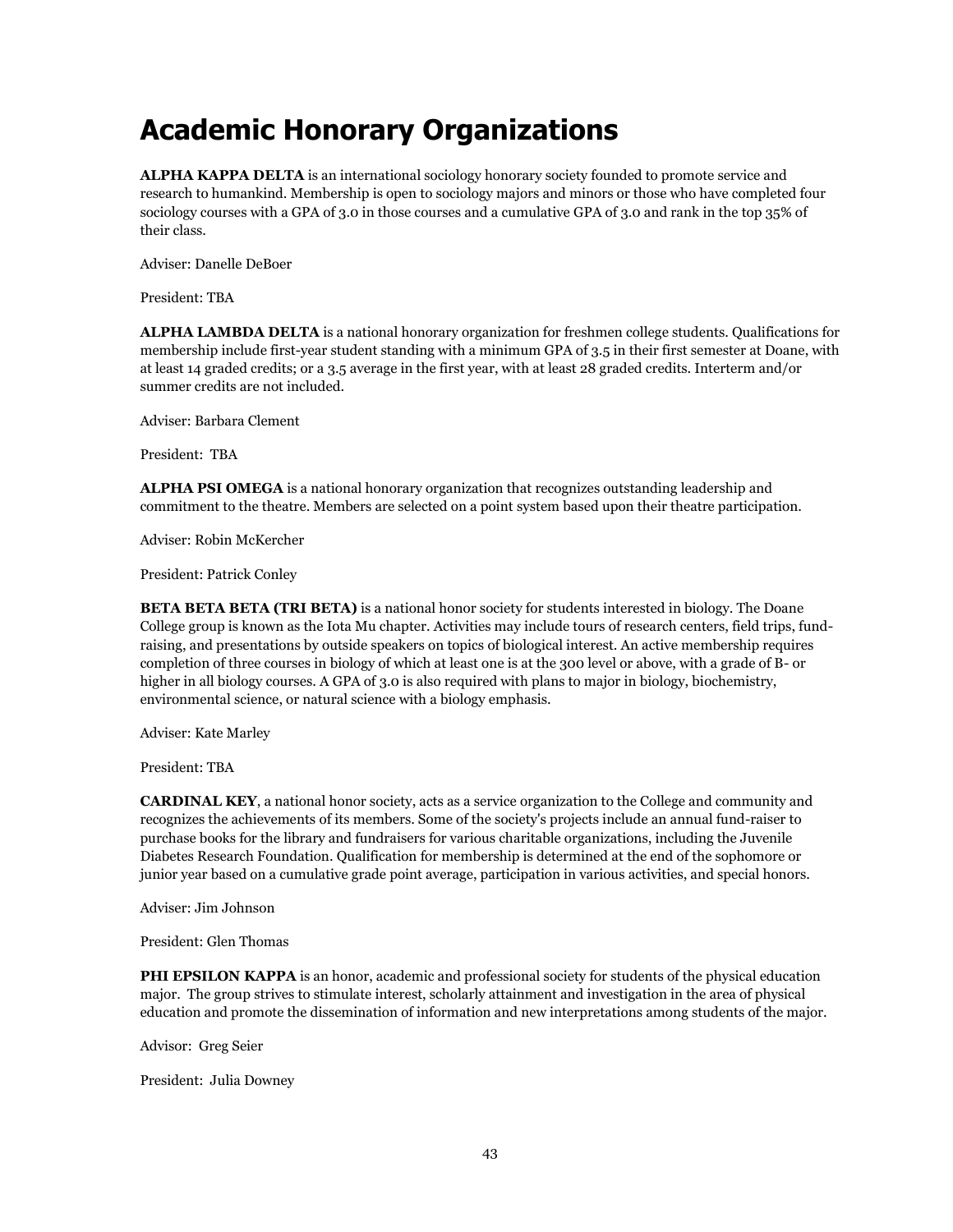**PI KAPPA DELTA** is a national honor society for students involved in competitive speech. Students are eligible for membership after two semesters of intercollegiate forensics competition.

Adviser: Nathaniel Wilson

President: TBA

**PI SIGMA ALPHA** is the national political science honor society.

Adviser: Tim Hill

President: TBA

**PSI CHI** is the national honor society in psychology. It was founded in 1929 for the purpose of encouraging, stimulating, and maintaining excellence in scholarship and is oriented toward those students who are interested in advancing the field of psychology. In order to be eligible for PSI CHI, a student: 1) must have completed three semesters of course work, 2) must have completed nine semester hours of psychology, 3) must have declared psychology as either a major or a minor, 4) must have an overall GPA of 3.0 or higher and rank in the upper 35% of their class, 5) must have a GPA of 3.0 or higher in psychology courses, and 6) must have high standards of personal behavior.

Adviser: Heather Lambert

Co-Presidents: TBA

**SIGMA DELTA PI** is the national Spanish honor society. To qualify for membership a student must have completed three years of college-level Spanish, have a minimal grade point average of 3.0, and must rank in the top 35% of his/her class.

Adviser: Dilia Hernandez

President: TBA

**SIGMA TAU DELTA**, the national honor society for students majoring in English, promotes scholarship in the field of English. Opportunities exist for national prizes, publications and scholarships. Qualifications for membership include junior standing with a major in English, a minimum GPA in English of 3.0, and standing in the upper 35 percent of the class.

Adviser: Liam Purdon

President: TBA

**SOCIETY OF PHYSICS STUDENTS** purpose is the advancement and diffusion of knowledge of physics, the encouragement of interest in physics throughout the academic and local communities, and the introduction of students to the professional community.

Adviser: Chris Wentworth

President: Frank Mignon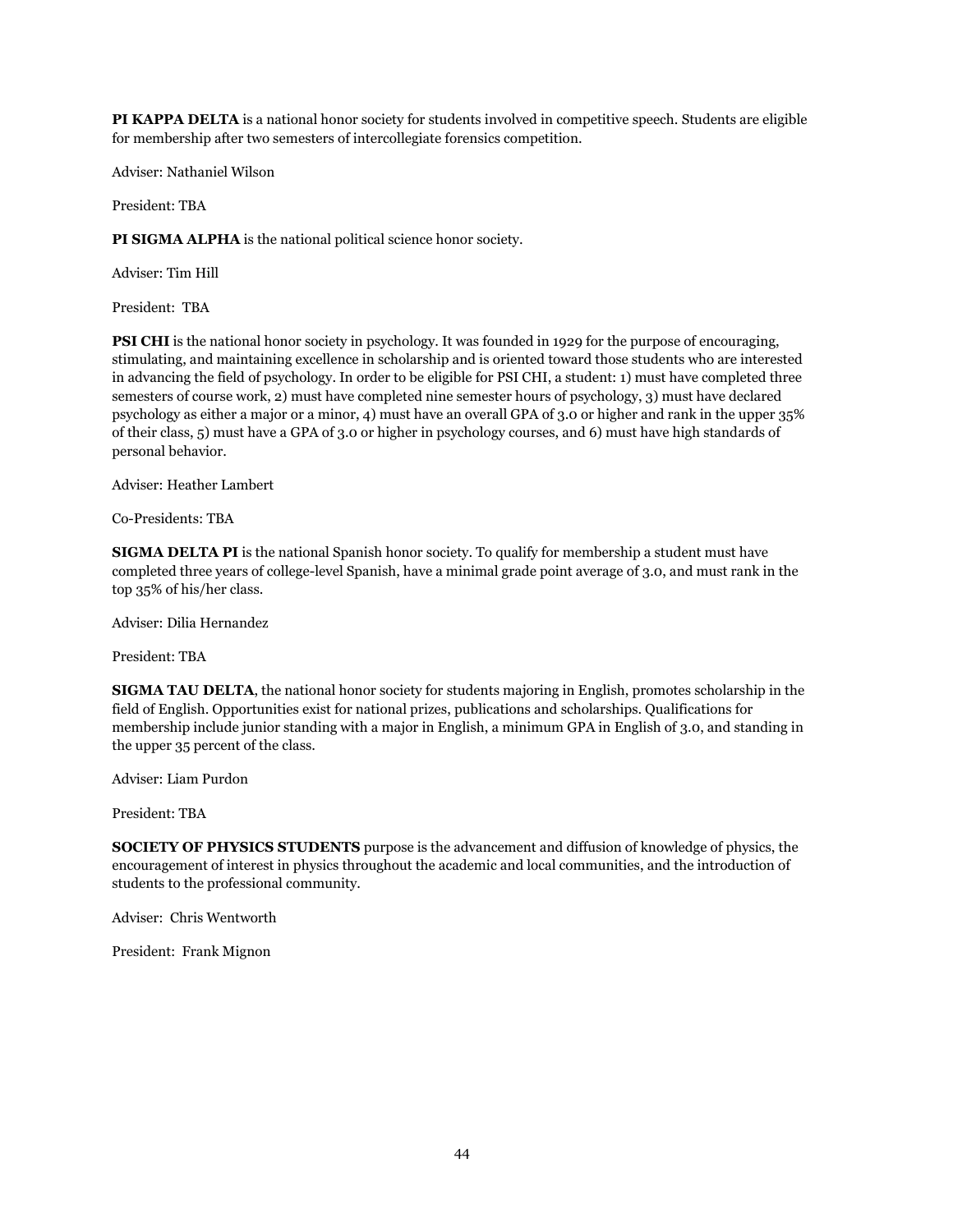# **Service & Volunteer Organizations**

**ALTERNATIVE SPRING BREAK** Students travel out-of-state to help a variety of non-profit organizations. Most of the time is spent working, although opportunities will also be provided for learning about the host city and visiting area Doane alumni.

Adviser: Karla Cooper

President: TBA

**BUILDING TOMORROW**, an international organization, empowers young people to invest their resources, time and talents in providing students in sub-Saharan Africa with access to an education. The group seeks to raise the \$60,000 necessary to build a school by hosting a major event each semester.

Adviser: Linda Kalbach

President: Jacob White

**C-PALS** is a service organization that matches Doane students with children of the Crete community (2nd-6th graders) and surrounding communities through the Heartland Big Brothers and Sisters program of Lincoln. Doane students are asked to commit one academic year to developing the relationship, which includes having some type of weekly contact with the child. C-Pals is open to any Doane student who is interested in devoting time to a relationship with a child. An application and an interview process for informational purposes are required.

Adviser: Shawn Kean

Crete Representative: TBA

President: TBA

**DOANE MASCOT CLUB** The goal of this organization is to promote school spirit.

Adviser: Mike Lefler

President: Kaelli Hedgpeth

**PROJECT OUTDOOR CLASSROOM** members inform the Doane and Crete communities about the Nature Explore certified classroom on campus. The information provided to the communities will include the benefits of Nature Explore, what has been built, and what still needs to be built. The Nature Ambassadors will work with interested groups and individuals to help them be involved in volunteer opportunities such as fundraisers or work days at the classroom in an effort to build support for and awareness of the Nature Explore classroom. Once constructed, the Nature Ambassadors will continue to work to improve and maintain the Crete Nature Explore Classroom as well as promote it to the community by hosting events for children to visit the classroom.

Adviser: Rod Diercks

President: Lindsay Wilson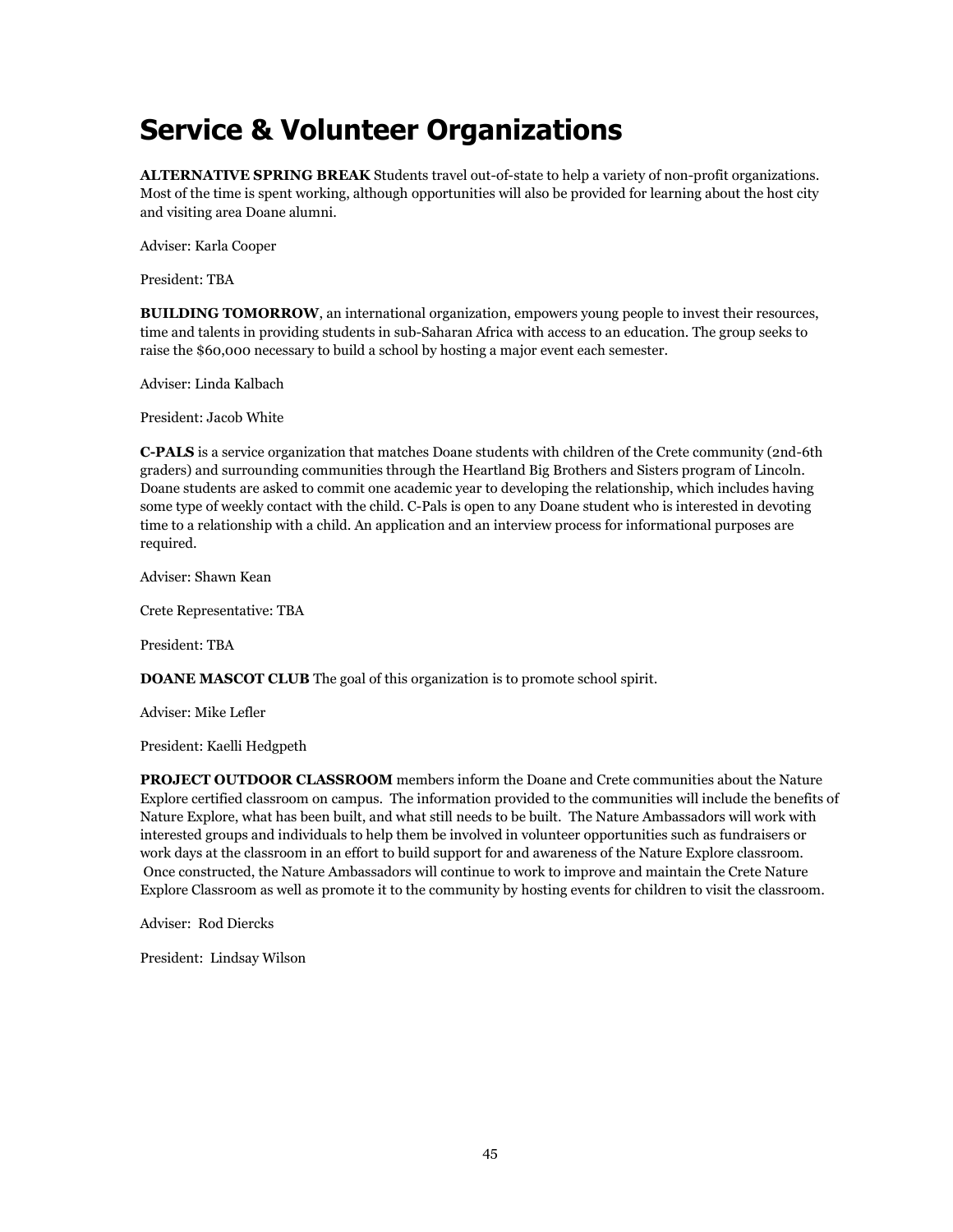**RELAY FOR LIFE** is a life-changing event that helps communities across the globe celebrate the lives of people who have battled cancer, remember loved ones lost, and fight back against the disease. Last year Relay For Life at Doane College/Saline County raised over \$75,000 for the American Cancer Society by hosting fundraisers throughout the year. Relay For Life 2013 will be the night of Friday, April 12. More information can be found at www.relayforlife.org/doanecollegene. Committee Chair and Committee Member applications will be available in the Fall. Volunteer opportunities include: Committee Chair, Committee Member, Team Captain, or Team Member

Co- Chairs: Taylor Ziegler and Julia Downey

Adviser: Abby Vollmer

**ROOTS AND SHOOTS** "Founded by Dr. Jane Goodall, the Roots & Shoots program inspires youth of all ages to make a difference by becoming involved in their communities. Each Roots & Shoots group plans and implements service-learning projects that promote care and concern for animals, the environment, and the human community," *from the Jane Goodall Web site*. Roots and Shoots helped bring single stream recycling to the campus and Crete community in 2009. A butterfly garden was put on campus to help bolster the monarch butterfly migration. In the falloff 2011, we will begin work on a community garden, a Weatherization project in which we actively work on a dorm to make it more efficient and work behind the scenes at Henry Doorly Zoo through their job shadow program. We run workshops that teach students, staff and community members how to turn single use plastic shopping bags into permanent reusable bags. Roots and Shoots is about pursuing projects we are passionate about.

Adviser: Brad Elder

President: Lizabeth Reimers

**SERTOMA** was founded to encourage and foster the idea of community service, and to promote teamwork and leadership while providing opportunities for creating friendship within the organization, on campus, and in the community.

Adviser: Becky Hunke

Setoma Liaison: Eunice McArdle

President: Mollie Carpenter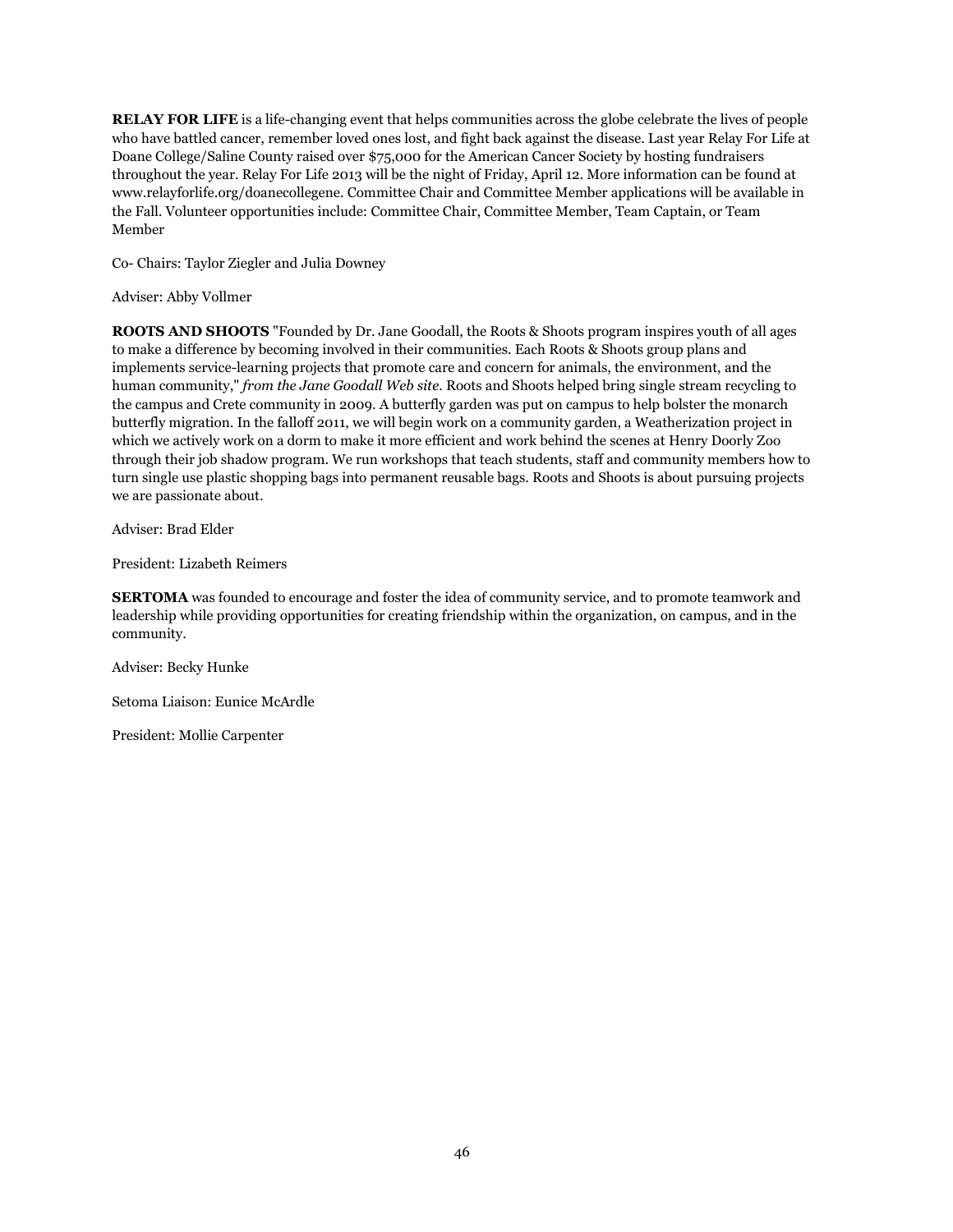# **Social Greek Organizations**

Any full-time Doane student enrolled for at least one full semester with a grade point average of 2.25 or better. Transfer students who were enrolled at least one full semester and completed at least 12 credit hours from an accredited institution are eligible also (those credits must be on file with the Registrar's office by the beginning of the spring semester). *Dual credits obtained during high school will not be counted towards the 12 credit hour limit*. The College may deem a student ineligible to join due to disciplinary problems. This includes, but is not limited to, serious conduct violations, drug violations, multiple violations and cases of sexual harassment and misconduct.

### **Fraternities**

**ALPHA OMEGA** is a men's social organization that exists to equip its members with leadership and life- skills unavailable from classroom learning. AOs form exceptionally tight bonds of brotherhood that commonly last throughout their lifetimes. The Fraternity takes pride in the success of its graduates which have included Corporate CEOs and Presidents, A-List Hollywood actors, nationally-known coaches and NFL players, senior educational leaders, attorneys, physicians, a U.S. Senator and Doane's only Rhodes Scholar. Founded in 1897, the focus and practices of Alpha Omega were refined in 2012 to better reflect the current Greek environment and enhance the AO experience for its student-members. Membership is open to Doane's male students based on unanimous selection by its current members.

Adviser: Greg Seier

President: Jack Zukaitis

**ALPHA PI EPSILON** strives to offer an opportunity for involvement, leadership, and personal growth. As Doane's newest fraternity, Alpha Pi Epsilon is proud of the diversity of its membership, its efforts to strengthen ties of brotherhood, and its academic excellence. It is open to any Doane male student based on unanimous selection of fraternity members.

Advisers: Alec Engebretson, Russ Souchek, & Jeff Stander

President: Tanner Clark

**DELTA KAPPA PI** is a social fraternity that focuses on five key characteristics: extracurricular activities, academics, athletics, personality and character. Founded in 1883, Delta Kappa Pi is the oldest fraternity west of the Mississippi. It has a rich history and a strong sense of tradition. The brothers of Delta Kappa Pi participate in various social and community service events throughout the year. The fraternity colors are purple and white and membership is open to all eligible Doane men based on invitation.

Advisers: Steve Jerina

President: Joel Hope

**SIGMA PHI THETA** members are involved in various community and charity projects from heart fund drives to the publication of a coupon book for Doane students with discounts on services and goods within the community. To complement the work component of the fraternity, the members sponsor social functions. Sigma Phi Theta prides itself on community and charitable projects, zest for social life, and academic excellence. It is open to all Doane males based on unanimous selection by the members of the fraternity.

Advisers: Pete Fiumefreddo

President: Chase Welty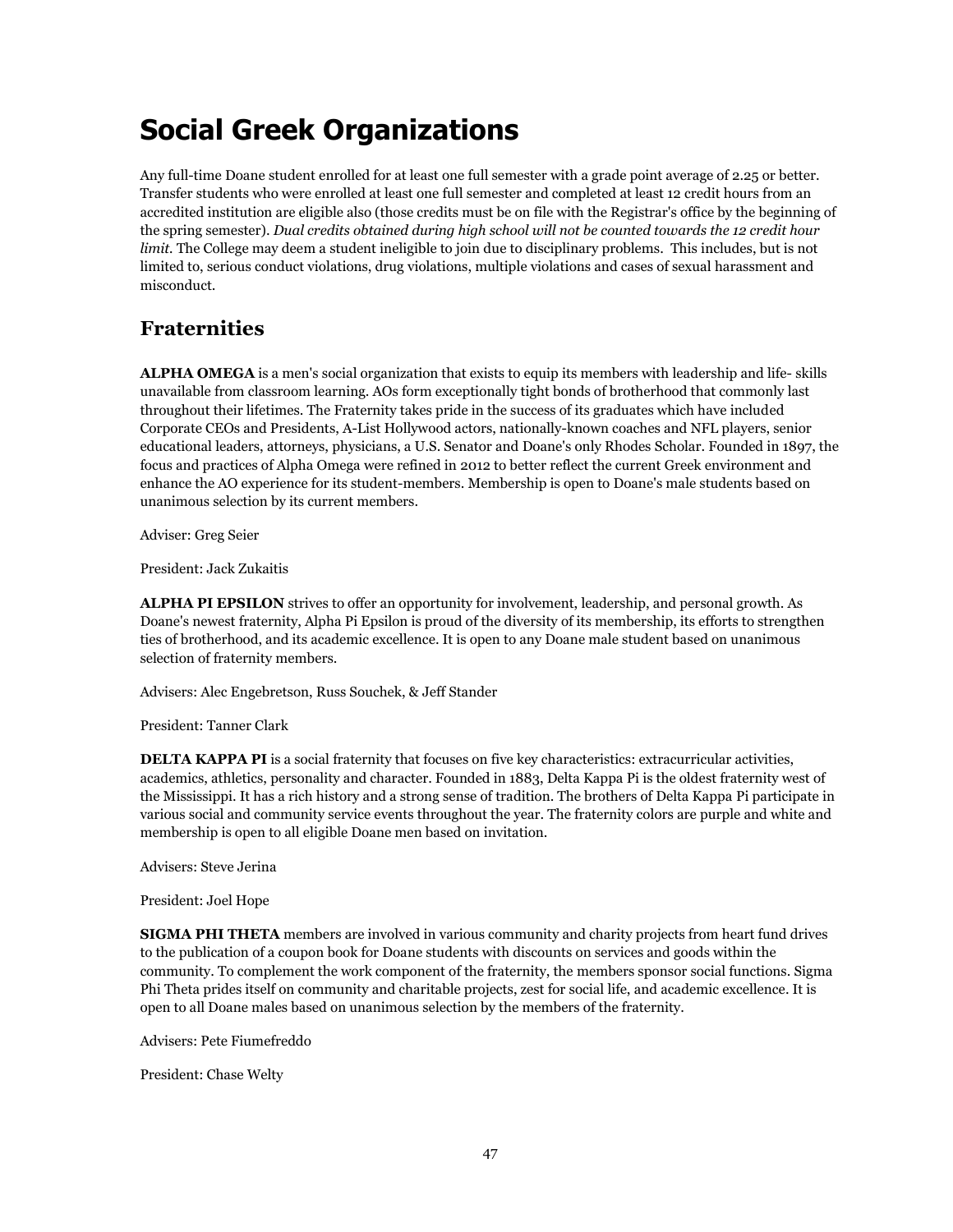**TAU SIGMA ZETA** is a social fraternity that seeks to involve its members in campus and community actions. Activities include a spring basketball marathon, fall spirit run, and formal functions. Proud of its members' role in the Doane Greek system, Tau Sigma Zeta encourages the development of brotherly relations and is open to all Doane men based on unanimous selection by the members of the fraternity.

Adviser: Becky Hunke

President: Grant Reckling

#### **Sororities**

**CHI DELTA** Scholarship, service, and honesty are the founding principles of Chi Delta sorority. Bonds of sisterhood are formed through service projects and social activities. The group's colors are onyx, jade, and pearl. Chi Delta's flower is the white rose and the mascot is the lion.

Advisers: Sherri Hanigan and Anne Golden Ziola

President: Alexis Lipson

**GAMMA PHI IOTA** was founded in 1908 on principles that value scholarship, friendship, and fun. Their mascot is the rabbit, and their symbol is an arrow up and pointing to the left Their flower is the daffodil, and their colors are gold and white. In addition to fall and spring socials, Gamma Phi Iota is proud of its service to the College and Crete community.

Advisers: Jayne Germer

President: Kayleigh Erskine

**KAPPA PHI ZETA**, established in fall, 2014, strive to accept and appreciate all members, embracing their differences while holding onto their shared values. Sorority members support one another through their thoughts, words and actions and devote themselves to one another through their core values. Members strive to come together as a sisterood to serve the Doane and Crete communities. In order to promote the further advancement of the Greek Society, they encourage diversity among their sisters, empower one another and promote spirituality through devotion to their sisterhood.

Advisers: Tim Hill

President: Kendra Ritter

**OMEGA PSI THETA** sorority charges its members to promote loyalty, friendship, trust, and respect within the group and to others. These qualities are nurtured through service events, work projects, and social activities. Founded during academic year 1916-17, Omega Psi Theta encourages individual involvement and personal growth for all members, and service to the College and community. The group's colors are blue and gold. Their symbol is the wheel, their flower is the sweet pea, and their mascot is the flamingo. Qualification for membership is a 2.0 GPA, in addition to a mutual acceptance between eligible women and active members of the sorority.

Advisers: Janet Jeffries, Pat Bohling, & Suzy Cochnar

President: Mackenzie Maly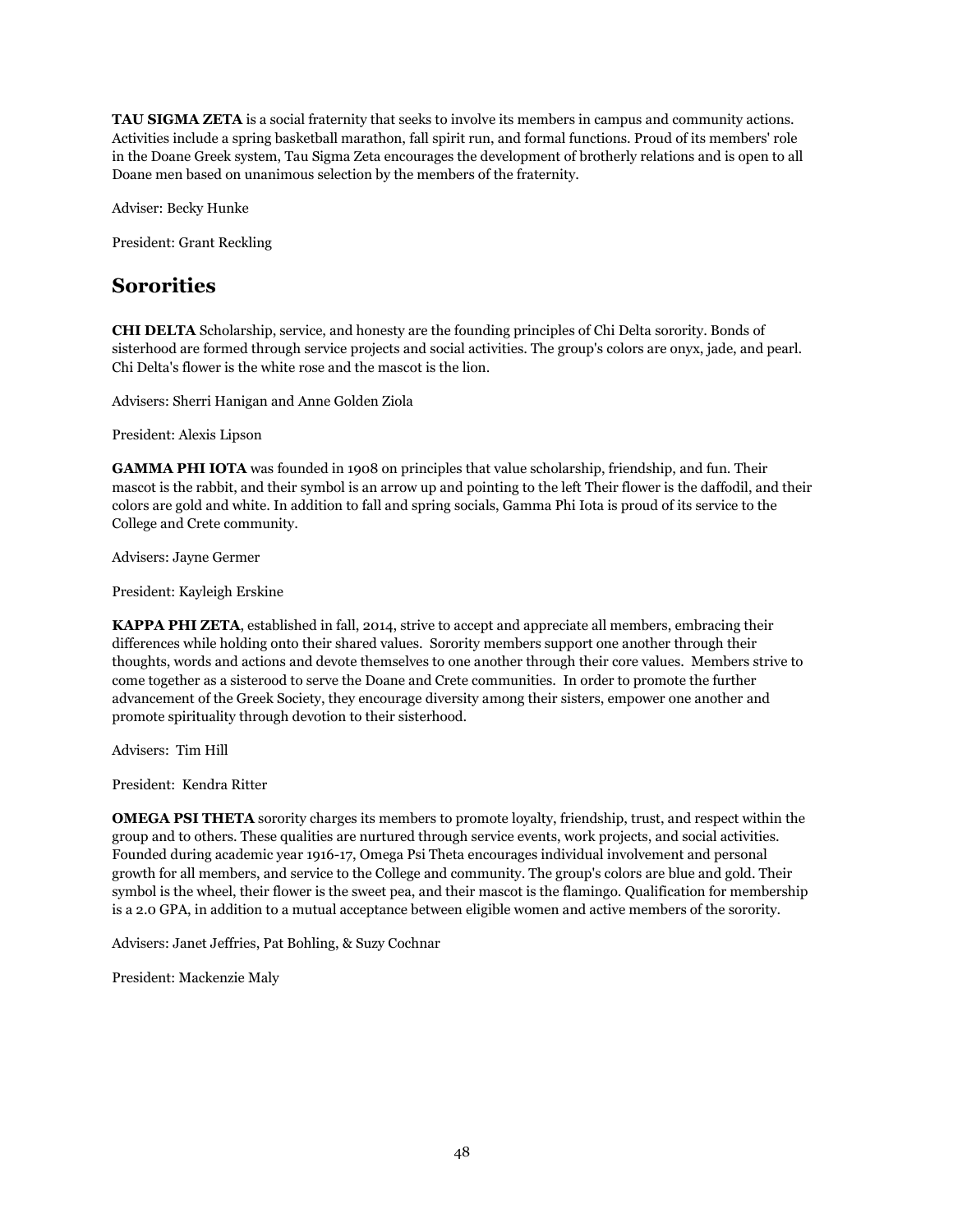**PHI SIGMA TAU** is the oldest sorority on the Doane campus, and has been in continuous existence since the fall of 1907. Members are proud of their continuing traditions of leadership and service within the College and the community, unified sisterhood, close alumni ties, and the uniqueness of each individual member. The daisy is the sorority flower. Their mascot is the monkey, and their traditional colors are brown and white. Through social and money-raising activities and community service projects, the women of Phi Sigma Tau enjoy the bond of lasting and lifelong friendship and loyalty. Phi Sigma Tau is open to eligible Doane women based on individual interest and invitation.

Advisers: Sarah Begay

President: Kaleah Letcher

### **Additional Greek Organizations**

**GREEK COUNCIL** represents the governing body for Doane College's Greek system. Each recognized fraternity and sorority elects 2-3 representatives to serve on the council. The purposes of the Greek Council are to promote the interests of Doane College and the fraternities/sororities; secure cooperation among Greek social organizations, faculty, staff, and the administration; resolve matter reflecting upon the Greek societies at Doane College; and interpret and establish all guidelines for rush activities and Greek Week.

Adviser: Megan Failor

President: Alexis Lipson

**ORDER OF OMEGA** is an honor society that commends the leadership and service of the Greek Community. Greek sorority and fraternity members are eligible to join the Doane College Phi Delta Chapter of Order of Omega as a junior or senior. Members must have and maintain at least a 3.0 cumulative grade point average and complete the required membership application. Membership is limited to 30 members. For more information you may contact the Greek Life Advisor, Megan Failor at megan.failor@doane.edu.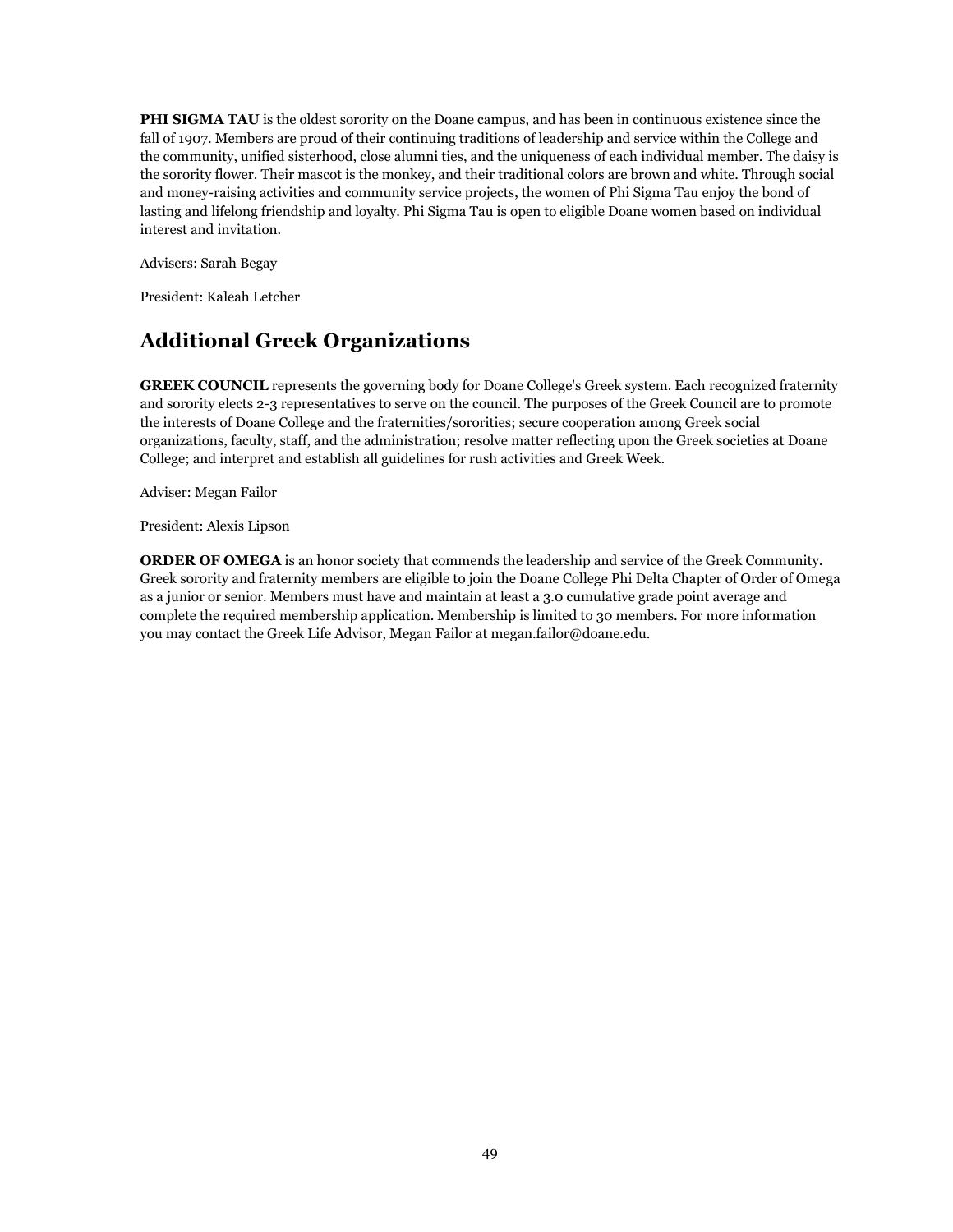# **Special Interest Organizations**

**CHESS CLUB** educate its members on the intricacies of chess and other strategic board games and their variants as well as provide an atmosphere to practice and compete in games of the mind and foster intellectual growth, new methods of thought, and applications of strategic planning off the chess board and educate the student body and community of the benefits of studying chess and other mental puzzles.

Adviser: Kristopher Williams

President: Joseph Couch

**CLUB INTERNATIONALE** exists to promote and strengthen positive interactions between different ethnic and cultural groups on campus. Activities include foreign film nights, songfests, informal discussion groups, international dinner nights, International Day, and various other cross-cultural activities. Open communication and individual expression are encouraged. Club I is open to all Doane undergraduate students.

Adviser: Jan Willems

President: Elected in the Fall

**COMMUNITY SERVICES** Doane College students coordinate volunteer outreach programs between the campus and surrounding communities. Getting involved in community service, and developing personal understanding and skills in helping others, helps one grow as an individual and become a better citizen. Greek members, individuals, class officers, clubs, and other organizations, are encouraged to participate and communicate their activities with the volunteer services program.

Adviser: Karla Cooper

Coordinator(s): Developed by project and interest

**DOANE RUGBY CLUB** is a club sport open to all students. The men and women's teams play club and college teams from across the country. There is a fall and spring season. Doane Rugby Club welcomes players and supporters to assist with team activities and fund raising. . The Rugby Mama's provide support for the teams on game days.

Adviser: TBA

President: TBA

**LEAGUE OF RAINBOW PLAYERS** spark social awareness issues through live theatre events within the Doane community. The members will perform scenes, written for and by Doane students, based on past and current campus issues.

Advisor: Rhonda Lake

President: Marla'kuitta Overstreet

**POOL LEAGUE** promote competitive spirit, as well as mathematical and geometric skills.

Adviser: Greg Bauer

President: Eric Weers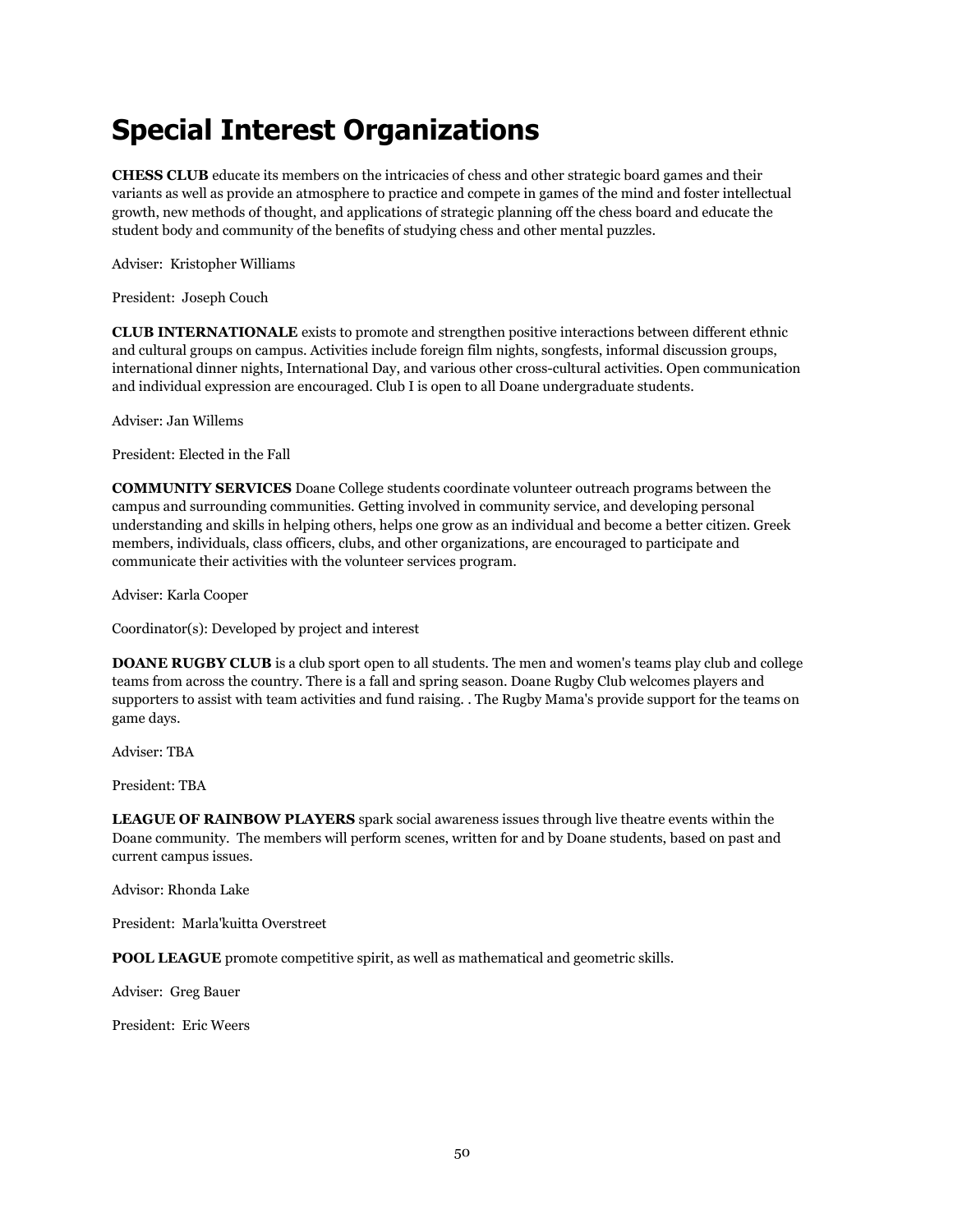**QUEER-STRAIGHT ALLIANCE (QSA)** provides social, emotional, and educational support for the gay, lesbian, bisexual, transgender, questioning, and ally populations with an ultimate goal of fostering a campus environment where queer issues are part of everyday consciousness. QSA will also act as an educational resource for the Doane community to promote awareness and acceptance of LGBTQ issues that occur on campus and in our diverse community.

Adviser: Caitlin Smith

President: Marissa Glessmann

**THE DOANE QUIDDITCH CLUB** is a club sport open to all students with a passion for team sports (an appreciation for the Harry Potter series is not necessary, but this game is based off the sport played in the books and movies). Game play is similar to a combination of dodge ball, tag, and soccer, and even rugby, except with broomsticks! The co-ed team will play club and college teams from across the region and participate in tournaments throughout the year.

Adviser: Dan Clanton

Student Contacts: Jacob Biaggi and Kurt Harders

**SECULAR STUDENT ALLIANCE** promotes and practices the open, rational, and scientific examination of the universe and one's place in it. In addition, the group strives to organize, unite, educate, and serve students that promote the ideals of scientific and critical inquiry, democracy, secularism, and human-based ethics.

Adviser: Dan Clanton

President: Cole Morgan

**SPIKEBALL CLUB** The mission of the Doane Spikeball Club is to provide a new activity to the students at Doane College to get them more involved.

Adviser: Scott Dvorak

Co-Presidents: Michael Shavlik and Andrew Hodges

**WILDLIFE AND CONSERVATION ORGANIZATION (W.A.C.O.)** is involved in activities including climate change initiatives, habitat conservation, and outdoor activities. We encourage a better understanding of conservation, wildlife, and environmental issues affecting society and the world today.

Adviser: Russ Souchek

President: Kyle Gaston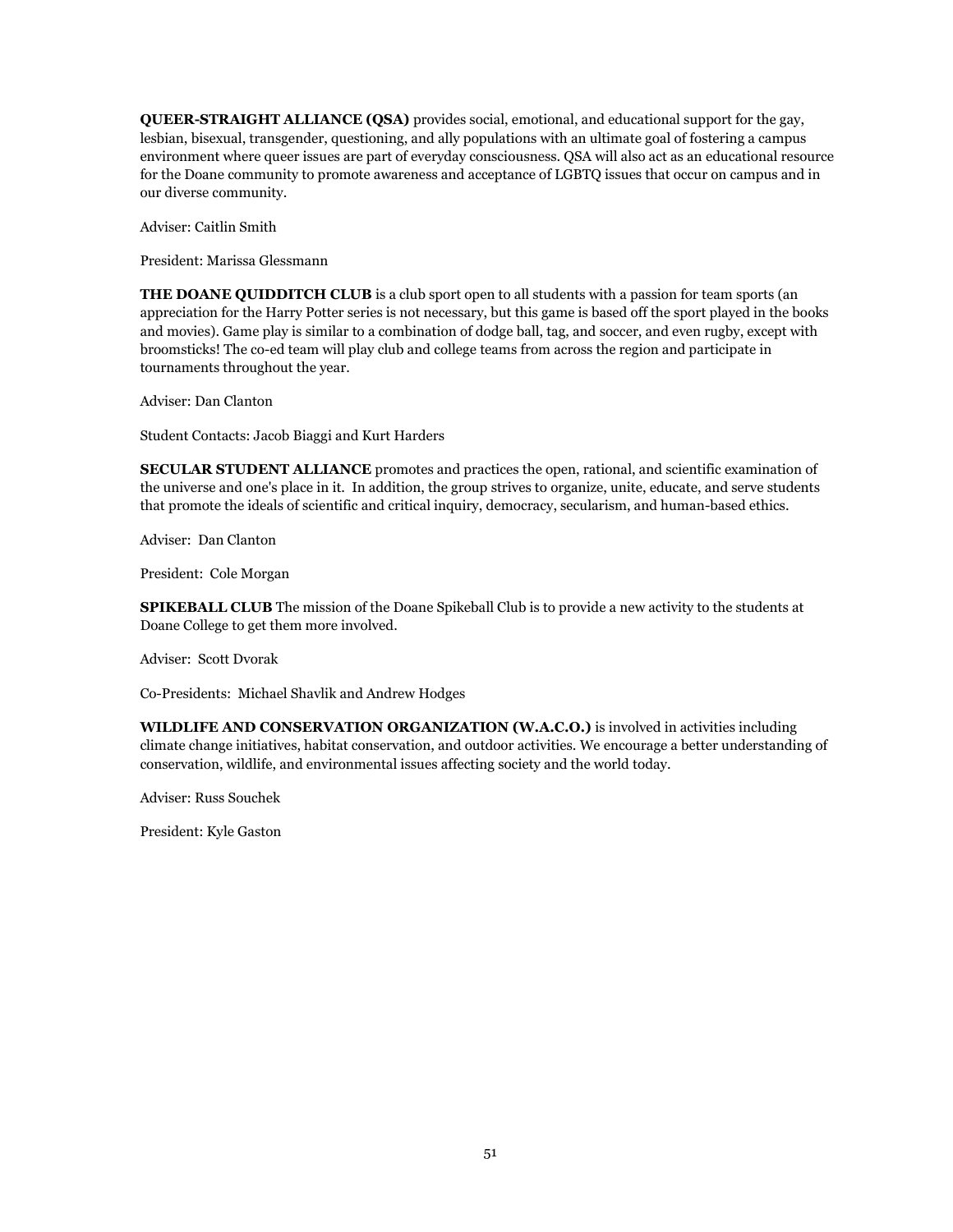# **Athletics**

Doane College conducts parallel intercollegiate athletic programs-one for men and one for women.

Athletic Director: Jill McCartney

| <b>Men's Teams and Head Coaches</b> |                      |                          | <b>Women Teams and Head Coaches</b> |  |
|-------------------------------------|----------------------|--------------------------|-------------------------------------|--|
| <b>Baseball</b>                     | Jeremy Jorgensen     | <b>Basketball</b>        | Tracee Fairbanks                    |  |
| <b>Basketball</b>                   | Jim Weeks.           | <b>Cheer &amp; Dance</b> | Jamie Ourecky-Sand                  |  |
| <b>Cross Country</b>                | Brad Jenny           | <b>Cross Country</b>     | Brad Jenny                          |  |
| Foothall                            | Matt Franzen         | Golf                     | Jeannine Foster                     |  |
| Golf                                | <b>Myron Parsley</b> | <b>Soccer</b>            | Jeff Voigt                          |  |
| <b>Tennis</b>                       | Pete Fiumefreddo     | Softball                 | Renae Littrell                      |  |
| <b>Track &amp; Field</b>            | Ed Fye               | Tennis                   | Pete Fiumefreddo                    |  |
| <b>Soccer</b>                       | Jeff Voigt           | <b>Volleyball</b>        | Gwen Egbert                         |  |
| <b>Track &amp; Field</b>            | Ed Fye               |                          |                                     |  |

Doane College holds membership in the National Association of Intercollegiate Athletics (NAIA) and the Great Plains Athletic Conference (GPAC). Rules for the NAIA form the basic structure for eligibility to participate in intercollegiate sports. GPAC members include:

| <b>Briar Cliff University</b> | Northwestern College       |
|-------------------------------|----------------------------|
| Concordia University          | Concordia University       |
| Doane College                 | Dordt College              |
| <b>Hastings College</b>       | Midland University         |
| Morningside College           | <b>Mount Marty College</b> |
|                               |                            |

Nebraska Wesleyan University

# **Recreation Facilities and Equipment**

Fuhrer Field House contains facilities for basketball, volleyball, track, tennis, weight lifting, badminton, etc. The facility is used primarily for varsity athletes. Any open recreation time is dictated by the Physical Education Department and the Athletic Department. These times will be posted. As for outdoors-Doane has extensive nature and cross country trails, a softball field near Frees Grove, an outdoor track around Al Papik Field, sand volleyball pits near Frees Hall, and a soccer field called "The Den." Facilities can be used when they are not being used for varsity athletics. The football field has a field turf surface.

The 63,535 sq. ft. George and Sally Haddix Recreation and Athletic Center includes: a performance gymnasium for volleyball and basketball competition that seats 1,200; a start-of-the-art fitness center for students, faculty and staff, and community; a Richard and Wanda Gibson Hall of Fame Room overlooking the competition floor; and additional classrooms and office space for faculty and coaches.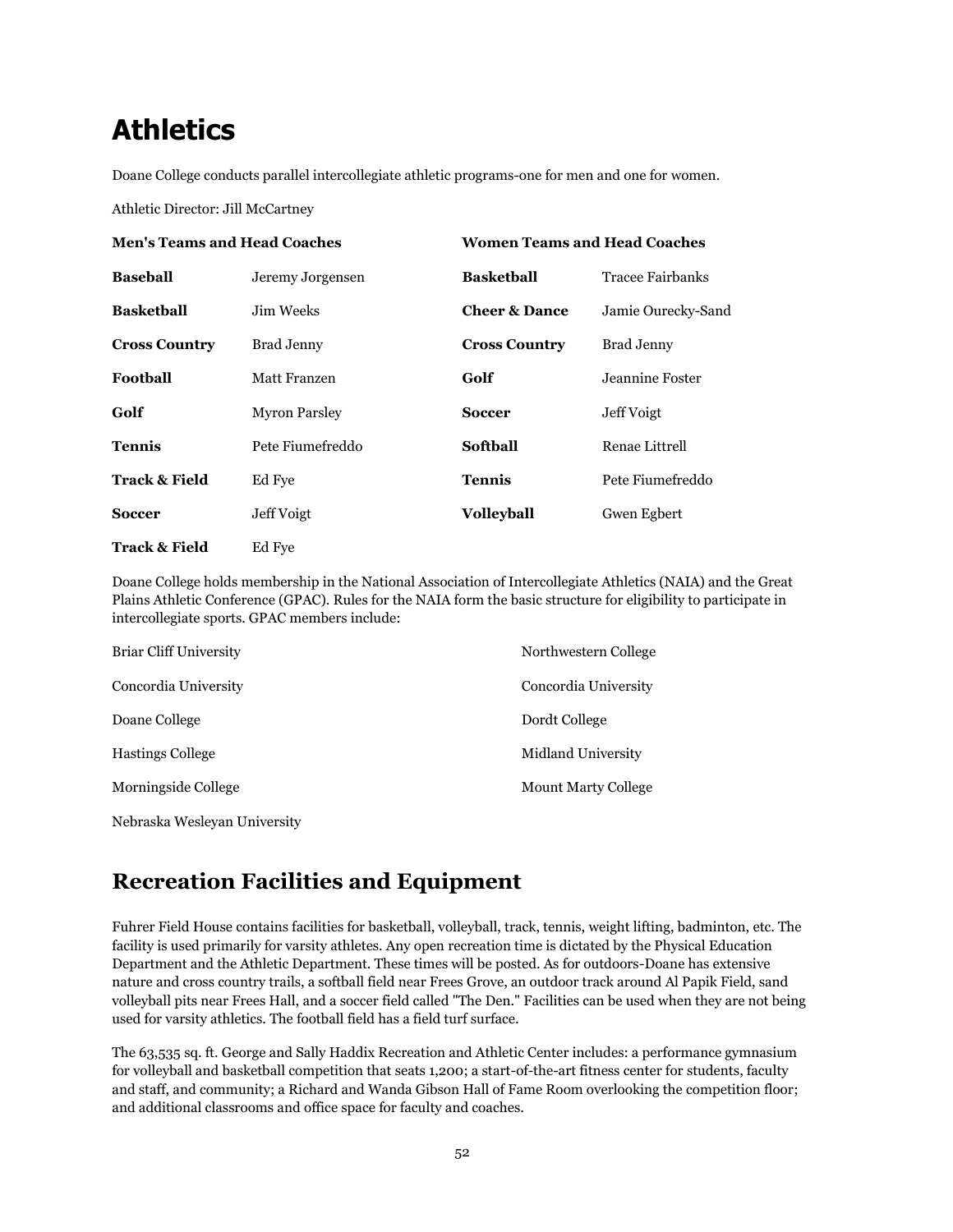Click here for more detailed information about Doane's athletic facilities.

Located in Perry Campus Center are other types of recreation, such as a television and a game area with a pool table and a ping-pong table.

All of these services and resources are for use by students, faculty and staff of Doane College. Groups wishing to utilize these facilities must gain approval and schedule the location prior to usage. In athletic facilities, students may not invite off-campus guests to utilize the facilities.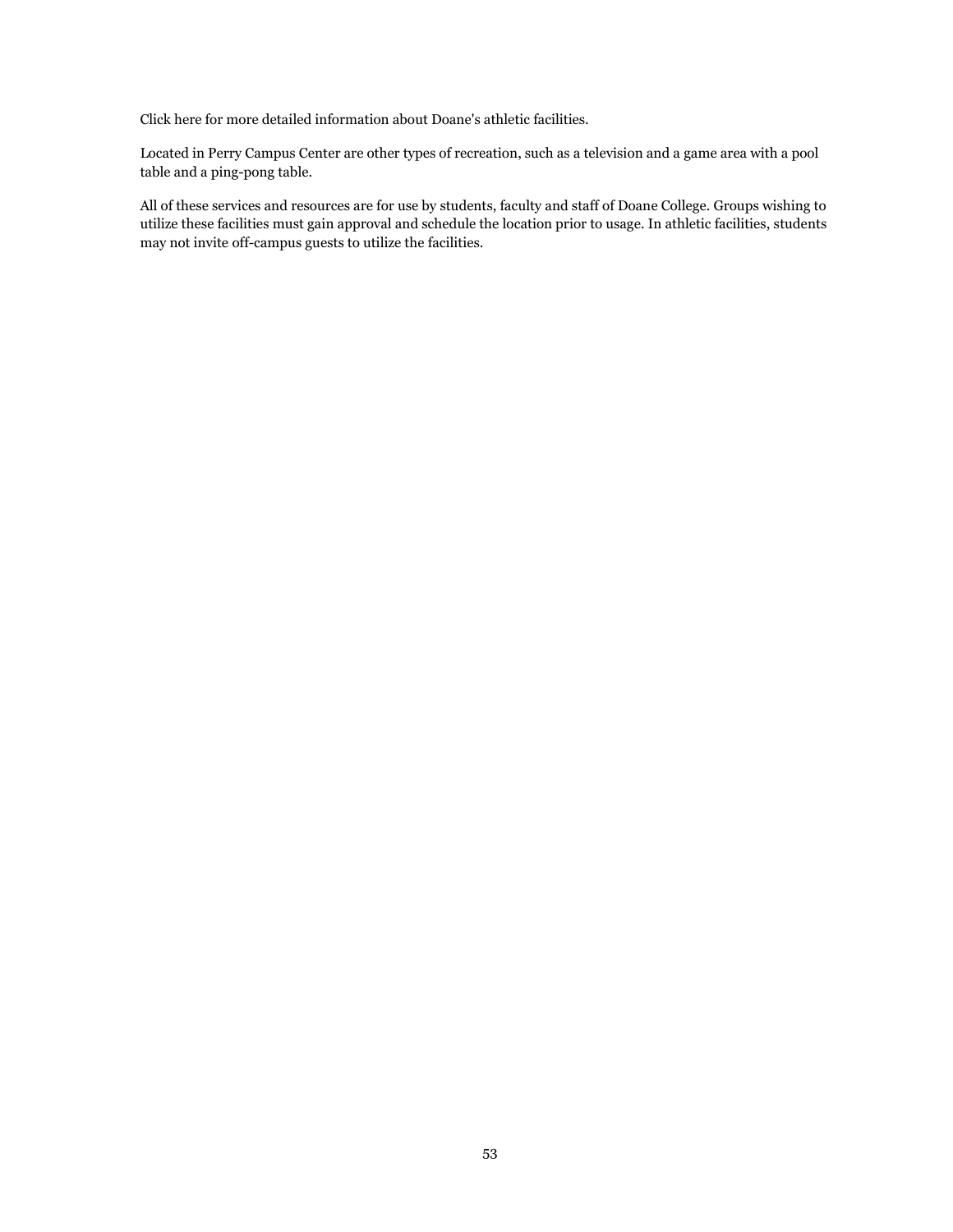# **Residence Life**

# **Doane College Residential Living Standard**

Doane College is a residential campus because we believe that residence halls are the most conducive environments for academic achievement and personal growth. Each residence hall is a unique community. Factors that comprise these communities are the commonality of interests, respect for others' rights and privileges, self-governance, and diversity of personalities. Each member of a residence hall community has a responsibility to enhance development of the environment. Whether it is through participation, learning to compromise, or voicing suggestions, each individual can play an effective role in improving the living atmosphere.

As a member of this unique community, members have a responsibility to do their part to make the environment as safe, healthy, and peaceful as possible. The first step in achieving this goal is for each resident to take personal responsibility for the living environment in which they reside. Issues of concern include:

- Conditions that create an unhealthy environment within a personal room, suite, quad, or hall.
- Students who act in a manner which creates the opportunity for injury to members of the Doane College community.
- Disruptive behavior in rooms or halls which is not conducive to a peaceful study environment due to violation of Doane College policy.

Doane College makes every effort to provide a healthy and safe environment, and a strong partnership with students is necessary to make that happen. For this reason, Doane College has adopted a "Living Standard" which students are required to follow. This standard describes how concerns about living conditions, health risks, and policy violations will be handled. The hope is that everyone involved can quickly create a group understanding of what the expectations are concerning students' rooms, quads, and suites.

**Residential housing on Doane's campus is a privilege, not a right. Doane College, as a private college, is not required to provide due process in its response to student discipline matters, however will provide a fair administrative process that is in the best interests of the student/s and the Doane College community. The policies and procedures listed below will be followed in a majority of student discipline cases, but the College specifically reserves the right to deviate from said policies and procedures whenever the administration determines that such deviation is in the best interests of the student or students involved; in the best interests of the effective learning and education environment to which all Doane students are entitled; or will best protect the safety and well being of the Doane community members. Nothing in these policies or procedures is intended to, nor shall it create a contractual agreement between the College and the students as to how student discipline will be handled, rather, Doane retains discretion to protect the best interests of the institution and students in all cases.**

# **Complaints on Student Living Environment**

This includes complaints filed by students, custodians, maintenance, or other members of the Doane College community. Complaints filed by any of the above listed parties will be handled in the following form after written or verbal documentation of the complaint is complete. These steps may be taken in conjunction with other disciplinary proceedings on campus (PJB, RD Disposition, Informal or Formal Hearings):

 **First Notice** - staff will make contact with the student and inform them of the complaint in writing or in person. The person making contact will explain the reasons for the concern and seek information that would explain or alter perception of the issue. A written agreement will be made between the student(s) and the person making contact on how the problem will be resolved. A copy of the outcome will be kept in the student's conduct file.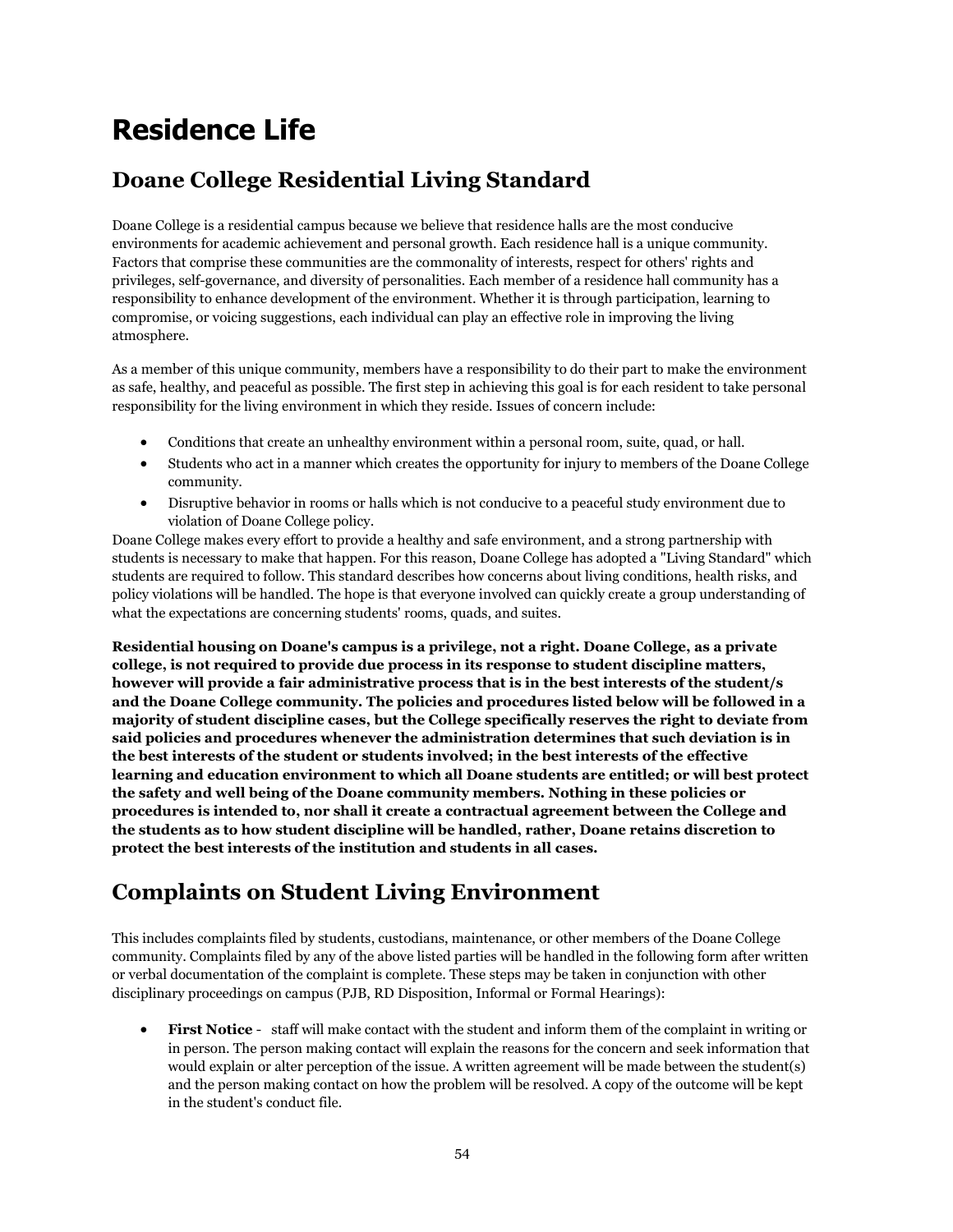- **Second Notice** Residence Life will make formal contact with the student(s) and inform them of the complaint. The person making contact will explain the reasons for concern and seek information that would explain or alter perception of the issue. Residence Life will then draft a letter to the student(s) explaining the issues and corrections that need to take place. The letter will state the sanctions and disciplinary actions to take place if the problems are not corrected. Students may also be subject to community service or other sanctions.
- **Third Notice** Students that do not act in a responsible fashion will be subject to disciplinary proceedings as defined in this Doane College Student Handbook. Students at this level can be subject to loss of housing lottery points, and/or removal from current housing into another area designated by the Senior Director of Housing or removal from housing completely, and/or other sanctions.

Doane College's focus is in creating the best environment conducive to promoting the health of every student on campus. With a commitment to the growth of fellow students, as well as personal health, students and Residence Life can create an environment that makes this goal easily attainable.

# **Doane College Bed Bug Policies**

## **Student Responsibility**

- Educate yourself about bed bugs and understand how they live. More information on bed bugs.
- Take precautions when traveling to minimize the chance of bringing bed bugs to campus.
- Do not buy or bring second hand furniture that may contain bed bugs. Launder your clothing and bedding regularly to help reduce the chance of harboring bed bugs.
- Empty and inspect your backpack frequently.
- Keep your room picked up and orderly, vacuum your room and remove trash at least weekly, to reduce hiding places for bed bugs.
- Examine your bed and the area near your bed thoroughly every couple of weeks. Always be aware of the possibility of bed bug presence and react swiftly to inform the RD that you may have a problem. Do not hesitate to call.
- Do not treat your room with chemicals, sprays or any other type of product to control or kill bed bugs; this will hinder the efforts of our professional exterminators.
- Help housing officials by preparing for a bed bug inspection or treatment.
- Understand that bed bugs are a distraction and inconvenience and will require some extra work and possible temporary displacement from your room.

## **College Responsibility**

- Provide the resources and information to educate all students about bed bugs and what students need to do if they suspect they may have bed bugs. More information on bed bugs.
- Respond as quickly as feasible to any student bed bug concerns.
- Take proactive measures to detect and treat any potential bed bug problems and guide students through all necessary bed bug related procedures.
- Utilize up-to-date pest control techniques to minimize the risk and exposure to bed bugs.
- Establish a high level protocol for all housing employees training and execution for effective pest control management.
- Hire proven, qualified professional exterminators to help prevent, detect, and eradicate bed bugs.
- Openly communicate bed bug issues to all parties affected.
- Document all bed bug cases and monitor potential resurgence of infected area.
- Notify the students that the college will not accept liability for damages.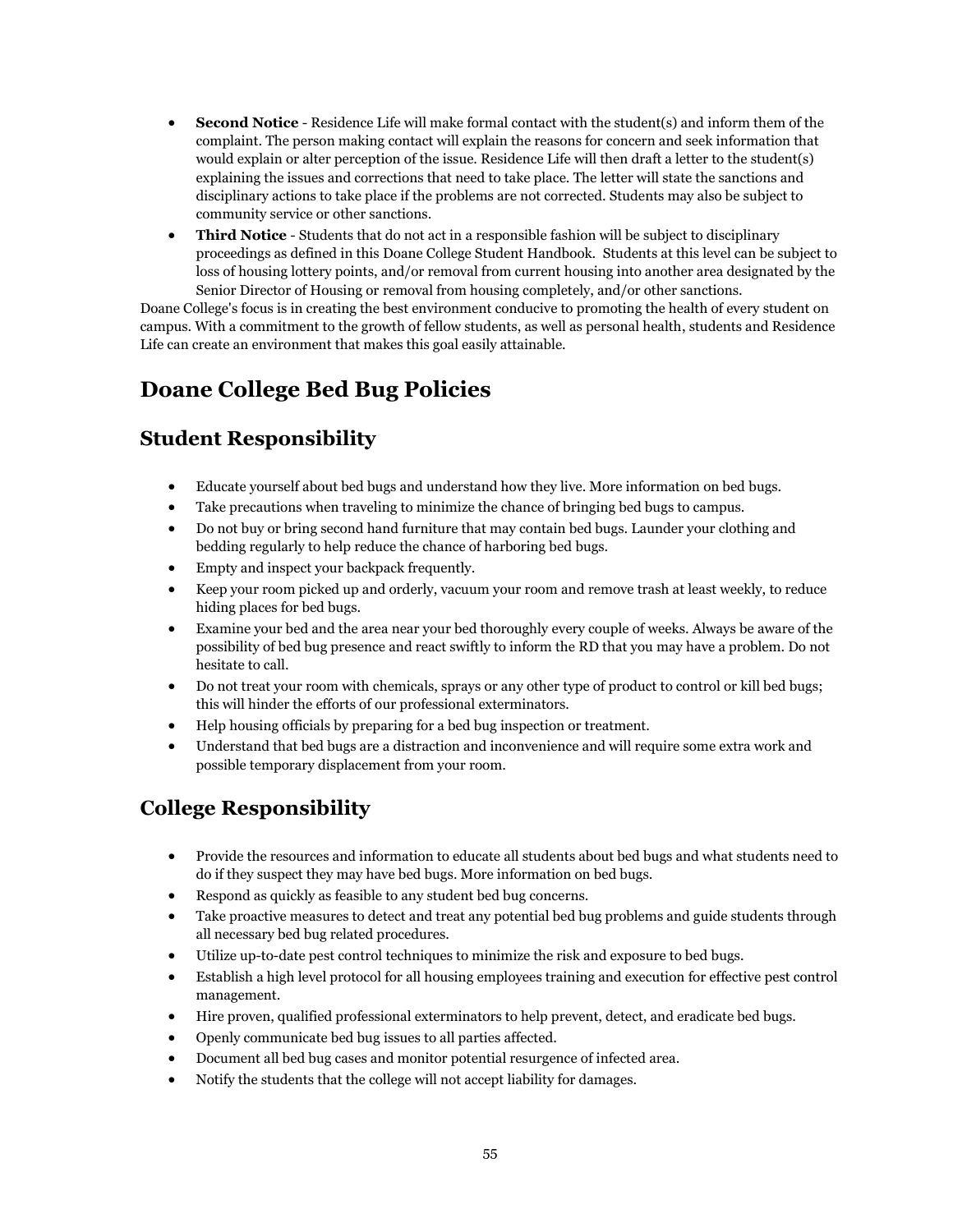# **Residential Housing Policy**

All full-time students are required to live on campus (both regular year and summer school) except for students who meet one or more of the following:

- **Commuters** Students who live in the home of their parents or legal guardian.
- **Nontraditional Students** Students who are 21 years of age by the first day of fall semester classes and/or have significant full-time work experience (not including summer jobs), or have served in the military and have lived independently for a period of time (longer than basic training or summers) since high school graduation.
- **Student Teaching** Generally, students enrolled in student teaching are permitted to live in the community to which they are assigned for the duration of that assignment. If a student is student teaching in Crete, she/he will continue to live on campus.
- **Married Students** Students who are married will be permitted to live off campus, but may be required to provide a copy of their marriage certificate.
- **Part-time Students** Students taking classes part-time will be permitted to live off-campus if carrying less than 12 hours a semester. They may live on campus if the meet certain requirements.

\* Exceptions must be approved by the Vice President for Student Leadership.

\*\* Students who provide false information regarding their residence or status to gain an exception will be subject to disciplinary action and housed and billed as a residential student.

\*\*\* Students who do not respond to requests related to housing or who simply ignore the efforts of the College regarding housing assignments will be placed in campus housing and billed as a residential student.

\*\*\*\* A student may be removed and/or banned from campus housing for disciplinary issues. In this case, students may not be refunded for housing costs for that semester.

# **Residence Life Staff**

**Senior Director of Housing (SDH)** - provides leadership and guidance to the entire residential Doane community. This person is responsible for the training and supervision of the Residence Directors.

**Residence Directors (RDs)** - Residence Directors are trained professionals who are responsible for the smooth operation of all aspects of the residence hall. This responsibility entails the assurance of physical safety and security of the hall and its residents, advising the Hall Governor, supervising Residence Advisers, supporting and enforcing the Student Code of Conduct, individual advising and referral for students, and the development of a positive, healthy, and enjoyable living- earning experience. Residence Directors have offices in their assigned halls. They are available to discuss issues, concerns, or problems with a room, hall, maintenance or custodial care.

**Residence Advisers (RAs)** - Each floor has a Residence Adviser who is peer manager of that floor. Each RA is a trained, mature student who helps check students in and out of their rooms, plan activities for their floor, enforce College policy, is a resource and referral person, and is on duty periodically. Remember, an RA is a student too, so please try to be understanding when they are not available. There will be an R.A on duty every night in designated halls.

The floor RA or hall RD does not have to be on duty in order for him/her to help students. If you need assistance, check with the floor/hall RA or RA on duty located at the front desk of the building. If a staff member is not available, and it is an emergency, contact the RD on duty. He/she can be contacted by phone. All emergency numbers are on the duty rosters posted, as well as in the Student/Staff Telephone Directory.

# **Housing Services, Facilities and Policies**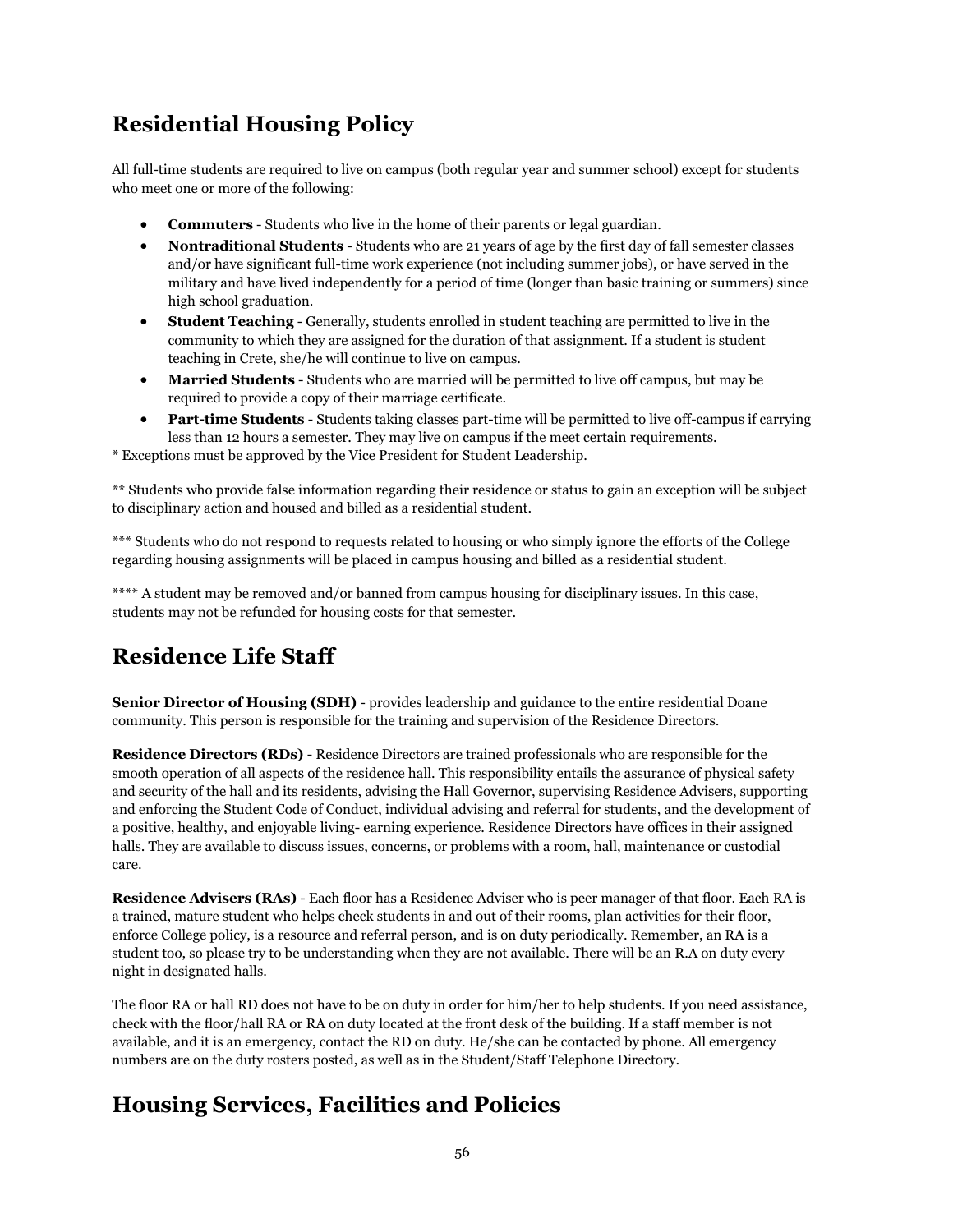#### **Appliances and Prohibited Items**

For fire safety and energy regulations, the following are not allowed in the residence halls: sun lamps, hot plates, candle warmers, electric skillets, toaster ovens, coffee machines, blenders, George Foreman Grills, ice machines, microwaves, refrigerators over 4.3 cubic feet, or any other high-energy appliance. Please ask a Residence Life Staff member or call the Residence Life Office for clarification. Each quad is allowed to have one microwave in the living room. Hansen Leadership Hall suites are not included in this allowance.

Additionally, dart boards and waterbeds are not permitted in the Residence Halls. Items that are fire hazards are also prohibited and are outlined under the Fire Hazards, Open Flame and Flammable Liquids section.

#### **Balconies of Burrage and Colonial Hall**

These balconies, including the breezeway of the lower floor, are to be kept clear. Furniture, bikes, or other items left on them will be disposed of at the student's expense. College-owned furniture is not permitted on the balconies to preserve their longevity and conform to state safety regulations.

#### **Bicycles**

Bicycle racks are available at most residence halls and college buildings. Fire and safety regulations require that bikes not be parked or ridden in hallways, stairs, lounges, balconies, or inside other buildings on campus. It is advised that when students are gone for extended weekends or vacations that bikes are locked inside of rooms. With a shortage of storage space we require that all bikes be removed from campus by spring graduation each year. Any bike left will be removed and donated to a local charity. Bikes improperly parked will have locks cut and be hauled away by the facilities department. Note: Motorcycles and mopeds are considered motor vehicles. They are not to be taken into the residence halls or ridden on campus pathways. Motor vehicle regulations are covered in a later section.

#### **Breaks and Vacations**

For safety and security purposes, students must vacate the residence halls during Thanksgiving, winter, and spring break. Students with legitimate reasons may receive permission to remain in the halls with approval from the Senior Director of Housing. During fall break, residence halls will remain open, as well as the dining hall. However, the dining hall will be closed during Thanksgiving, winter, and spring break. The halls will be closed and locked during winter break, effective at 9 am on Saturday, per the dates published by the College. Students are required to turn in their room keys prior to leaving for winter break. Failure to turn in the key on time may result in a \$125 improper check-out fee. Students will not be permitted in the hall until the official opening of the interterm session and only if taking an interterm course. Individuals not taking an interterm class will move in prior to the start of the spring semester. Note: These vehicles must be moved in the event we have snow removal or other projects on campus. Failure to move your vehicle if you leave campus for more than 24 hours may result in the towing of your vehicle at owner's cost. Please review the parking section of this handbook for further details.

Housing Exceptions for Thanksgiving and Spring Break:

- **• Distance** Must live over 4 hours away from campus.
- **Job Exception** Must live further than  $\frac{1}{2}$  hour away from campus and the campus must be closer to your job than your home.
- **Academic Exception** Must live further than ½ hour away from campus. This request must come from an academic adviser and will be approved on a case by case basis.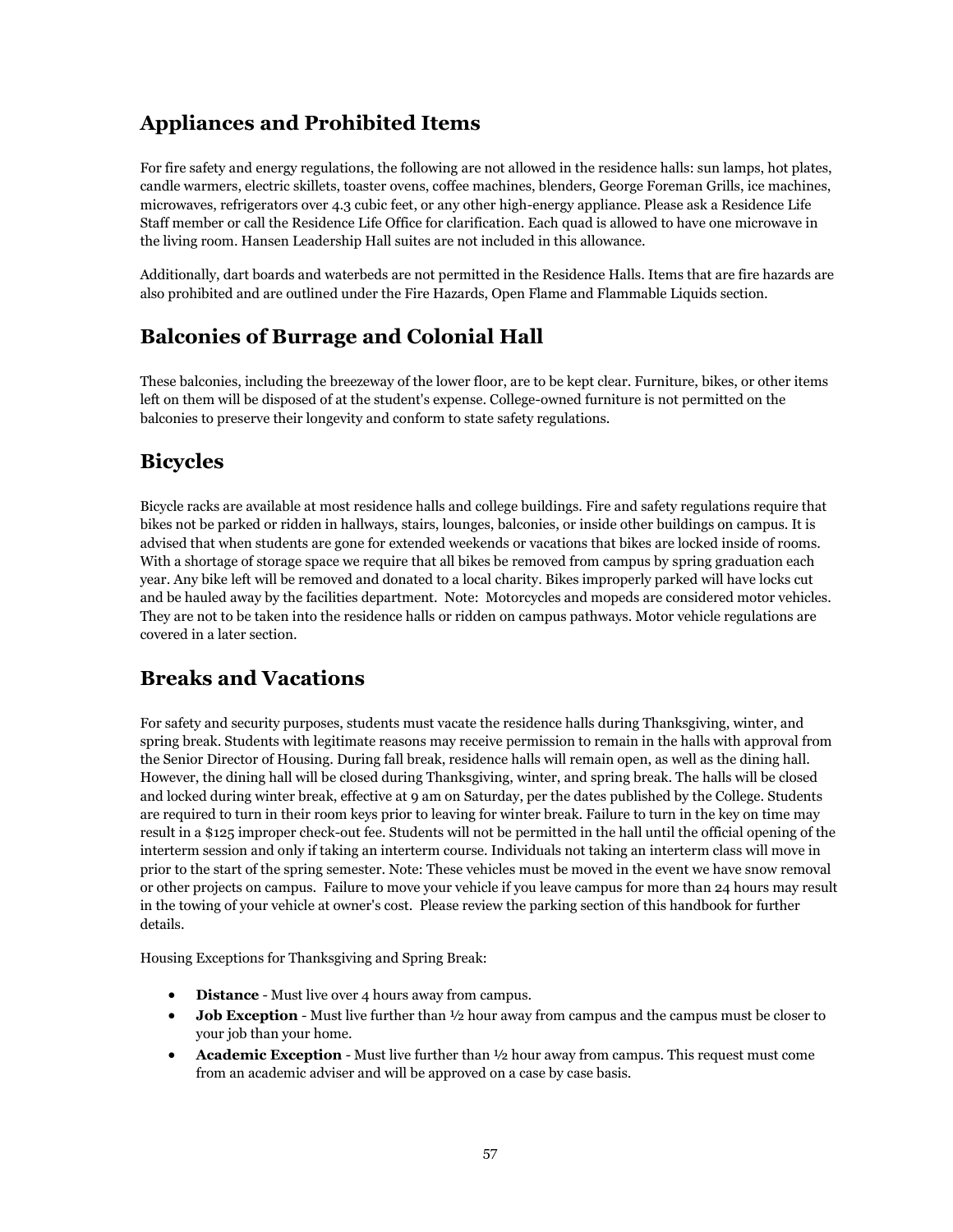**Athletic Exception** - Must live further than ½ hour away from campus. This request must come from a coach and will be approved on a case-by-case basis.

Students are encouraged to plan early and arrange transportation.

## **Cable Television**

Basic service is provided free by the College in the room and ready for use. Early in the fall semester, Time Warner Cable will be on campus to take cable orders and connect premium service, if so desired. Watch for signs and emails noting the time and place for possible enhancements. Students are responsible for payment of any additional service contracted through Time Warner Cable.

### **Change**

Change for the laundry or vending facilities is available in the Business Office, Bookstore, and select residence hall laundry rooms.

#### **Check-in: Procedures**

These procedures are outlined to protect both the student and the College. Upon moving into an assigned room, students will receive a key and be asked to check the condition of the room carefully, making sure any deficiencies are noted on the inventory sheet. If discrepancies are found, students should alert the RA and the discrepancies will be added to the inventory sheet and/or corrected. Once both parties are satisfied with the inventory sheet reports, each student will sign a check-in/out sheet which verifies that they accept responsibility for the room, the key received, and preexisting damages. Students may be subject to disciplinary action for moving in without checking in or for moving to an unassigned room.

#### **Check-in: Early Arrival**

Early arrivals for the fall semester or breaks must be approved by the SDR. There will be a fee of \$75 for each day that the student is early. Exceptions to this are students who arrive at the request of a department. The fee will be applied to the student's account. Students that move into a hall without approval will be assessed a \$100 fee and required to leave the hall until the appropriate check-in time. Students with approval to arrive early, who allow their roommate to enter their room and move in without approval, will also be charged a \$100 fee.

#### **Check-out Procedures**

Residence Life will provide information regarding check-out to all students prior to the end of the academic year. Failure to complete the process as described and in its entirety may result in damage, cleaning or administrative fees. This includes staying past the required check-out date and/or time.

Once the halls have been closed, Maintenance and Residence Life Staff members will do a thorough check of all the residence hall rooms. Additional charges may be added for damages that were not previously noted. Therefore, there may be a modification to student bills.

Student bills will list the charges and damages. For further clarification, call the Business Office or the Residence Life Office during business hours.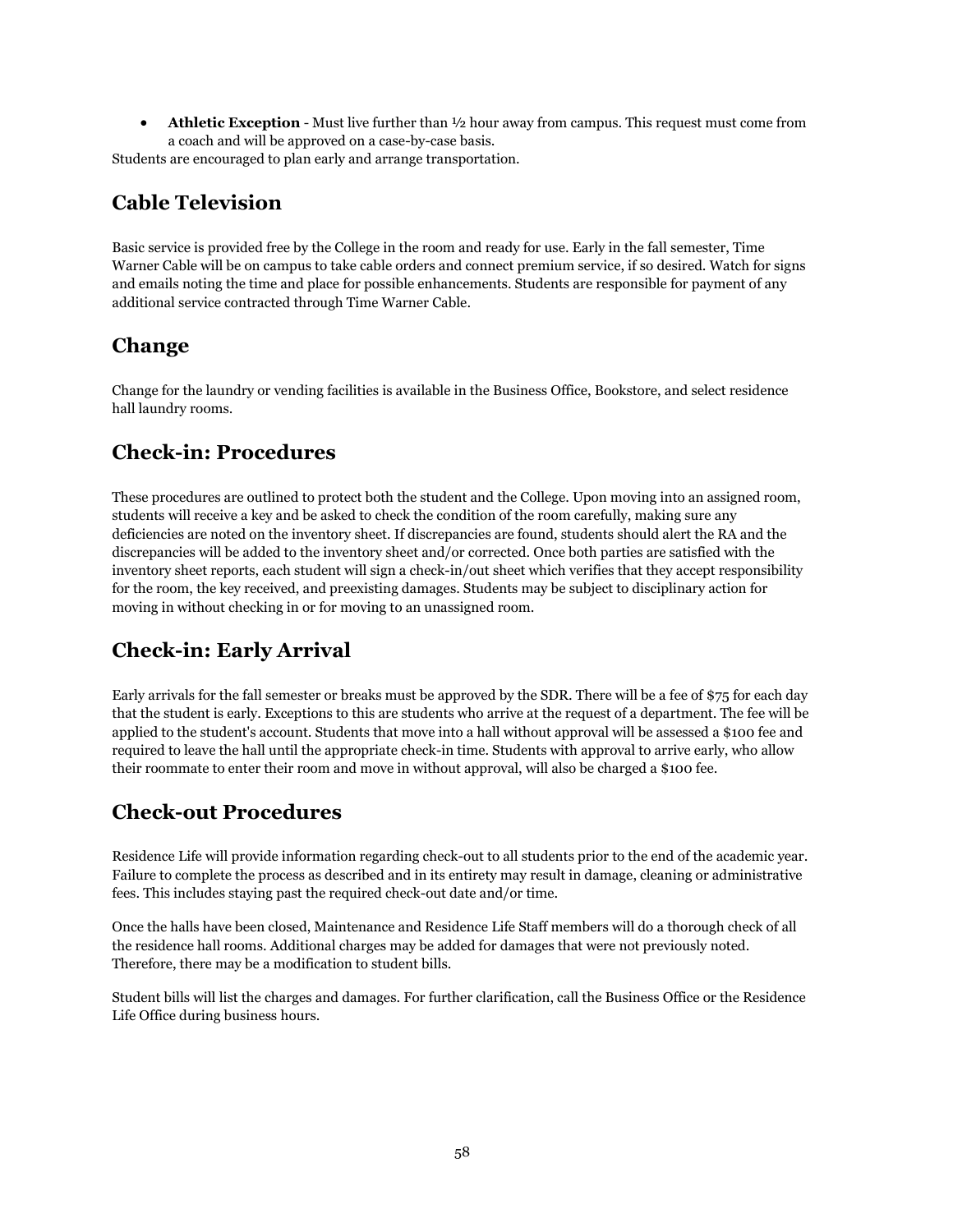#### **Custodial Care**

Every hall has custodial care staff that maintains the restrooms, lounges, and other public areas. If there are facilities concerns, see an RA or RD

### **Custodial Care of Suites and Quads**

The students have the responsibility to maintain the cleanliness of the shared living spaces in Hansen, Colonial and Burrage Halls. The custodial staff will clean the bathrooms in these units on a weekly basis. This service will be provided at no cost to the student, provided that excess trash and/or inappropriate materials are not left in the bathrooms. As with any of the common areas, if these areas become a health and or safety concern as determined by the College, then the College may require the student to clean the area or the College will contract a service to clean at the student's cost.

#### **Decorating Hall Rooms**

When putting up posters, please do not use nails, tacks, or tapes that will damage walls or strip paint. Do not place anything on the doors. Students will be liable for damages. When decorating for the holidays, be thoughtful of potential property damage and fire safety. Do not use live trees or large lights. Do not spray snow on wood, etc. Check with an RA or RD regarding the holiday decorating policy. Alcohol bottles and cans should not be used as room decorations. Using alcohol bottles and cans attracts the attention of staff, especially when located in the room of a minor. Possession of alcohol bottles or cans in rooms that are not alcohol-tolerant (AT) may result a referral to the campus judicial office. It's just not worth it!

### **Deposits**

The \$100 reservation damage/deposit serves against damages or to replace college property while a resident. This deposit will be credited back to a student's account and used on any balances that remain when they are no longer a residential student (graduation or transfer). Fines and damages to a hall room while a residential student will be billed to individual student accounts and payment will be required.

#### **Drinking Games**

Drinking game paraphernalia will be confiscated by Doane College officials or required to be immediately removed from campus. (See Doane College alcohol policy for drinking games found with alcohol present)

#### **Front Desk Services**

Brooms are available for student use in each residence hall. This equipment can be checked out for a short period of time when available. Students who do not return borrowed items and/or damage them will be held responsible for repair and/or replacement. A fee may be assessed for late returns. See an RA or RD for this equipment.

Each hall has recreation equipment for resident use. Requests for equipment in the offices should be discussed with the RA, RD, or Hall Governor. Loan and sign out procedures, as well as penalties for late return, are determined by individual residence halls.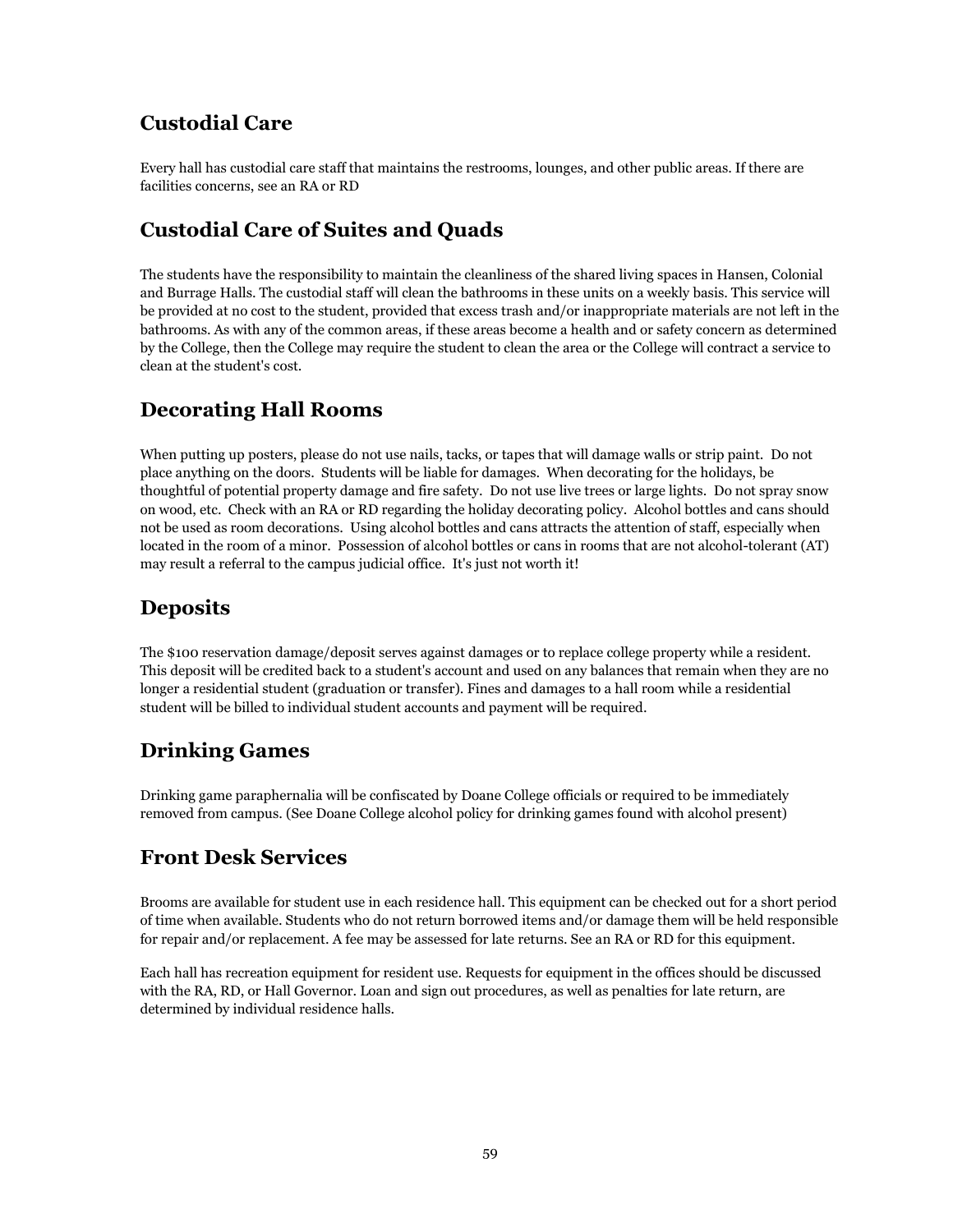#### **Fire Hazards, Open Flame and Flammable Liquids**

Based on recommendations from the State Fire Marshal, use of the following items is not permitted: candles, candle warmers, Hookahs, lanterns, or oil lamps. Decorative candles may be displayed, but not lit. Likewise, lanterns and oil lamps may be displayed, but may not contain kerosene or other flammable liquids. Incense and other related burning items are not allowed in buildings.

Halogen lights/lamps and bean bags, because of their potential to ignite, are not permitted in residence hall rooms.

There are limited electrical outlets in the residence hall rooms. Extension cords are not allowed. Only surge protector cords (UL approved) may be used.

#### **Furniture: College Rooms**

Beds, desks, chairs, study lamps, and dressers, and wardrobes or closets are provided in each room. Students may bring items from home and collaborate with roommates about what will give the room a more personal feeling. Road signs and beer kegs are not acceptable items. They may be confiscated immediately when found in any student room.

College furniture may not be removed from the room in traditional living environments. In Hansen, Burrage and Colonial Halls, no furniture may be removed from the quad or suite. Any furniture bolted to the wall may not be moved. Violation of this may result in a fee. Furniture provided in every room is not to be removed from that room as moving or storing often results in damages, scratches, etc.

Students are responsible for loss or damage to any college furniture. At the end of the academic year, or when a student moves from his/her room, all furniture must be returned to its original position.

Furniture is expected to be used as intended, which means all four legs of a bed must be stationed on the floor (i.e. single bed or normally stacked bunks). Also, bunks are not permitted to be placed on top of desks or dressers. If unsure a room arrangement is acceptable, ask a member of the Residence Life Staff.

#### **Furniture: Personal**

Students residing in Burrage and Colonial Halls may bring personal furniture into their rooms. The furniture must be kept in good condition. The amount of furniture is limited by any amount that causes issues with cleaning or safety concerns (blocking exits or entrances). Doane College reserves the right to require students to remove any student personal furniture. Students that damage their own personal furniture on purpose may be required to move it and may be prohibited from having additional personal furniture in the future.

Students residing in Hansen, Sheldon, Smith and Frees Halls are allowed to move the following items into their rooms: desk chairs, storage bins or drawers, bookcases (not to exceed 3' in length by 4' in height by 1' in depth), futons, television stands, butterfly chairs/moon chairs/any chair that may be folded and stored when not in use, and bedside lamps. Other items are prohibited, as moving furniture often causes scrapes and damages to the building.

Any furniture not included on this list will be subject to approval by the Senior Director of Housing. Additionally, in consideration for this privilege, if supplemental furniture takes the place of any supplied furniture, the supplied furniture will be stored in the individual's room.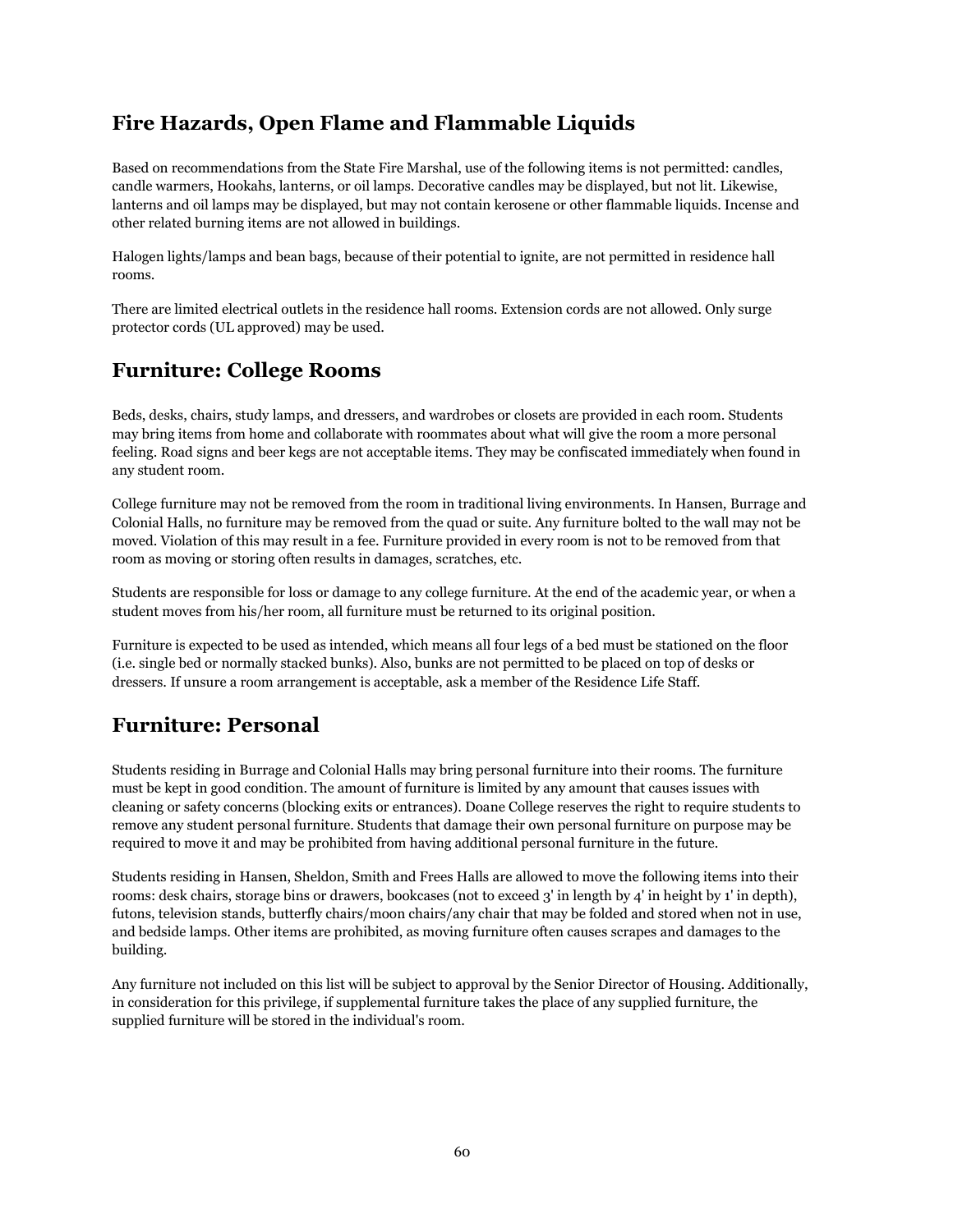#### **Bed Bug Protection**

Futons are allowed in the residence halls only if they have a bed bug proof covering. The link provided is one such approved covering: http://www.amazon.com/Luna-Hypoallergenic-Zippered-Mattress-Encasement/dp/B002AQJOHM

Students will need to bring a receipt to their Residence Director on move in day showing they have purchased and are using a bed bug proof cover for their futon. **Futons without the appropriate covers will be removed from the halls and students are reminded that the College is not responsible for any damages done by bedbugs.** 

### **Garbage and Trash Policy**

For the safety of all members of the Doane College community, and because of restrictions from the Crete area refuse service, the following items are restricted from disposal in any college-owned receptacles:

- Flammable Liquids
- Tires
- Knives
- Appliances
- Paint Cans
- Furniture

Moreover, glass items are restricted from Doane-owned residence hall trash receptacles, but instead must be placed into sealed bags and disposed of into the large outside dumpsters. Glass found in Doane-owned personal room trash cans may result in termination of glass privileges for that room and potential disciplinary actions. Improperly disposed glass where no one accepts responsibility may result in termination of glass privileges for the floor or the entire hall followed by disciplinary action or removal fees for subsequent violations. Students may not collect glass waste (i.e. recycling) in their personal rooms for sanitary, health and safety reasons. Students must remove collected glass trash within a 24 hour period or at the request of staff.

Additionally, when students remove waste and trash from their rooms, it must be placed in the dumpsters located in the parking lots near each of the buildings.

#### **Grievances**

Questions, complaints, concerns, or proposals related to the hall community should be directed to any professional Residence Life Staff member. Concerns are best handled when the appropriate channels are used. Please ask if unsure of the direction to take with a grievance or concern.

#### **Guests**

For safety reasons, especially in the residence halls, only residential students, or supervised guests are allowed inside. All guests must be within sight of their host at all times. Guests who are unsupervised in a hall may be asked to leave immediately. Failure to adhere to this requirement may result in sanctions or a ban from campus for the guest and adverse consequences for the host.

All rules and policies of Doane College apply to guests while they are on campus. Make them aware of what they can and cannot do, because ultimately the host is responsible for their actions. Doane College does not accept responsibility for the students' guests. If a guest is asked to leave campus, the student is responsible for transportation or lodging off campus for the guest. Students who repeatedly violate the campus guest policy will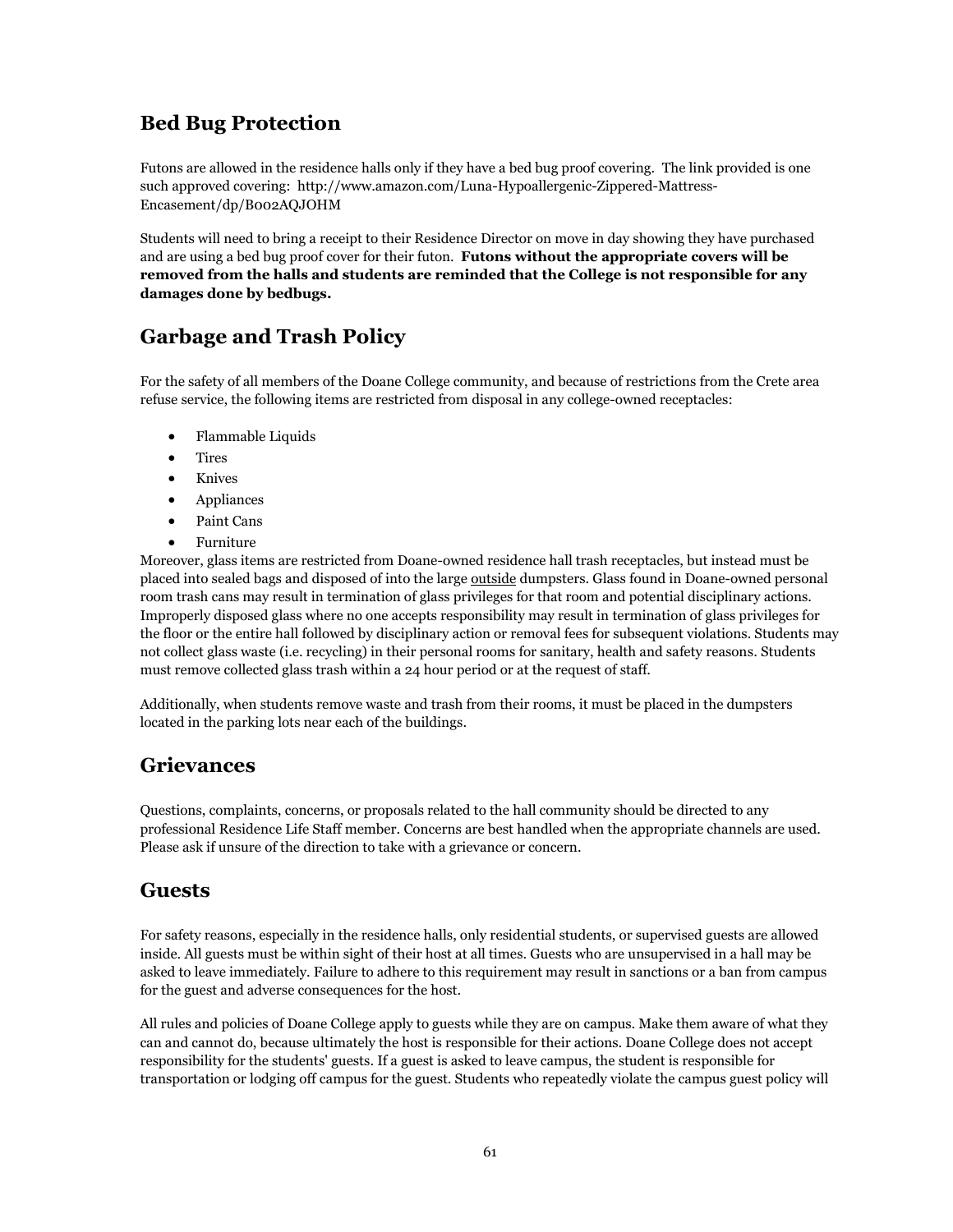be removed from campus housing and may not be refunded their housing fee. Individuals in a hall that may not be a guest of a student should be reported to a Residence Life Staff member.

Additionally, students are encouraged to contact a Residence Life Staff member or the Safety Office if guests become unruly and/or noncompliant. Just because a guest is intoxicated does not mean he/she must remain on campus. Over-intoxicated guests who cannot leave campus or take responsibility for themselves may be reported to the Crete Police Department.

#### **Guests: Overnight**

Residents may, with the permission of their roommate, have guests of the same sex stay overnight in their room up to 24 hours. The guest must be registered with an RA or RD. Guests are not allowed to move from room-toroom or hall-to-hall. All students should register guests in the RA office by filling out a guest registration form.

#### **Housing Agreement**

By accepting admission to the College, students will be required to reside on campus, unless they meet one of the exceptions listed in the Housing Policy earlier in this section. The College reserves the right to immediately terminate the housing agreement for a particular room and/or reassign housing in cases including (but not limited to) extreme or abusive behavior and/or dangerous or threatening behavior (to students, roommates, administration, or staff), damage or repetitive abuse to college property and/or upkeep of an assigned room. If such misbehavior occurs, the College may elect not to refund room and board as a sanction.

Students who live with Residence Advisers (RA) need to realize, and be reminded, that this is a designated staff area. Should an RA be removed from service or resign, the College's Residence Life Office may move current students into another room or residence hall.

#### **Student Identification Card (ID)**

Students are required to carry their Doane ID with them at all times while on campus. Exceptions to this are while competing in athletic events. Students are required to produce their student ID when requested by staff. Failure to produce a valid ID or failure to carry it on your person may result in sanctions or removal from campus. This is a security measure meant to assist in identifying who is supposed to be on campus (especially in residence halls). If a Doane ID is lost, contact the Safety Office at (402) 826-8669 immediately. Keep in mind these cards are used for access and to make purchases. Treat the loss of a card like the loss of a credit card. Failure to report a lost or stolen card will result in the owner bearing responsibility for any loss of damage that occurred while using the card for access.

#### **Insurance**

Doane College does not carry insurance for personal property. Personal property is subject to theft, fire, vandalism, and unforeseen circumstance. The College will not take responsibility for repair or replacement. A homeowner's insurance policy may cover any damages that may occur at Doane.

#### **Keys**

Doane provides locks on each residence hall room for the protection of the residents, and it is the student's responsibility to use them. All halls are locked 24/7 for security reasons. Students that are found propping open doors or allowing non-residents to enter the halls may face disciplinary action and may be removed from campus housing. Residence Life Staff can open doors to accommodate move-in or move-out dates or for programming needs.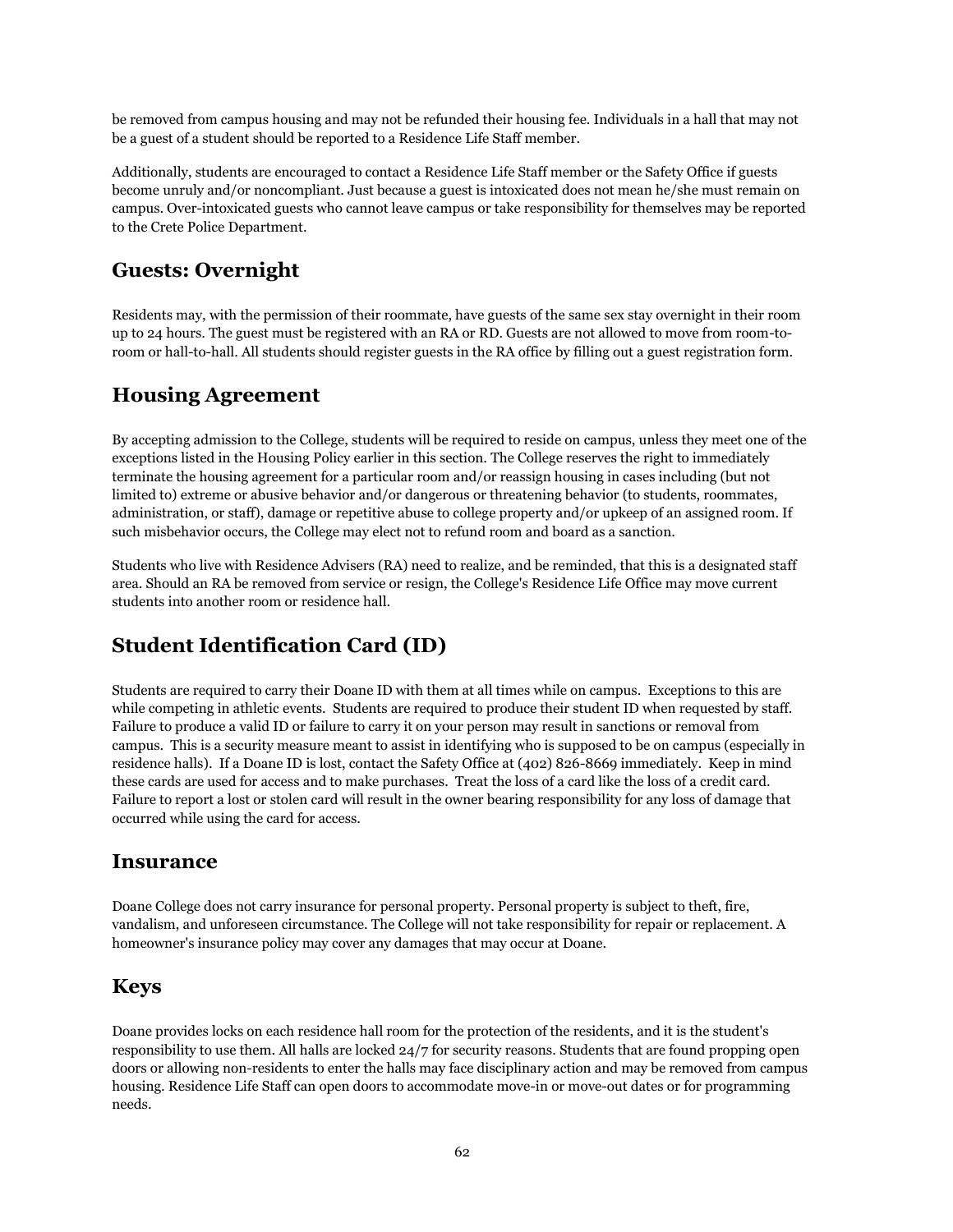Students need to carry the key to their rooms and lock their doors. If locked out of your room, contact the RA on duty. Students may be charged for room lockouts. This charge will be placed on the student account.

If a key is lost, tell the RA or RD immediately and they will issue a key request. Lost keys may result in lockchange fess; the exact amount is determined by the Facilities Department.

Residential keys will be turned in to Residence Life staff prior to the winter break (Dec - Jan). Keys will be returned when students check in for ITM classes or for the spring semester. Keys that are not turned in at check out will result in a lock change fee charged to the student's account.

#### **Kitchens**

All halls have a kitchen open to all residents. Out of courtesy to neighbors and the housekeeping staff, keep these areas clean. Failure to do so may result in cleaning or damage fees to the residents of the hall.

The College reserves the right to close the kitchens at any time. During posted breaks these facilities are locked for safety and security reasons. They will only be available during these times if the RLO staff is available to provide supervision.

#### **Laundry Facilities**

Coin- and card- operated laundry facilities are available in each hall. Please use the machines with care and consideration. If new to the world of washing and drying clothes, don't be afraid to ask for help. If a machine is not working properly, please inform a Residence Life Staff member, or contact Jetz, the company that provides the machines, at 402.339.2565. Failure to keep laundry facilities clean may result in damage or cleaning fees, or locking the room.

#### **Lofts**

Rooms in Frees, Sheldon, and Smith Halls come equipped with lofting materials in each room. Lofting options are also available in Hansen and the Quads by request upon check in. Students will be responsible for storing any extra pieces of furniture that result from lofting in their rooms. Students residing the residence halls must utilize the beds and equipment provided by the College.

#### **Lounges**

Several types of lounges are available in the halls: TV lounges, study lounges, public lounges, etc. Students are encouraged to make use of these areas and enjoy their benefits. They often serve as good places for discussions and study groups, or as places to relax and take a break from homework. These lounges, and the furniture in them, are for the pleasure and convenience of all residents. Lounge furnishings must not be moved or removed from the area. Lounges can be reserved for programming and special events. Please contact an RD to reserve a lounge. Failure to keep lounges clean may result in cleaning or damage fees to the residents of that area. Please note quiet/courtesy hours do apply to the lounge areas.

#### **Lounge Furniture and Equipment**

College furniture in residence halls and other areas on campus must be treated with respect and left in its place. No college furniture from any other location, except for what is provided in the room, can be used in residence hall rooms.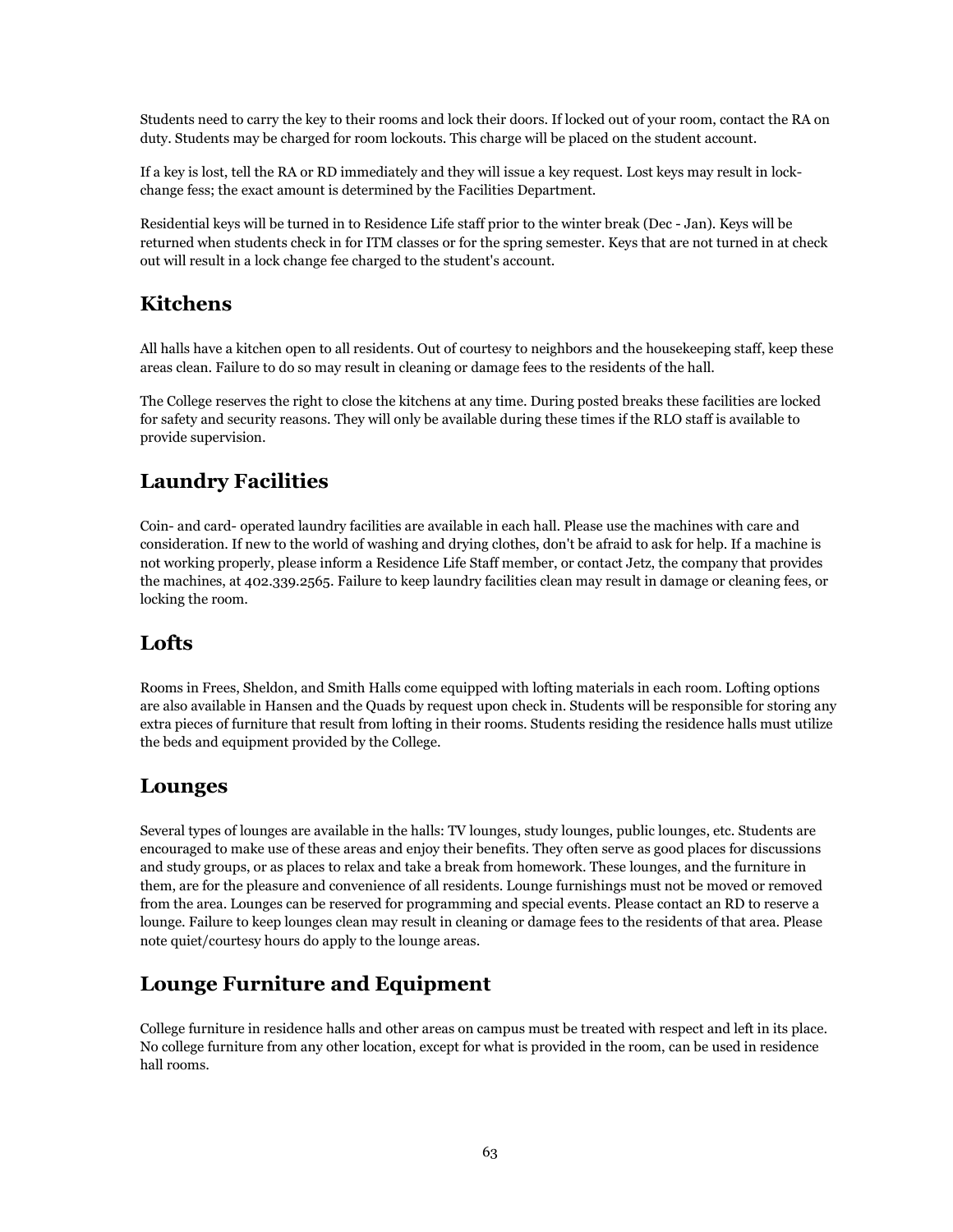#### **Pets**

Due to health and safety regulations, and consideration for campus living environments, students are prohibited from having pets in the residence halls. The only exceptions are small fish. Reptiles are not allowed. Violation of this policy will result the immediate removal of the pet and/or disciplinary action.

#### **Programs**

Residence Life and Residence Hall Association (RHA) host regular educational and social events for Doane residents. Each staff member presents a number of educational, social, and developmental programs throughout the year. Topics vary widely and often are prompted by student requests and needs.

#### **Quiet Hours and Noise**

Each hall has quiet hours as a time for concentrated studies and sleep. These hours begin at 10 pm on weekdays and 1 am on weekends. However, starting the Friday prior to finals week each semester and continuing through the dates the halls close, quiet hours are in effect 24 hours a day campus-wide. In general, noise should not be heard outside any room. If it can be heard outside a room, the resident must honor requests from members of the community to reduce the volume. Each resident is responsible for activities that occur in the room, including the actions of all guests. When quiet hours are not in effect, it is the student's responsibility to remain courteous to all community members.

Stereos and other noise (including conversations, running, or yelling in the hallways, etc.) should not reach a level that disturbs neighbors or hinders the academic process of the College. Again, if noise can be heard outside a room, the resident must honor requests from members of the community to reduce the volume.

If a neighbor is being too loud please ask them to lower their noise level. If unsuccessful or if this is a persistent problem, ask for the assistance of a Residence Life Staff member. If individuals have to be asked to lower their volume more than once in one day or evening, residents and their guests will be subject to disciplinary action. Repeat violators may be required to remove their stereo or the offending item from campus.

The college reserves the right to move students who have persistent noise problems or remove them from campus housing all together.

#### **Records**

Doane College fully supports students' educational rights as outlined by FERPA laws. However, issues revolving around health and safety allow the College to share these concerns with parents, guardians, faculty, staff, and law enforcement when necessary. The College reserves the right to contact the parents or guardians of any minor students involved in alcohol-related incidents or safety and health concerns (all students regardless of age).

#### **Roof Tops, Windows, and Ledges**

For the safety of the students and protection of campus buildings, students are not permitted on any campus roofs or ledges. Climbing onto rooftops, ledges, or leaning out of balconies and windows could result in a fall leading to serious and possibly life threatening injuries. Violations will carry serious consequences, which may include a ban from campus for non-Doane students. The same consequences apply to anyone found vandalizing or removing window stops. Windows are not to be used as an alternative means of entering rooms. Windows are monitored by video surveillance. Anyone seen attempting to or entering a window will be reported to local law enforcement and the report will be reviewed by the Judicial Affairs Office.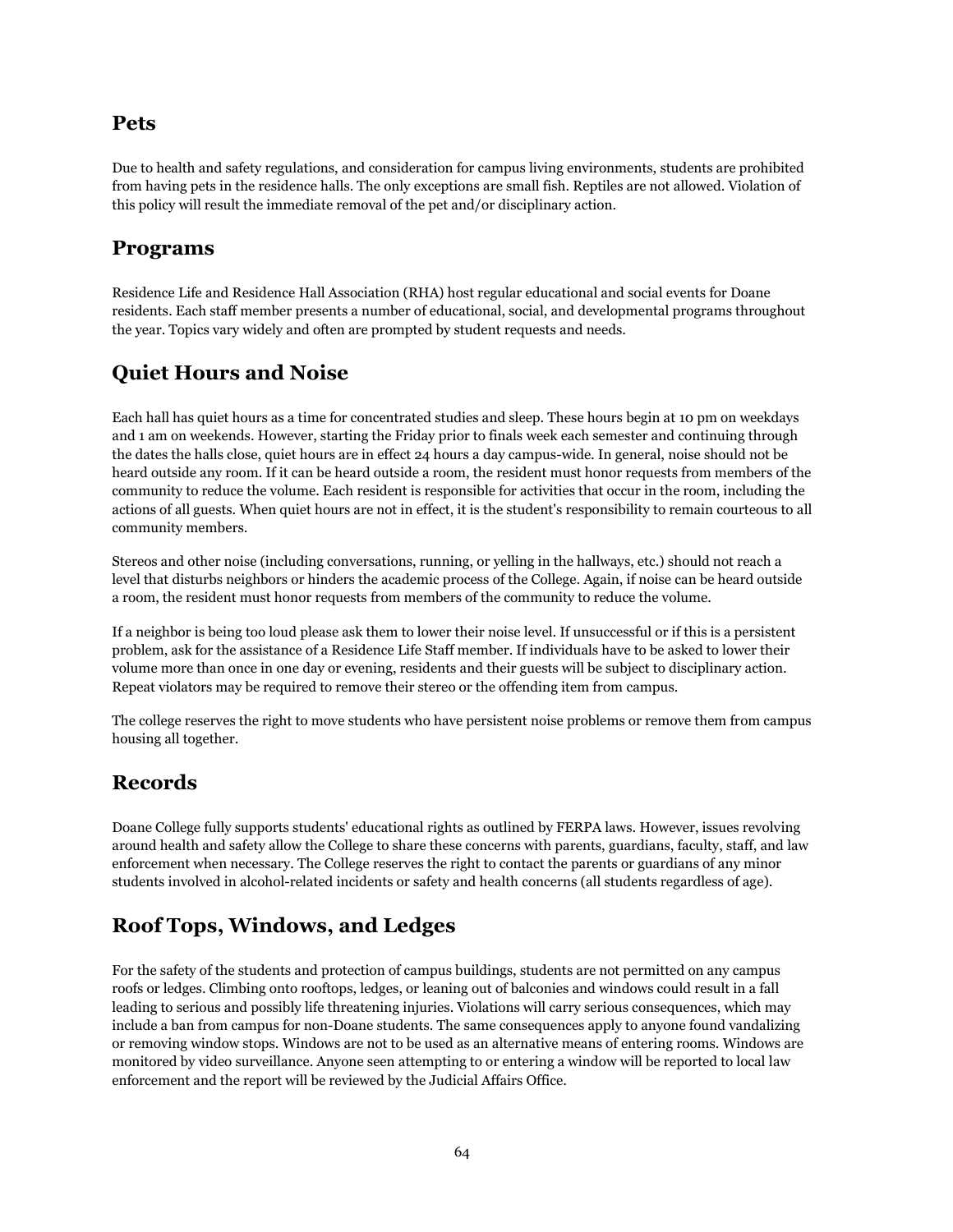#### **Room Changes**

Changes in room assignment will be granted for a two-week period each semester (check the calendar). To change rooms, contact Residence Life at DoaneHousing@doane.edu. All check-in and check-out procedures apply when changing rooms. Be sure to follow proper procedures as described on the Room Change Form to avoid improper check-out charges, damage or cleaning fees. The College reserves the right to change a student's residence when there is a need to do so as a result of a disciplinary action. Students who are found to have changed rooms without prior consent from Residence Life will be assessed an administrative fee.

Students who are left with a private room prior to the census date of each semester will be billed for the private room. Room consolidations are encouraged to help students save money. It is the student's responsibility to find a replacement roommate or they will be billed at a private room rate. Doane College reserves the right to move students at any time during the year to accommodate room consolidations or other housing needs. If a roommate leaves after the census date in each semester, the College may consolidate the room or elect to leave the student alone in the room without charge. However, if the roommate leaves prior to the census date of the fall semester, the College will notify the student that a roommate must be found for the spring semester, or a charge or consolidation may occur. Interterm classes are not part of the spring semester. If a roommate leaves during interterm, the student will be required to fill the empty space, consolidation, or pay a private rate.

Students that live in Hansen Hall, Burrage Hall or Colonial Hall may have roommates leave in a way that creates an entirely open room in the quad or suite. If this occurs, the remaining students will have the option to reorganize the room to fill all spaces (i.e. one student may want to move in and pay private rate) or find other roommates to fill the space. However, the College reserves the right at all times to alter housing arrangements The College may place transfer students or other students needing housing into these open spaces or require the students to move as need dictates.

## **Room Checks**

To assist the College in keeping up with maintenance and/or damage assessment in the residence halls, there are thorough maintenance checks several times a year in addition to those at checkout. Room checks occur during Fall Break, Thanksgiving Break, Winter Break, Interterm Break and Spring Break. The Residence Life staff will notify students of the dates and times of these checks. During these checks all rooms will be entered at the announced time to verify who is present, to make sure all check-out procedures were followed, and to check for maintenance and policy issues. Personal trash left in the room may result in a removal fee.

#### **Rooms: Abroad Students**

The College reserves its on-campus housing for students who are paying for the usage of rooms. Students who are traveling abroad in the fall semester have the option of utilizing their lottery points with groups for the fall semester, but only under the following circumstances:

- Students must be signed up to live with a roommate who agrees to pay for a private room. The private room pays for the empty space and "reserves" it for the abroad student returning for Interterm or spring. If a roommate refuses to sign a private room rate form, the abroad student may not use their lottery points. Likewise, if a roommate decides to live off-campus or leaves Doane after the housing process, the room is no longer paid for and the Residence Life Office reserves the right to reassign the abroad student to utilize the empty space for the year. The abroad student will then be notified of the room change and new housing location.
- Students who are traveling abroad in the fall semester must note this when applying for campus housing or must contact the Residence Life Office immediately when signing up for this travel. The roommate of the abroad student will then be assigned a new roommate (if available), be requested to pay for a private room or be consolidated to another space on campus by the Residence Life Staff.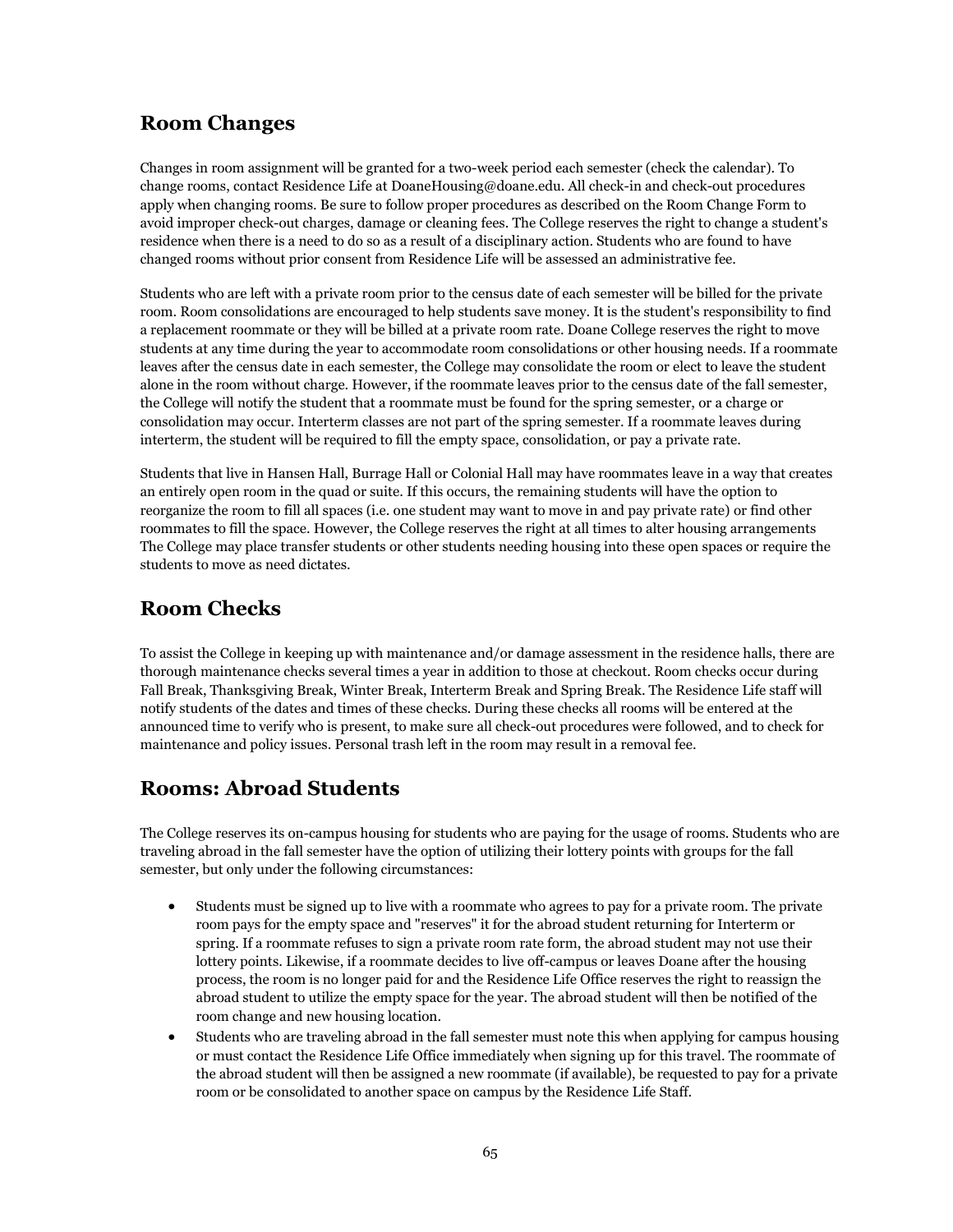#### **Rooms: Privacy**

Doane College respects the privacy of its students, but as a private institution retains the right to enforce policy and safety standards in the best interest of the institution. For issues related to safety, security, or belief that harm to persons or facilities will occur, the College or its designee reserves the right to enter student rooms without notice.

For instances where policy violations are suspected, the reporting staff will contact the Senior Director of Housing or the Associate Dean of Student Leadership to articulate the situation and request permission to enter a student's room prior to entering. Searches of student's personal belongings will only occur when there is an articulate and specific reason to believe that a specific location (i.e. refrigerator) contains an article that is in violation of school policy.

The Doane College Maintenance staff will attempt to notify students in advance if there is a need to enter rooms for maintenance related issues. However the urgency and desire to respond to requests as quickly as possible sometimes make early notification impossible. Facilities staff will announce themselves before entering rooms.

The College reserves the right to enter A room unannounced for health/safety reasons and/or probable cause related to violations of campus policy.

#### **Rooms: Residents**

Students are not allowed to enter other students' rooms unannounced or without permission from a student assigned to live in that room. Doane College, as the owner and proprietor of all residential housing, is the sole authority for who is assigned to residence hall rooms. Students who enter other students' rooms without consent may be subject to disciplinary actions regardless of the wishes of the assigned residential student. The College also reserves the right to report these incidents as trespassing to the Crete Police Department.

#### **Rooms: Selecting Housing for the next academic year**

Housing selection for the fall will take place following pre-registration in the spring semester. To ensure a smooth selection process, Residence Life will provide information and instructions in the halls and in Perry Campus Center in the weeks ahead of housing selection.

#### **Roommates: Making the relationship work**

Difficulties may occasionally arise when sharing the same living space. The most important skill needed is open communication. In order to keep things running smoothly, share likes and dislikes before problems occur. When problems do arise, remember to calmly and directly communicate feelings without personal attack. Be open and honest and give the roommate the chance to do the same. If problems reach the point where communication does not seem to work, ask a Residence Life staff member to help.

During the academic year roommates, suitemates and quadmates must be the same sex.

#### **Storage**

There are no storage facilities in the residence halls for students' belongings other than their personal rooms. The College will not store any student's furniture including beds, sofas, chairs, desks, tables, or carpeting. Students are not allowed to take college furniture off campus for storage. (See the section on Furniture: College Rooms.)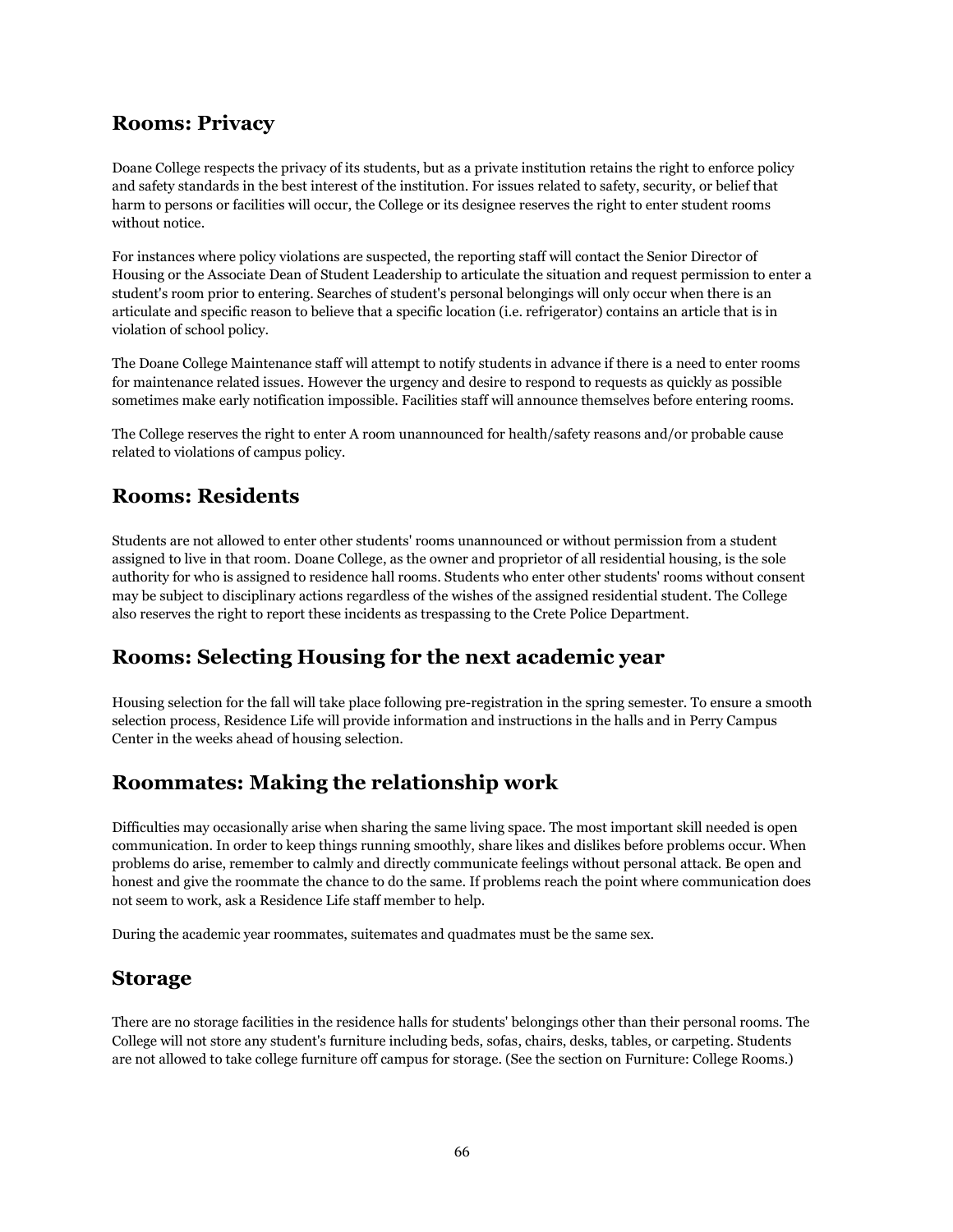#### **Suites and Quads (Multiple student living environments)**

Students living in multiple student living environments are responsible for maintaining order in and around these environments at all times. Students are required to keep their doors locked at all times to prevent other students from entering their shared living spaces without their supervision. Guests that cause disturbances or damage, or violate policy will be removed, but the students assigned to that living environment will still be held responsible for their actions. Students who demonstrate that they cannot control the activities of their shared living environments will be relocated to a traditional residence hall (Frees, Smith, or Sheldon) or removed from campus housing all together. If there is one roommate or select individuals living in the Quad or Suite causing issues, it is the other resident's responsibility to inform the Residence Life staff. Damages, vandalism, and disturbances caused by "unknown persons" will be considered a failure to provide reasonable care for an assigned room and may result in relocation or removal from campus housing. Window Screens must stay in the windows at all times. If removed or damaged, an appropriate charge to replace or repair the screen will be assessed to the respective suite or quad.

#### **Vandalism**

Vandalism has accounted for over 42% of our campus crime over the last five years! Residents are responsible to pay for damages that occur to the building or its furnishings if the responsible party is not determined. Damages assessed to common areas may be appropriated to all hall residents under these circumstances. If someone is causing damage to a hall, immediately contact a Residence Life staff member or Safety Office at (402)826-8669. Students who have guests in their room or hall are responsible for any damages that their guest(s) cause(s). Please assist the hall community and help prevent irresponsible behavior!

### **Vending Machines**

All residence halls have vending machines. If a machine collects money but provides no item, please visit the Business Office. If a machine is not working or has been vandalized, please report it promptly to a Residence Life Staff member.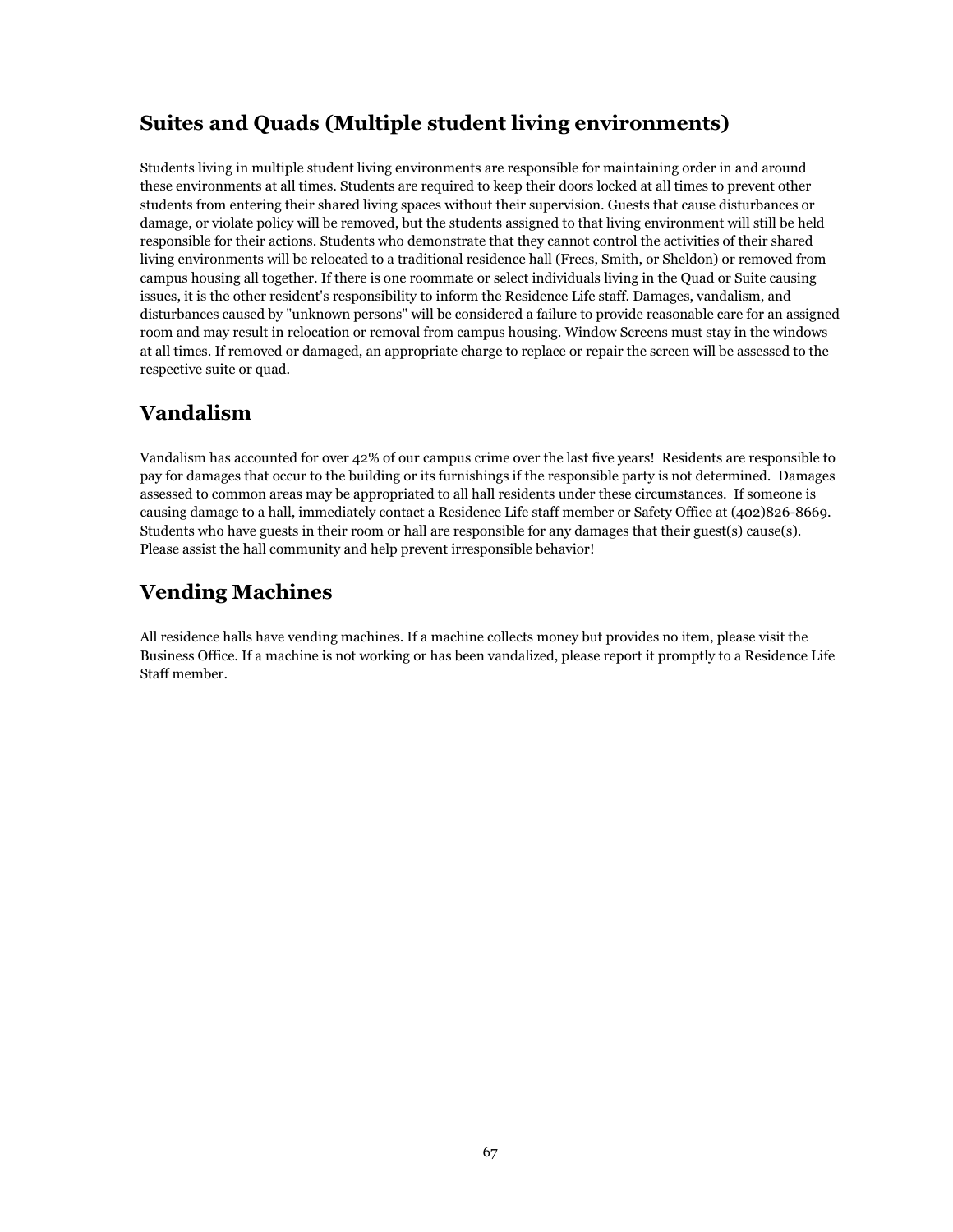# **Safety & Security**

The Doane College Safety Office is available for all community members of Doane College. Anyone needing assistance related to safety or security should contact the Safety Office immediately.

- Crime Reports
- Campus Escorts
- Suspicious Activity
- Building Lockouts (Academic or Athletic buildings during approved hours. For Residential Buildings please contact your RD or RA)
- Safety Presentation
- Parking Issues
- Traffic Issues
- General Questions

The Safety Office is located in the lower level of Perry Campus Center.

- **Phone:** 402.826.8669
- **E-mail:** Main Safety Office: doanesafetyoffice@doane.edu
- **Website:** Doane Safety Office

# **Hours of Operation**

- Academic Year (August May Graduation): 24/7 daily
- Summer Hours (Graduation August): Hours posted based on staff availability

# **Parking**

Please refer to our Web site at www.doane.edu/students/campus/safety/parking for information about where to park on campus. This web page includes important maps and information related to parking on campus. Residential students and Commuter students are required to park in appropriate parking lots related to their permit status. Students found in violation of Doane College parking policies face ticketing and/or towing.

## **Emergency Numbers**

- **Local Police, Fire and Rescue: 9-9-1-1 from a campus telephone or 9-1-1 from a cellular phone**
- **Nebraska Emergency Management Agency:** 402.471.7421 (24-hour operations)
- **Web site:** www.nema.ne.gov
- **Doane College Health Services:** 402.826.8265
- **Doane College Facilities Operations:** 402.826.8653
- **After Hours:** 402.826.0060
- **Crete Area Medical Center:** 402.826.2102

#### **Reporting an Emergency**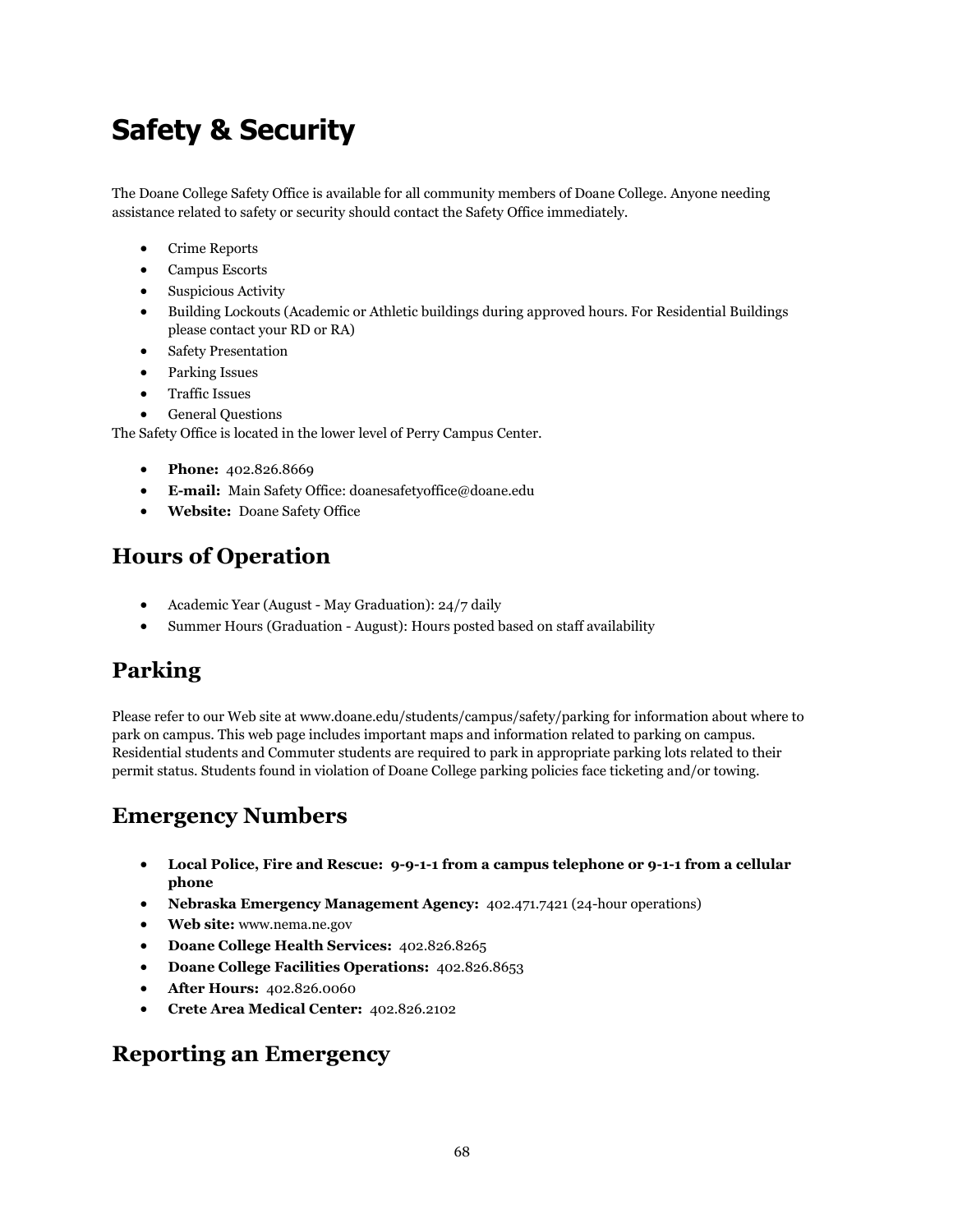When you call **9-9-1-1 from a campus telephone or 9-1-1 from a cellular phone** to report an emergency, give the following information:

- Nature of emergency (describe clearly and accurately)
- Number of injured people and known injuries
- Exact address or building, floor, and area
- Tell the dispatcher that you are on the Doane College Campus
- Your full name and telephone number from which you are calling
- **Do not hang up** as additional information may be needed
- Designate/Ask someone to meet emergency personnel outside of the building.

# **Residence Hall "Blue" Emergency Phones**

There are four Blue Lighted phones located throughout the Crete campus residence halls (Smith, Frees, Sheldon, and Hansen). These phones provide immediate access to the Crete campus Safety Office; follow directions on the phone.

# **Safety Guide**

The complete campus emergency guide can be found at: www.doane.edu/students/campus/safety/emergency/guide.

Emergencies, accidents and injuries can occur at any time and without warning. Doane College has established procedures for you to follow so that the effects of such situations can be minimized. This guide will acquaint you with basic safety procedures.

Please read the guide thoroughly BEFORE an emergency occurs, and become familiar with your building's Emergency Action Plan and procedures. This will enhance your ability of protecting yourself and others in emergency situations.

## **How to Prepare**

Read the following carefully and keep a copy handy.

- Cooperate with all practice drills and training programs.
- Know your building's floor plan. Know where the stairs and fire extinguishers are located. Know the location of alternate exits from your area and become familiar with exits in buildings you routinely visit on campus.
- Know exactly how many doors you will pass along your evacuation route before you reach the nearest exit door; in heavy smoke, exit signs may not be visible. Even in heavy smoke, you can count the number of doors you pass, so you will know when you reach the exit door. Be prepared for up to 72-hours in case of a serious emergency. Keep on hand such personal items as:
	- o Medications
	- o Flashlight and batteries
	- o Books, pack of cards, etc
	- o Some food items such as nutrition bars
	- o Water in bottles or other containers
	- o Sweater, comfortable shoes
- Take advantage of emergency training opportunities provided by Doane. Training Contacts:
	- o Doane Safety Office: 402.826.8669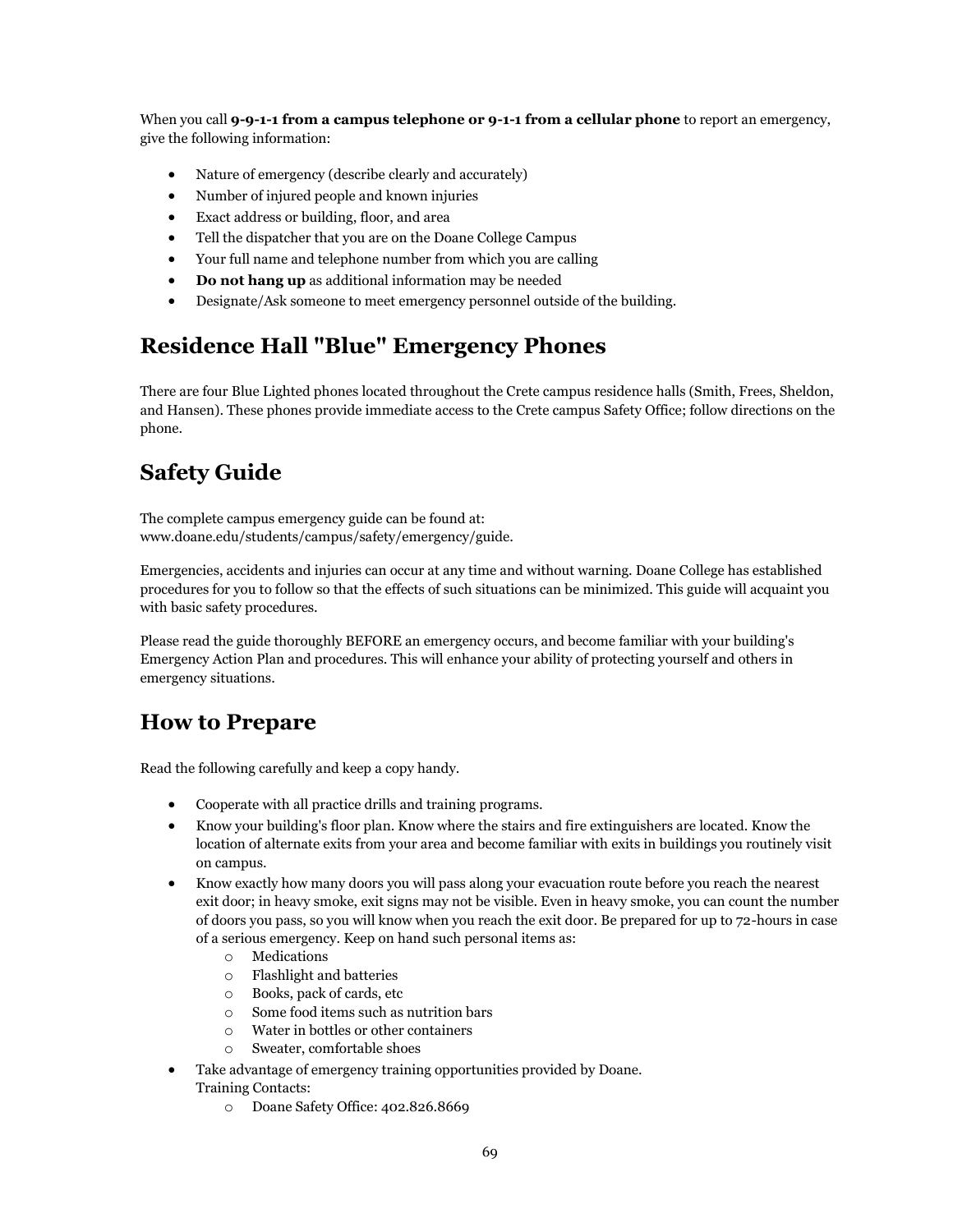- o Doane College Student Services: 402.826.8111
- o Doane College Human Resources: 402.826.6773

# **Medical Emergencies**

In the event of a serious illness or injury, immediately dial **9-9-1-1 from a campus telephone or 9-1-1 from a cellular phone. P**rovide the following information to the dispatcher: gender, approximate age, nature of injury or illness, any pertinent medical history (if known), and exact location of the victim. Give appropriate first aid **if appropriately trained** until Emergency Medical Service (EMS) personnel arrive; have someone escort EMS personnel to the scene if possible. **Do not move the victim until EMS arrives.**

# **Public Access Automatic External Defibrillators (AED)**

AEDs are located around the Crete campus in the following places:

- **Communications building** Outside of Heckman Auditorium in south hallway
- **Perry Campus Center** Near the Green Desk outside of the cafeteria
- **Fuhrer Field House** Just inside the training room
- **Haddix** Main floor, south end near the desk 2nd floor, south end near the workout area
- **Sheldon Hall** Just inside the main south entrance
- **Smith Hall** Just inside the main east entrance

# **Weather Emergencies**

Weather emergencies can pose serious threats to college personnel. When severe weather occurs, the administration will determine whether college offices will be closed. Check Doane College's webpage, call the Safety Office 402.826.8669, or listen to local TV and radio news broadcasts for this information.

Follow these recommendations if **severe thunderstorms, threatening weather or tornadoes** occur:

- If weather conditions appear threatening, listen for an ALERT WARNING through commercial radio, weather radio or local television and the College sirens.
- If you are outside, move indoors as soon as possible.
- Move to an interior hallway or basement if time allows, or take shelter under a desk or heavy table and cover your head.
- Avoid upper floors, large glassed areas and windows.
- Stay out of parking areas, gymnasiums, and auditoriums.
- Stay away from electrical service panels and appliances, including computers.
- Use telephones for emergency calls only.
- During the fall and spring, severe weather emergencies, such as tornados occur more frequently. Listening to small, battery-operated radio is a good way to stay informed of such conditions.
- Stay calm and alert.

After a severe storm:

- Stay away from downed power lines. Do not handle live electrical equipment in wet areas. Leave an area immediately if you smell gas or vapors from chemicals.
- Help injured persons if you can do so without putting yourself at risk of injury. Provide first aid if you are trained. Report injuries by calling **9-9-1-1 from a campus telephone or 9-1-1 from a cellular phone.**
- Do not move seriously injured persons unless they are in immediate danger.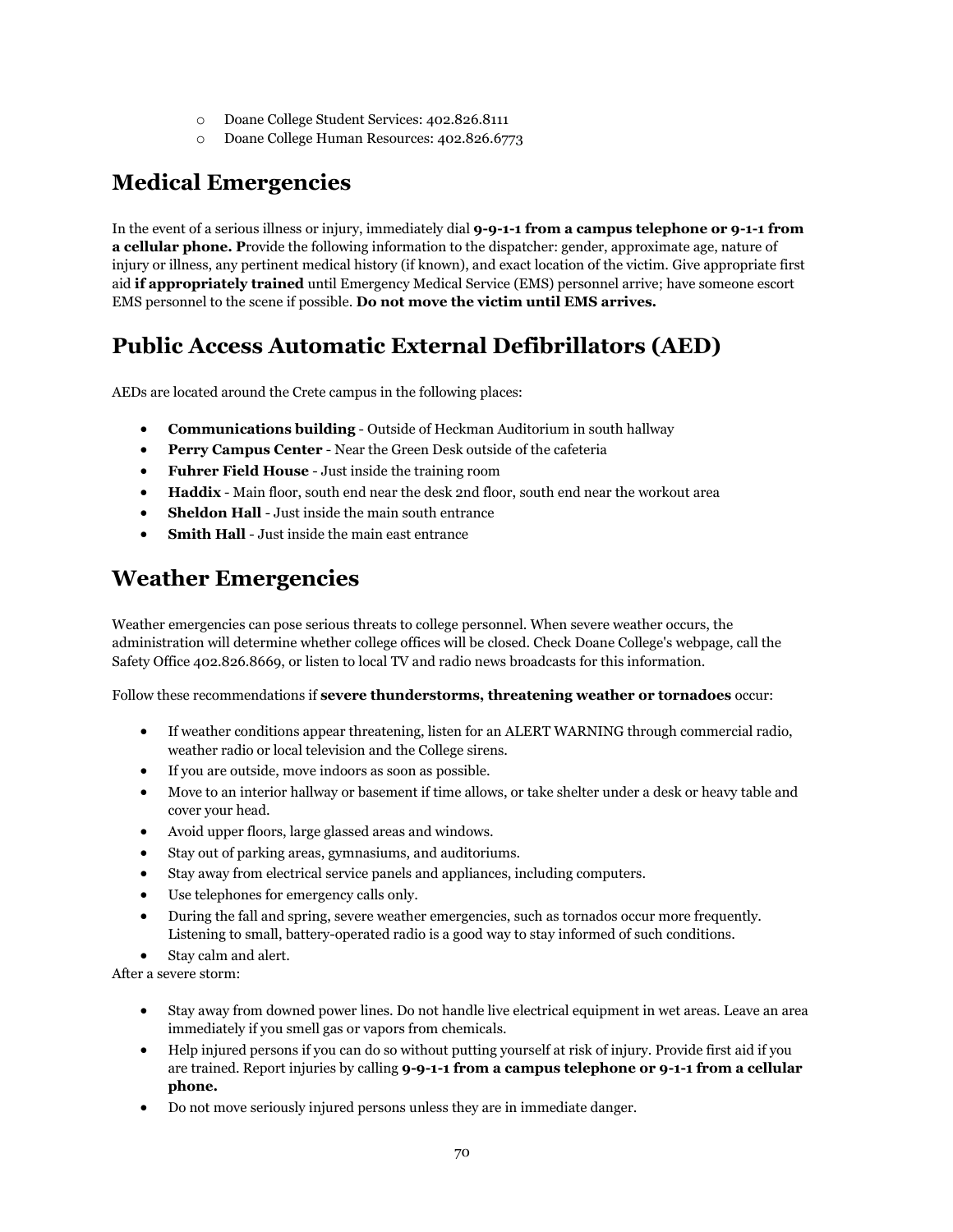Report damage on campus to Facilities 402.826.8653 or 402.826.0600 after hours. Use extreme caution when entering buildings. Watch for gas leaks, electrical system damage, and sewer and water line damage. Stay out of damaged buildings and return to your building only when authorities say it is safe.

# **Explosion**

An explosion is caused by a rapid expansion of gas from chemical reactions of incendiary devices. Signs of an explosion may be a very loud noise or series of noises and vibrations, fire heat or smoke, falling glass or debris, or building damage. If an explosion occurs:

- **9-9-1-1 from a campus telephone or 9-1-1 from a cellular phone**
- Get out of the building as quickly and calmly as possible.
- **If your building has a fire alarm system, activate as you exit; otherwise follow the procedures of the building evacuation plan.**
- If you are outside, stay outside. Move quickly to an open area away from buildings, trees, power lines and roadways. If your building has designated assembly area, move to that location if it is safe to do so.
- If items are falling off of bookshelves or from ceiling, get under a sturdy table or desk.
- If there is a fire, stay low to the floor and exit the building as quickly as possible.
- If you are trapped in debris, tap on a pipe or wall so that rescuers can hear where you are.
- Assist others in exiting the building and move to designated evacuation areas. Keep streets and walkways clear for emergency vehicles and crews. Use handrails in stairwells; stay to the right.
- Untrained persons should not attempt to rescue people who are inside a collapsed building. Wait for emergency personnel to arrive.
- DO NOT USE ELEVATORS.
- Wait for and follow instructions from emergency personnel.

## **Evacuations**

Determine in advance the nearest exit from your work location and the route you will follow to reach that exit in an emergency. Establish and alternate route to be used in the event your route is blocked or unsafe. During an Evacuation:

- If time and conditions permit, secure your area, and take with you important personal items such as car keys, purse, medication, glasses, etc.
- Follow instructions from emergency personnel.
- Check doors for heath before opening. (Do not open door if hot.)
- WALK DO NOT RUN. Do not push or crowd.
- Keep noise to a minimum so you can hear emergency instructions.
- Use handrails in stairwells; stay to the right.
- Assist people with disabilities.
- Move to your assembly point unless otherwise instructed.
- Move quickly away from the building.
- Watch for falling glass and other debris.
- Keep roadways and walkways clear for emergency vehicles.
- If you have relocated away from the building, DO NOT RETURN until notified that it is safe to do so.

Evacuation of Disabled Persons and Persons with Mobility Limitations: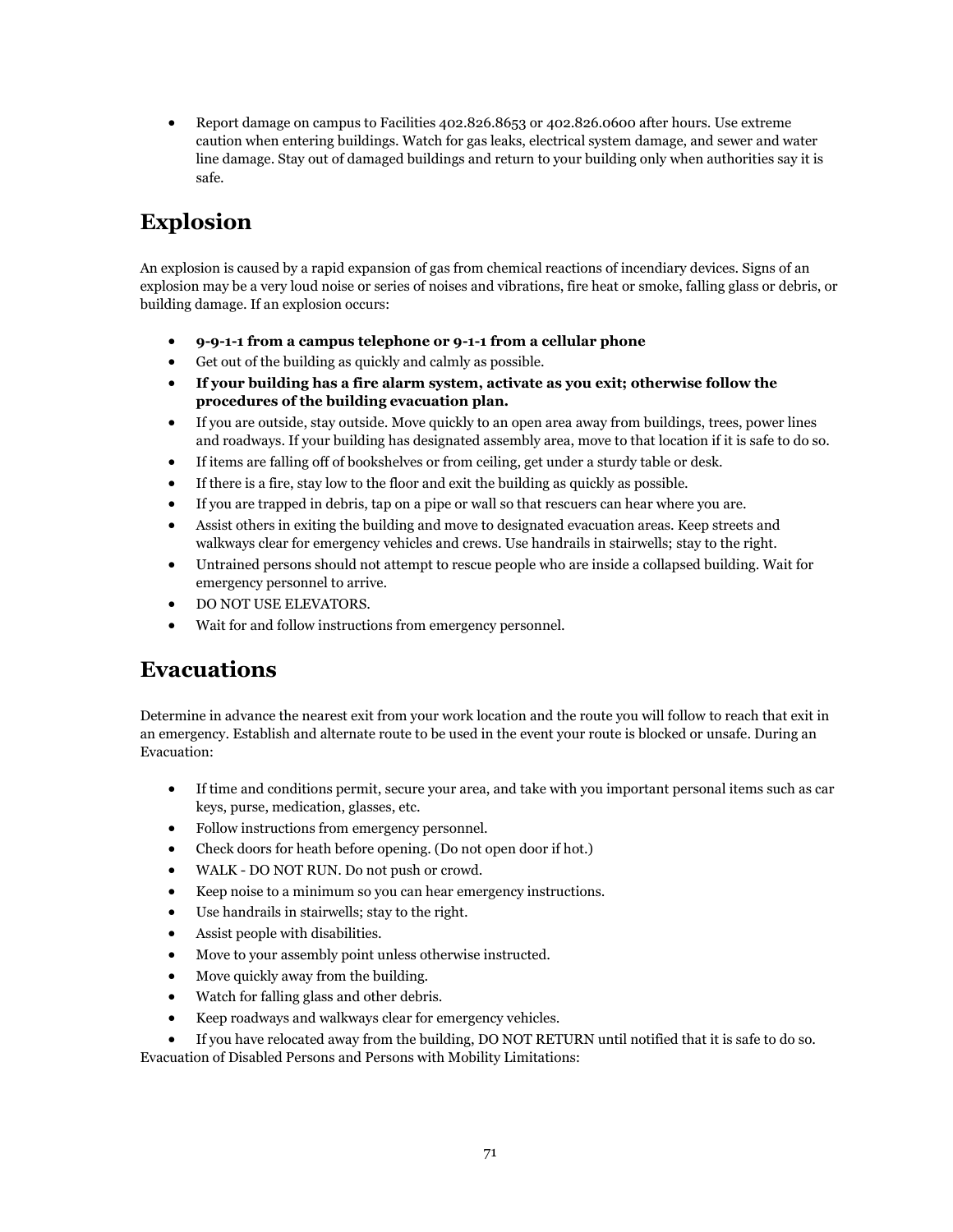- For pre-planning purposes, students should contact: Student Services at 402.826.8111 or notify your Residence Life Director. Employees and faculty should contact Human Resources at 402.826.6773.
- If immediate evacuation is necessary, be aware of the following considerations:
	- o Always consult with the person in the chair regarding how best to assist.
	- o Wheelchairs have moveable parts; some are not designed to withstand stress or lifting.
	- o Lifting may be dangerous to you or them.
	- o In a life-threatening emergency, it may be necessary to remove an individual from the wheelchair. Lifting a person with minimal mobility to move may be dangerous.
	- o Wheelchairs should not be used to descend stairwells, if at all possible.
	- o Non-ambulatory persons may have respirator complications. Remove them from smoke or fumes immediately and determine their needs and preferences. Those with electrical respirators should get priority assistance.

Visually Impaired Persons:

Most visually impaired persons will be familiar with their immediate area. In an emergency situation, describe the nature of the emergency and offer to act as a "sighted guide" - offer your elbow and escort him/her to a safe place. As you walk, describe where you are and advise of any obstacles. When you have reached safety, orient the person as to where you are and ask if any further assistance is needed.

Hearing Impaired Persons:

Because persons with impaired hearing may not perceive emergency alarms, an alternative warning technique is required. Two methods of warning:

- Write a note describing the emergency and nearest evacuation route. ("Fire. Go out rear door to the right and down, NOW!")
- Turn the light switch off and on to gain attention, and then indicate through gestures what is happening and what to do.

## **Fire Safety**

Prepare in advance. Know the locations of alternate exits from your area. If you are located within a building, know exactly how many doors you will pass along your evacuation route before you reach the nearest exit door in heavy smoke, exit signs may not be invisible. Even in heavy smoke, you can count the number of doors you pass, so you will know when you reach the exit door.

Fire on your Floor:

- If your building has a fire alarm system, activate as you exit, follow the procedures outlined in your building's Emergency Action Plan.
- Move quickly to an open area away from buildings, trees, power lines and roadways. If your building has a designated assembly area, move to that location if it is safe to do so.
- Fire Extinguisher Instructions:
	- o **P** PULL safety pin from handle
	- o **A** AIM (nozzle, cone horn) at base of fire
	- o **S** SQUEEZE the trigger handle
	- o **S** SWEEP from side to side (watch for re-flash).
- For larger fires, **GET OUT**; close doors as you leave to confine the fire as much as possible.
- If clothing catches fire, **STOP...DROP...ROLL**
- Follow directions of emergency personnel, if present.

When a fire alarm is activated on your floor:

• Proceed to the nearest exit.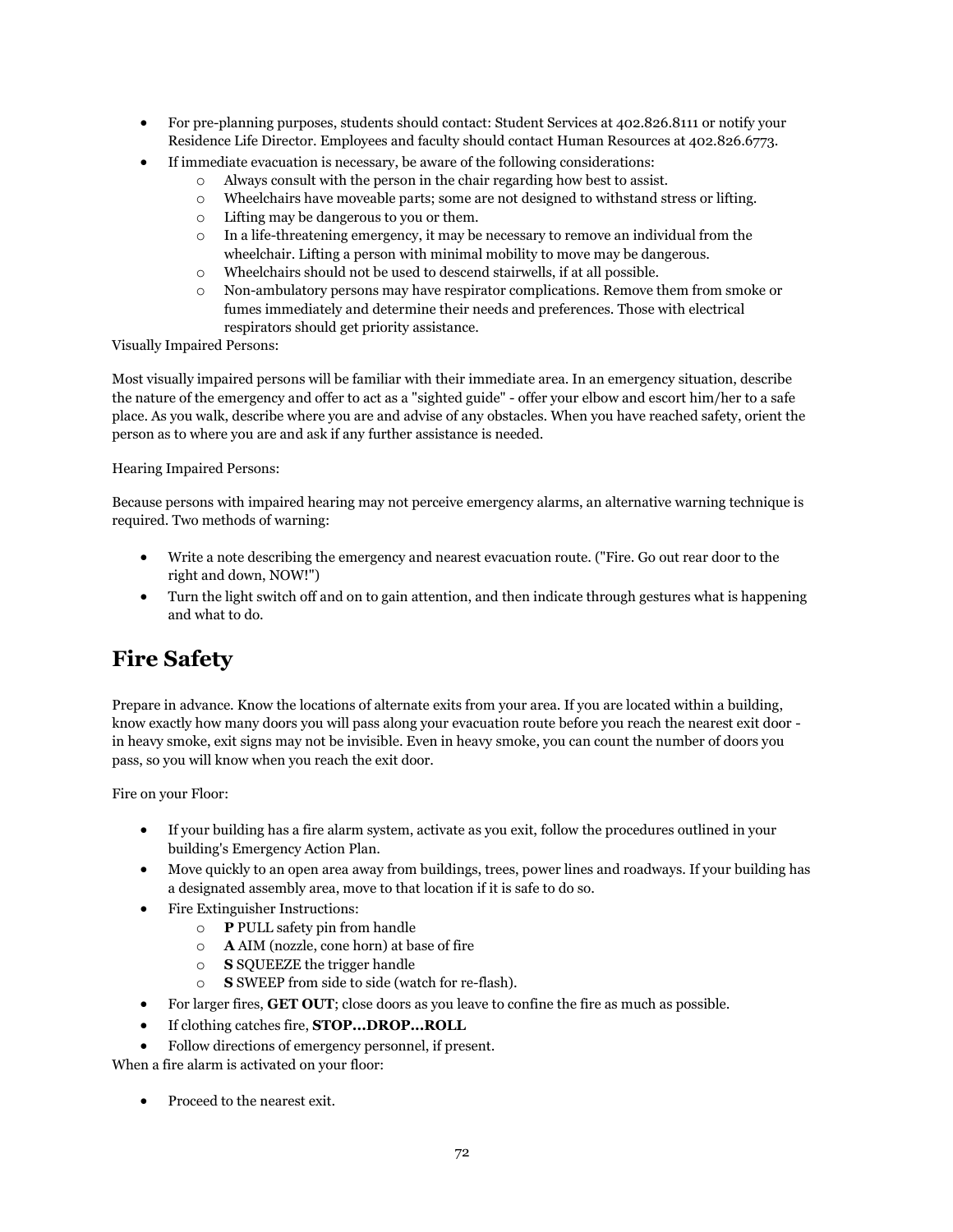- Feel door, top and bottom, for heat (using the back of your hand). Do not open the door if it is hot. If the door is not hot, open slowly. Stand behind the door and to one side; be prepared to close it quickly if fire is present.
- Exit the building in a calm manner using the stairs NEVER use elevators. Close stairwell door behind you.
- Stay low when moving through smoke; walk down to the ground floor and exit.
- After you have left the building go to your designated assembly area and remain there. If there is no designated assembly point, maintain a safe distance from the building to allow ample room for emergency personnel and equipment to access the building.
- Do not return to the area until instructed to do so by emergency personnel.

If trapped in a room:

- Retreat: Close as many doors as possible between you and the fire.
- Seal cracks around the door to prevent smoke from entering. Call **9-9-1-1 from a campus telephone or 9-1-1 from a cellular phone** and report your location.
- Be prepared to signal from a window but DO NOT BREAK THE GLASS unless absolutely necessary (outside smoke may be drawn in).
- Open the window a few inches for fresh air and hang a brightly colored cloth or bed sheet out the window to alert the fire department to your location. If you have a flashlight, use it to signal at night.

If caught in smoke:

Drop to hands and knees and crawl or crouch low with head 30 to 36" above floor, watching the base of the wall as you go. Hold your breath as much as possible; breathe shallowly through nose using your blouse or shirt as filter.

If forced to advance through flames:

Hold your breath. Move quickly, covering head and hair. Keep head down and close eyes as often as possible.

# **Hazardous Materials Emergency**

Minor spills of hazardous chemicals that pose little or no threat to safety and health can be cleaned by competent departmental personnel by following the warnings and cautions on the container's label or the material safety data sheet (MSDS). If you need assistance with clean-up of a minor spill, contact Facilities Services by calling 402.826.8653 or the Doane Safety Office at 402.826.8669.

A Hazardous Materials Emergency exists when cleanup of a spill of a hazardous material is beyond the level of knowledge, training or ability of the individuals in the immediate spill area or the spill creates a situation that is immediately dangerous to the life and health of persons in the spill area or facility.

Under these conditions:

- Alert people in the immediate area of the spill and evacuate the room.
- Confine the hazard by closing doors as you leave the room.
- Use eyewash or safety showers as needed to rinse spilled chemicals on people.
- Evacuate any nearby rooms that may be affected. If the hazard will affect the entire building, evacuate the entire building.
- Notify the Doane Safety Office of the chemical, location and size of the spill by calling 402.828.8669. Always call from a safe location.
- Report the following information:
	- o Name and telephone number of the caller.
	- o Location of the spill, name and quantity of the chemical.
	- o Extent of injuries, if any.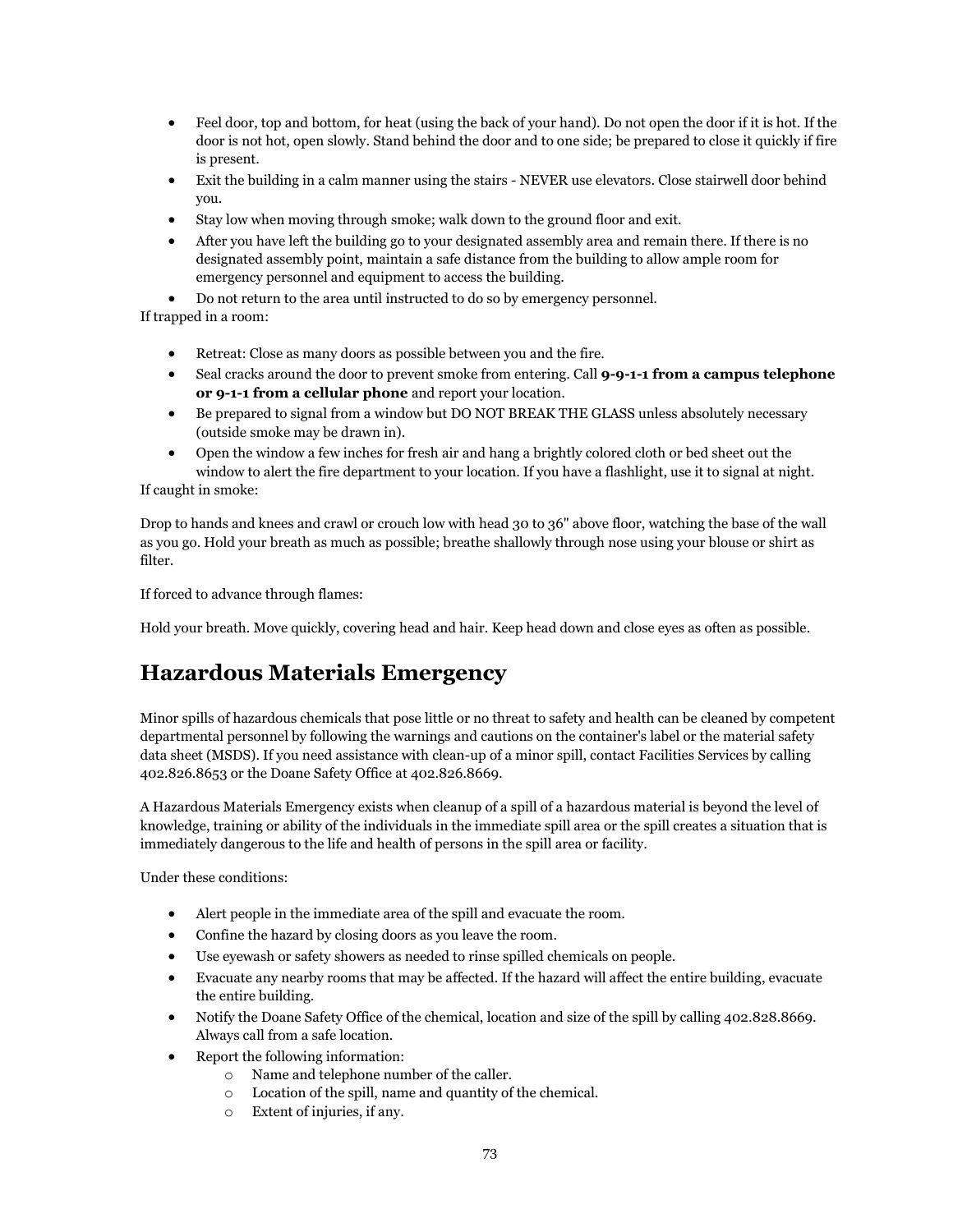- o Environmental concerns, such as the location of storm drains and streams.
- For a major spill call **9-9-1-1 from a campus telephone or 9-1-1 from a cellular phone.**
- Procedures for laboratory personnel to handle chemical, biological or radiological spills are provided in laboratory safety plans. Trained laboratory personnel are authorized to determine appropriate emergency responses for their areas.

Chemical and Solvent Spills:

If immediate hazard exists or medical assistance is required, call **9-9-1-1 from a campus telephone or 9-1-1 from a cellular phone.**

For small spills/those not involving immediate danger to life or property:

- Confine the spill.
- Evacuate and secure the immediate area; limit access to authorized personnel.
- Notify area supervisor.

Any spill that could POTENTIALLY cause injury to a person or property must be reported to the Doane Safety Office at 402.826-8669.

### Toxic Fumes Release:

If you smell gas or other toxic fumes or experience irritation, coughing, burning eyes, and/or difficulty breathing, evacuate the area immediately.

- If you smell gas in a dark room, do not turn on lights; this action could ignite gas. Do not touch, activate, or de-activate any power switches, fire alarms, lights, etc.
- Evacuate immediately and notify Doane Safety Office. Do not re-enter the area until advised to do so by emergency personnel.
- Call **9-9-1-1 from a campus telephone or 9-1-1 from a cellular phone.**

Radioactive Leak/Spill:

- Limit the spread of the spill.
- Notify others in the area that a spill has occurred. There is no need to evacuate the area.
- Call the Safety office at 402.826.8669.

If skin contamination has occurred:

- Go to the nearest sink and wash the affected area with tepid water.
- Call Health Services at 402.826.8265.

Biological Release/Spill:

- Decontaminate the spill with appropriate disinfectant and personal protection.
- For a large spill or release of highly infectious materials, notify everyone in the area, secure the area, and then call the Safety Office immediately 402.826.8669.
- If a blood borne pathogen exposure or needle stick injury has occurred go to the nearest sink and wash affected area with warm water and soap.

## **Power Outage**

- Notify FACILITIES at 402.826.8653 during regular business hours (between 8 am and 5:00 pm). After hours: 402.826.0060 and the Safety Office at 402.826.8669
- Wait a few minutes for emergency power to come on to provide emergency lighting.
- Take actions to preserve human and animal safety and health. Take actions to preserve research.
- Keep essential research refrigerators and freezers closed throughout the outage to help keep them cold.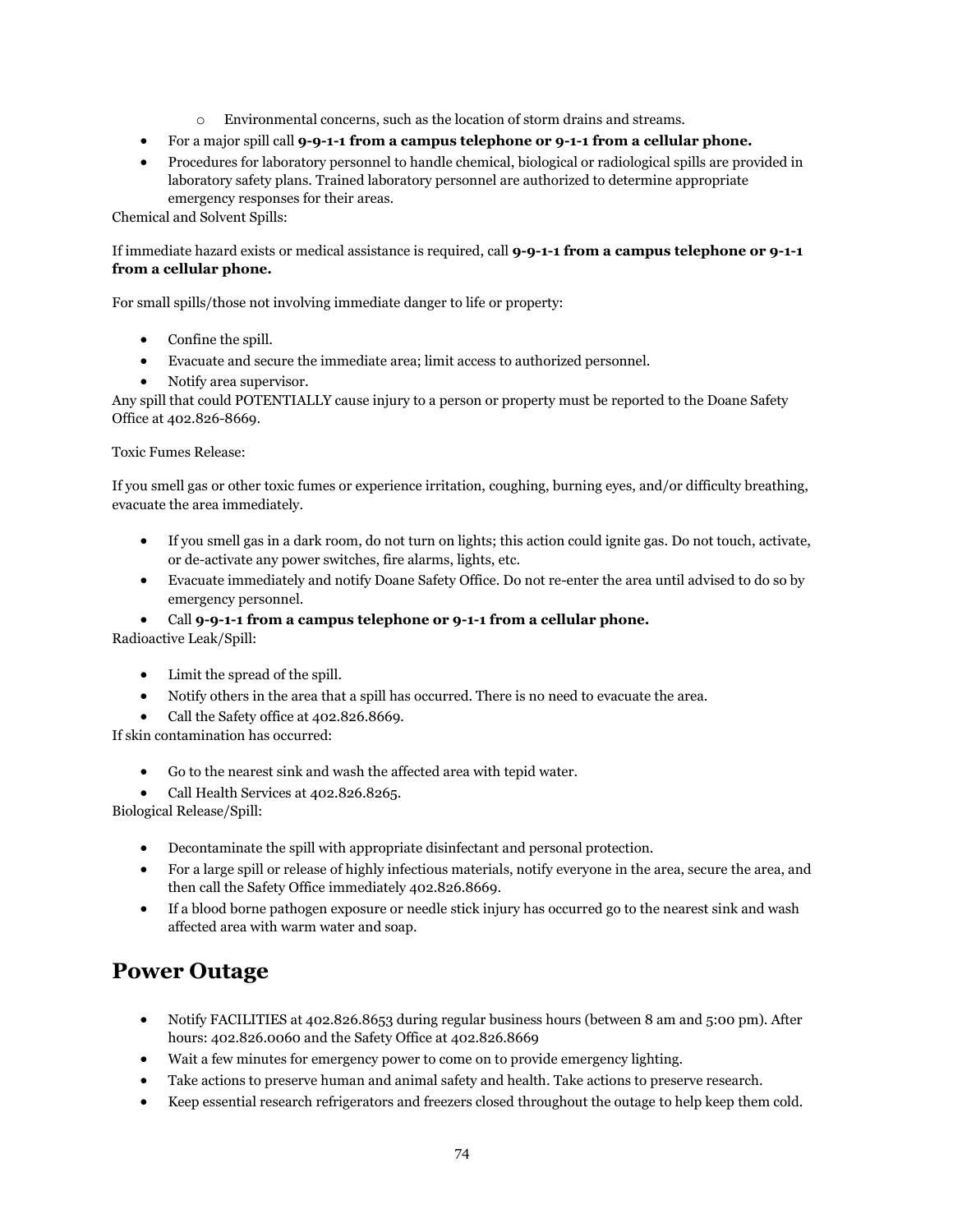- If evacuation of the building is required, assist any disabled persons and exit by stairway. DO NOT USE ELEVATORS.
- Laboratory personnel should secure experiments or activities that may present a danger when electrical power is off or when it is unexpectedly restored. Notify the lab supervisor immediately. If conditions are hazardous, notify the Safety Office immediately at 402.826.8669. If a laboratory fume hood is nonoperational, cap all open containers and close the sash.
- Unplug all nonessential electrical equipment, televisions, computers, and audiovisuals; turn off light switches unless needed. When power returns, a surge may blow out light bulbs and other equipment if left on.
- Contact FACILITIES SERVICES at 402.826.8653 for information regarding scope and expected duration of outage.

If people are trapped in an elevator:

- Tell passengers to remain calm and that you will get help.
- Call the Safety Office at 402.826.8669.
- Talk to passengers until emergency personnel arrive.

Physical Threat or Assault/Campus Violence:

If you are a witness to violent acts or behavior, immediately move away from the incident, and then dial **9-9-1-1 from a campus telephone or 9-1-1 from a cellular phone.** If you hear about an incident on campus, please stay away from that area.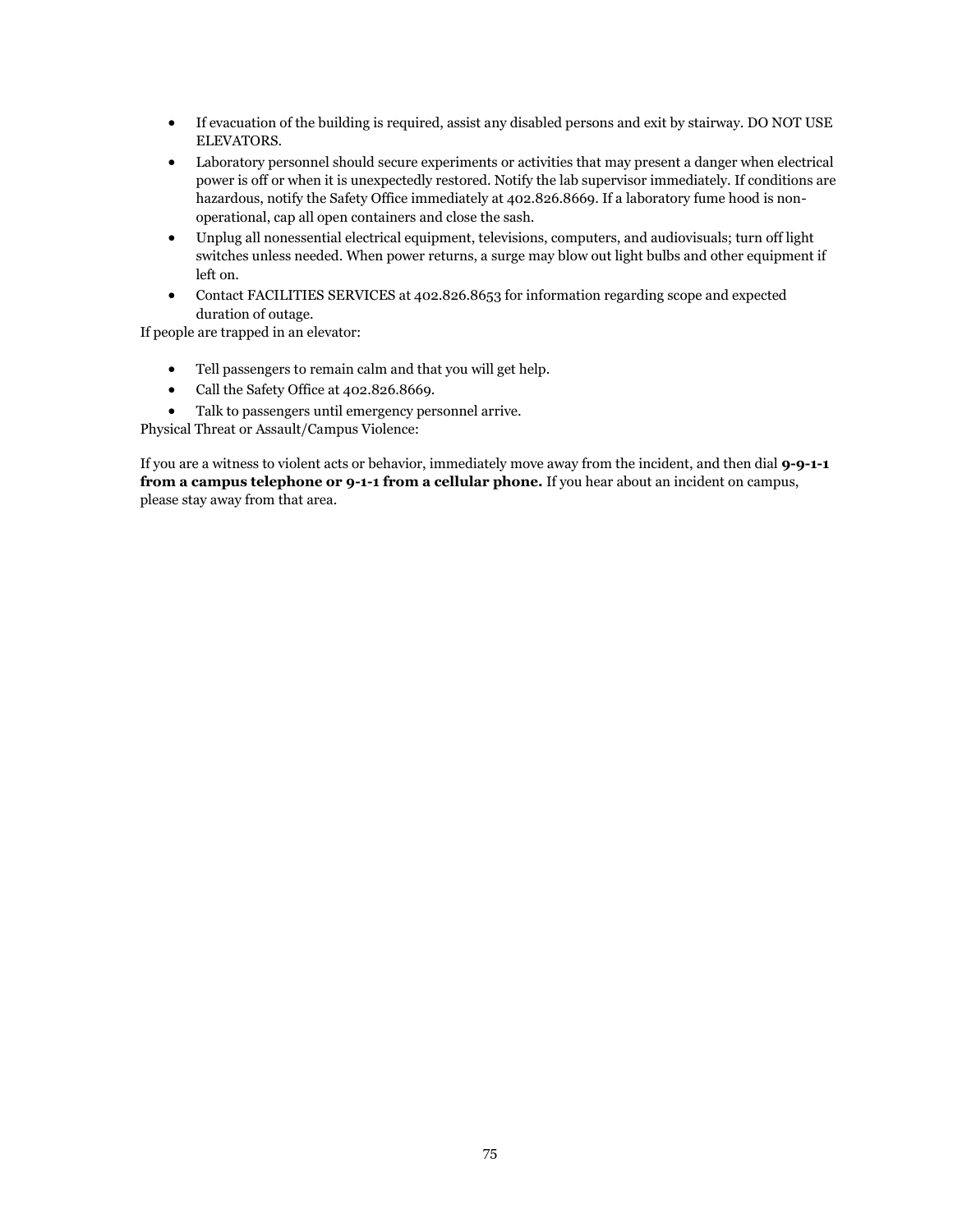# **Campus Violence**

We cannot predict the origin of the next threat; assailants in incidents across the nation have been students, employees, and visitors. In many cases there were no obvious specific targets and the victims were unaware that they were a target until attacked. Being aware of your surroundings, taking common sense precautions, and heeding any warning information can help protect you and other members of the community.

Violent incidents such as an act of terrorism, an active shooter(s), assaults, or other forms of campus violence can occur on or proximate to the College with little or no warning. If you are witness to violent acts or behavior, immediately move away from the incident, and then dial 9-9-1-1 (from a campus telephone) or 9-1-1 from a cellular phone. If you hear about an incident on campus, please stay away from that area.

If one or more of the following situations or activities is present in your building, then there is a potential higher risk of violence:

- Working alone at night and during early morning hours.
- Exchange of money.
- Availability of valued items such as money and jewelry.
- Availability of prescription drugs.
- Working with patients, clients, customers or students known or suspected to have a history of violence.
- Employees or former employees with a history of assaults or who exhibit belligerent, intimidating or threatening behavior.
- Employees who have been the object of belligerent, intimidating or threatening behavior from family members or significant others.

If campus violence occurs:

- Report the incident to the police as soon as you can if they haven't already been contacted.
- Secure the area where the disturbance occurred. The area may be considered to be a crime scene, so leave everything untouched until the police arrive.
- Call for medical assistance if necessary. Call **9-9-1-1 from a campus telephone or 9-1-1 from a cellular phone.**
- If classes and business must continue, shift personnel as needed to cover essential functions.
- $\bullet$  Be supportive. The victim(s), witnesses and other employees may need access to critical incident debriefing or counseling. Contact Human Resources for guidance or assistance as needed.

## **Suspicious Person**

If you witness a person acting in an odd or unusual manner or if a person or situation makes you feel uneasy, trust your instincts and report it.

- Do not physically confront the person.
- Do not let anyone into a locked building/office.
- Do not block the person's access to an exit.
- Call **9-9-1-1 from a campus telephone or 9-1-1 from a cellular phone.** Provide as much information as possible about the person and his or her direction of travel.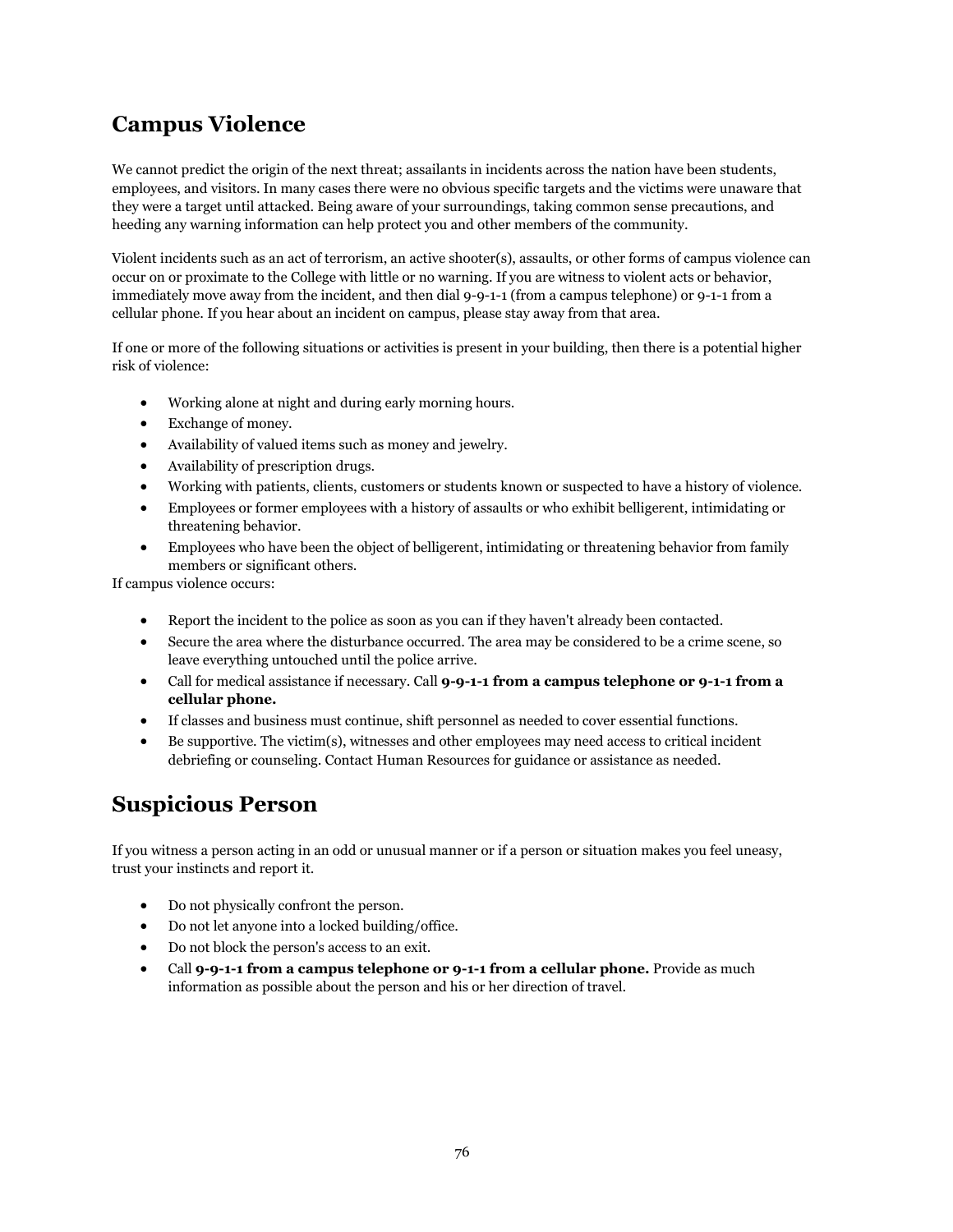# **Active Shooter or Assailant**

An active shooter is considered to be a suspect or assailant whose activity is immediately causing serious injury or death. The incident can involve a single shooter or multiple shooters. It can be a close encounter or from a distance. It can be targeted at a student, faculty/staff or random victims. It might involve just one room or multiple locations. No two situations are alike. Shooting can occur anytime, anyplace, to anyone.

What to do:

 Try to remain calm as your actions will influence others. Have a survival mindset because the consequences are potentially catastrophic. You need to take immediate responsibility for your personal safety and security.

Immediate Actions:

- Run away from the threat if you can, as fast as you can.
- If you cannot flee, lock and barricade doors. If no lock, barricade door with furniture.
- Take adequate cover/protection behind solid objects away from the door as much as possible, i.e. concrete walls, thick desks, filing cabinets, etc.
- If the assailant enters your room and leaves, lock or barricade the door behind them.
- If safe to do so, allow others to seek refuge with you.

Protective Actions:

- Close blinds.
- Turn off lights.
- Cover windows.
- Turn off computer monitors, radios.
- Silence cell phones (after calling police department at **9-9-1-1 from a campus telephone or 9-1-1 from a cellular phone**
- Place signs, if safe to do so, in exterior windows to identify your location and the location of those injured.

Unsecured Areas:

- If you find yourself in an open area, immediately seek protection.
- Put a barrier between you and the assailant.
- Consider trying to escape, if you know the location of the assailant and there appears to be an escape route immediately available.
- If in doubt, find the safest area available and secure it the best way that you can.
- If the shooter confronts you and you cannot flee, you can hide; you may choose to play dead, if other victims are around you. Your last option may be to fight back. This is dangerous, but depending on your situation, this could be your last option.

Reporting the Incident:

- Call **9-9-1-1 from a campus telephone or 9-1-1 from a cellular phone.** You may hear multiple rings, stay on the line until it is answered, do not hang up. Be prepared to provide as much information as possible including:
- What is happening?
- Location, including building name and room number.
- Number of people at location and if there are any injured
- Your name
- You will be asked questions about the incident, try to note as much as possible including:
	- o Specific location and direction of the assailant.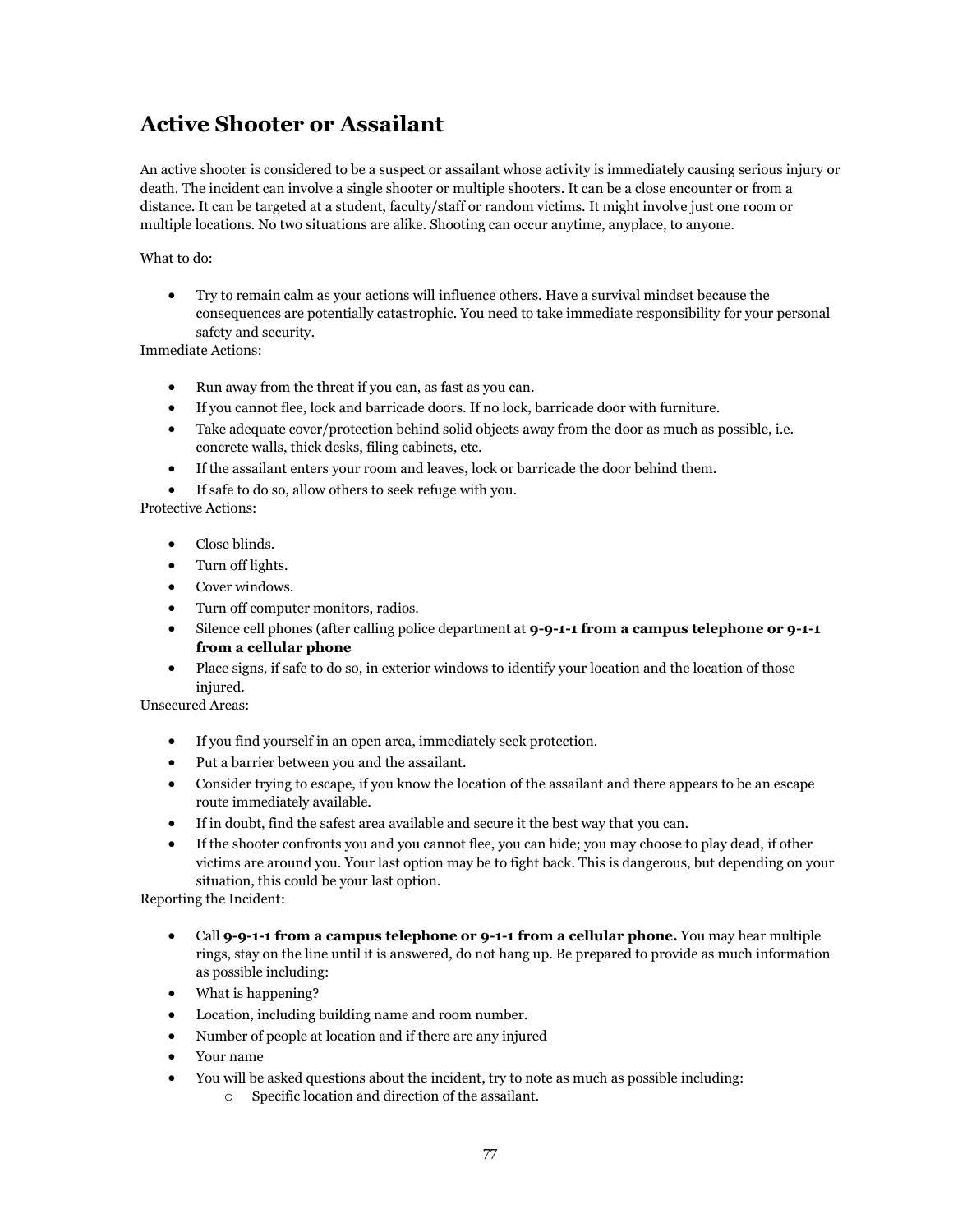- o Number of assailants.
- o Gender, race and age of the assailant.
- o Language or commands used.
- o Physical features, i.e., height, weight, facial hair, clothing color and style, glasses.
- o Type of weapon, i.e., handgun, rifle, explosives.
- o Description of any backpack or bag.
- o Do you recognize the assailant? Do you know their name?
- o What exactly did you hear, explosions, gunshots, etc.

Un-Securing the Area:

- The assailant may not stop until his objectives have been met or until engaged or neutralized by law enforcement.
- Always consider the risk exposure by opening the door for any reason.
- Attempts to rescue people only should be made if it can be done without further endangering either yourself or the persons inside of the secured area.
- Be aware that the assailant may bang on the door, yell for help, or otherwise attempt to entice you to open the door of a secured area.
- If there is any doubt about the safety of the individuals inside the room, the area needs to remain secured.

Law Enforcement Response:

Police will immediately respond to the area, assisted by other local law enforcement agencies, if necessary. Remember help is on the way. It is important for you to:

- Remain inside the secure area.
- Law enforcement will locate, contain, and stop the assailant.
- The safest place for you to be is in a secure room.
- The assailant may not flee when law enforcement enters the building.

Injured Persons:

- Initial responding officers will not treat the injured or begin evacuation until the threat is neutralized and the area is secure.
- You may need to explain this to others to calm them.
- Once the threat is neutralized, Police and Emergency Medical Services will begin treatment and evacuation.

Evacuation:

- Responding officer will establish safe corridors for persons to evacuate. This may be time consuming.
- Remain in secure areas until instructed otherwise.
- You may be instructed to keep your hands on your head.
- You may be searched.
- You may be escorted out of the building by law enforcement personnel
- After evacuation you may be taken to a triage or holding area for medical care.
- Once you have been evacuated you will not be permitted to retrieve items or access the area until law enforcement releases the crime scene.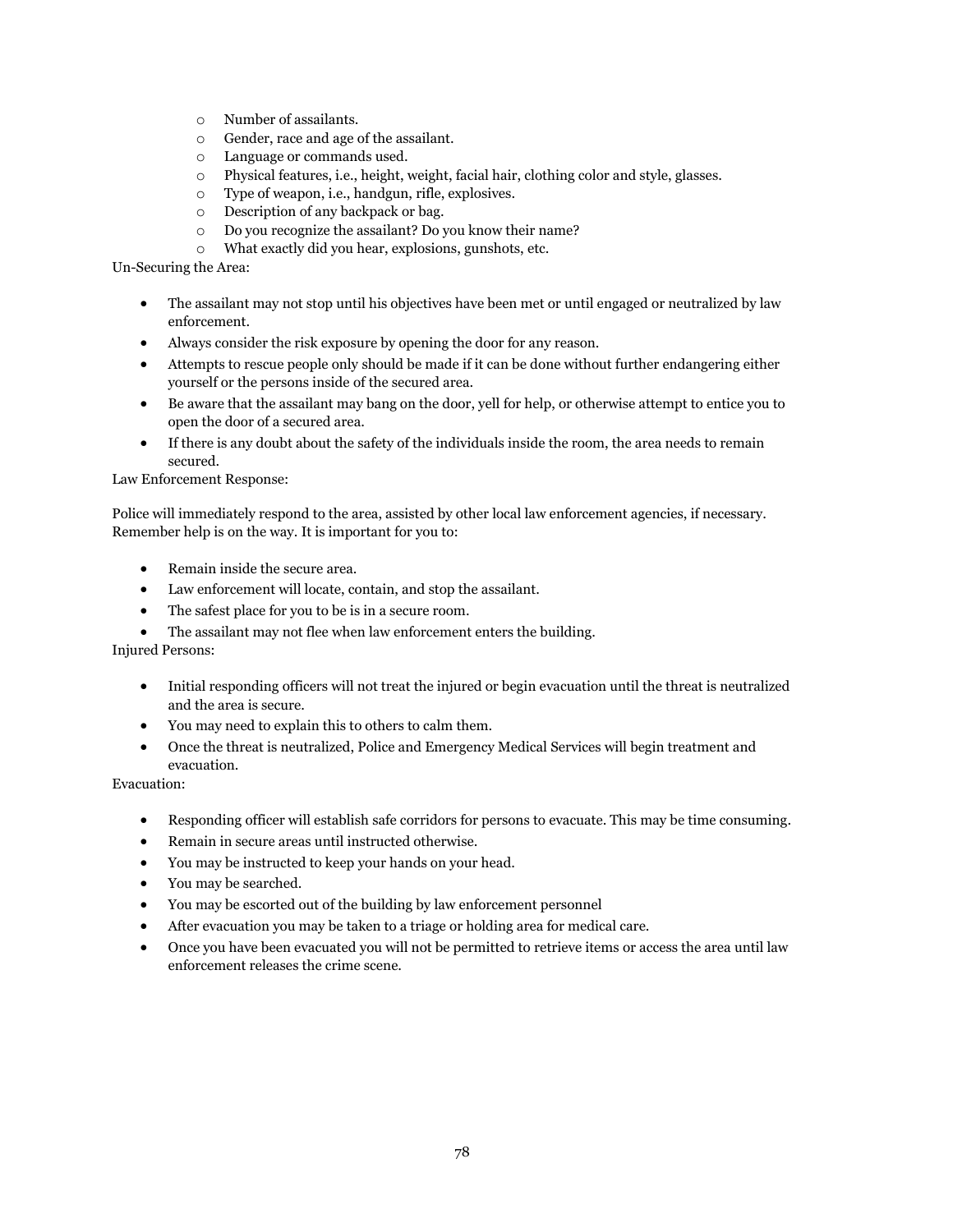# **Bomb Threat**

Bomb threats are usually received by telephone, sometimes by note or letter. Most bomb threats are made by callers who want simply to create an atmosphere of anxiety and panic-but all calls must be taken seriously. If you receive a threat of any kind, immediately call **9-9-1-1 from a campus telephone or 9-1-1 from a cellular phone.** If possible, have another person to do this while you continue talking with the caller.

Permit the caller to say as much as possible without interruption. Then, ask a lot of questions:

- Where is the bomb?
- When is the bomb going to go off?
- What kind of bomb is it?
- What does the bomb look like?
- What will cause the bomb to go off?

Take notes on everything said and on your observations about background noise, voice characteristics, caller's emotional state, etc. Use the **Bomb Threat Check List** below. Write down the callers exact words. Also record the following information:

- Exact time the call is received.
- Information about caller including:
	- o Accent
	- o Age
	- o Background noises
	- o Caller's attitude
	- o Education
	- o Location of caller
	- o Sex
	- o Speech impediments or traits

Doane Safety will advise you if evacuation is necessary. Follow instructions given by Doane Safety. If there is a threat, and you see a foreign object, DO NOT TOUCH IT.

Immediately call **9-9-1-1 from a campus telephone or 9-1-1 from a cellular phone** to report any unusual object of if an explosion occurs.

## **Bomb Threat Check List**

Remain Calm and try to hold the caller on the phone as long as possible

Date: Number where call was received:

Time Call Received: \_\_\_\_\_\_\_\_\_ am/pm

Time Terminated: \_\_\_\_\_\_\_\_\_\_\_ am/pm Who Received the Call?

Exact Wording of the Threat:

Gender of Caller: Male \ Female Age of Caller:

Race: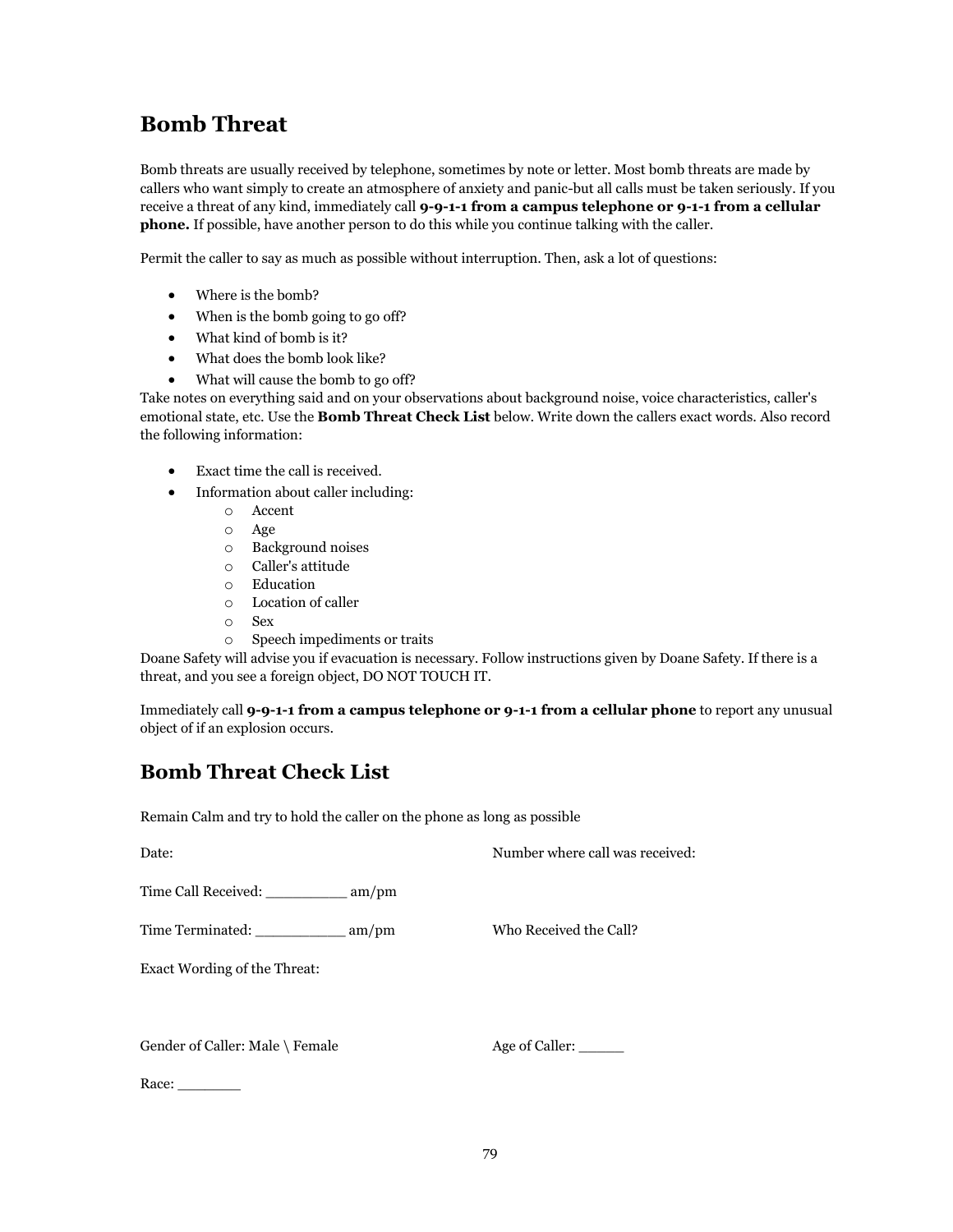*When possible ask caller the following questions:*

| When is the bomb going to explode? | Is there a special way to identify the bomb? |
|------------------------------------|----------------------------------------------|
| Where is the bomb right now?       | Did you place the bomb?                      |
| What does it look like?            | Why?                                         |
| What kind of bomb is it?           | What is your address?                        |
| What will cause it to explode?     | What is your Name?                           |

Other:

*Caller's Voice:*

| Calm                                    | Laughter            | Stutter                  | Deep Breathing       |  |
|-----------------------------------------|---------------------|--------------------------|----------------------|--|
| Angry                                   | Crying              | Lisp                     | <b>Cracked Voice</b> |  |
| Excited                                 | Normal              | Fast                     | Disguised Accent     |  |
| Slow                                    | Distinct            | Familiar                 | Deep                 |  |
| Soft                                    | Slurred             | Ragged/Raspy             | Other:               |  |
| Loud                                    | Nasal               | Clearing throat          |                      |  |
| Threat Language:                        |                     |                          |                      |  |
| Incoherent Message Read by threat Maker |                     | Irrational               |                      |  |
| Well Spoken                             |                     | <b>Taped Message</b>     |                      |  |
| Foul Language                           |                     | Remarks                  |                      |  |
| <b>Background Sounds:</b>               |                     |                          |                      |  |
| <b>Street Noise</b>                     | <b>House Noises</b> | <b>Factory Machinery</b> | Music                |  |
| <b>Animal Noises</b>                    | Motor               | Static: PA System        | Other:               |  |
| <b>Clear Voices</b>                     | Office Machinery    | Local                    |                      |  |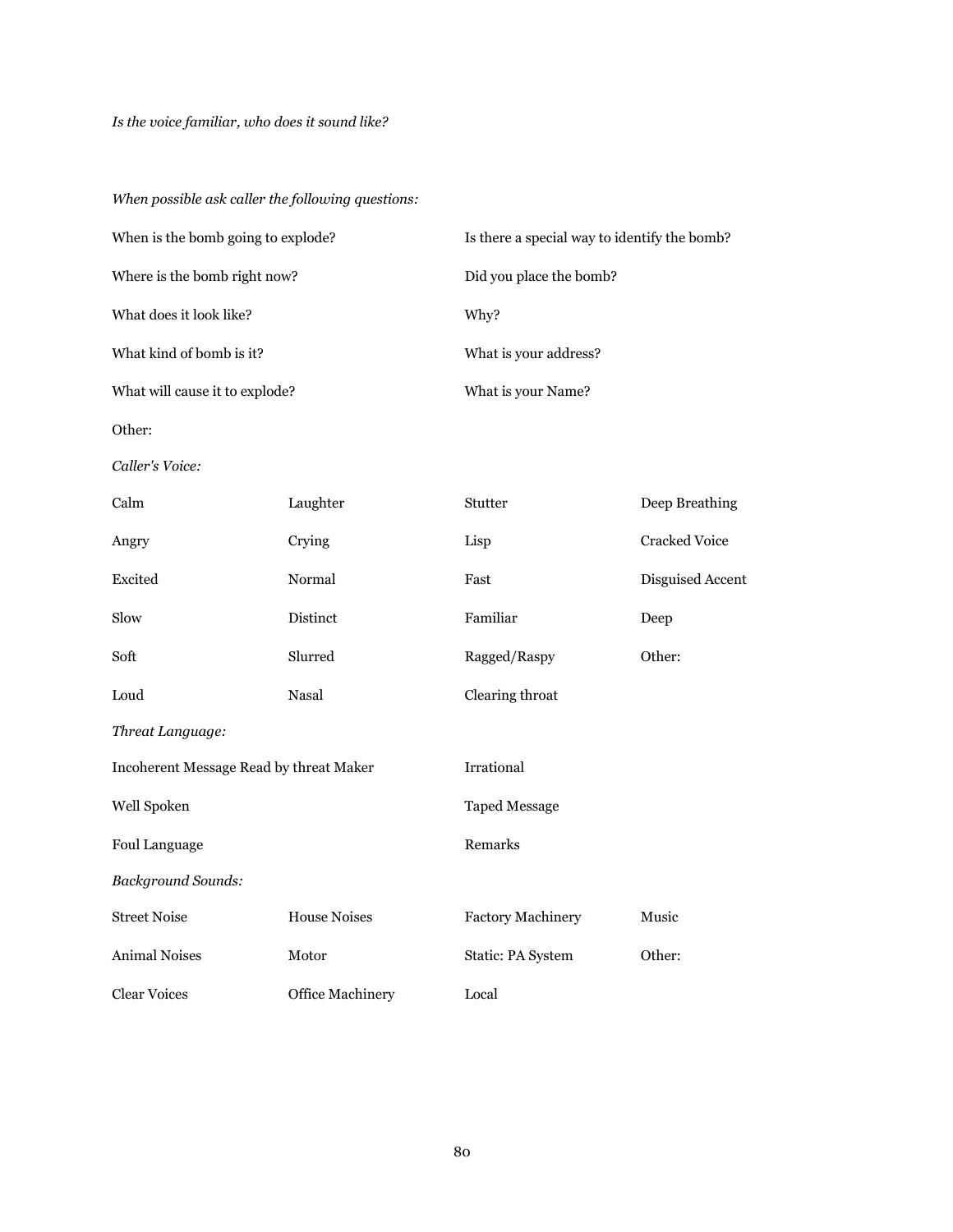# **Written Threat**

If a written threat of an explosive device or other danger is received, contact the police department immediately by calling **9-9-1-1 from a campus telephone or 9-1-1 from a cellular phone.** The threat should never be ignored. Save all materials, including any envelope or container. Once the message is recognized as a threat, unnecessary handling should be avoided. Every effort must be made to preserve evidence, such as fingerprints, handwriting or typewriting, paper, and postal marks, which are essential to tracing the threat and identifying the author.

# **Suspicious Package Procedure**

If you receive or observe a suspicious letter or package that is unexpected or unknown having the following characteristics:

- Excessive postage.
- Misspellings of common words.
- Foreign mail, airmail or special delivery.
- Hand written or poorly typed address.
- Restrictive markings such as confidential, personal, etc
- Excessive securing material such as masking tape, string, etc.
- Incorrect titles
- Excessive weight.
- Rigid envelope.
- Oily stains or discoloration.
- Visual distractions.
- Lopsided or uneven.
- Titles but no names.
- No return address.
- Protruding wires or tinfoil

From a safe location notify the police department immediately by calling **9-9-1-1 from a campus telephone or 9-1-1 from a cellular phone.**

- Move people away from the package.
- DO NOT move or open the package.
- DO NOT investigate too closely.
- DO NOT cover, insulate or place the package into a cabinet or drawer.

# **Warning Siren**

The City Warning System will sound like an ultra-loud, deeper-sounding weather, police or rescue-squad siren. The siren tones are not intended to penetrate into building interiors. Tests of the City Warning Siren are conducted each week and are publicized through regular news outlets.

In a real emergency, if you hear sirens, remember to "Shelter, Shut, Stay and Seek."

- Seek **Shelter** immediately.
- **Shut** all doors and windows.
- **Stay** away from exterior windows.
- **Seek** more information

# **Emergency Notification**

The College will use a variety of means to notify the College community of an emergency or serious weather condition including e-mail to your college account, digital signage and e2 Campus Alerts.

The Safety Office uses several channels to reach students, faculty, and staff including: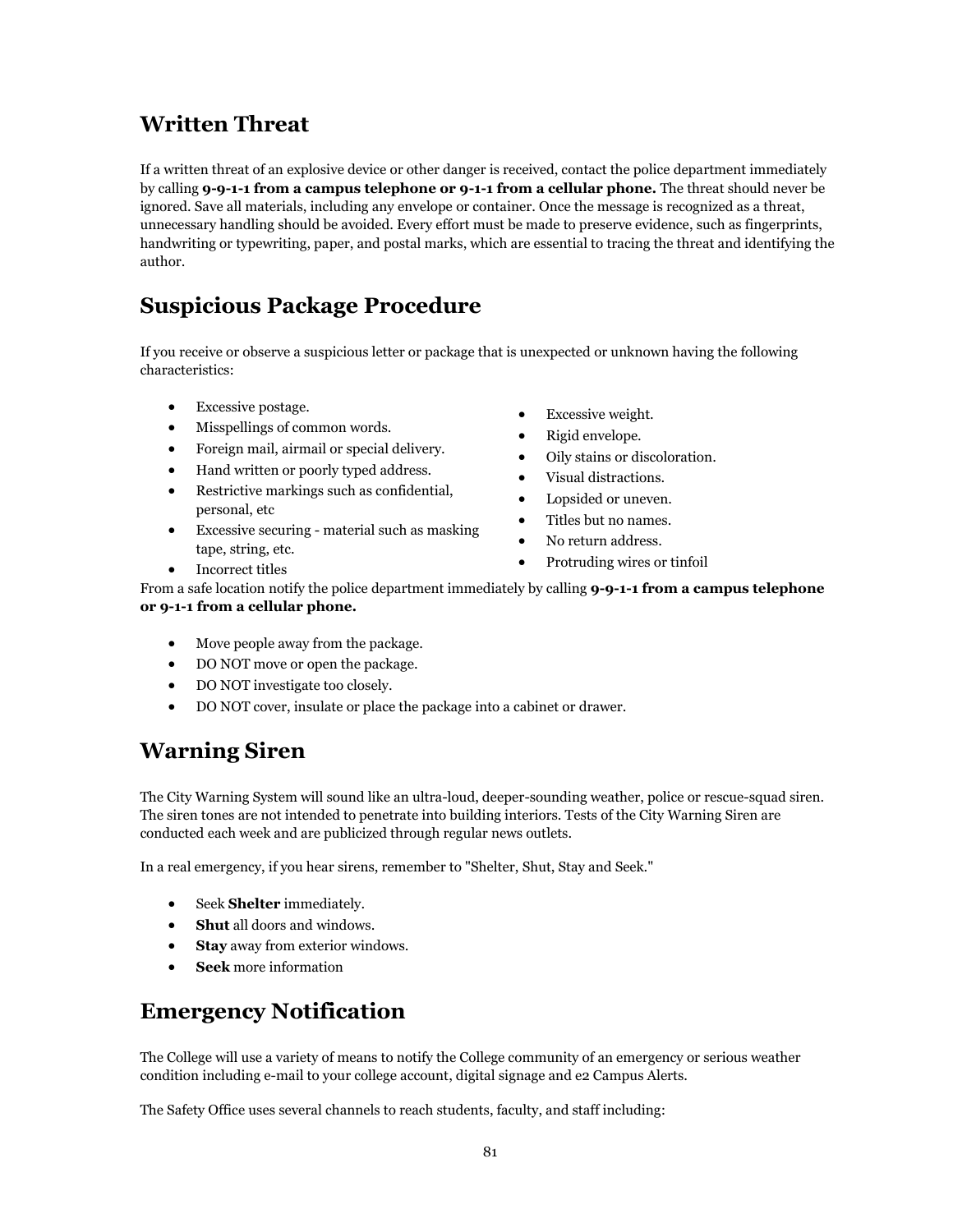- Text messages (SMS) to mobile devices via e2 Campus Alerts.
- Campus-wide e-mails and digital signage.
- Most importantly, during an emergency, share the information with others.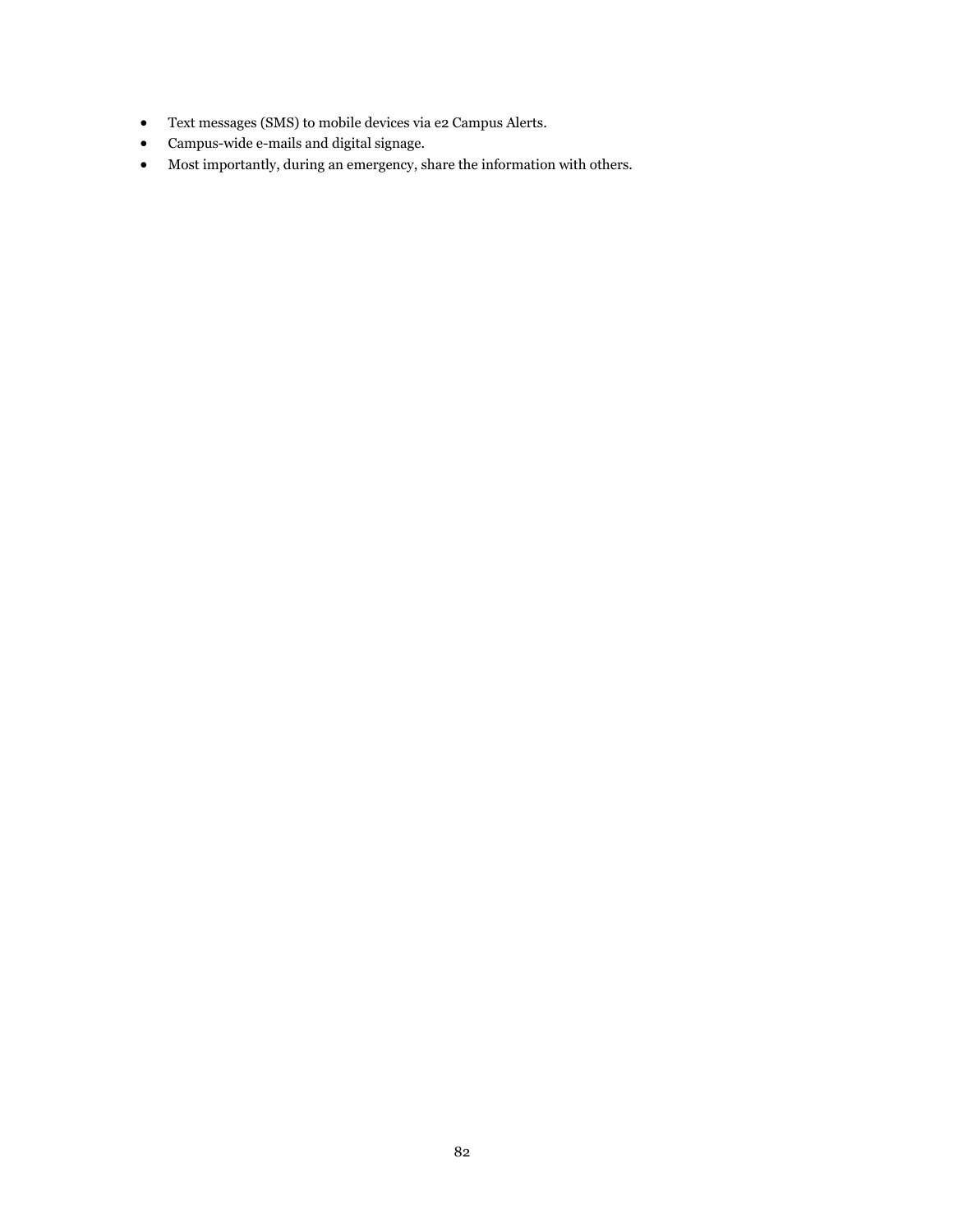# **Student Rights & Responsibilities**

The responsibility to create an environment conducive to the freedom to learn is shared by all members of the educational community. The following are general statements of policy that have not been covered previously in this text.

- Article I. Student Codes
- Article II. Academic Integrity
- Article III. Community Life
- Article IV. Drugs, Alcohol and Tobacco
- Article V. Nondiscrimination and Harassment
- Article VI. Judicial Systems
- Article VII. Crime on the Campus
- Article VIII. Academic Freedom and Student Publications
- Article IX. Student Records Section

*Reviewed by attorneys and revised August of 2009*

*Articles V. and VI. were reviewed by attorneys and revised January of 2014.*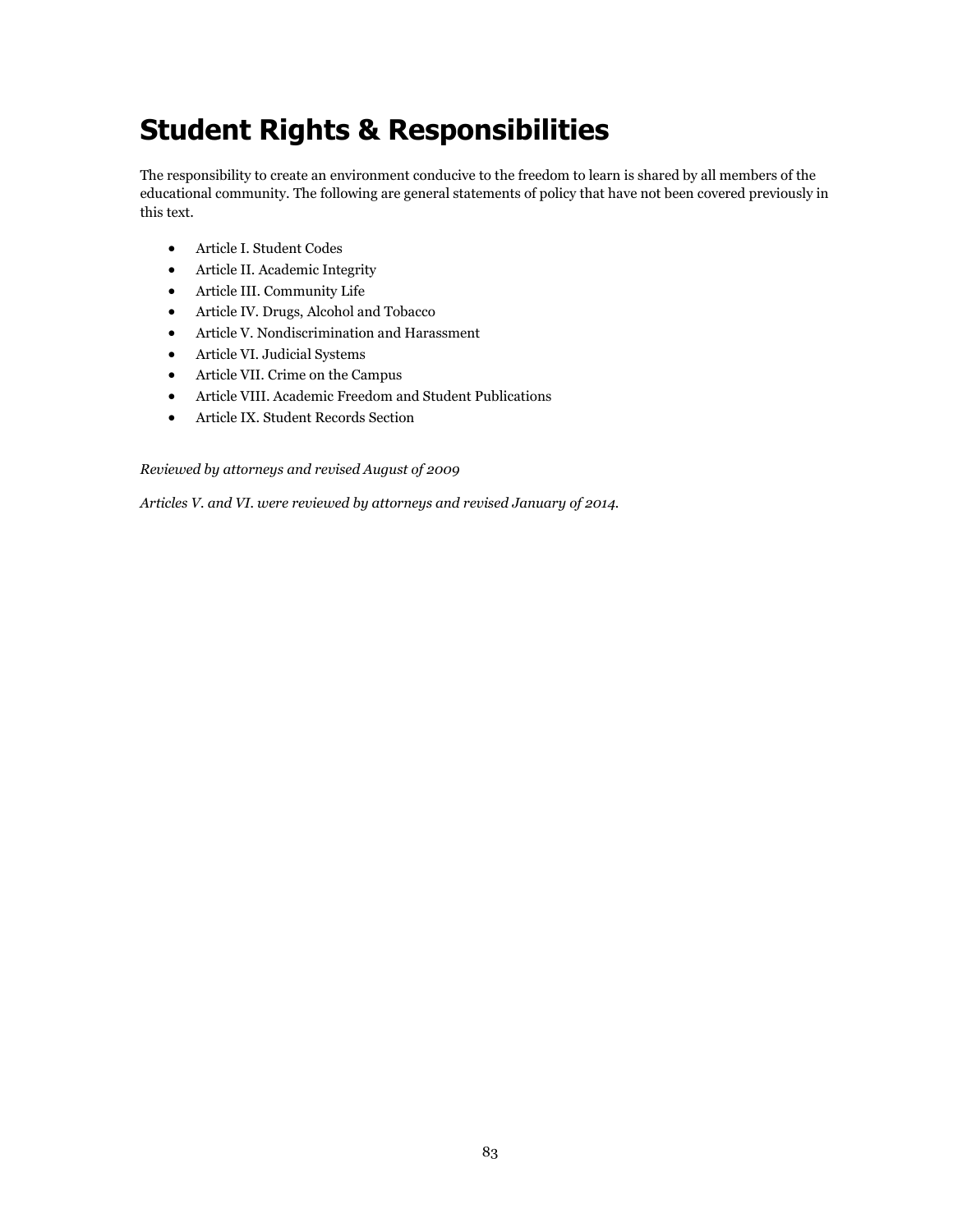# **Article I. Student Codes**

# **Violation of Law and College Rules and Regulations**

Doane College, as a private College, is not required to provide due process in its response to student discipline matters. The policies and procedures below will be followed in a majority of student discipline cases, but the College specifically reserves the right to deviate from said policies and procedures whenever the administration determines that such a deviation is in the best interest of the student or students involved, in the best interests of the effective learning and educational environment to which all Doane students are entitled, or will best protect the safety and well being of the Doane student population. Nothing in these policies or procedures is intended to nor shall it create a contractual agreement between the College and the students as to how student discipline will be handled; rather, Doane retains discretion to protect the best interests of the institution and students in all cases.

College discipline will not be used to duplicate the function of city/state laws when a student is charged with or convicted of a violation occurring off-campus. The College may, however, impose sanctions for serious misconduct, flagrant disregard for the rights of others or jeopardizing the good reputation of the College as determined by the Vice President for Student Leadership. (Example: possession and/or use of narcotics or hallucinating agents are grounds for immediate suspension.) The College may institute proceedings against a student who violates a federal, state, county or city law that is also a violation of a published College policy.

Generally, College discipline is limited to incidents of student behavior that adversely affect the College community's pursuit of its educational objective or create a substantial interference with the safety and wellbeing of Doane students. Doane College expects that individuals will respect the rights of others and have regard for preservation of property. The following misconduct, not an all-inclusive code, is subject to College disciplinary action. Each student is held accountable for his/her behavior under the judicial system of the College. **Students are expected to be familiar with all College regulations and to abide by them at all times in order to maintain a fair, just and safe living-learning environment.**

All forms of dishonesty, including cheating, plagiarism, forgery, knowingly furnishing false information to College staff, alteration or use of College documents or instruments of identification with intent to defraud is not tolerated. This includes the sale of term papers, computer programs, theft of and/or unauthorized use of telephone codes, computer security authorizations, dining hall cards, Doane ID cards and parking stickers. In addition, falsifying information obtained from the Doane College Web site, Web-Advisor, TigerNet, or from any print materials associated with the College is subject to disciplinary action.

Doane College may choose to address student discipline matters separate from or in conjunction with the criminal justice system. If a criminal complaint is filed against a student or students for conduct on or off campus which constitutes a crime of violence, sexual assault, distribution of controlled substances and/or illegal drugs or any other serious crime, the College may determine whether the presence of student on campus during the pendency of the criminal justice proceedings will constitute a substantial interference with school and educational purposes. If such a determination is made, the College may suspend the student from attendance at Doane College until such time as the matter is brought to conclusion by the criminal justice system. Such suspension shall not restrict the College from invoking additional disciplinary sanctions as described below.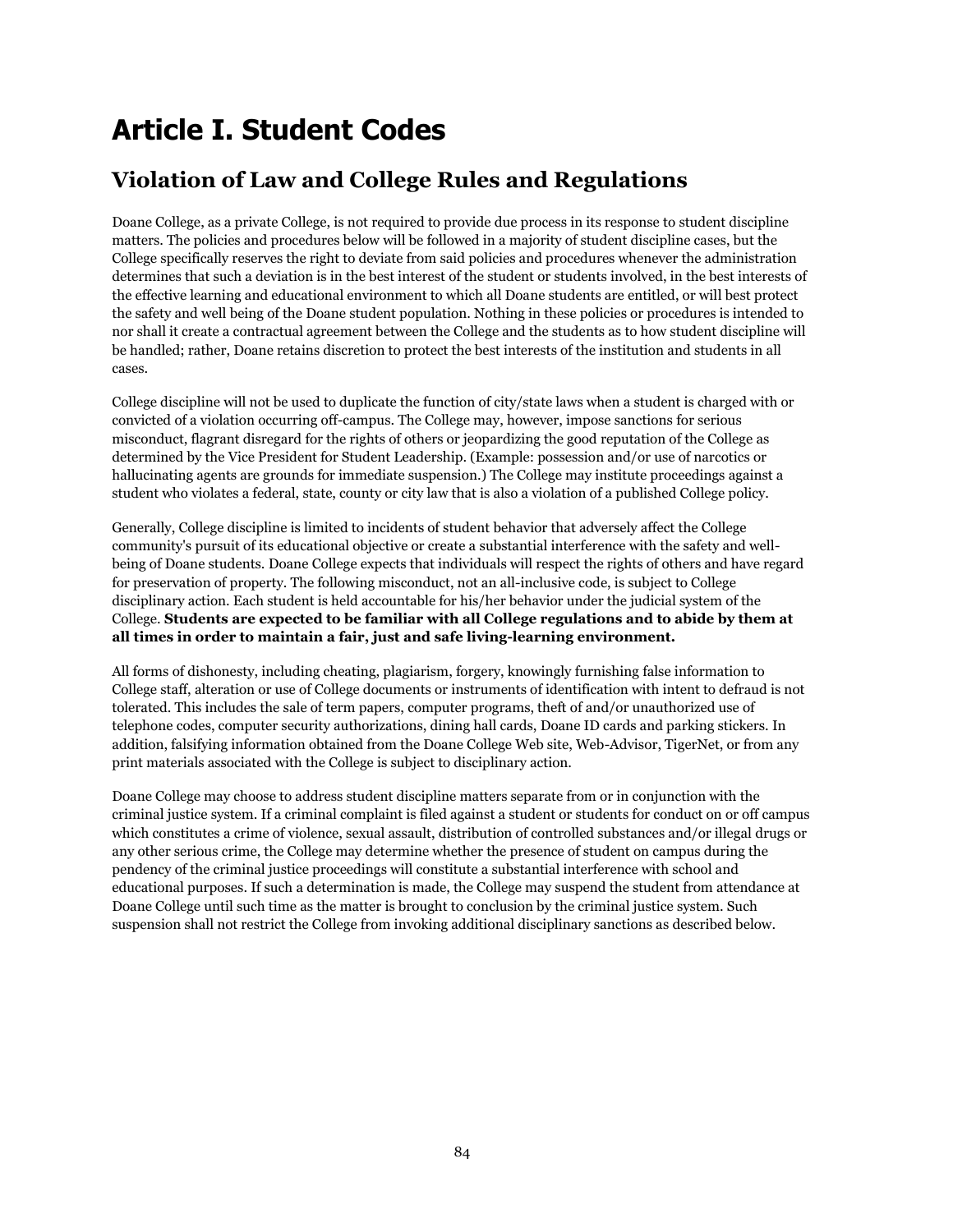# **Section 1.01 Student Conduct Code**

*(This list is not all-inclusive):*

- a. Intentional obstruction or disruption of teaching, research, administration, disciplinary proceedings or other College activities. This includes violations of library policies.
- b. Acts or expression of harassment, discrimination, personal intimidation or intentional physical or emotional abuse of any person.
- c. Conduct that threatens or endangers the health or safety of any person, including one's self, or conduct likely to result in property damage.
- d. Theft or attempted theft of property or services of the College or that of a member of the College community or campus visitor, or possession of known stolen property. Includes failing to return checked out College equipment or property.
- e. Failure to comply with directions of College officials or their designees acting in performance of their duties, including student members of the Residence Life staff. Failure to comply with the terms of any disciplinary sanction imposed in accordance with the code of student conduct.
- f. Failure to appear on request or give truthful testimony at a disciplinary hearing of the College.
- g. Failure to respond to disciplinary or investigation notices sent by College officials
- h. Failure to answer questions with College official accurately and honestly in College investigation or hearing.
- i. Unauthorized entry or use of College facilities, driving on lawns or being on the roof of any College building, including residence halls and student rooms.
- j. Violation of the law on campus and violation of the law off campus as explained under Violation of Law and College Rules and Regulations, including, but not limited to the Student Handbook, or the occurrence of conduct which causes a substantial interference with school purposes or damages the College reputation.
- k. Unauthorized possession or use of firearms; including, but not limited to, rifles, shotguns, handguns, BB guns, air rifles, paint ball guns, sling shots, water balloon slingshots, fireworks, firecrackers or dangerous chemicals on campus. This includes carrying a concealed handgun, which is prohibited in or on Doane College property. This prohibits permit holders from possessing or carrying a concealed handgun on these premises. Unless otherwise authorized by law, violation of the prohibition is a criminal offence. This policy is pursuant of the Nebraska Revised Statue 36-2441.
- l. Setting fires, tampering with fire protection equipment, causing false fire alarms or failure to leave the building during fire alarms or drills. Tampering with fire protective equipment may result in sanctions including a \$500 fine.
- m. Violations of published college rules to include: residence halls, traffic, dining hall and hazing.
- n. Possession of, sale, distribution, use or involvement with any kind of non-prescribed narcotics, drugs or controlled substances. (Includes possession of prescription drugs that have been prescribed to others.)
- o. Disorderly conduct or behavior that is not conductive to the Doane College environment.
- p. Sexual misconduct, sexual assault, rape, sexual harassment or lewd, indecent, or obscene conduct or expression.
- q. Using electronic devices to record or photograph art class nude models. This includes any and all inappropriate photographing or recording of community members in non-public environments without the prior approval from the individual/s.
- r. Unsafe conduct that threatens or endangers one's own life or the life of one or more members of the campus community. Misuse or entry of Doane Lake or Miller Pond, regardless of the condition (frozen, dry, normal water level, etc.) or reason. This includes fishing, ice-skating and walking.
- s. Assault or attempted assault of any person.
- t. Failure to comply with the policy on violence and unacceptable behavior as explained in greater detail under the Violence and unacceptable Behavior Policy.
- u. Violation of the campus alcohol policy.
- v. Deliberate or unjustified damage to property of the College or to property of a member of the campus community or campus visitor.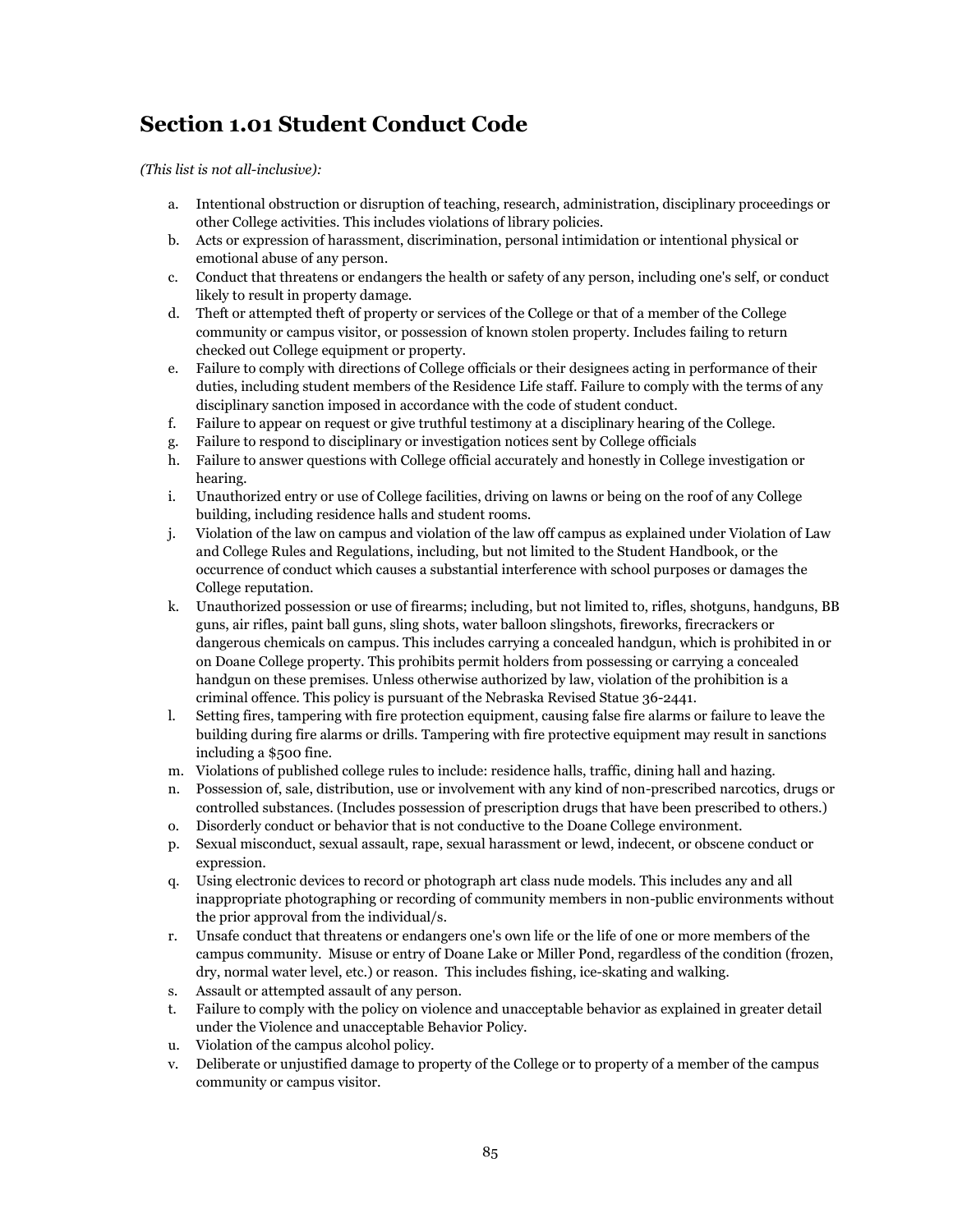- w. Providing false information to Doane College personnel acting in accordance with their position on Campus.
- x. Failure to produce your Doane ID when requested while on Doane property.
- y. Providing or fabrication of false information or associations on your resume, applications or any college documentation.
- z. Tampering with locks or doors in college buildings, unauthorized possession or use of college keys and alteration or duplication of college keys. Includes unauthorized propping open college doors during locked hours.
- aa. Contempt of adjudication proceedings, including disorderly behavior and impairing or interruption the due course of proceedings of college judicial bodies.
- bb. Failure to respond to campus notifications in a timely manner. Students are to check their e-mail accounts and mailboxes at least once a day. Students may be contacted via e-mail, letter or phone in regards to academic, business, conduct and community issues on campus.
- cc. Smoking in rooms, balconies, hallways, porches, public areas and other designated non- smoking areas. Smoking is allowed at least 50 feet away from building entrances in accordance with the Smoking Policy as outlined in Section 4.04. This is designed to keep second-hand smoke from non-smokers. Students that smoke near windows and doors are a disturbance to other residence. Hookahs are not allowed on the Doane College campus. If found, they may be confiscated or required to be removed immediately.
- dd. Violation of the Gathering Policy as outlined in Section 3.03.
- ee. Violation of the Student Responsibility and Self-Care policy as outlined below:
	- i. Self-care and Threatening Behavior Policy: Students must be able to care for themselves at all times. The college has limited resources for students who are not able to provide reasonable care for themselves. Incidents where students demonstrate lack of care for themselves (alcohol poisoning, suicidal threats, not taking health medication, failing to turn in required health documents to the Health and Wellness Director) may be removed from campus housing immediately. Students involved in incidents like this are required to provide documentation from health professionals that they have completed any assigned requirements from such incidents (such as alcohol evaluations or mental health evaluations). Failure to provide proof of evaluations will result in removal from housing with no refund of student room costs. Repeat incidents will result in removal from residential housing. Students who exhibit threatening behavior towards other students may be removed from housing immediately.
	- ii. Direct/Immediate Threat Policy: Any student threatening to harm themselves or others will be taken seriously. ALL SUICIDAL OR HOMICIDAL STATEMENTS AS WELL AS CONCERNS WILL BE REPORTED TO THE CRETE POLICE DEPARTMENT OR LOCAL EMS IMMEDIATELY, even if the student claims that the statement or action was only meant in jest. This is a serious matter. Such threats or statements are unacceptable and mandate immediate attention and action.
	- iii. If an immediate threat of harm to oneself or others is possible, then the College will take the necessary steps to ensure safety for the student and community and local authorities will be contacted. **If no immediate threat of harm to oneself or others is present, then the College will move forward with the following steps:**
		- 1. Convene the Threat Assessment Management Team to assess threat and make recommendations.
		- 2. Generate an assessment report.
		- 3. Immediately contact the student posing the threat to ensure proper objective assessment interview.
		- 4. If the student has disclosed a disability and has an accommodation plan with the college, the college will consider additional accommodations available to the student, and will, when necessary, make an individualized assessment of the direct threat posed by the student in accordance with applicable federal law.
		- 5. At minimum, the college will respond with the following:
			- a. Establish contact with the accused student and alleged victims.
			- b. Confirm Report of threat and respond according to the steps within the Student Handbook.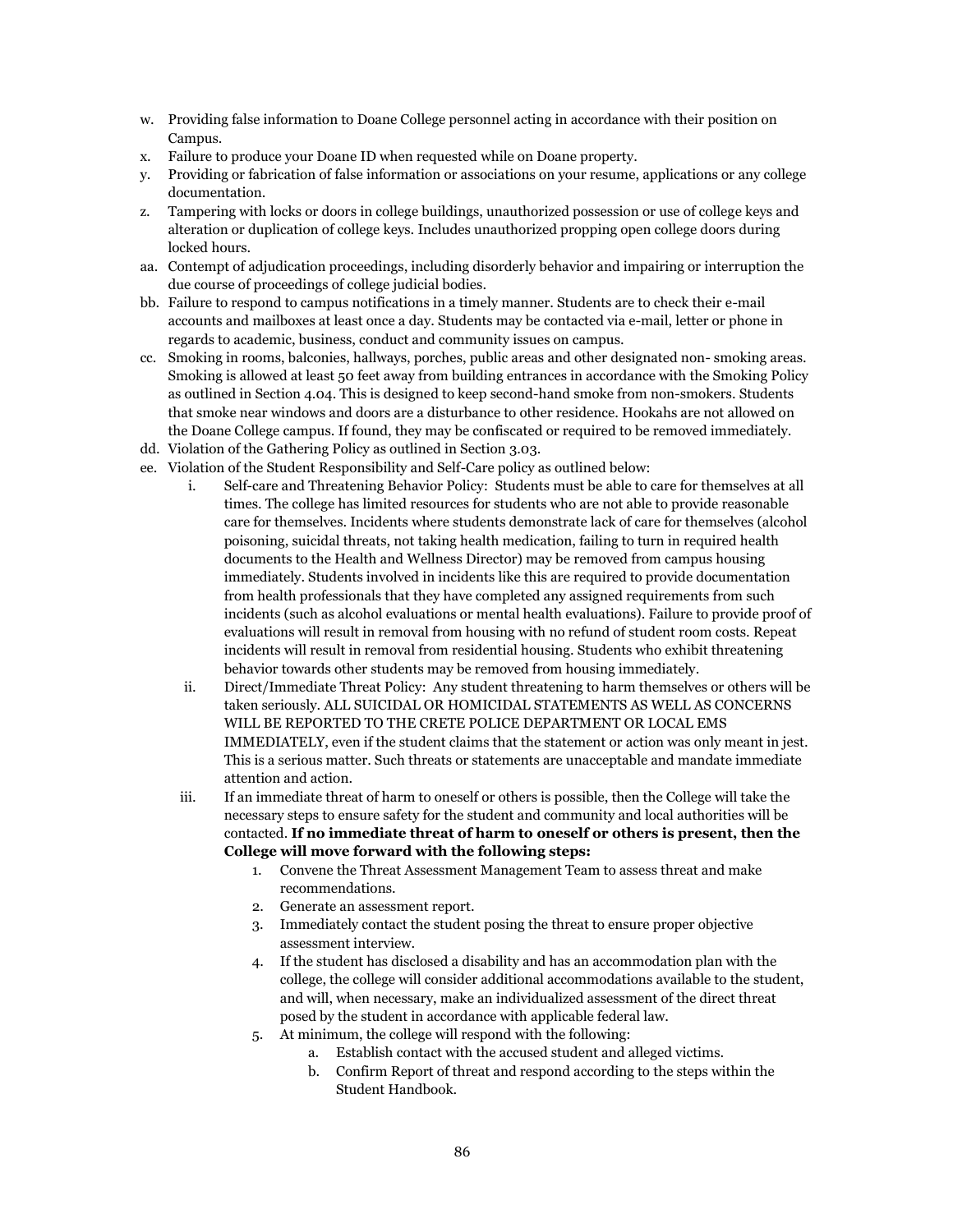c. The college will separate the accused student and victim. This may be provided by creating alternative classes or housing arrangements as the situation warrants.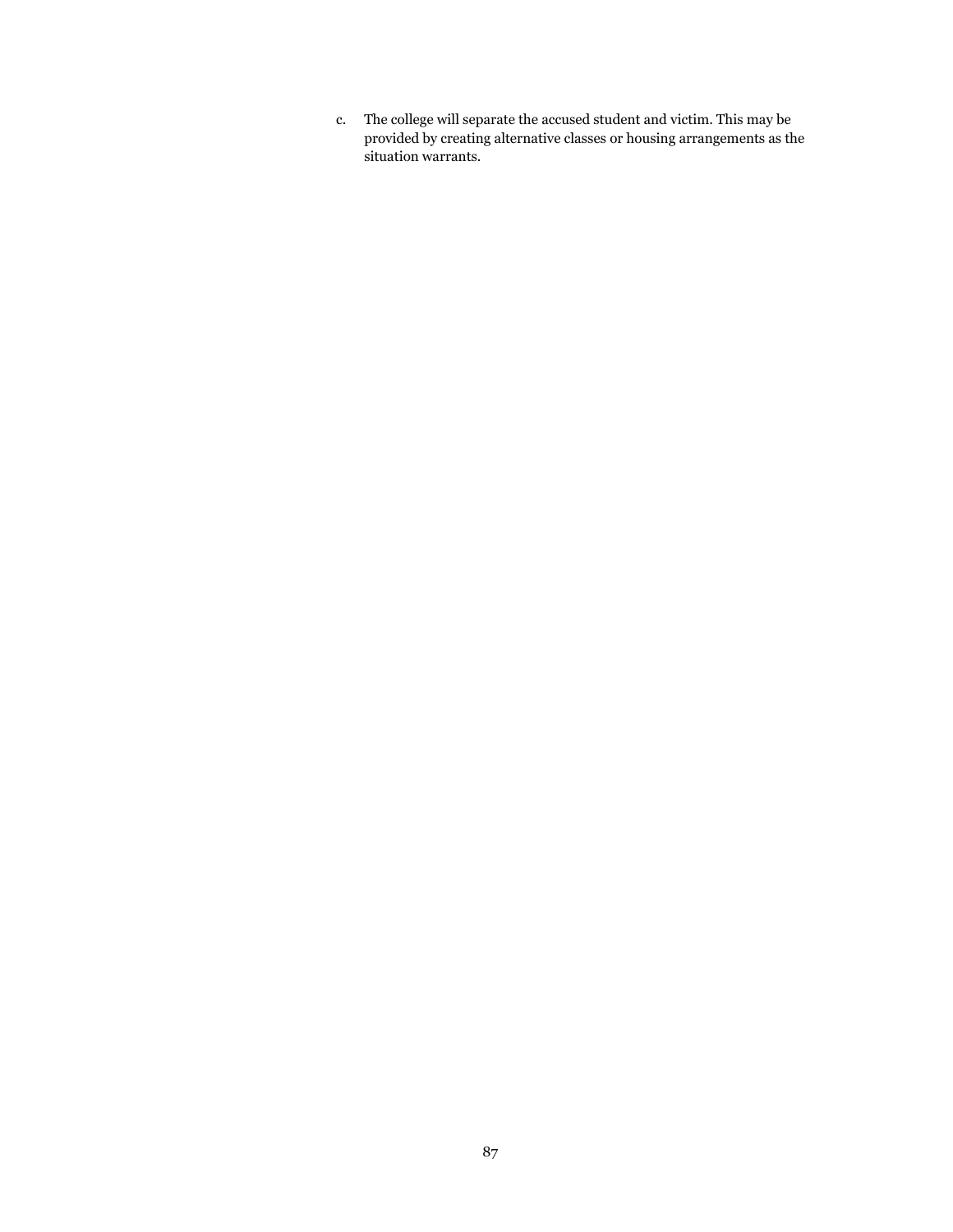# **Article II. Academic Integrity**

# **Academic Integrity Policy**

In order for Doane College to provide, clarify, and preserve an atmosphere in which individuals can strive for academic excellence, the following policy is stated to deter acts of academic dishonesty. Academic dishonesty, the act of knowingly and willingly attempting or assisting others to gain academic success by dishonest means, is manifested in various measures. Gehring, et al, (1986) suggests that four categories of academic dishonesty  $exist$ <sup>1</sup>:

- a. Cheating
- b. Fabrication
- c. Facilitating academic dishonesty
- d. Plagiarism

The college has chosen to identify those same categories and to apply them in a manner that is appropriate for the Doane setting. Provided with each category is the respective gathering definition and list of isolated, but not inclusive, examples of infractions. It must be noted that the essential, qualifying characteristic that must be implied with each is that the instructor must consider the alleged offense to be dishonest.

<sup>1</sup> Gehring, D, Nuss, E. M., & Pavela, G. (1986). Issues and perspectives on academic integrity. Columbus, OH: National Association of Student Personnel Administrators (NASPA).

# **Section 2.01 Academic Dishonesty**

- a. Cheating "Intentionally using or attempting to use unauthorized information or study aids in an academic exercise" (Gehring, et al p.6). Examples are (list is not all-inclusive):
	- i. Intentionally using an unauthorized source to complete an objective. This may include such infractions as looking at another's paper during an exam and/or using unauthorized, prewritten responses or electronically stored information such as "crib notes" and computer disks.
	- ii. Submitting someone else's work as one's own research or data.
	- iii. Allowing another to complete an exam in one's stead.
	- iv. Submitting a project that has been or is currently being used to satisfy requirements for another course without the explicit permission of both instructors.
	- v. Improper collaboration on projects beyond that permitted by the instructor.
- b. Sharing information between exams in multiple sections of a course.
- c. Fabrication "Intentional and unauthorized falsification of invention or any information or citation in an academic exercise" (Gehring, et al, p. 6). Examples (list is not all-inclusive):
	- i. Supplying fabricated "dry lab" data for an experiment or laboratory project.
	- ii. Fabricating all or a portion of a bibliographic entry for a document or project.
- d. Facilitating Academic Dishonesty "Intentionally or knowingly helping or attempting to help another to commit an act of dishonesty (Gehring, et al, p. 6) and/or coercing others to do the same. Examples (list is not all-inclusive):
	- i. Allowing one's own work to be submitted as another's work for a course project.
	- ii. Providing or offering unauthorized aid to another for a course objective. This would include allowing another to observe one's answers on an exam.
	- iii. Making threats or offers of compensation to others in order that those threatened or coerced will provide unauthorized aid for course projects.
	- iv. Unauthorized acquisition or subsequent use or possession of stolen materials. This would include the distribution of said materials to others and also constitutes the additional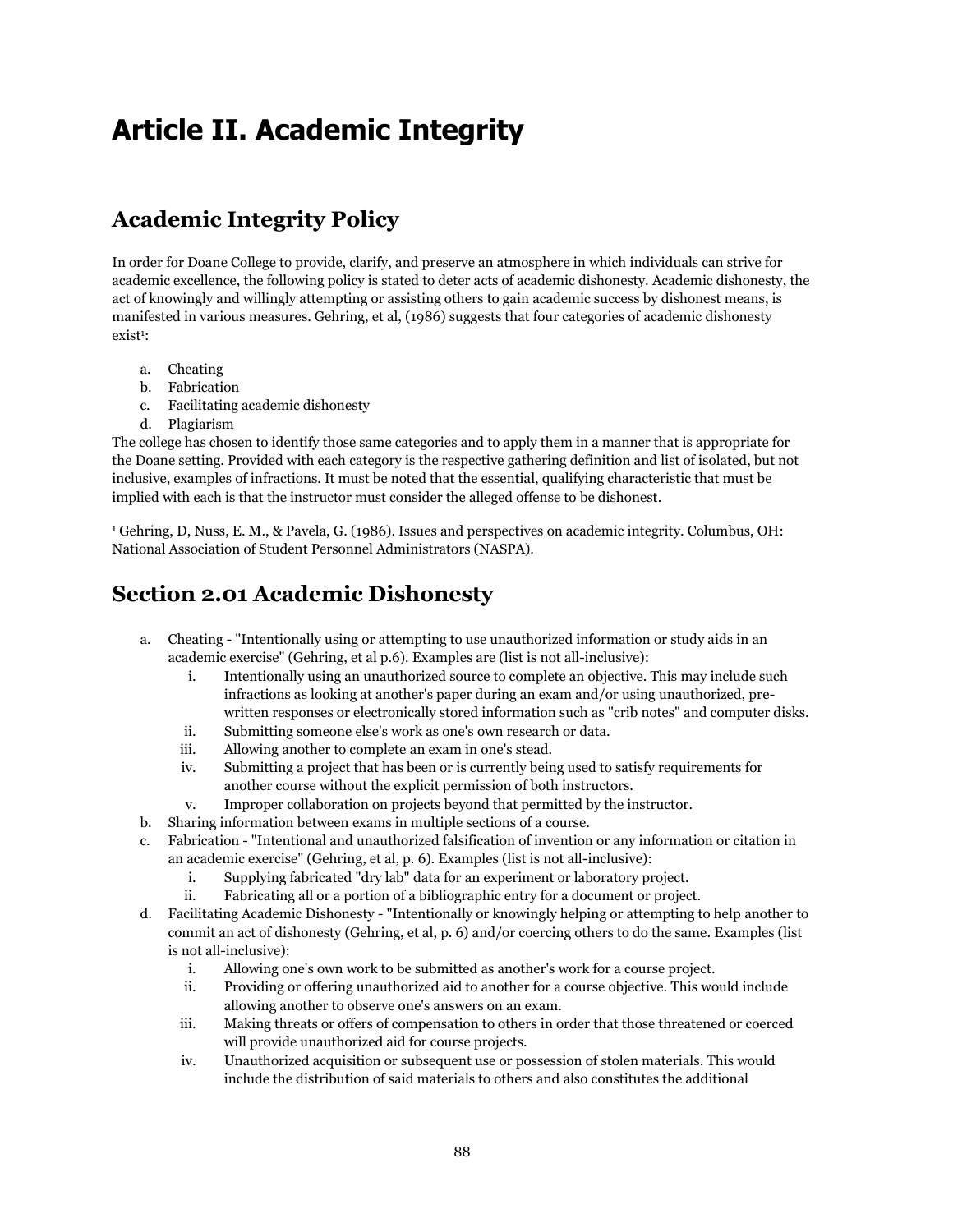infraction of cheating for all those who acquired, distributed, used or passed the stolen materials.

- e. Plagiarism "Intentionally or knowingly representing the words or ideas of another as one's own in any academic exercise," (Gehring, et al, p. 6) in both oral and written projects. Examples:
	- i. Purchasing a paper from a commercial or private source, using a paper from an organization's files, copying sections or chapters from reference works or borrowing or stealing another's paper and submitting it as one's own work.
	- ii. Failing to indicate a direct quote from a reference source by using quotation marks and proper citation of the source.
	- iii. Attempting to represent the work, words, and ideas of another (paraphrasing) as one's own without proper citation or documentation.
	- iv. Failing to acknowledge information obtained in one's reading or research that is not common knowledge.

## **Section 2.02 Sanctions for Academic Integrity**

The process is initiated when a faculty member files a complaint for alleged act(s) of academic dishonesty or misconduct. The faculty member will write up the incident and file a copy of the formal complaint with the Chair of the Academic Integrity Committee, who will forward the complaint to the Academic Affairs Office. Copies of any documents of evidence must be provided to the Academic Affairs Office. Before the Charge of Academic Integrity Violation complaint form is filed, the student must sign the form to show that he/she has been info med of the charges. Only the Chair of the Academic Affairs Integrity Committee will check to see if this is a first or subsequent charge(s) for the student.

The faculty member will retain discretion with regard to the sanctions for the offense in the case of a first offense. However, sanctions will not be imposed until the faculty member receives written notification from the Academic Integrity Committee concerning the outcome of the meeting between the committee and the student. If a student is charged and found guilty of a subsequent offense, the faculty member may impose sanctions for the course; however, the committee may impose additional sanctions. In cases where the faculty member is a parent or close relative of the student involved, the faculty member is required to submit documents related to suspected academic dishonesty to the Department Chair or Vice President for Academic Affairs for evaluation and processing pursuant to the steps below.

## **Section 2.03 First Offense**

- a. Once the charge has been filed, the student will be notified of when to appear before the Academic Integrity Committee. At this time, students will be notified that they may have an advocate appear before the committee with them. If the student fails to appear at the set time without an excuse acceptable to the Committee, the charges will be automatically confirmed.
- b. If the student admits to the charge, he/she will appear before the committee to discuss academic integrity. The complaint and accompanying documentation will be filed with the Academic Affairs Office. The faculty member will be informed concerning the outcomes of the meeting and will impose sanctions for the course. If the student decides to appeal the charges, he/she is required to notify the chair of the Academic Integrity Committee in writing within 72 hours after receiving the initial notice. Committee members will hear testimony from the student and faculty member who has been asked to be available at the time of the meeting) and will have the opportunity to ask the student questions as well as inform the student on issues related to academic integrity. Students may provide evidence on their behalf.
- c. Based on the testimony, the Committee will either confirm or rescind the charges. [NOTE: If the charges are rescinded, the student is exonerated and all documentation sent to the Academic Affairs Office and the Chair of the Committee will be destroyed immediately. If the charges are confirmed, the complaint and accompanying documentation will be kept only in the Academic Affairs Office for a period of seven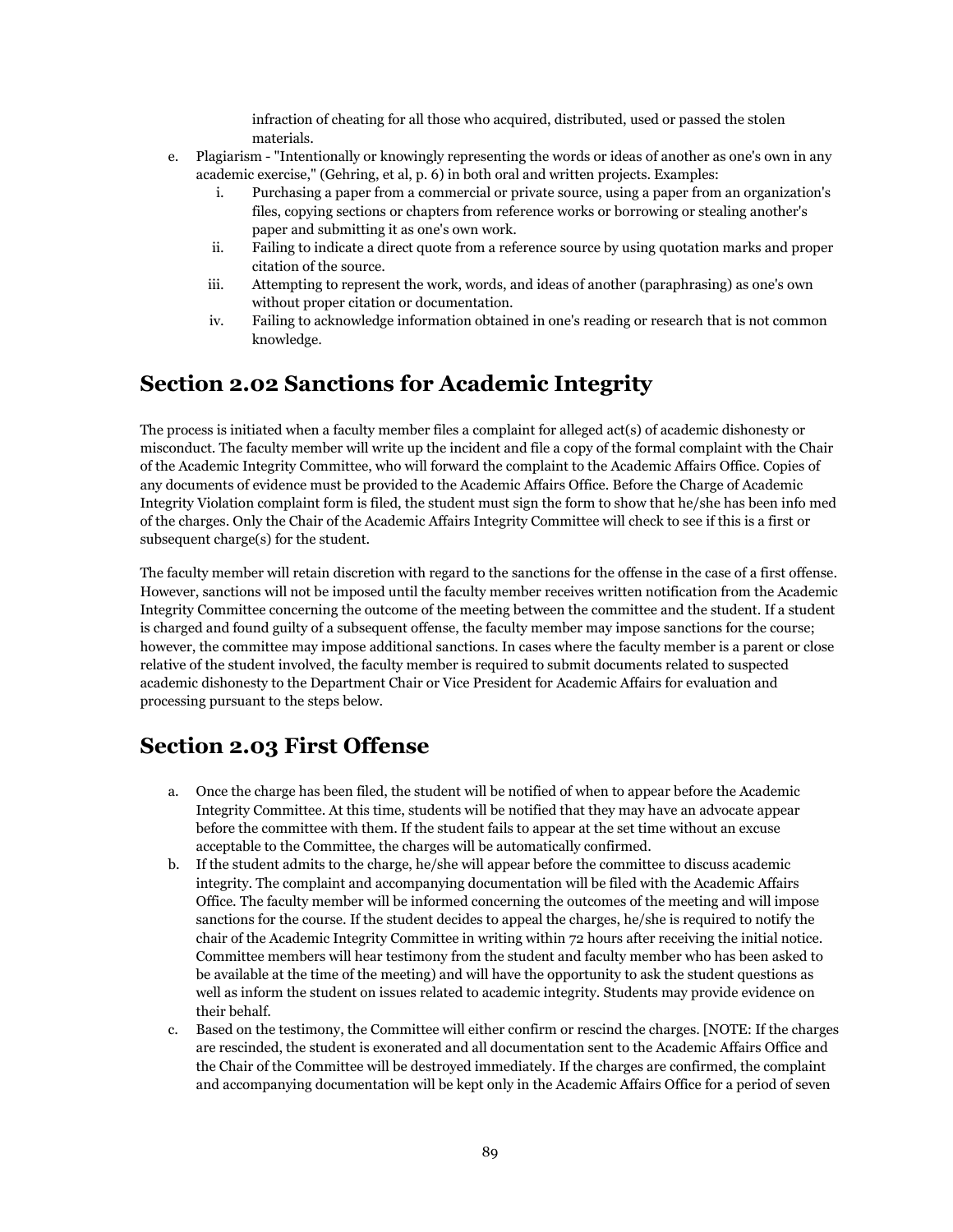years for record-keeping purposes (i.e. to establish whether or not a student has a prior complaint). At the end of the seven-year period, all documents concerning this charge are destroyed.]

- d. If appealing or denying the charges, the student will be informed at the end of the meeting when the written decision of the Committee will be sent to the student through campus mail and that the student will need to sign for the letter during the next two weeks. The student has the right to appeal the Committee's decision to the Vice President for Academic Affairs within 72 hours after receiving the Committee's written decision. If the student has not signed for the written decision in the two weeks after the date of the letter, it will be assumed that the student does not wish to appeal. The faculty member will be informed of the Committee's decision and will impose sanctions for the course.
- e. If the charges are confirmed, the student's adviser will also be informed of the charges and the sanction(s) in writing.

## **Section 2.04 Subsequent Offense(s):**

If a complaint is filed by a faculty member and it is determined that this is a subsequent offense for the student, the following procedures will take effect:

- a. If the Committee confirms the charges, the Committee has the right to impose additional sanctions for the second offense, including possible suspension or expulsion from the College.
- b. The student has the right to appeal the Committee's decision to the Vice President for Academic Affairs within 72 hours after receiving the Committee's written decision.

# **Section 2.05 Computer Use Policy and Procedures**

Information technology and resources include, but are not limited to: computers, software, databases, files, computer accounts, networks, Internet access, and electronic communication. The following are guidelines for acceptable use of information technology at Doane College.

The use of information technology and resources is a privilege extended to Doane College students, faculty, and staff. That use is restricted to academic, educational, research, and/or administrative purposes. These resources may not be used for commercial or business income purposes unless specific, written authorization for such use is given by the College. Any reselling of Doane's network services is prohibited.

All use of information technology and resources must comply with federal, state and local laws, licensing and purchasing agreements, and Doane policies. Users of third party electronics services such as libraries, Internet, or other electronic communication services must also comply with the acceptable practices and restrictions established by those entities.

Individuals may not use institutional resources without proper authorization from the assigned user of the resource. Individuals may not use another user's computer account or user I.D. or change another user's password. Users are responsible for their use of computer hardware, software, accounts, user I.D.s and passwords. Users are responsible for all resources assigned to them even if another person uses them.

Users must not access, copy, view or change private files without authorization. They may not change, create, or delete public files or directories without proper authorization. Users do not have the right to create or receive unauthorized copies of software. Users must not attempt to modify software, data, or systems in an unauthorized manner.

Information technology and resources must not be used to make unauthorized access into other informational devices or resources. Accessing restricted databases requires authorization.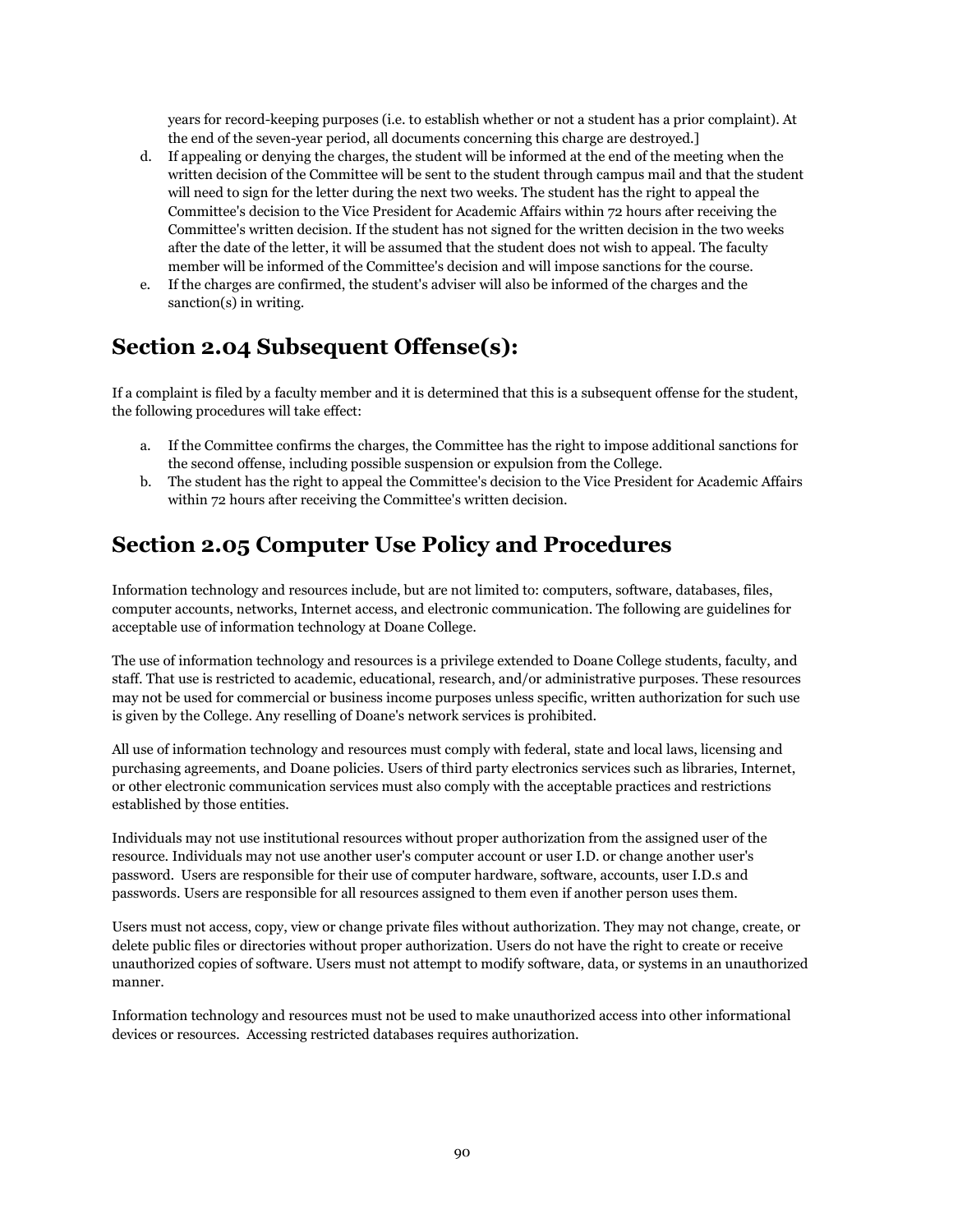## **Section 2.06 Abuse/Misuse of Resources**

Users must not misuse or abuse any information resources. Information technology and resources must not be used to disrupt or interfere with other users, services, or equipment. This includes, but is not limited to:

- a. Threatening or harassing others. This includes electronically transmitting or reproducing materials that are slanderous or defamatory in nature or that otherwise violate existing laws or Doane College regulations.
- b. Propagating viruses or worms.
- c. Posting or mailing of obscene materials.
- d. Displaying obscene, lewd, or sexually harassing images or text on a computer owned by Doane College or in a location that may be easily viewed by others.
- e. Distributing unsolicited advertising, initiating or propagating electronic chain letters, inappropriate mass mailing, including multiple mailings to newsgroups, mailing lists, or individuals, e.g. spamming" flooding," or "bombing," or random mailing of messages.
- f. Impersonating another user or entity while using Doane College technology resources or services in such a manner as to create the impression to the recipient that the information was originated from another source or individual. All materials sent via the college network must be attributed to the individual, office or organization sending the material.
- g. Using the college network to gain unauthorized access to any computer systems (including other student-owned computers).
- h. Connecting unauthorized equipment to the college network (this includes personal hubs, switches, routers, wireless access points, servers, and any other devices that may have a negative effect on network performance or services).
- i. Attempting to circumvent data protection schemes or uncover security loopholes. This includes creating and/or running programs that are designed to identify security loopholes and/or decrypt intentionally secure data.
- j. Associating an unapproved domain name with a Doane College-owned IP address or resource.
- k. Knowingly or carelessly performing an act that will interfere with the normal operation of computers, terminals, peripherals, or networks (this includes downloading excessive amounts or transferring excessive amounts across the network).
- l. Deliberately wasting/overloading computing resources, such as printing too many copies of a document or using excessive bandwidth on the network. Individuals who are misusing resources will be notified and given an opportunity to adjust their usage. If the individual does not voluntarily comply, access for that individual will be electronically restricted.
- m. Using Doane College resources for commercial activity such as creating products or services for sale.
- n. Forging or disguising the identity of a user or machine in an electronic communication.
- o. Attempting to monitor or tamper with other user's electronic accounts; communications; or reading, copying, changing, or deleting another user's files, profiles or software without the explicit agreement and knowledge of the owner.
- p. Violating copyright laws and their fair use provisions through inappropriate reproduction, downloading, and/or distribution of music (including MP3 files), movies, computer software, copyrighted text, images, etc. Note: all Doane network users are expected to comply with the copyright laws of the United States, regardless of the location of the server from which they are downloading.
- q. Violations of the Doane College acceptable use policy are subject to action by the College. Violations will be referred to the Vice President for Information Technology, who will report issues and problems for review by the appropriate Administrator or the Vice President of Student Leadership and the Vice President of Academic Affairs, and will be referred to the appropriate administrative or judicial proceedings. Violators may be billed or fined for unethical or illegal use of information technology. They may also be subject to dismissal, suspension, loss of network and computing privileges, and/or legally prosecuted.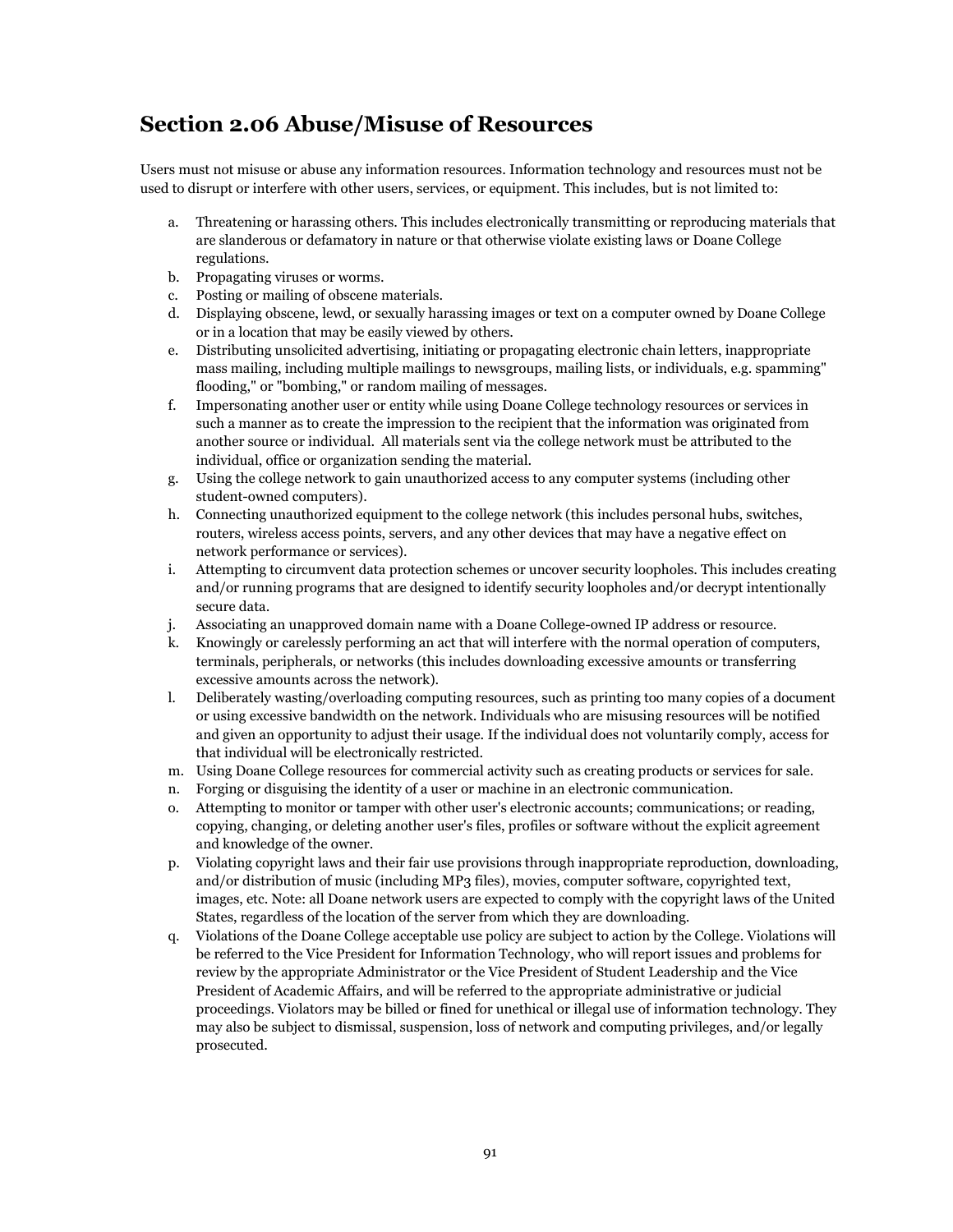# **Section 2.07 Copyright Infringement**

The software used by the institution n protected under federal Copyright Law. All students, staff, and faculty must comply with these regulations. It is illegal to make personal copies of software unless specifically allowed by a license agreement. Questions regarding specific instances should be directed to a professional staff member of Information Technology Services.

Students found in possession of illegal copies of software (either copies they have made or acquired by other means, or copies of software designated for use in class sessions or through the library that have not been issued to a student) will be subject to disciplinary action.

### **Copyright Law and Fair Use**

Students, Faculty and staff have an obligation to practice high copyright standards and comply with policies and laws.

### **Digital Millennium Copyright Act**

The Digital Millennium Copyright Act (DMCA) passed by Congress in 1998, makes it illegal to copy or share intellectual property--music, videos, games, software and other materials--without permissions. Doane College adheres to the regulations and guidelines outline by the DMCA.

#### **Fair Use**

Fair Use comprises Section 107 of the Copyright Act and was set up in recognition that free exchange of information is beneficial. Four standards are applied: the purpose and character of the use; the nature of the copyrighted work; the amount and substantiality of the portion used; and the effect of the use on the publisher's potential market.

However, the vast majority of online music and video sharing is done in ways that do not constitute fair use. The good news is that there are legal sources.

### **Legal online sources for copyrighted materials**

There are many legal sources for copyrighted material such as music and movies; some are even free. Additional resources can be found on our website at www.doane.edu/technology.

#### **Information Privacy and Security**

Doane College reserves the right to monitor electronic activity of users when there is activity that appears to be harmful to another user, to the campus system and/or network (programs being launched to attack the servers, users attempting to break into accounts, etc.), or when there is evidence of violations of the appropriate use policy.

When there is no evidence of an appropriate use violation or threat to the Doane College system or network, computer users have the right to expect that their materials remain private. No person, regardless of status (i.e., including the system manager, faculty member or college administrator) may view, change or remove another user's files without the user's permission, whether the material exists on network media or on a user's own media. An exception exists for class accounts which are owned and managed by an instructor or system manager and which exists strictly for a class project and which excludes personal electronic mail. In these cases, the administrator of the account is allowed complete access, but persons outside of the class are not. Documents stored on public use computers (labs) have no expectation for privacy and documents may be deleted at any time.

Doane College will actively monitor electronic security measures; however, users should be aware that no information system is completely secure. Persons both within and outside of the college may find ways to access files. Therefore, the college does not guarantee user privacy.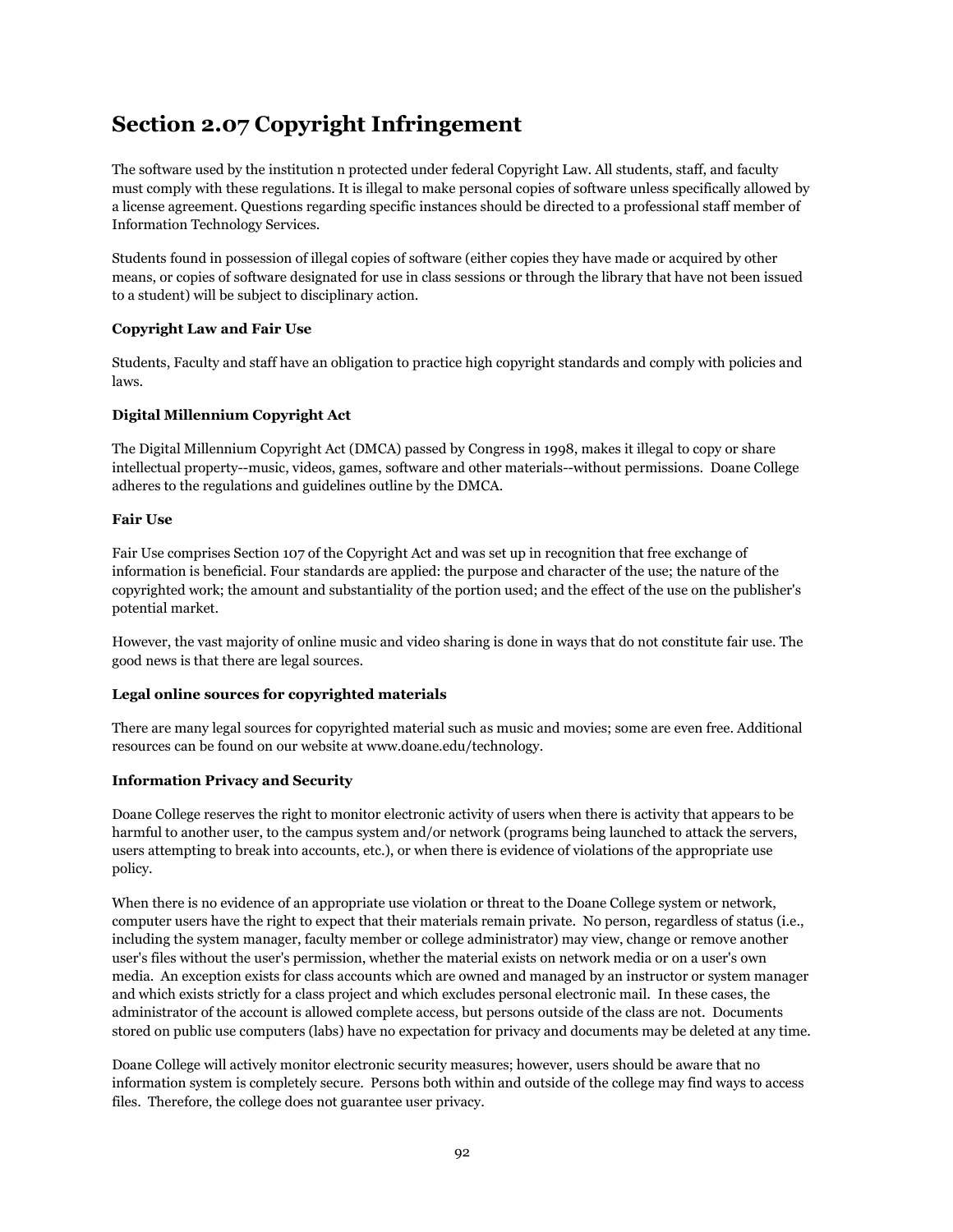# **Article III. Community Life**

### Section 3.01 Campus Solicitation

Students have the right to assume that they will not be subject to undue intrusions upon their privacy. In order to minimize intrusions, the following guidelines govern contacts by off-campus individuals or organizations with the College community.

- a. The college does not distribute lists of student names to sales representatives or solicitors.
- b. There will be no door-to-door solicitation by sales representatives, fund-raisers or other persons engaged in similar activities in any of the residence halls. Persons invited to conduct business with a student in his/her private room may come on campus to meet only with the student who requested The appointment. Students are encouraged to meet individuals in Perry Campus Center and not in residence halls.
- c. Solicitation will generally be limited to Perry Campus Center, but on occasion may be permitted in the common areas of the traditional residence halls.
- d. Solicitors must receive prior approval of the product, time and place by the Student Leadership Office.
- e. Groups or organizations that are designing graphics for t-shirts or clothing with the intent to sell them to the student body need to have their design approved by the VP for Student Leadership as well as the Director of the Office of Communications and Marketing prior to advertising their product.
- f. Solicitation on campus by student organizations requires permission from the Vice President for Student Leadership. Door-to-door solicitation in the living units is generally prohibited. The Athletic Director must approve solicitation at athletic events.
- g. Students may not utilize campus facilities for the purpose of running or promoting businesses that compete with campus retailers. (example: Bookstore - books)

## **Advertising and Posting Policies**

The goal of our policies is twofold. First, that posted materials are easy to read and presented in an appropriate manner. Second is that the doors, windows and walls of our facilities are kept free of clutter and are attractive.

- a. Flyers and posters should only be placed on existing bulletin boards, kiosks and other designated posting areas. No flyers should be placed on doors, windows or painted surfaces. Under this policy, advertising is limited to the Perry Campus Center and the residence halls.
- b. Any publicity (flyers, posters, etc.) must be approved by the Senior Director of Housing for posting in the residence halls. Hall Councils, working with the Resident Directors, will determine the posting areas for their individual halls. For the Perry Campus Center, the Student Leadership Office must approve all publicity. The approval process includes publicity receiving the appropriate stamp from the Student Leadership Office. It is recommended that groups receive approval for their flyer prior to making copies because each copy must show the stamp. Flyers from Greek organizations must also have the approval of the Greek Adviser.
- c. The individuals or groups that post flyers are responsible for removing them immediately following the activity.
- d. References to and/or pictures of alcoholic beverages or alcohol-related events or suggestive gestures, etc. may not be used explicitly or implicitly.
- e. Only Doane students and recognized campus organizations are eligible to post on campus, with the following exception: Groups outside of Doane College may submit one poster or flyer for posting in the Perry Campus Center. The group must have the publicity approved (stamped) by the Student Leadership Office. Outside group publicity must abide by the guidelines in policy.

Failure to follow these guidelines may result in the removal of advertising privileges. In addition, advertising that is posted without approval, will be removed and may not be returned.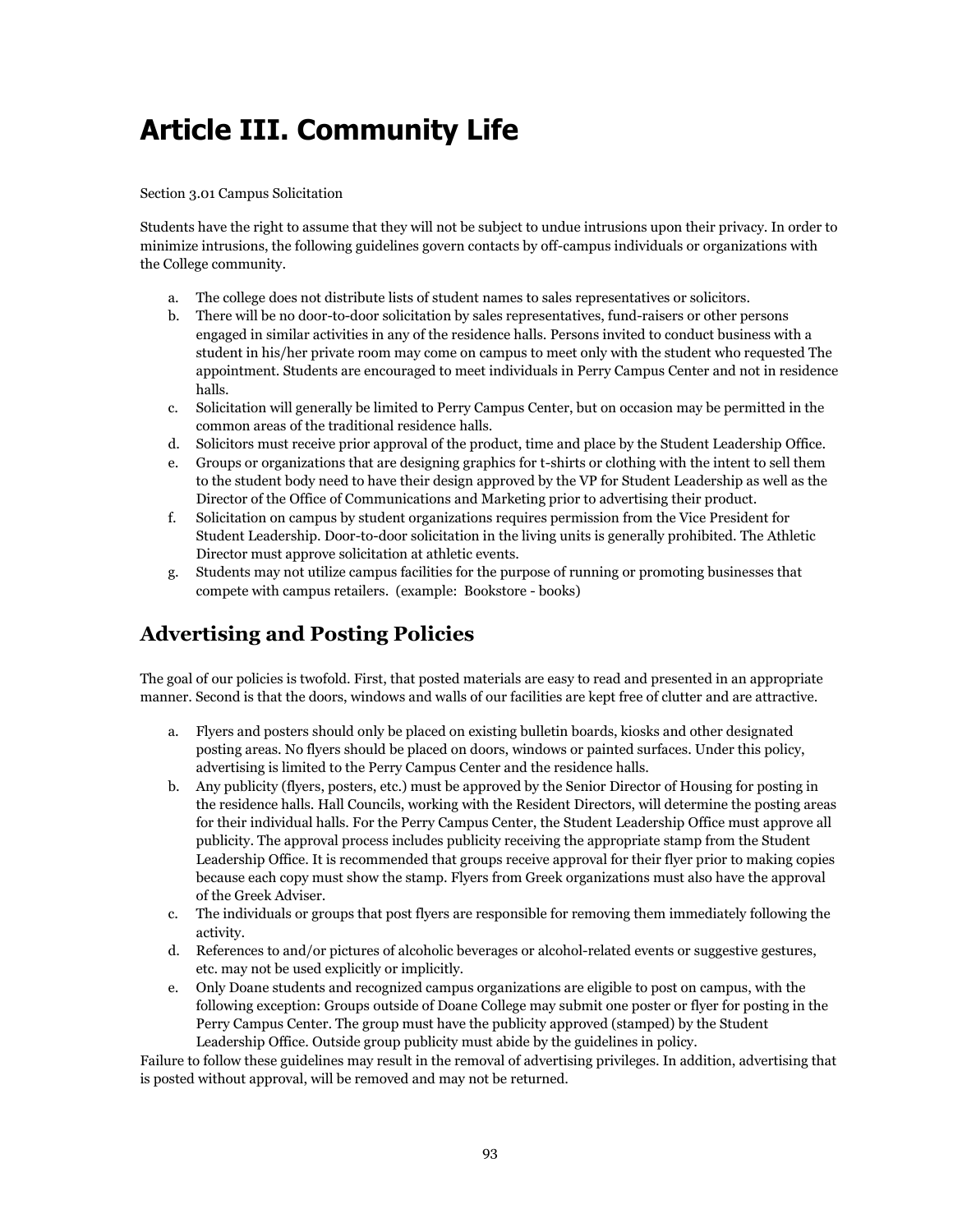# **Section 3.02 Motor Vehicle Policies**

- a. Registration
	- i. Registration of student's vehicles at Doane College is free. However, it is a privilege. Parking registration authorizes student to park at Doane in designated areas. Students who repeatedly fail to comply with parking policies will have the privilege revoked. This may include removal of upper-classmen parking privileges and reduction to first-year parking status. Students are encouraged to park their vehicle in an approved location and walk to classes and events as much as possible. Parking in an unapproved area, regardless of the reason will result in punitive actions.
	- ii. All Doane students who operate and/or park any motor vehicle on campus are required to register their vehicle within 24 hours after the vehicle is brought to campus. This includes students who reside off campus as commuters. Failure to do so will result in a fine, towing or a ban from parking on campus.
	- iii. To register your vehicle, bring your current vehicle registration and proof of insurance to the Doane Safety Office. This registration and insurance will be used to record the model and make of the vehicle and the license plate number, along with insurance information in case of emergency. No vehicle will be registered without a current vehicle registration and insurance, and registrations are non-transferable.
- b. Parking Stickers
	- i. Stickers are based on class standing at the start of the semester. Upperclassmen (orange stickers) are given out to students who are noted as sophomores, juniors or seniors in the registrar's office and are based on credit hours. The college can make exceptions to this policy (for example honors program students in the Spring semester).
	- ii. You must have a current registration sticker for parking on the Doane campus. Parking stickers should be placed on the outside of the rear window in the lower right hand corner (opposite the driver's side). Parking permits cannot be taped and must be fully affixed to the window. Permits are also required for motorcycles.
	- iii. Temporary parking permits are available for fixed periods of time. The same procedure is used to register these vehicles. Students may apply for a special parking permit for restricted areas in cases where an exception is warranted.
	- iv. Unauthorized use of a sticker will carry a minimum of a \$100 fine. In addition, a first-year student found guilty of using an upperclassman sticker may also be required to park for a minimum of one semester in general parking during the following academic year.
	- v. Repeated violation of parking policy will result in the loss of upper classmen permit or the privilege of parking on-campus.
- c. Parking Areas Doane has five (5) types of student parking available:
- i. Upperclassman Lots ORANGE SIGNS: These lots are open to residential sophomores, juniors and seniors only. Upperclassmen can also park in first-year student parking. These lots are not open to firstyear or commuter students.
- ii. First-Year Student Lots GREEN SIGNS: These lots are open to residential first-year students.
- iii. Commuter PURPLE SIGNS/GUEST: Students who live off campus may park in the following areas: Fuhrer Fieldhouse, marked area in Haddix, and The Den.
- iv. Motorcycle Parking Students who have a motorcycle on campus must park in designated motorcycle parking areas. Please see parking map on our Web site for details. Motorcycles must be registered at the Doane Safety Office, and you must have a valid motorcycle license and proof of insurance to register. Motorcycles parking outside of designated areas are subject to ticketing and tow per normal vehicle parking regulations.
- v. General Parking Lots (Overflow) Designated overflow parking areas are the Fuhrer Fieldhouse and east Hansen Hall parking lot These are areas that upperclassmen, first- year, and commuter students can all park when other parking lots are full or not available. If you need an escort from these parking lots to your residence hall or academic building, call the Safety Office at 402.826.8669, 24/7.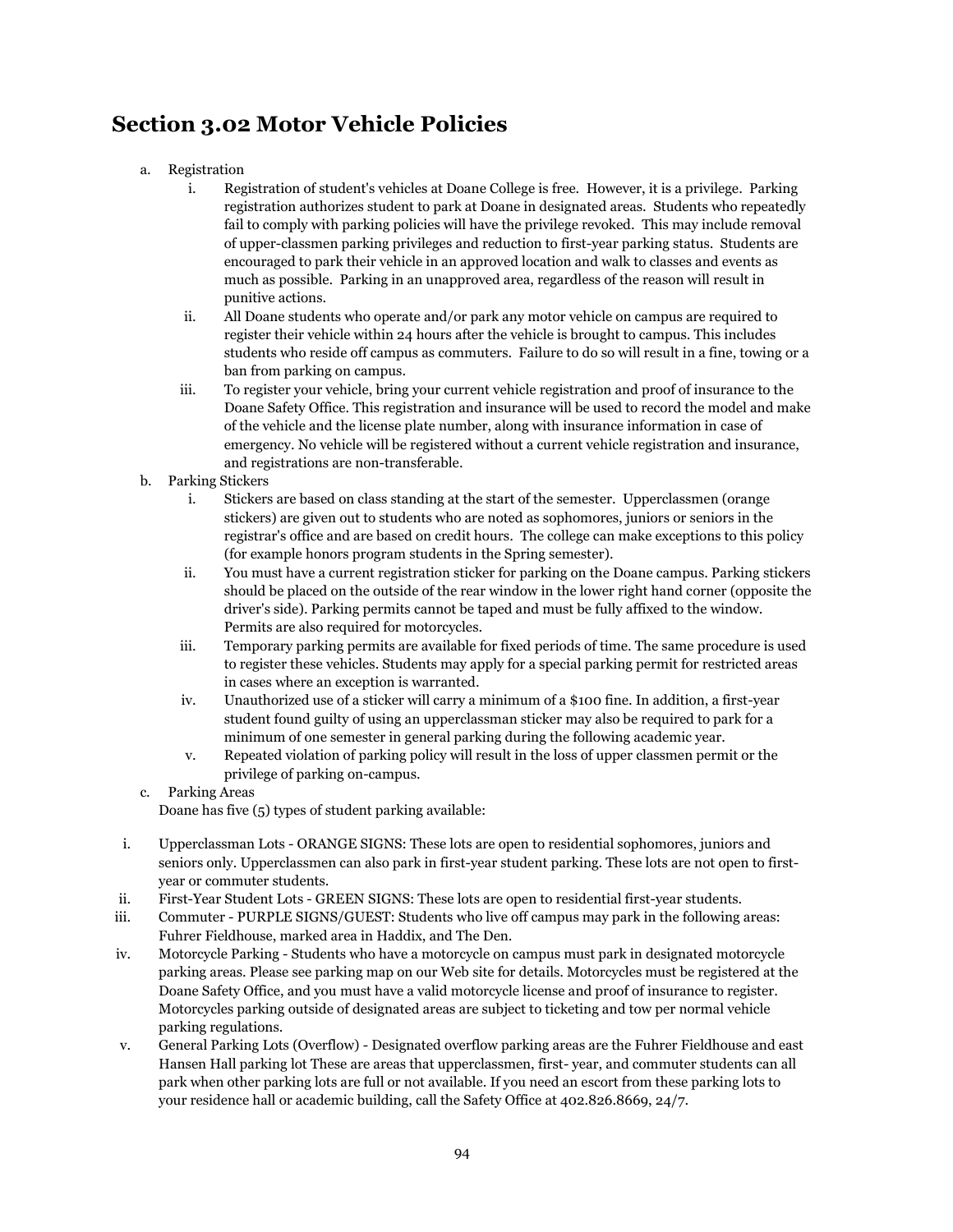- vi. Restricted Parking
	- i. Restricted Lots These lots are restricted for use by faculty, staff, visitors and special permit students. These areas include Communications, semi-circle drive through Gaylord, Con, and Padour Walker, diagonal spaces on Boswell Avenue West of Padour Walker and the circle drive between Padour Walker and Chab Weyers Education and Hixson Lied Art buildings. Restricted lots are not available to students without a special permit between the hours of 6 am through 6 pm, Monday - Friday.
	- ii. RA/RD and Facilities Services parking spaces are for the use of each respective Doane staff member only. Students who are in violation are subject to ticket, towing or both.
- vii. Parking violations that may result in towing include, but aren't limited to:
	- i. Failure to display a valid parking permit in the appropriate location on the vehicle.
	- ii. Parking in restricted lots without appropriate permit.
	- iii. Parking in an RA/RD or Facilities Services Space.
	- iv. Failure to park between the lines marking parking stalls.
	- v. Parking against the direction of traffic.
	- vi. Parking on lawns, in driveways, in no parking areas, by yellow curbs, in front of garbage pick-up areas, in handicapped only spaces (without a handicapped permit) or other unauthorized areas.
	- vii. Unauthorized use and/or failure to use a parking sticker will result in tickets, towing or a ban from campus parking. Tickets can still be added to the student account of students who do not register their vehicle. The college tracks all tickets written, even on non-registered vehicle. This means you could receive dozens of ticket charges all at once if we finally determine who owns the vehicle.
	- viii. One-way violation. All community members must follow the posted parking signs. This includes one-way signs.
	- ix. Speeding. The campus speed limit is 15 mph.
	- x. Reckless Driving is not permitted on campus and will result in tickets or a ban from campus parking.

Students will be held responsible for tow charges even if they appear prior to the arrival of the tow truck. Doane also owns a vehicle boot and will boot cars parked illegally. To get a vehicle released from the boot requires a \$25payment. If your vehicle is booted, please contact the Doane Safety Office.

Parking fines will be added to student's account 5 days following issue of the ticket. Tickets may be appealed, with good reason, to the Doane Safety Office within five days from the date the ticket was issued. After five days, appeals will not be considered.

#### viii. Driving Regulations

- i. Motor vehicles driven on campus must be operated within the campus' speed limit of 15 miles per hour. This includes any/all directional postings (one-way streets). Violations for speeding will be given out at the Safety Office's discretion.
- ii. Vehicles must not be driven on campus sidewalks or grass. Failure to abide by this regulation will result in a minimum fine of \$100 and 10 hours of work, and/or compensation to the school for any damages.
- iii. Passengers may not ride in the back of trucks on Doane campus property.
- iv. Golf carts and Cushman's operated on Doane property must operate at 5 miles per hour when driving on Doane sidewalks and grounds. Drivers of these vehicles must pull to the side and stop to allow pedestrian traffic to pass safely. Reckless or excessive speed driving will result in the immediate confiscation of the vehicle keys and a report to the office or department the student is working for. The student may also be subject to judicial action.

#### ix. Important Notes:

- i. Parking regulations are in continuous effect 24 hours-7 days a week. (This includes breaks and vacations.)
- ii. Cars blocking access to trash containers, driveways, or other vehicles will be towed at owner's expense. Once the College has requested a tow truck because of parking violations, the owner/operator of the vehicle is responsible for any cost incurred.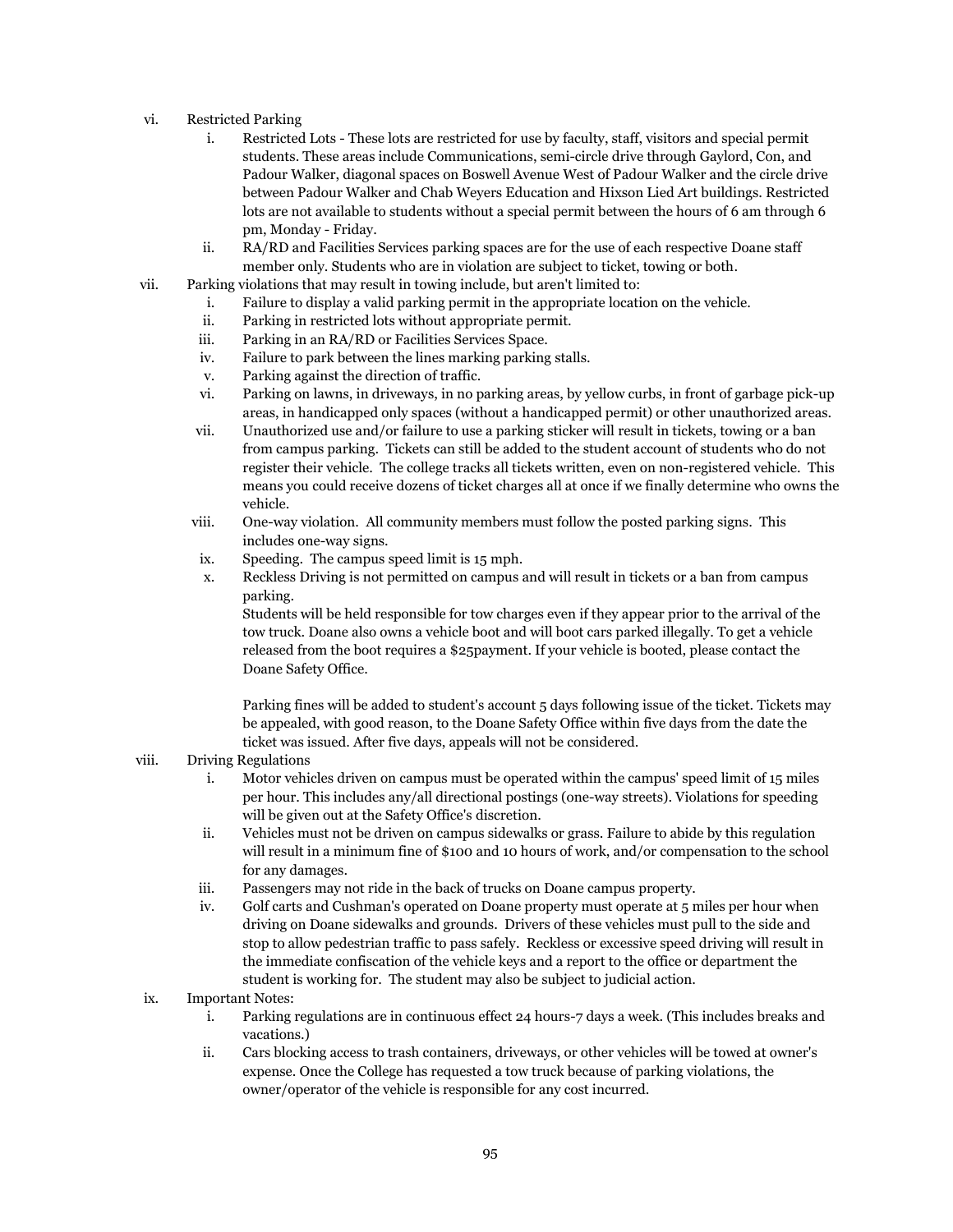- iii. Students must move their vehicles to the Field house parking lot when leaving campus for more than 24 hours. Vehicles that are not moved immediately when requested by the College because the student is "off-campus" will be subject to towing (example: snow removal). Vehicles cannot be left abandoned in any campus parking lot over the summer.
- iv. An accumulation of six tickets in a semester will result in disciplinary action in addition to the fine. Sanctions typically include restricted parking and may result in denial of on-campus parking or towing/booting the vehicle in lieu of issuing another ticket. Towing and/or booting the vehicle will be at the student's expense. Should your car be towed or booted, please contact the Doane Safety Office.
- v. Vehicles may be ticketed 1 time per shift. Shifts are 7 am until 3 pm, 3 pm until 11 pm, and 11 pm until 7 am. However, if the vehicle moves to another location during the shift, or is involved in a subsequent violation, the college may issue as many tickets as necessary to address the situation.
- vi. Failure to comply with parking regulations will result in parking tickets, vehicle booting, and/or towing of the vehicle. The Doane Safety Office will ticket parking violations. Vehicles that have more than 6 parking tickets will be placed on a tow list, owner warned via letter in mailbox and e-mail, then vehicle will be towed on next violation. The college may also decide to downgrade a student parking permit. An upper-class residential student with an "orange" sticker maybe downgraded to a "green" sticker and restricted to those lots if they repetitively violation parking policy.
- vii. The City of Crete limits parking on Boswell Avenue, 13th Street and other residential streets to 24 hours. They do ticket! Doane neighbors become agitated by students who repetitively park in front of their homes for long periods of time.

# **Section 3.03 Gathering Policy (Party Policy)**

A gathering or party is defined at Doane College by the actions and activities that draw attention to it. Students that utilize college residential facilities to host parties are subject to disciplinary action including removal from housing. In the event of illegal activities (such as minors consuming alcohol or procurement to a minor) is suspected, local law enforcement may be notified. The following are potential identifiers of gatherings or parties that the Residence Life Staff looks for to articulate a violation of policy.

This is not an all-inclusive list and not all listed identifiers must be occurring at once to indicate a violation of policy:

- a. Excessive noise (music, voices) heard coming from any room, suite, or quad that is disruptive to the peace of the Residence hall.
- b. Noise complaints from other building residents.
- c. People and students gathering outside of balconies, rooms, lounges, or suites.
- d. Student numbers exceeding the room capacity size (set by Doane College and the Fire Marshal) seen entering a room, suite, or quad.
- e. Damages, vandalism, and other disruptive incidents that indicate the assigned residents do not have control of their room, lounge or suite (including incidents that occur on balconies or nearby after guests leave).
- f. Main doors left open due to the amount of people entering and leaving.
- g. Excessive time taken to locate a resident of the room, suite, or quad when Residence Life Staff attempts to make contact with the room's residents.

# **Butler Gym Gatherings: (with alcohol)**

The following guidelines and policies for social gatherings with alcohol on the Doane College campus provide a framework in which to define when gatherings can occur, where they can take place, who can attend gatherings and what is expected of both guests and sponsoring groups or individuals. These guidelines help Doane College meet several goals, including more effective enforcement of the student conduct code, the support of an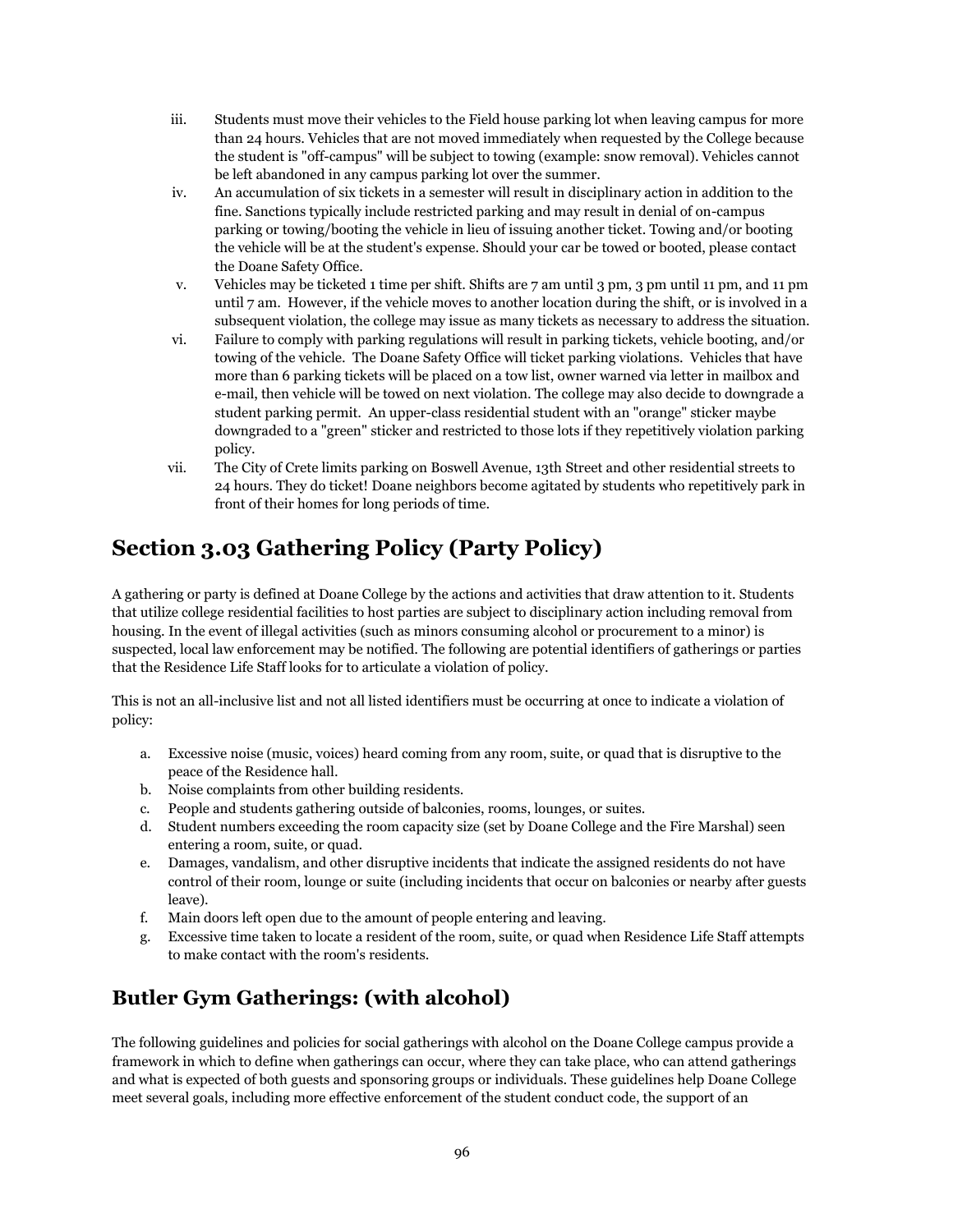atmosphere that actively discourages underage and binge drinking and a focus on our residence halls as living/learning communities.

- a. Social gatherings can be scheduled on select Friday or Saturday evenings throughout the school year. **Dates are available on a first come, first serve basis and must be scheduled at least 14 days in advance through the Events office. The Associate Dean of Student Leadership must approve all Butler gathering requests. To ensure the necessary paperwork and training has been completed. All gatherings will take place in Butler Gym.**
- b. Gatherings will begin at 9 pm and will peacefully end and disband at 1 am. All campus quiet hours begin at 1 am on Saturday and Sunday.
- c. Only current Doane College students are allowed to attend Butler Gym Gatherings.
- d. The host for the party must be 21 years of age, be present the entire gathering and not consume alcohol prior to or during the gathering. There must be 6 other students to support the party. Each must be sober and available throughout the party as noted on the gathering registration form. A complete list of their responsibilities is found on the registration forms available in the Residence Life.
- e. All alcohol available at the party must be supplied by a 3rd party vendor with an alcohol license. The vendor needs at least 14 days of notice so they can obtain a catering license. The vendor will be required to check licenses and band all "of age" students.
- f. Gathering organizers are responsible for their attendees at all times. If an attendee draws negative/inappropriate attention to him/herself, the organizers will be held responsible for those actions if they don't take action on the attendee and will be subject to judicial review and disciplinary actions.
- g. Social gatherings that fail to observe the regulations above, and those on the gathering registration form will be closed down and the individuals participating will be subject to appropriate disciplinary action.
- h. Butler gathering that result in disturbances (in the residence halls or on campus) afterwards that show signs the participants attended the gathering can be cancelled for future years and the organizers held responsible.

# **Section 3.04 Hazing**

Hazing in any form is strictly prohibited. This refers to any action or situation which recklessly or intentionally, whether on- or off-campus premises, endangers the mental or physical health or safety of a student. Such activities and situations include, but are not limited to, paddling in any form, creating excessive fatigue, forced consumption of any substance (such as food, beverages, tobacco, alcohol), forced road trips, kidnapping, morally degrading games or stunts, or other activities prohibited by law or college policy. Individuals, organizations, or athletic teams in violation of the hazing policy are subject to action by the administration and/or the Greek Council. Nebraska State Law § 28-311: *Hazing shall mean any activity by which a person intentionally or*  recklessly endangers the physical or mental health or safety of an individual for the purpose of initiation into, *admission into, affiliation with, or continued membership with any organization as defined in subdivision (1)(b) of this section. Such* **hazing** *activity shall include whipping, beating, branding, forced and prolonged calisthenics, prolonged exposure to the elements, forced consumption of any food, liquor, beverage, drug, or harmful substance not generally intended for human consumption, prolonged sleep deprivation, or any brutal treatment or the performance of any unlawful act which endangers the physical or mental health or safety of any person.*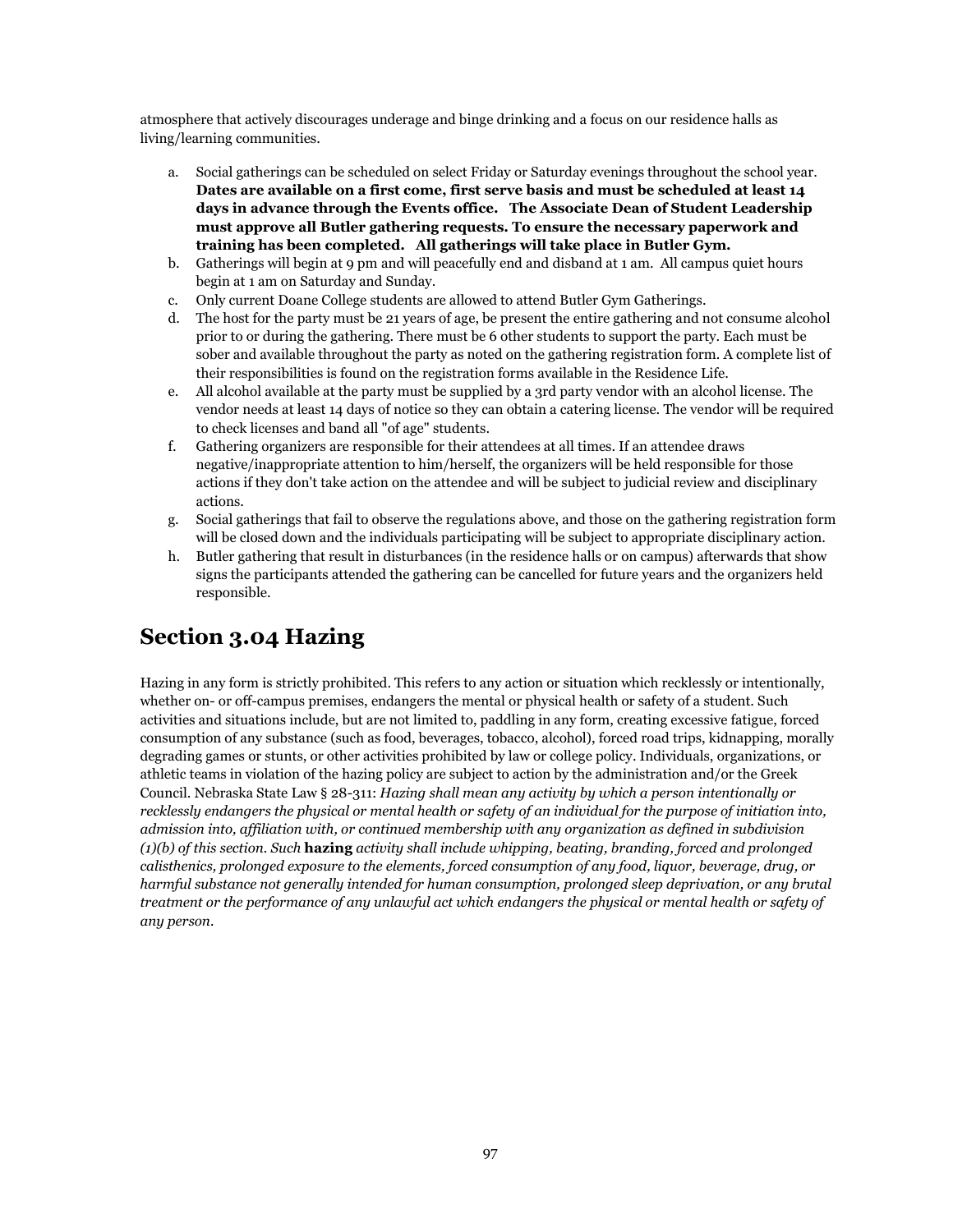# **Article IV. Drugs, Alcohol and Tobacco**

### Section 4.01 Alcohol, Drug, & Substance Abuse Policy

One of the fundamental purposes of Doane College is to maintain an environment that supports and encourages the pursuit and dissemination of knowledge. All members of the College community, students, faculty and staff members, share the responsibility for protecting that environment, and all are expected to exemplify standards of professional and personal conduct. The illegal or abusive use of drugs or alcohol by members of the College community adversely affects the educational environment. Therefore, Doane College is committed to having a campus that is free of illegal drug use and alcohol abuse.

In keeping with its primary purpose, Doane College will utilize educational strategies as its major approach to this area. Any member of the College community who uses, distributes, or abuses any drug, including alcohol, may be subject to prosecution and punishment by the civil authorities and to disciplinary proceedings by the College. Trafficking illegal drugs is particularly offensive and the penalties reflect this judgment. Doane College's interest in resolving the problem is not punitive, but rather to establish clear boundaries of conduct. Misuse and abuse of alcoholic beverages is a serious problem often resulting in loss of human potential and irresponsible behavior that may be dangerous to the individual(s) involved, threaten the lives of others, infringe on the rights of others, and/or cause destruction of property. Alcohol poisoning is a significant and rising social problem that causes multiple deaths every year at college campuses across the nation. Drinking games promote mass consumption and binge drinking. Doane College respects the rights of individuals to consume alcohol in a legal and responsible manner. The college expects all students to participate in educational programming and discussion about the effects of alcohol use and abuse. The college prohibits the use of alcoholic beverages by minors on campus and college policies are in compliance with state and federal laws regarding alcohol use, possession and distribution. Violations of the college alcohol policy are grounds for disciplinary action.

### Pertinent statutes include:

- a. 53-103: Defines a minor as any person less than 21 years.
- b. 53- 80: Prohibits the sale, giving away, exchange or delivery of alcoholic beverages to a minor. Procurement to a minor at Doane College will be turned over local law enforcement and the student/s responsible will receive campus sanctions including but not limited to a \$500 fine.

Doane College is dedicated to the pursuit and dissemination of knowledge and expects all members of the academic community to behave in a manner conductive to that end. Faculty, staff and students must maintain the highest standards of personal and professional conduct. Illegal or abusive use of drugs or behavior by members of the College community adversely affects the mission of the College and is prohibited. The College, through its Board of Trustees, adopts the following policy consistent with the State of Nebraska on illegal drugs. The policy is intended to accomplish the following:

- a. Prevent drug abuse through a strong educational effort outside the classroom.
- b. Encourage and facilitate the development and use of rehabilitation services/programs.
- c. Discipline those members of the College community who engage in illegal drug-related behavior.

In addition to these, and all state laws, the following regulations also apply at Doane College:

- a. Consumption and possession of alcoholic beverages is permitted by a person of legal age in their private room, suite or quad area under the following conditions:
	- i. All residents of the room, suite or quad are 21 years of age
	- ii. Residents of the room, suite or quad have been approved and registered their living environment as an alcohol tolerant room with Residence Life.
	- iii. An Alcohol Tolerant Room contract is posted in plain site in the room. This document is inspectable by Safety Office or Residence Life staff upon request.
	- iv. Minors cannot be present in alcohol tolerant rooms when alcohol is visibly present and/or being consumed. This includes empty alcohol containers if they are visibly present. If it is discovered that underage drinking is occurring in an alcohol tolerant room, all residents will be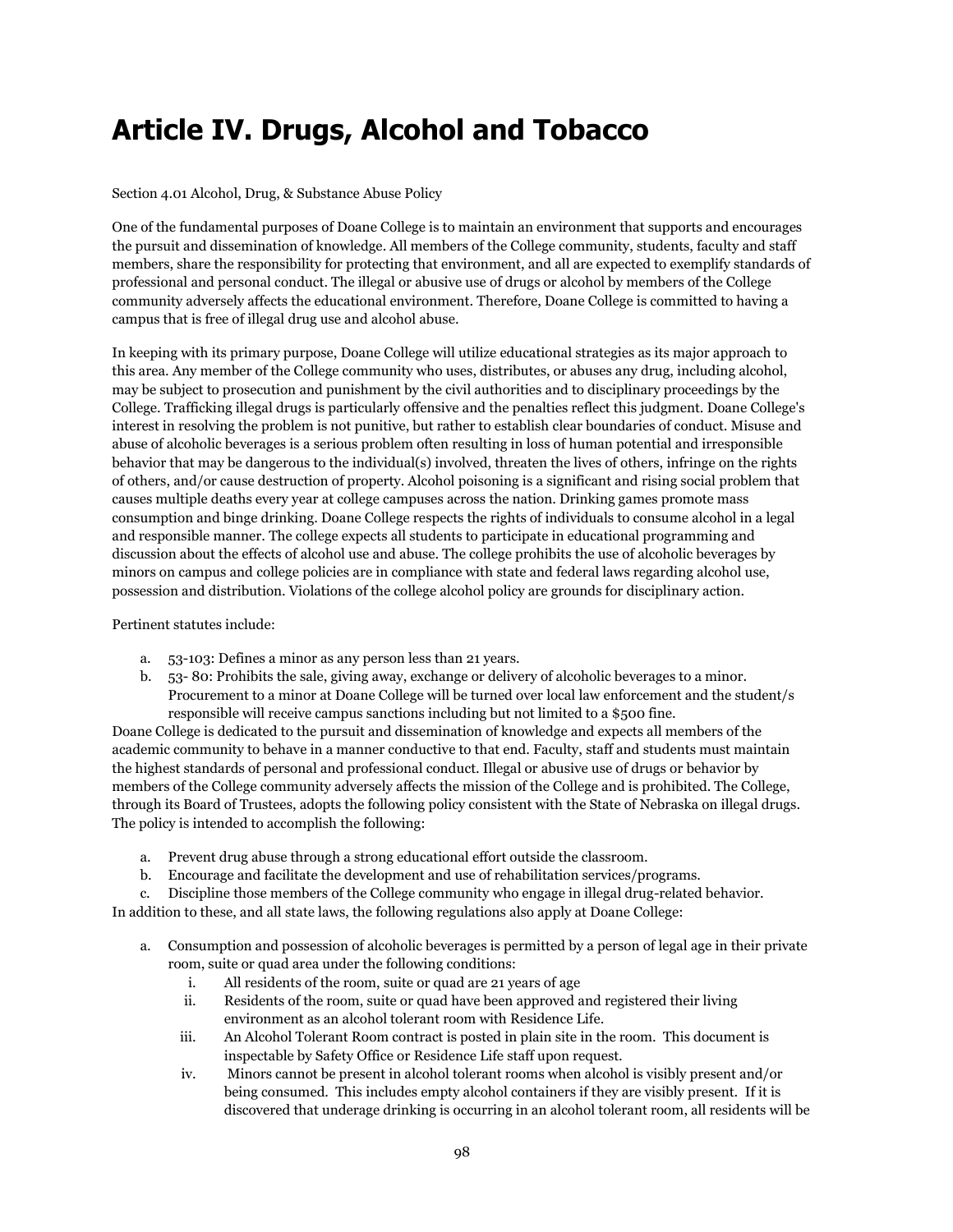referred to the judicial affairs office. If no residents are present all residents will be referred to the judicial affairs office.

- b. Students in rooms that are not alcohol tolerant (whether they are of age or not) cannot have alcohol or alcoholic containers present at any time.
- c. In the traditional residence halls, alcoholic beverages are not permitted in the hallways, lounges, or any other public areas in or around the residence halls, including the balcony area of Colonial and Burrage Halls.
- d. Except when authorized by college officials, kegs and other multi-liter containers, empty or full are prohibited on college property. College officials have the authority to request and supervise the immediate removal and disposal of prohibited items.
- e. The college prohibits using college or student organization funds for the purchase of alcoholic beverages for any student function.
- f. Campus organizations may not use alcoholic beverages at membership recruitment functions.
- g. References to and/or pictures of alcoholic beverages may not be used directly or indirectly in the advertisement of any college organization function.
- h. Hard alcohol (examples: Whisky, Rum, Tequila), including but not limited to mixes, brews or alcohol punches, is not permitted on campus.
- i. No "drinking games" (with alcohol) are allowed on the Doane College campus. Participants and observers are also in violation of this policy. Note: Drinking games are also banned by our residential policies. Even if not in use, drinking game can be confiscated by the college.

Drinking or possessing alcoholic beverages on College property, except where permitted under these regulations, is subject to disciplinary action. This includes fines, community service, drug and alcohol evaluations (at the student's expense), probation, suspension or expulsion from the College.

- a. Minor in Possession: Anyone under the age of 21 that possesses or is in the presence of alcohol. Examples of a MIP:
	- i. Any minor present in a room that is alcohol tolerant where the alcohol is in plain sight.
	- ii. Any minor in a non-alcohol tolerant room where alcohol is anywhere within the room
	- iii. A minor holding an alcohol container for an "of age" student.
	- iv. Possession of unopened or open alcohol containers.
	- v. Alcohol found in a minor's room during room checks. This includes alcohol that is found in shared lounges, bathrooms or trash cans.
- b. Procuring for a Minor: Serving and/or making alcohol available for students under legal age is a crime and the College will not tolerate or condone such practices. This also includes providing an environment where minors can drink. If minors have alcohol in their possession in your room it will be assumed that you provided the alcohol for them. The residents of the room are required at all times to be diligent in ensuring minors are not drinking in their room, suite or quad. The College's judicial system is designed to handle such infractions of the law and penalties are severe. In addition, these cases may be turned over to the local law enforcement.
- c. Alcohol Consumption in Public Places/"Open Container": Alcohol is only allowed in the room or shared living space of students who are 21 years of age or older, and who have received training and have properly displayed their alcohol tolerant room certificate. Alcohol is only allowed in the room, suite or quad that is alcohol tolerant or designated areas on campus during special events (i.e. Butler Gatherings).

Minors and "of age" students committing any of the above offenses are subject to any and all fines. Legal and responsible use of alcohol on campus is the goal of these regulations. Irresponsible (though legal) use of alcohol which infringes on the rights of others (i.e., excessive noise, physical or emotional abuse or assault or unsafe conduct) or results in the destruction of property, will be subject to appropriate disciplinary action. Based on behavioral concern reports and/or incident reports, the administration reserves the right to require that a student submit himself/herself for an alcohol or drug evaluation at his or her own expense. Subsequently, the student will be expected to abide by the recommendations of the evaluation. The college does reserve the right to turn any and all violations of law over to local authorities.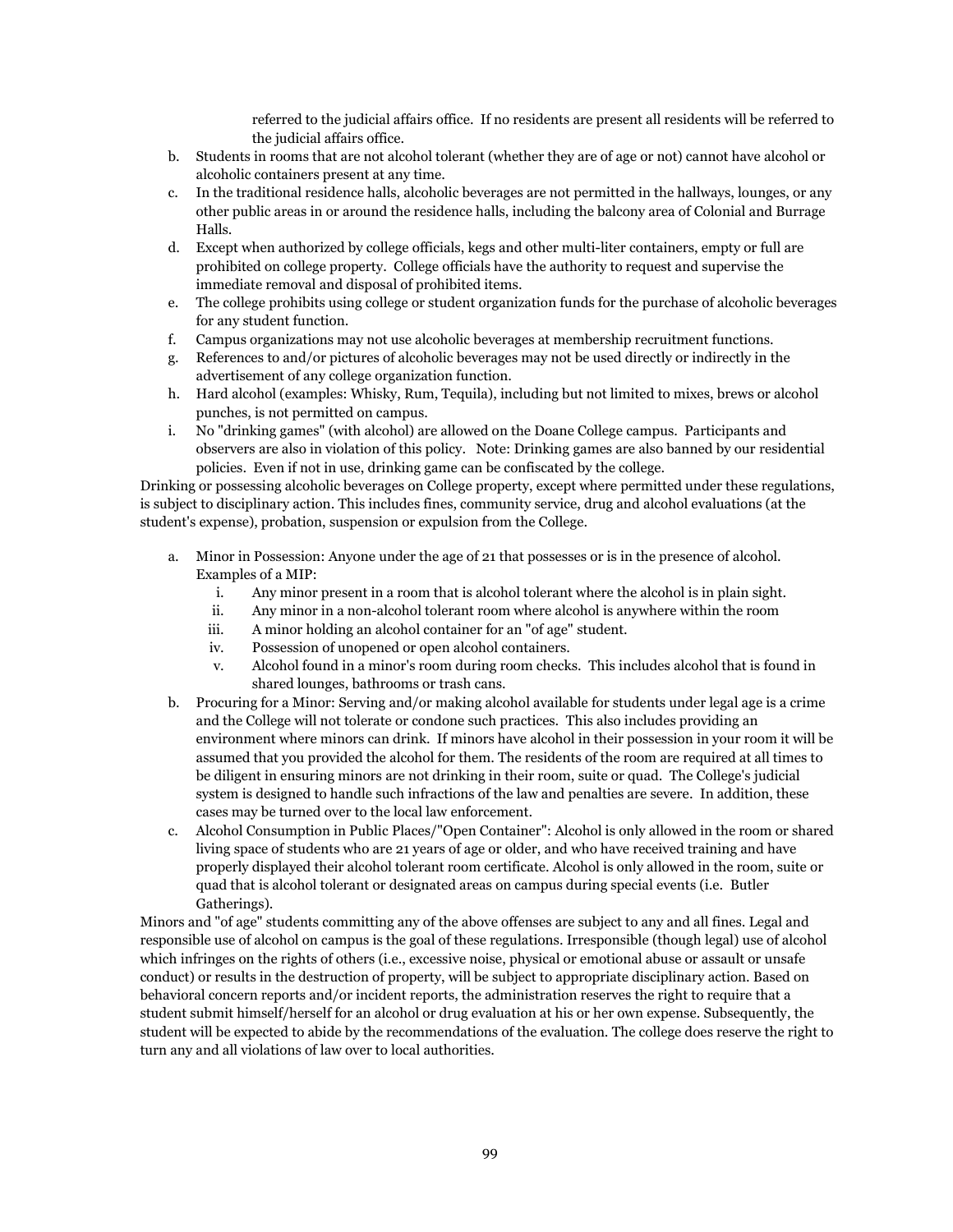## **Good Samaritan Policy**

The Doane community values the health and safety of its members and supports an environment that encourages students to come to the assistance of one another. To that end, the Good Samaritan policy has been created to ensure that responsible action is taken when a student is medically endangered due to the consumption of alcohol.

Students for whom medical assistance is summoned for alcohol intoxication will be granted amnesty from College disciplinary action. The student who summons the Safety Office or Residence Hall staff members or EMS on behalf of an intoxicated student will likewise be granted such amnesty provided the caller remains with the intoxicated student until help arrives. Students involved in an alcohol-related incident for which amnesty is granted will be provided appropriate educational or developmental interventions, which may include assessment and counseling. Amnesty applies only to alcohol violations and does not apply to other violations of the student conduct code such as assault, property damage, hazing or the presence of other illicit substances. It is expected that individual students will not abuse this policy and they will be notified if they lose the right to utilize this policy. Students should also be aware that this college policy does not prevent action by local and state authorities.

# **Section 4.02 Rehabilitation Services**

Those students who seek assistance to overcome a drug-related problem shall be provided with information about drug counseling and rehabilitation services available through Doane College contacts/networks and through community organizations. Those individuals who voluntarily avail themselves of these services prior to disciplinary actions by the College shall be assured that applicable professional standards of confidentiality will be observed to the extent allowed by law.

# **Section 4.03 Federal Trafficking Penalties**

Students, faculty members and other staff are responsible, as citizens, for knowing about and complying with the provisions of Nebraska law that make it a crime to possess, sell, deliver or manufacture those drugs designated collectively as controlled substances. Any member of the College community who violates any of those laws is subject to both prosecution and punishment by the civil authorities and disciplinary proceedings by the College. TRAFFICKING IN ILLEGAL DRUGS and/or the illegal POSSESSION OF DRUGS is taken very seriously and will be dealt with in a similar fashion. The College is not an environment to use, sell and/or possess drugs. If such conduct occurs, or is alleged by law enforcement to have occurred and criminal charges are filed, the involved students will be subject to immediate suspension and additional disciplinary consequences up to and including expulsion. The penalties to be imposed by the College may range from written warnings with probationary status to expulsions and complete separation from enrollment and/or discharges from employment. A federal drug conviction will result in the loss of federal student aid eligibility and the loss of all Doane College institutional funding. Check out more information on Federal Trafficking Penalties.

# **Section 4.04 Smoking Policy**

In order to provide a safe and healthy work/study environment for all employees and students and to comply with the Nebraska Clean Indoor Air Act, the College has adopted the following tobacco policy.

The following forms of tobacco products are prohibited:

In the all campus buildings and college vehicles: smoking through the use of pipes, cigars and cigarettes.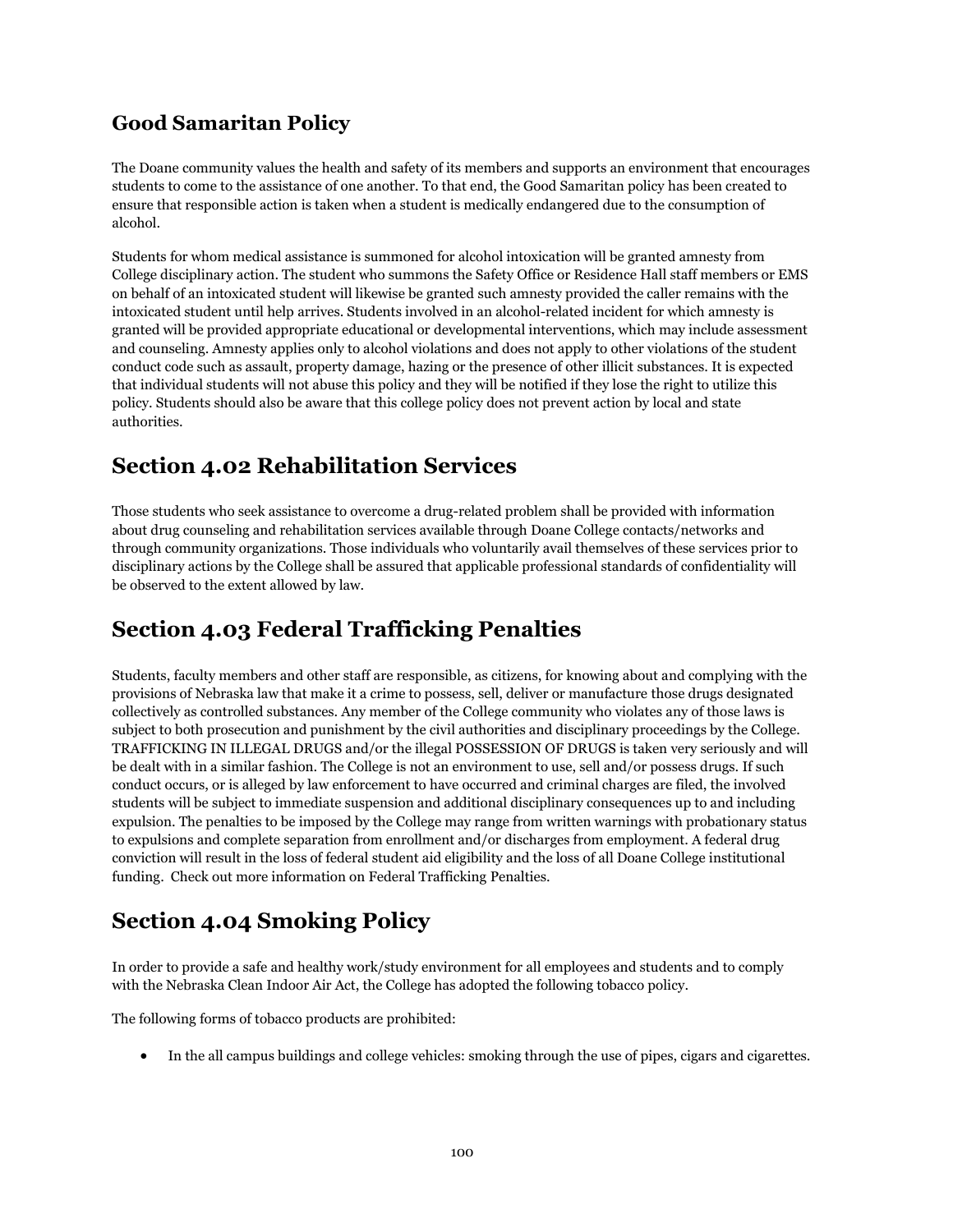In all non-residential buildings and college vehicles: smoking in any form through the use of tobacco products (pipes, cigars and cigarettes) or "vaping" with E-cigarettes. Smokeless tobacco (chewing or sniffing.)

The use of smokeless tobacco and E-cigarettes is permitted in the residence halls. Smoking tobacco in any form and smokeless tobacco will be permitted outdoors in designated smoking areas at least 20 feet away from building entrances. All employees share responsibility for adhering to and enforcing this policy, and have responsibility for bringing it to the attention of visitors.

# **Section 4.05 Beverage Container Policy**

Beverage containers of any type are t allowed into any Doane-sponsored public event, including sporting events and special events at the Haddix Center, Butler, Fuhrer Fieldhouse, etc. The public and students are encouraged to purchase refreshments sold at the concession stand. Anyone attempting to bring in a beverage container will be asked to dispose of it.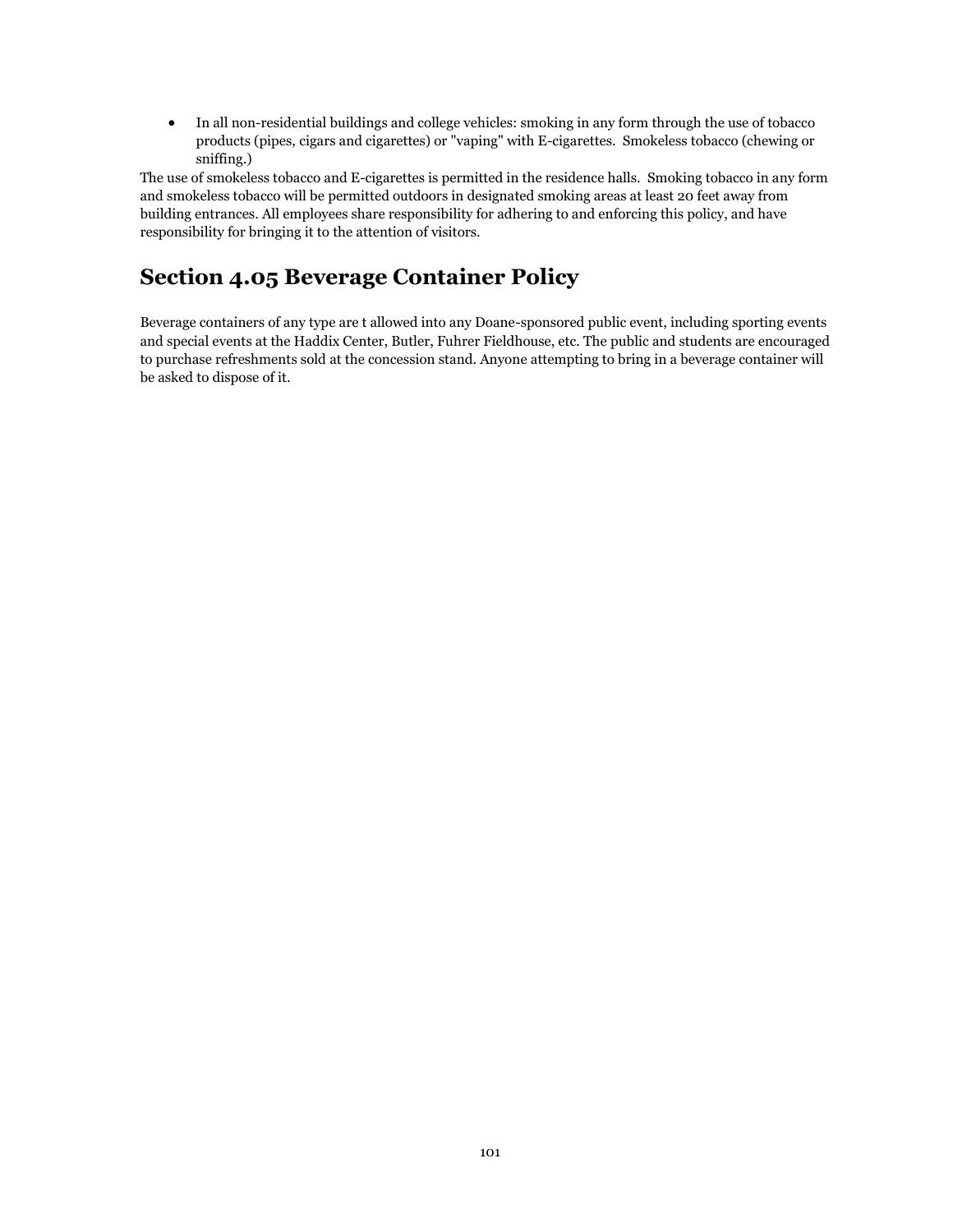# **Article V. Nondiscrimination and Harassment**

# **Section 5.01 Violence & Unacceptable Behavior Policy**

A basic tenet of our society is that every citizen has the right to security in both person and property. Our laws prohibit the physical abuse of persons, and the illegal appropriation and destruction of property. The effect of those laws is to provide a setting in which persons can realize their potential as social, political, economic, and creative beings.

Doane is a place of excitement and learning where all ages, abilities and disabilities, races, creeds, orientations, genders, identities, and ethnic and national origins have the opportunity to develop skills and knowledge toward goals which will make them effective citizens and promote their individual and group well-being.

Those students who do not share these goals, who flagrantly or consistently disrupt the educational process, or who physically abuse or harass, or attempt to physically abuse or harass, other persons in the Doane community or the Crete community as a whole, will be subject to disciplinary consequences. Such individuals may be dismissed from school and may be subject to criminal charges. Similarly, students who do not respect the property of others, thereby degrading the quality of student life and increasing the cost of education, will be held liable for such damages and may be dismissed from the institution as well as be subject to criminal liability.

Moreover, students found diminishing the dignity of other members of the community through illegal harassment, including sexual harassment, hate speech, hate/bias incidents or other means of disparagement, which are unlawful or inconsistent with the College's aspiration to produce citizens respectful and tolerant of the diversity of people, may be disciplined or dismissed from the College.

Students are encouraged to report criminal actions occurring on campus directly to the police by dialing 9-911. In addition, they are encouraged to report crimes to the College.

Doane College does not condone and will not tolerate violence of any kind. This prohibition includes, but is not limited to, violation of Doane's Sexual Assault and Rape Policy, § 5.02; Doane's Anti-Harassment Policy, § 5.04; and Doane's Bias/Hate Incident Policy, § 5.03. Violence prohibited under Doane's policies includes, but is not limited to:

- 1. Domestic violence, which includes asserted violent misdemeanor and felony offenses committed by the victim's current or former spouse, current or former co-habitant, person similarly situated under domestic or family violence law, or anyone else protected under domestic or family violence law.
- 2. Dating violence, which means violence by a person who has been in a romantic or intimate relationship with the victim. Whether there was such relationship will be gauged by its length, type, and frequency of interaction.
- 3. Stalking, which means a course of conduct directed at a specific person that would cause a reasonable person to fear for her, his, or others' safety, or to suffer substantial emotional distress.

# **Section 5.02 Sexual Assault and Rape Policy**

Statement of Purpose: Doane College does not condone and will not tolerate sexual assault or rape in any form. In the event of a reported incident, confidentiality, protection of the victim, and prevention of further injury or continued stress are the first priorities. The College will make every effort to be responsive and sensitive to the victims of sexual assault and rape. We encourage the involvement of law enforcement immediately. It is also the College's responsibility to provide a forum in which anyone involved in an incident will have it addressed promptly, fairly and impartially. Because of the traumatic and sensitive nature of these incidents, the Special Hearing Board described herein will respond quickly to the allegation and resolve the matter as expediently as possible while insuring that interests of all parties involved are protected.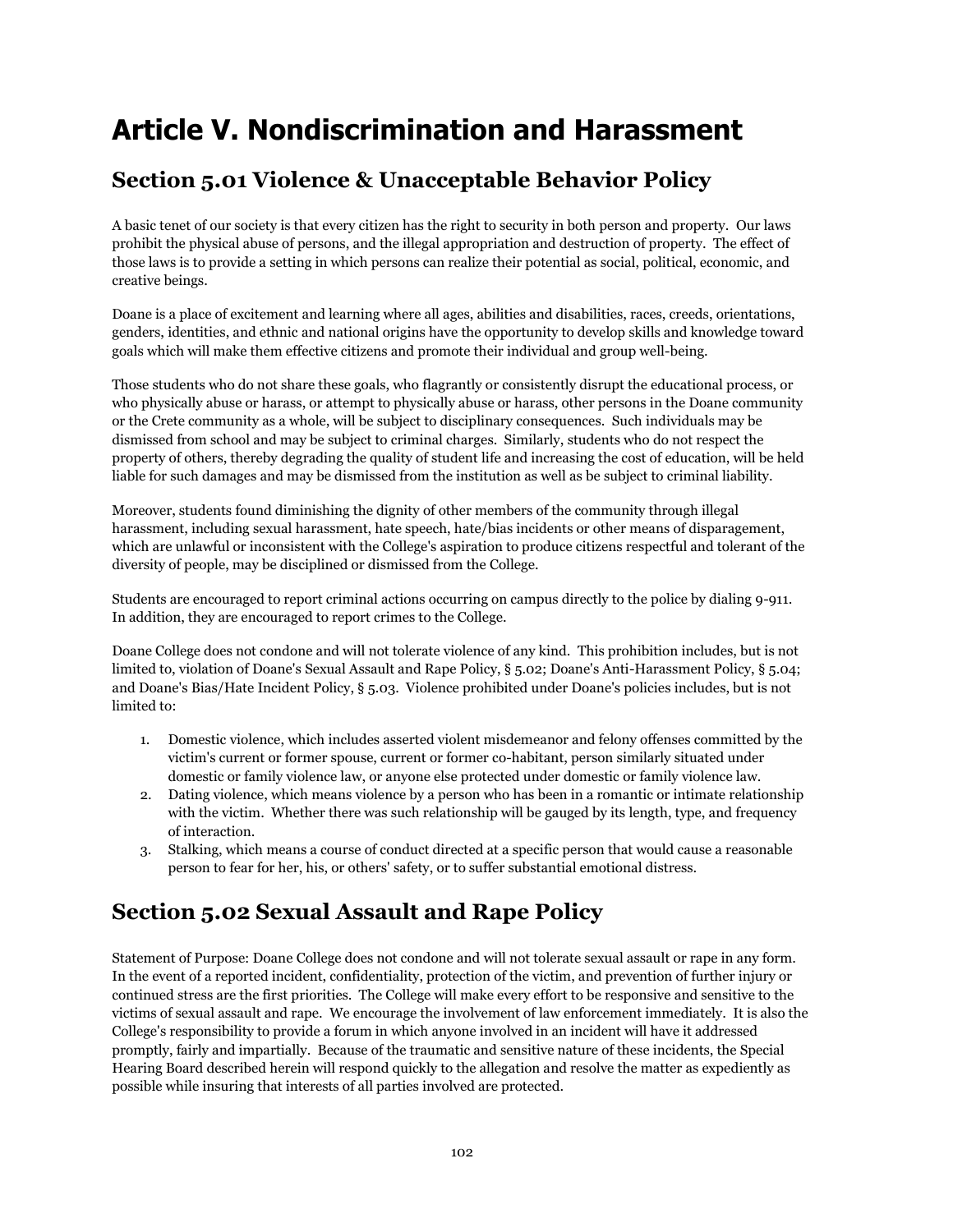Whether making the complaint or the person accused, questions may arise regarding implementation of Section 5.02, the Sexual Assault and Rape Policy for Doane College. A Rights and Responsibilities handout is available (upon request) and is designed to answer some of the frequently asked questions regarding the investigation and hearing process. If specific questions are not answered, in Section 5.02 or this handout, direct additional questions to the Student Leadership Office.

- a. Definitions:
- i. Sexual Assault is defined as engaging in any sexual contact other than intercourse with another person without that person's consent or cognizance.
- ii. Rape is defined as engaging in sexual intercourse oral, anal, or vaginal) with another person without that person's consent or cognizance. Rape may be accomplished by forcing or coercing the victim to have sexual intercourse against his or her will, including the use of threat of physical force, or any behavior that is designed to intimidate and induce fear in the victim. Rape can also occur when a victim is under the influence of alcohol or drugs, is undergoing physical or emotional trauma, or is incapable of denying or giving consent (for example, when a victim is in an unconscious or semi-conscious state).
- iii. Acquaintance Rape or Date Rape is defined as rape committed against an acquaintance, friend, or date under any of the conditions described above. The victim's consent to socialize or date does not constitute consent to sexual intercourse. Acquaintance rape or date rape is still rape.
- iv. Domestic violence, which includes asserted violent misdemeanor and felony offenses committed by the victim's current or former spouse, current or former co-habitant, person similarly situated under domestic or family violence law, or anyone else protected under domestic or family violence law.
- v. Dating violence, which means violence by a person who has been in a romantic or intimate relationship with the victim. Whether there was such relationship will be gauged by its length, type, and frequency of interaction.
- vi. Stalking, which means a course of conduct directed at a specific person that would cause a reasonable person to fear for her, his, or others' safety, or to suffer substantial emotional distress.
	- a. The Special Hearing Board

All incidents of alleged sexual assault or rape involving members of the Doane College community will be decided by a Special Hearing Board consisting of five members selected on a rotating basis from a pool of trained individuals. The pool shall consist of individuals drawn from all areas of the campus community. Training will be consistent with the Violence Against Women Reauthorization Act of 2013 and the SaVE Act, § 3.04. Specifically, training shall include, but not limited to, how to investigate and conduct hearings in a manner that protects the safety of victims and promotes accountability.

The Title IX Coordinator, in consultation with the Student Leadership Office, will coordinate the management of the pool of individuals for the Special Hearing Board. This includes periodic recruitment and training of individuals. An attempt will be made to maintain equal and genderbalanced representation for all areas of the campus community. In accordance with the recommendations from the Office of Civil Rights (OCR), students are not permitted to serve on the Special Hearing Board for alleged incidents of sexual assault or rape.

Training of all Special Hearing Board members will be the responsibility of the Title IX Coordinator to organize each fall. The Title IX Coordinator and each member of the pool will come to agreement as to his or her readiness to hear the case.

College officials convening the board will appoint one member of the board as chairperson for the case.

a. Procedures for Handling Incidents of Sexual Assault and Rape

Persons who believe they have been sexually assaulted or raped may choose any or all of the following options:

- i. Make use of campus and community resources (Crete Police Department).
- ii. Report the incident.
- iii. File a formal complaint.
- iv. Seek judicial relief in the form of restraining or protection orders.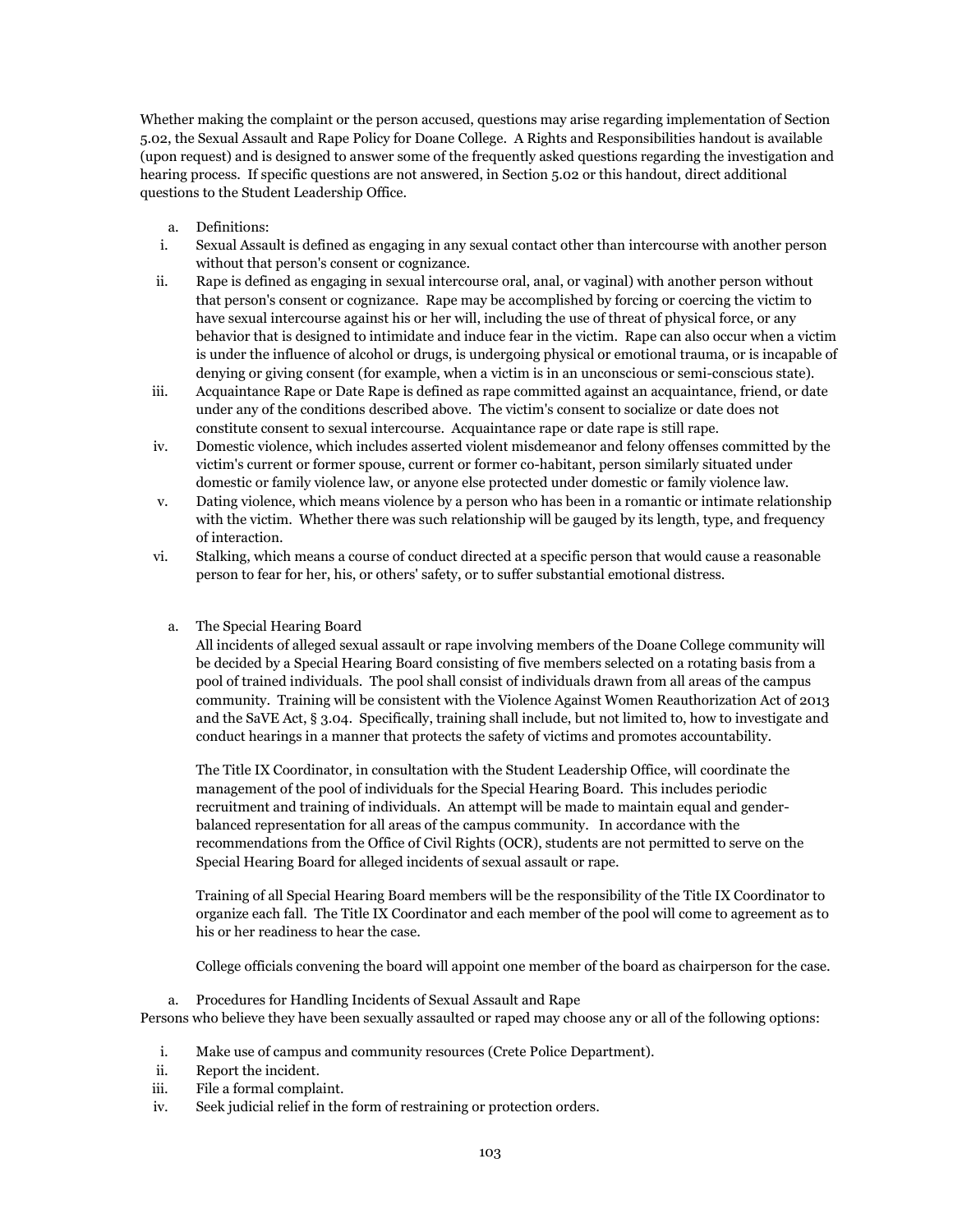The decision of whether or not to report an incident of sexual assault or rape can be a difficult one, especially in the immediate aftermath of the incident. Talking with a trained counselor can be extremely helpful in dealing with the emotional trauma and arriving at a decision about whether or not to report the incident. The counseling staff at Doane College is available to help. Because of student confidentiality requirements, talking to a counselor does not constitute reporting the incident; however, the counselor can help report the incident if the student requests him or her to do so. When the counseling center is closed, counselors are still available and can be reached by contacting the Senior Director of Housing or a Residence Director.

a. Initial Reporting of Incidents

All incidents should be reported immediately to one of the following offices:

- i. Safety Office, ext. 8669.
- ii. Senior Director of Housing, ext. 6721.
- iii. Student Leadership Office, ext. 8111.
- iv. Office of Human Resources, ext. 6773.

Staff in these offices will treat each case with sensitivity and confidentiality. In order for staff to respond effectively to an incident, it should be reported as soon as possible.

The Senior Director of Housing or Associate Dean of Student Leadership will promptly determine the need for modifying living arrangements.

a. Bringing a Complaint

After consulting with the staff of any of the offices listed above, a victim may decide to press criminal charges with the Crete Police Department and/or file a formal complaint for violation of College rules with the appropriate Doane College officials. If both criminal charges and a complaint for violation of College rules are filed, the College disciplinary process will remain separate and distinct from the criminal process as they involve different interests. A student may be suspended immediately following report of violation of a serious crime.

Students wishing to bring a complaint of sexual misconduct should contact the Senior Director of Housing. The director will apprise the student of the College's policies and procedures in such cases, the interests of both parties, and the possible outcomes. The director will request the student complete a formal written statement.

As a result of the initial discussions between the complainant and the appropriate college official, the College will conduct a prompt and thorough investigation into the matter, and will take any steps it deems y; unless an effective investigation cannot be conducted without disclosure of the complainant's identity. The standard of proof for sexual assault and harassment complaints will be preponderance of the evidence.

- a. The investigation may consist of any or all of the following:
	- i. Meeting with the complainant to determine the nature and extent of the alleged incident. The complainant will be allowed to have a representative of his or her choice present. A written summary of this discussion will be included in the investigation file.
	- ii. Meeting with the person accused and informing him or her that a complaint has been made, discussing with him or her, the allegations made by the complainant, and obtaining additional relevant information from the accused. The person accused will be allowed to have a representative of his or her choice present. A written summary of this discussion will be included in the investigation file.
	- iii. Meeting with any witnesses. A written summary of these discussions will be included in the investigation file.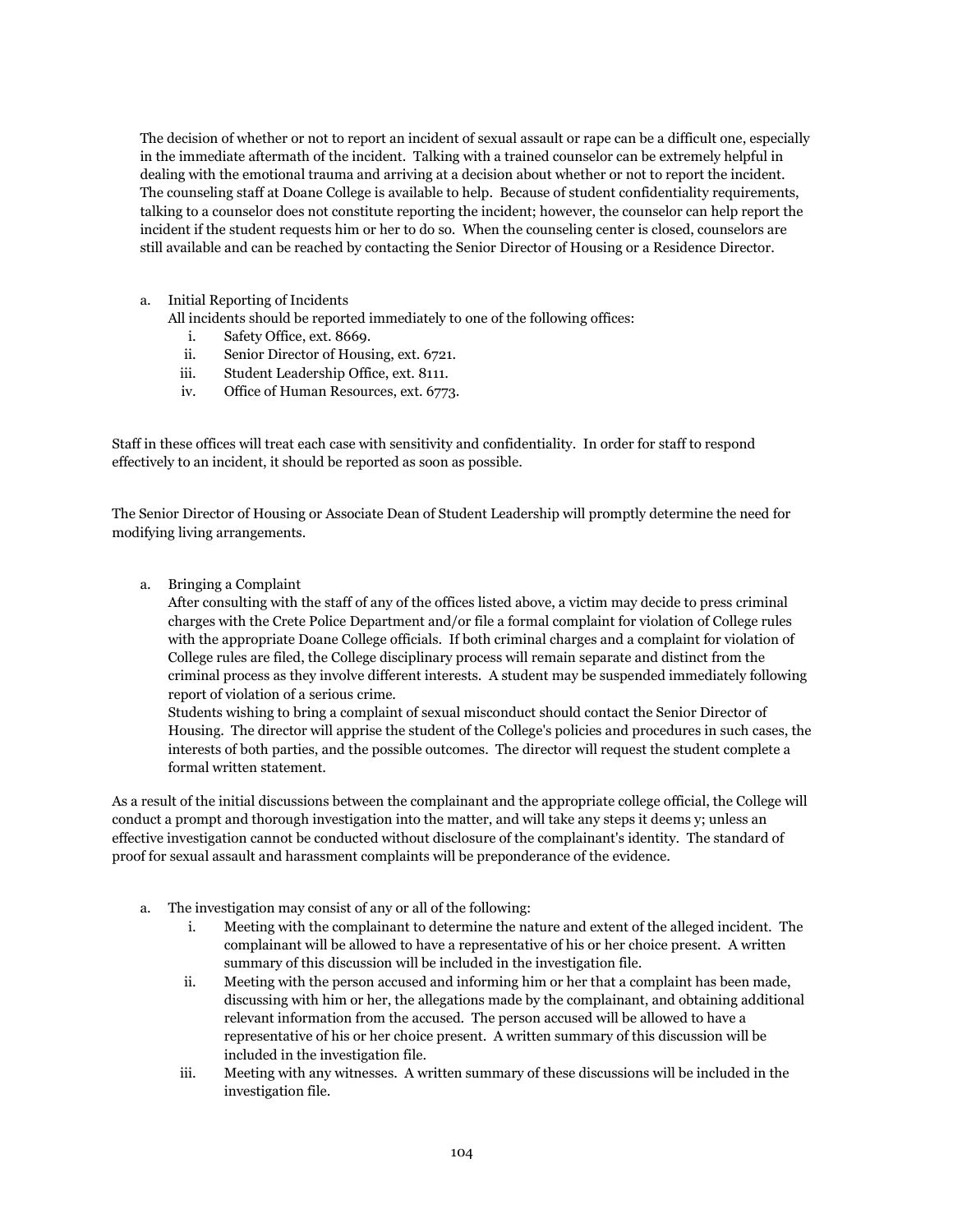- iv. Determining if immediate action is needed to protect the educational atmosphere and, if so, make appropriate recommendations to the president of the College immediately.
- v. Taking any other action deemed appropriate to resolve the matter, including conducting a joint meeting with the affected parties.
- vi. Making a written report outlining in detail the persons involved, the facts, conclusions as to the validity of the allegations in the charge, and a recommendation for further disposition including, but not limited to, remedial steps and appropriate discipline. The report shall state whether the matter has been resolved to the satisfaction of the complainant and the person accused.
- vii. If the complaint has not been resolved informally, the complainant must write and sign a formal complaint against the accused party if he/she wishes the complaint to proceed further. The complaint shall include a statement of the situation, dates of occurrence, and all parties related to the complaint.

b. A Sexual Assault or Rape Incident

What to do after an incident occurs:

- i. Get to a safe place or situation.
- ii. Do not shower or bathe, douche, or change clothes.
- iii. Contact the Doane Safety Office or any Residence Life Staff member.
- iv. The Residence Life staff member will contact the Vice President for Student Leadership.
- v. The Student Leadership Office will assist with contacting professional counselors, family members, faculty members, friends, and law enforcement as directed by the student.

Informing the alleged offender of the complaint once a formal complaint has been filed, the official receiving the complaint will immediately (by the end of the next business day) contact the Student Leadership Office and provide a copy of the formal, written statement.

The college will, in turn, inform the alleged offender of the complaint by the end of the next business day if the whereabouts of the alleged offender are known. If the whereabouts of the alleged offender are not known, the College will inform the alleged offender of the complaint as soon as the alleged offender is located. The official will apprise the alleged offender of the College's policies and procedures in such cases, the interests of both parties, and possible outcomes.

a. Resolving the Complaint

The Special Hearing Board will convene as soon as possible to resolve the matter. An initial slate of individuals from the pool will be proposed to parties involved who, for good cause, can challenge any individuals proposed. This process will be continued (as quickly as possible) until a complete Special Hearing Board is assembled.

The Special Hearing Board will investigate the matter as quickly as possible in order to determine whether or not the individual is responsible for violation of Doane College Policy on Sexual Assault and Rape as described in this document. The investigation and deliberations will be conducted to insure interests of both parties are carefully protected. All matters before the Special Hearing Board are closed to the public. The hearing conducted by the board will be videotaped or at the election of the College will be recorded by a court stenographer, or both. The tape and any transcript will be sealed in a locked file and will not be published or released to anyone unless the College, in the context of legal proceedings, deems that publication necessary.

The person bringing the complaint and the person responding to the complaint, may have one appropriate adviser of their choice from the College community (faculty, staff, or student body) present. Legal counsel, parents, and/or advisers who are not a part of the College community are not allowed to attend. The board will hear testimony from the complainant and accused party and any witnesses requested by either party or by the Board. Board members may choose to ask questions of any party appearing before it.

The Board will decide whether the individual is responsible for violation of the Doane College Policy on Sexual Assault and Rape. After adjourning the hearings, the board will meet in closed session to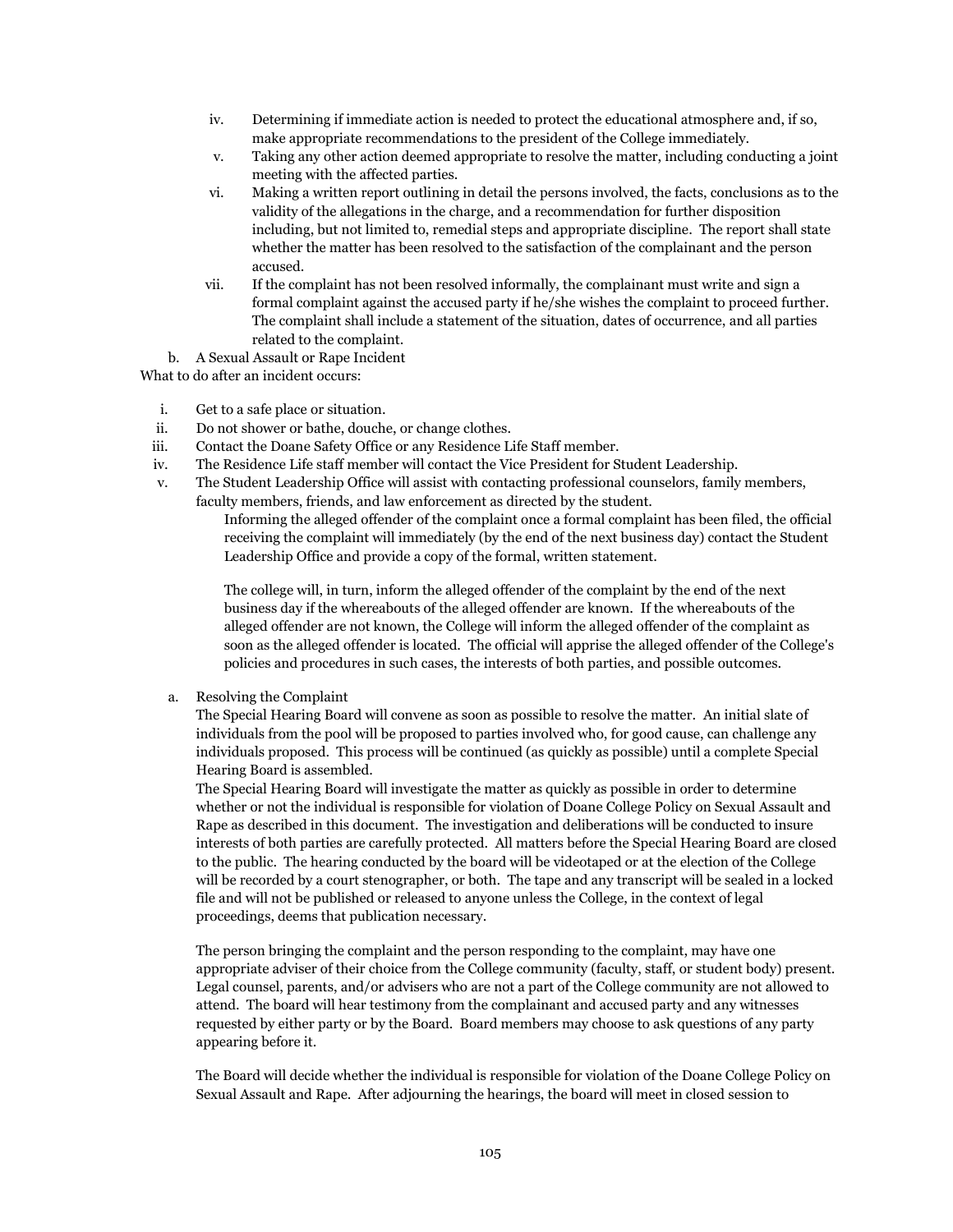prepare a written report of its findings. The board may also make recommendations regarding discipline in the event the individual is found responsible.

If the board finds that the alleged offender is responsible for violation of college policy, the Chief Judicial Officer will determine appropriate discipline after consideration of the Board's findings and recommendations. In determining whether there is sufficient evidence to support a complaint of sexual assault or rape, the Board shall use a preponderance of evidence standard (i.e., that it is more likely than not the prohibited conduct occurred). This same standard shall be applied in any appeal from the Board's findings and recommendations.

The college will notify the complainant and the alleged offender of the board's decision and any discipline in writing within two business days of receiving the Board's decision. All parties involved are responsible for providing the Chief Judicial Officer life appropriate contact information for receipt of such notice.

### i. The Appeal Process

Either party has the right to appeal the decision of the Special Hearing Board or the imposed discipline. Such an appeal must be made in writing to the president, or his or her designee, of Doane College within three business days of the notification of the decision. The President, or his or her designee, will act upon a written appeal within a reasonable time, normally five business days after receipt of the appeal. The President, or his or her designee, will have access to all documents relating to the decision and any video tape or written transcript of the hearing. The President, or his or her designee, will then notify the appellant of the decision in writing. The decision of the President, or his or her designee, is final.

### Possible Disciplinary Sanctions

If the alleged offender is found responsible for violating College policy, possible discipline includes, but is not necessarily limited to, one or all of the following:

- i. A letter of censure to be placed in the student's non-academic file.
- ii. Mandatory counseling.
- iii. Disciplinary probation.
- iv. Suspension from Doane College.
- v. Expulsion from Doane College.
- a. New students and new employees will be provided primary prevention and awareness programs to promote awareness of rape, acquaintance rape, domestic violence, dating violence, sexual assault and stalking within the Doane community. The training programs will include:
- i. the fact that Doane College prohibits these conducts and offenses;
- ii. the definition of the prohibited conduct and offenses;
- iii. the definition of consent with reference to sexual offenses;
- iv. safe and positive options for bystander intervention which an individual may take to prevent harm or intervene in risky situations;
- v. how to recognize signs of abuse behavior and how to avoid potential attacks; and
- vi. the presence of ongoing prevention and awareness campaigns for students, employees and faculty at Doane College as they relate to each of these topics.

The above sanctions may be applied immediately, which may include loss of campus privileges.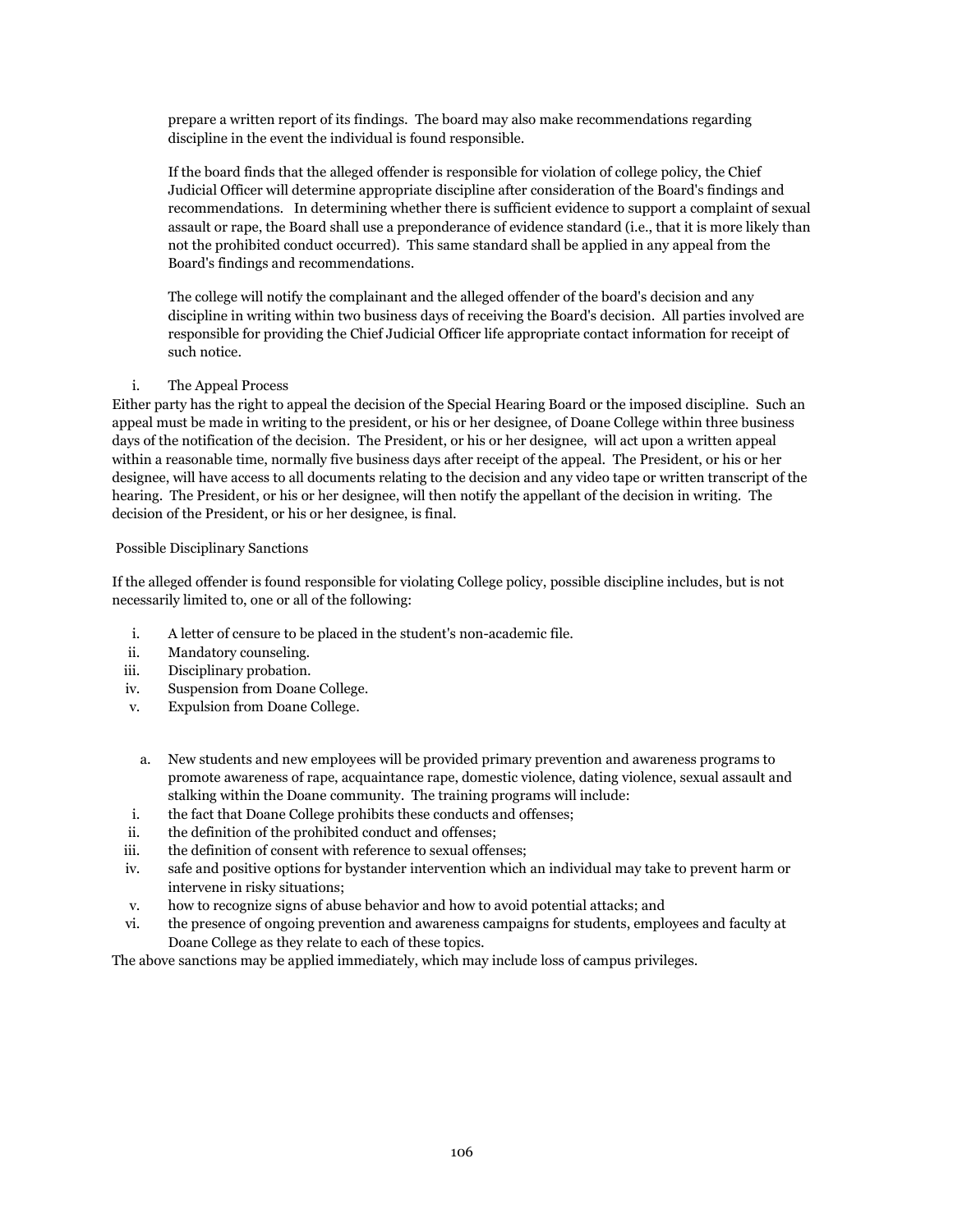## **Section 5.03 Bias/Hate Incident Policy**

Members of the Doane College community are expected to demonstrate individual responsibility in showing consideration for the beliefs and feelings of others; abiding by federal, state and local laws; and demonstrating exemplary conduct. When a student's behavior has direct implications for others and/or the well-being of the campus community, there is cause for community involvement, regardless of where the situation occurs (e.g. home or abroad).

Doane College creates a social and academic environment where students develop awareness of diversity and multiculturalism, and how to function in a pluralistic and global society. Any behavior which threatens this environment will not be tolerated. To aid the College in responding to incidents of bias and hate, an Advocacy Response Team (ART) has been created which will offer support and assistance to victims as well as insuring incidents is documented properly. Members of the ART team are:

**Nathan Erickson** | GA 313

nathan.erickson@doane.edu

**Rhonda Lake** | PC 136

rhonda.lake@doane.edu

**Nancy Murphy |** PW 026

nancy.murphy@doane.edu

**Jessie Myles |** PC 144

jessie.myles@doane.edu

This group of students, faculty and staff function as a systematic response mechanism to engage in preventative measures to combat hate and biases on campus. The Advocacy Response Team does not conduct formal investigations or replace existing sanctioning bodies of authority. The team will help the victim (if he/she so desires) report the incident formally to the College. Any such reports will be made to the Senior Director of Housing or the Associate Dean of Student Leadership. The actions/incidents outlined in the report will constitute a possible violation of the Student Conduct Code. Sanctions will be determined based upon information gathered from investigations and input from the Advocacy Response Team. A full description of the team's function, goals, and membership can be found in the Student Leadership Office.

Bias/hate incidents include, but are not limited to, attempted or actual harassment or violence based wholly or in part on the victim's membership in a legally protected class, or based on the victim's sexual orientation or gender identity. See also Anti-Harassment Policy, § 5.04, and Violence and Unacceptable Behavior Policy, § 5.01.

## **Section 5.04 Anti-Harassment Policy**

A fundamental policy of the College is that employees and students at the College should be able to work and study at the College in an environment free of discrimination and any form of harassment based on race, color, religion, sex, national origin, disability, age, marital status, genetic information, sexual orientation or any other protected class recognized by state or federal law. Sexual harassment and/or sexual violence are prohibited forms of sex discrimination. To further this fundamental policy, the College prohibits the harassment of any person, student or employee and the prohibition extends to harassment based on race, color, religion, sex, national origin, genetic information, disability, age, marital status, or sexual orientation. Harassment is counterproductive to the College's goals and will not be tolerated. Such behavior is unacceptable because it is a form of unprofessional behavior threatening to the academic freedom and personal integrity of others. Failure to follow this policy will result in disciplinary action up to and including termination.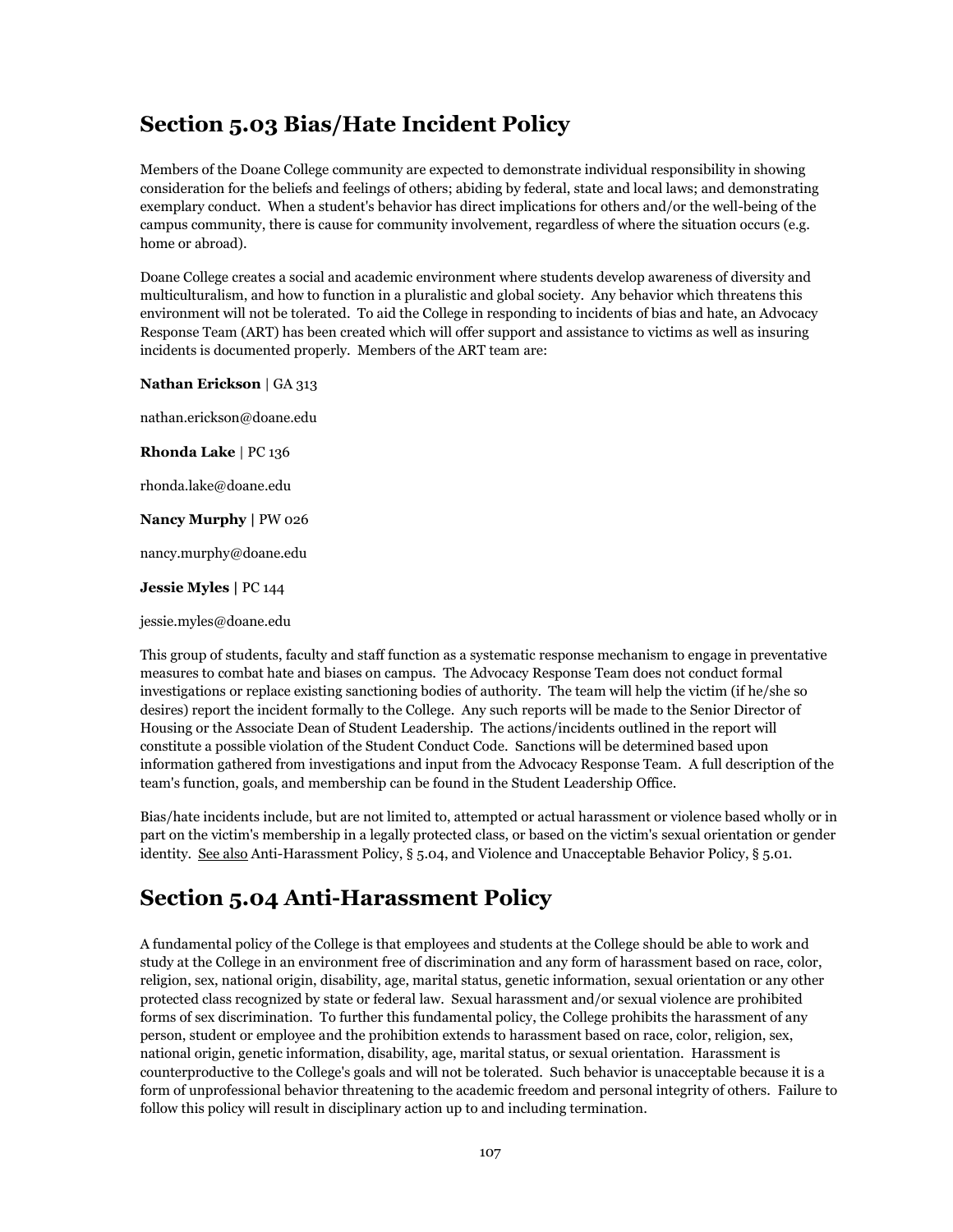The type of harassment that is prohibited may take many forms and includes, without limitation, verbal harassment (derogatory comments and/or slurs), physical harassment (assault or physical interference), visual harassment (posters, cartoons, drawings), use of the Internet or e-mail to harass or embarrass, and innuendo or false rumors. Further, harassment includes conduct that has the purpose or effect of unreasonably interfering with an individual's work or academic performance or creating an intimidating, hostile, or offensive work or academic environment. Harassment is prohibited both during normal work or school hours and outside the normal work or school hours if such harassment is determined by the College to affect the normal working or student/faculty/staff relationships.

Harassment can take a number of forms, but of particular concern is sexual harassment, which is a violation of state and federal law. It includes unwelcome sexual advances, requests for sexual favors, sexually motivated physical conduct, sexual assault, sexual violence, domestic violence, stalking, and other verbal or physical conduct, or visual forms of harassment of a sexual nature.

Harassment includes, but is not limited to, the following forms:

- Unwelcome or unwanted advances, including sexual advances. This means patting, pinching, brushing up against, hugging, cornering, kissing, fondling, or any other similar physical contact.
- Unwelcome requests or demands for favors, including sexual favors. This includes subtle or blatant expectations, pressures or request for any type of favor, including a sexual favor, whether or not it is accompanied by an implied or stated promise of preferential treatment or negative consequences concerning academic or employment status.
- Verbal abuse or kidding that is oriented toward a prohibited form of harassment, including that which is sex-oriented and considered unwelcome. This includes offensive comments which harass an individual based upon his or her sex, race, age, national origin, disability, or marital status; telling "dirty jokes" that are inappropriate and considered offensive, or any tasteless, sexually oriented comments, innuendoes, or actions that offend.
- Creating a work or academic environment that is intimidating, hostile, abusive, or offensive because of unwelcome or unwanted conversations, suggestions, requests, demands, physical contacts, or attentions, whether sexually oriented or otherwise related to a prohibited form of harassment.

The College's concern is to provide a working and academic environment that is comfortable, conducive to the academic enterprise, and free from this type of behavior. This policy is written to be sure that everyone understands our intent to provide an academic and working environment free of harassment.

Obviously, the College cannot prevent violations of this policy unless such behavior is observed or the College is told of the violations. The procedures regarding complaints of harassment are described below.

All persons are assured that they will not suffer negative consequences as a result of bringing their concerns to the College's attention. Failure of any person involved in the investigation of a harassment complaint to keep the complaint confidential shall be a separate violation of this policy. A separate violation shall also occur if any retaliatory action is taken against or directed at any person who has made a harassment complaint or participated in an investigation of such conduct. Violations will result in disciplinary action. The College reserves the right to provide information regarding any harassment complaint or retaliatory conduct to the necessary legal authorities if the College, in its sole discretion, believes illegal conduct has occurred.

### Procedures Regarding Complaints of Harassment

a) Any member of the College community who believes that he or she has been the victim of harassment as defined above may bring the matter to the attention of the individuals designated to handle complaints of harassment. If the potential offender is a staff member, reports should be made to the Vice President for Finance. If the potential offender is a faculty member, reports should be made to the Vice President for Academic Affairs. If the potential offender is a student, reports should be made to the Vice President for Student Leadership. If the potential offender is an outside party, such as a vendor or contractor of the College, reports should be made to the Vice President for Finance and the procedures for handling complaints against staff members shall apply. Any person shall also have the option of reporting the concern to the College Nurse in the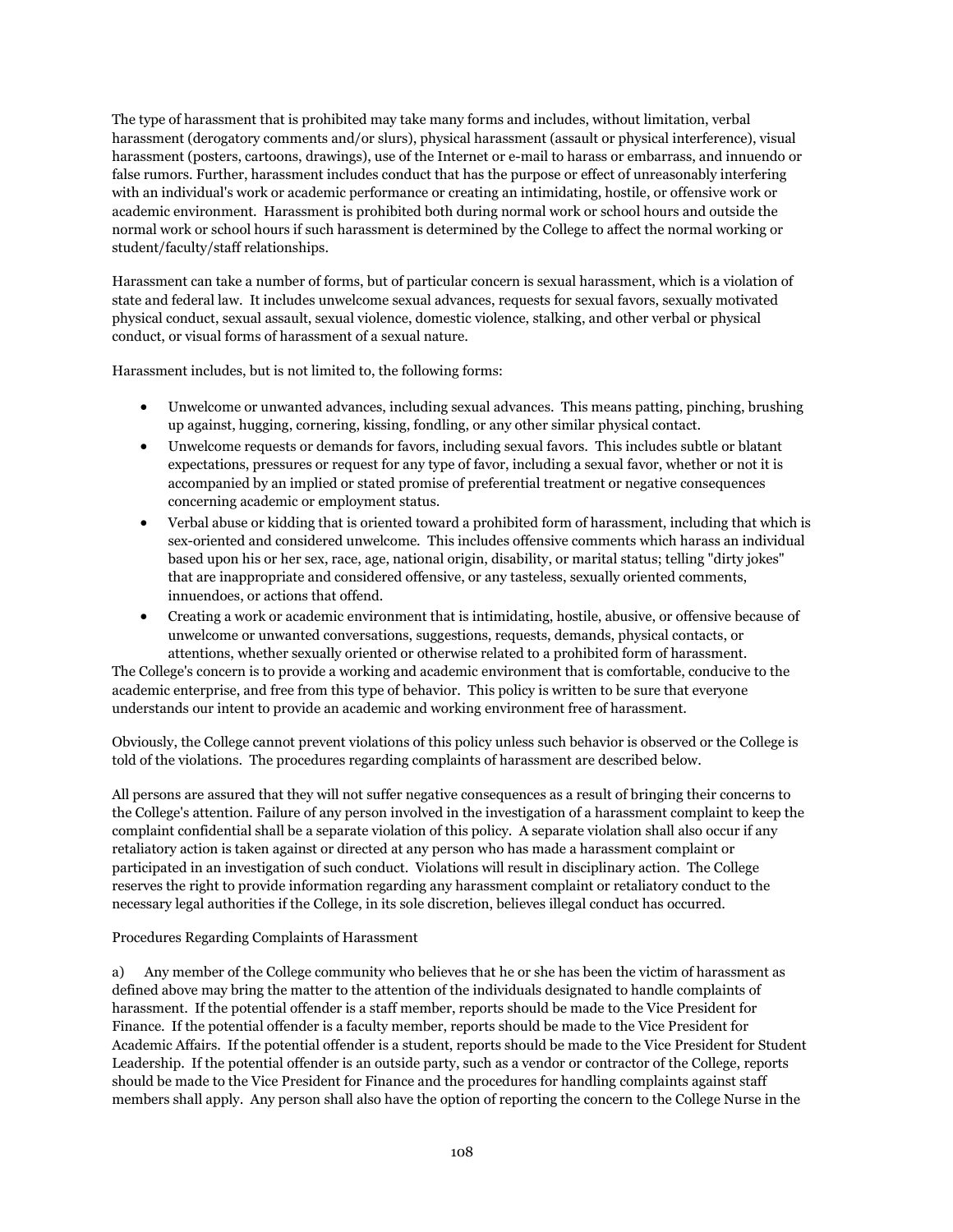Health and Wellness Office or to the Director of Human Resources who will inform the appropriate individual of the concern. If the person designated to receive the report is part of the problem, a report can be made to any other person designated to handle complaints of harassment. The counseling staff at Doane is available to help. Talking to a counselor does not constitute reporting the incident; however, the counselor can help report the incident if the student so chooses.

b) All harassment complaints will be reported to the designated Title IX official.

c) The complainant should present the complaint as promptly as possible after the alleged harassment occurs.

d) The person receiving the complaint can and should provide to the complainant a written memorandum advising the complainant that in order for the College to best investigate the complaint, a written complaint should be submitted under these procedures.

e) After the initial meeting with the person designated to receive the complaint, the complainant should submit or verify a written statement to the person designated to receive the complaint describing with particularity the alleged harassment. The written statement should identify any persons with knowledge of any facts relevant to the harassment complaint.

f) Except as reasonably necessary to investigate the written complaint and to give the person accused of harassment an opportunity to respond, all written complaints of harassment shall be kept confidential.

g) The written complaint shall be promptly forwarded to the person accused of harassment and the person accused of harassment shall submit a written response to the allegations within seven days. The response should identify any persons with knowledge of any facts relevant to the harassment complaint.

h) Upon receipt of the response, the person designated to receive the complaint or an impartial investigator appointed by the person receiving the complaint shall promptly investigate the complaint. Normally, the investigation period should not exceed 21 days. During the investigation, the person receiving the complaint may take whatever steps he or she deems appropriate to effect an informal resolution of the complaint acceptable to the College, the person making the complaint and the person accused of harassment.

i) In determining whether there is sufficient evidence to support a complaint of harassment, the investigator shall use a preponderance of evidence standard (i.e., that it is more likely than not that harassment occurred). This same standard shall be applied in any appeal from the investigator's decision.

j) Upon completion of the investigation and if an informal resolution has not been reached, the person receiving the complaint shall promptly provide a written statement regarding the outcome of the investigation to both the person making the complaint and the person accused of harassment.

k) Either the person making the complaint or the person charged with harassment may appeal the findings or the decision to impose or not to impose disciplinary action by filing a written appeal within two business days of receipt of the findings.

l) All appeals shall be communicated to the office of the College President, and the President or his or her designee shall convene a Committee to hear the appeal. The Committee shall consist of three members selected from the Doane community who have been trained to hear cases as a Special Hearing Board member pursuant to Doane's Sexual Assault and Rape Policy §5.02 in the Student Handbook. The three Committee members shall reflect the appropriate faculty and student populations as appropriate under the circumstances as determined by the President or his or her designee. The written appeal must state the specific basis for the appeal, including whether the appealing party is challenging (1) whether a violation occurred; (2) whether the sanction is appropriate; or (3) that new evidence not previously considered is now available. The Committee may call witnesses and receive as evidence the information it deems necessary to assist it in reaching a determination of the merits of the allegation. Once such a determination has been reached, the Committee shall simultaneously communicate its findings in writing to the person making the complaint and the person accused of harassment.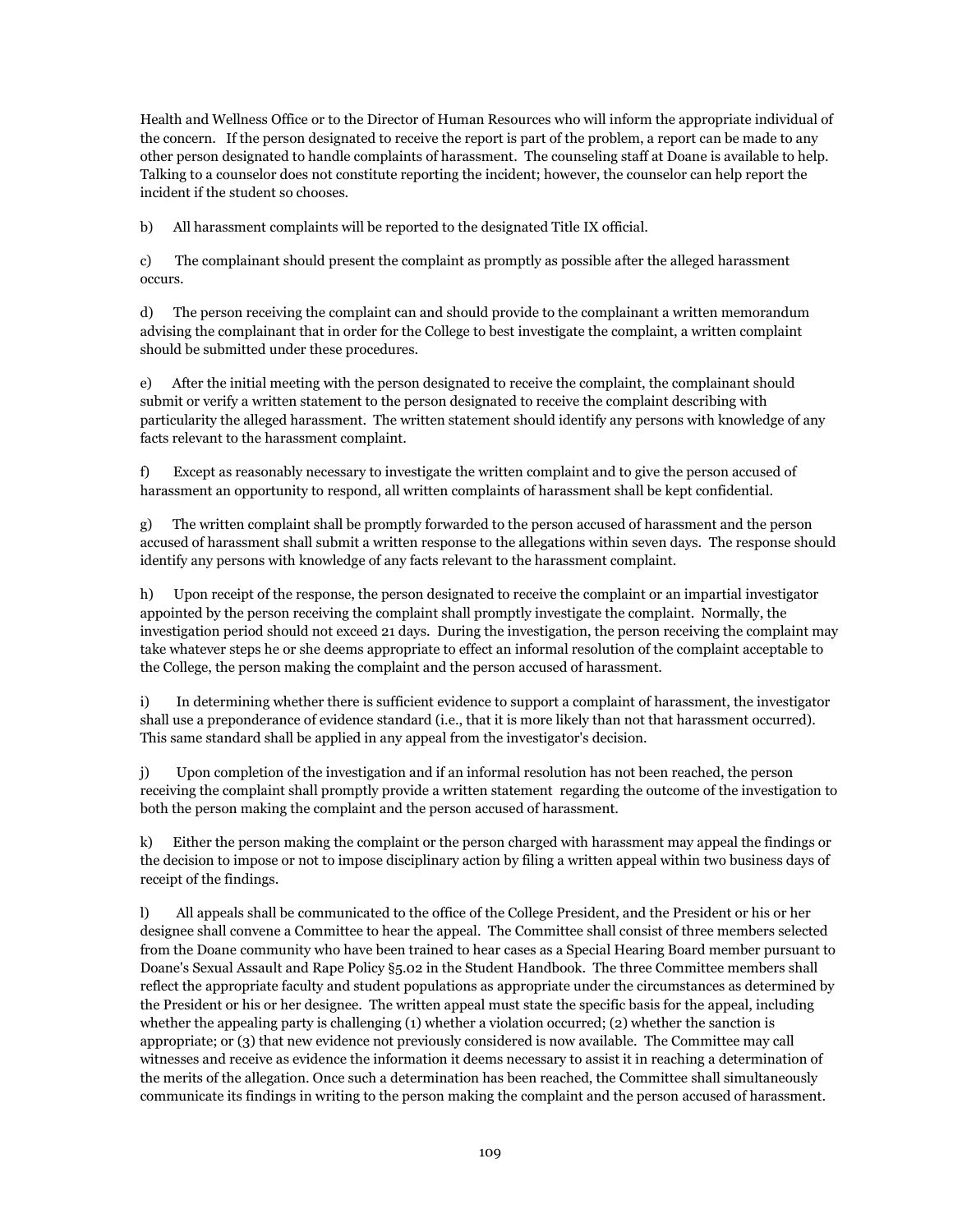A finding that harassment has occurred requires a majority vote of Committee members. If the Committee finds harassment and further finds that reasonable cause exists for seeking sanctions, the Committee shall forward its recommendations for sanctions directly to the College President or his or her designee in the matter. A recommendation for sanctions requires the majority vote of Committee members. The College President or his or her designee, although not bound by the recommendations, shall promptly act in response to the recommendations of the Committee. If the person accused of harassment holds a tenured faculty position and the potential discipline includes dismissal, the College President or his or her designee, in reviewing the matter, shall comply with the procedures for dismissal proceedings for faculty on continuous tenure as set forth in the Faculty Handbook.

The Committee may have legal counsel present to provide technical and legal advice to the Committee and shall observe the following guidelines in conducting its proceedings:

a) An opening statement by the chair regarding the nature of the case, the identity of the parties, and the nature of the allegations.

b) Sequence of presentation of evidence:

- Complainant presents evidence;
- Person accused of harassment presents evidence;
- Complainant presents rebuttal evidence;
- Chair or investigator presents additional evidence from initial investigation of the matter;
- Closing statements from complainant, person accused of harassment, and Chair or investigator.

Both the complainant and accused have the right to have present an advisor of their choice from the Doane community but they shall not be represented by legal counsel in the proceedings.

All written records of harassment complaints made pursuant to this policy shall be kept in a separate confidential file and not in the faculty evaluation files, personnel files or permanent student records.

# **Section 5.05 HIV/AIDS Policy**

The purpose of this policy is to:

- a. Inform and educate persons in the Doane College community regarding HIV/AIDS (Human Immunodeficiency Virus/Acquired Immune Deficiency Syndrome)
- b. Assist in offering services to persons with suspected or known cases of HIV/AIDS in the Doane College community.

This policy is intended to be flexible to best address the changing parameters of the disease's process. It is also intended that the HIV/AIDS policy for Doane College comply with the recommendations of the American College Health Association (ACHA). Given the current scientific findings, the primary goal is to protect confidentiality and health of anyone in the Doane College community who has been diagnosed as having been exposed to HIV/AIDS without creating a health risk for the College community. The second goal of this policy is to provide education for the Doane community about HIV/AIDS. This education shall be multifaceted in nature, involving speakers, written materials, and answering individual questions. The goal will be to teach persons in the Doane College community how to prevent exposure to and transmission of the HIV/AIDS virus.

The most current research indicates that the HIV/AIDS virus is not transmitted through casual contact. Exposure through intimate sexual contacts, or through contaminated needles or blood and blood products, is the only known method of transmission. The HIV/AIDS virus has been isolated in small amounts in other body fluids such as tears and perspiration, but not in amounts sufficient for transmission.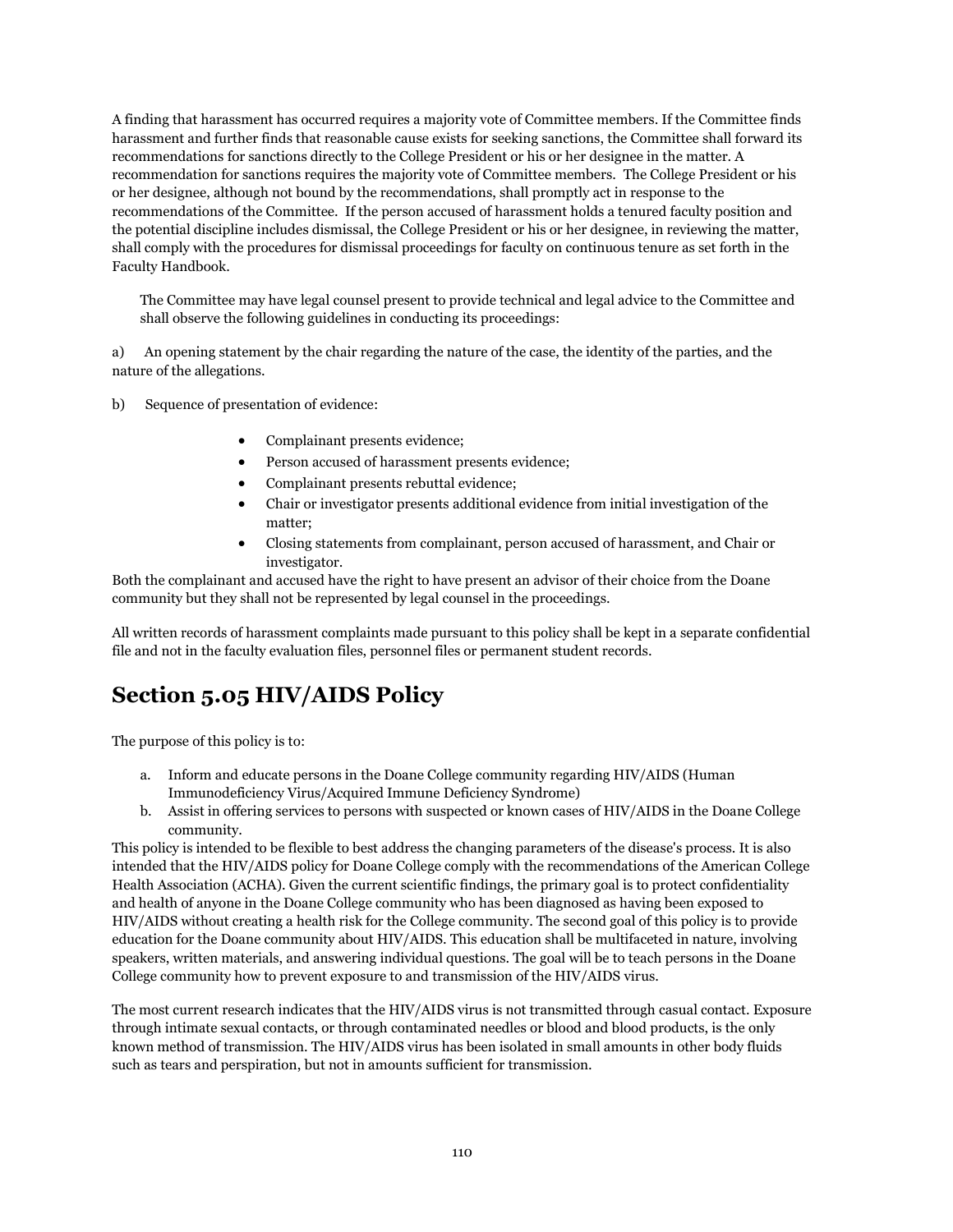In addition to protecting the confidentiality of people exposed to the HIV/AIDS virus, the greatest efforts will be in education and efforts to avert HIV/AIDS hysteria and irrational fear of exposure to HIV/AIDS. This fear is often as disabling to a community as the disease itself. Doane College will also make available referral for individual counseling and medical treatment for any student, faculty, or employee exposed to the HIV/AIDS virus.

Administrative responsibility for this policy shall rest with the Health and Wellness Staff, Vice President for Student Leadership, Vice President for Academic Affairs, and Vice President for Finance. Recommendations by the various health agencies (i.e. Public Health Service, American College Health Association, etc.), derived from the best epidemiological data available, will continue to be the basis for maintaining standards of infectious disease control that protects the College community without unduly restricting the academic and/or occupational pursuits of the infected person(s) or the daily operation of the campus.

All students who have been exposed to the HIV/AIDS virus will be allowed regular classroom attendance in an unrestricted manner as long as they are physically able to attend class.

If a student who is carrying the HIV/AIDS virus displays behavior (i.e. biting, aggressive behavior, sexual promiscuity, etc.), which would increase the risk of transmission, determination of appropriate action shall be made on a case-by-case basis by the College in consultation with appropriate persons, who may include: Nebraska State Department of Health; the student's physician; the student or, if a minor, the student's parent or guardian; appropriate school personnel; Vice President for Academic Affairs; Associate Dean of Student Leadership; and the Health and Wellness Staff.

Infected employees will be allowed to continue their employment in an unrestricted manner as long as they are physically able and do not display behavior that could increase the risk of transmission of the disease. Infected employees are entitled to applicable benefits and information regarding supportive services. Infected students and/or employees shall inform the appropriate administrator and/or campus health authority of their condition. Information will be handled in a strictly confidential manner. No general or specific information concerning complaints or diagnosis will be made available without the expressed written permission of the patient. Following diagnosis, the individual's medical condition will be monitored on a regular basis.

Doane College will provide educational services for all students and employees. Referral to counseling services and referral for medical treatment will be provided for all persons exposed to the HIV/AIDS virus. The College will provide information about the nature and financial information, and provide information regarding community resources. Referral for initial, free, voluntary testing to determine exposure to the HIV/AIDS virus will be provided for all students, faculty members, and employees. Test results will be strictly confidential between the physician and patient. All persons tested will be required to read and sign an informed consent and waiver form prior to testing. Payment for further testing will be the responsibility of the individual.

This policy is currently under review. Final disposition for the enforcement of this policy rests with the president of the College.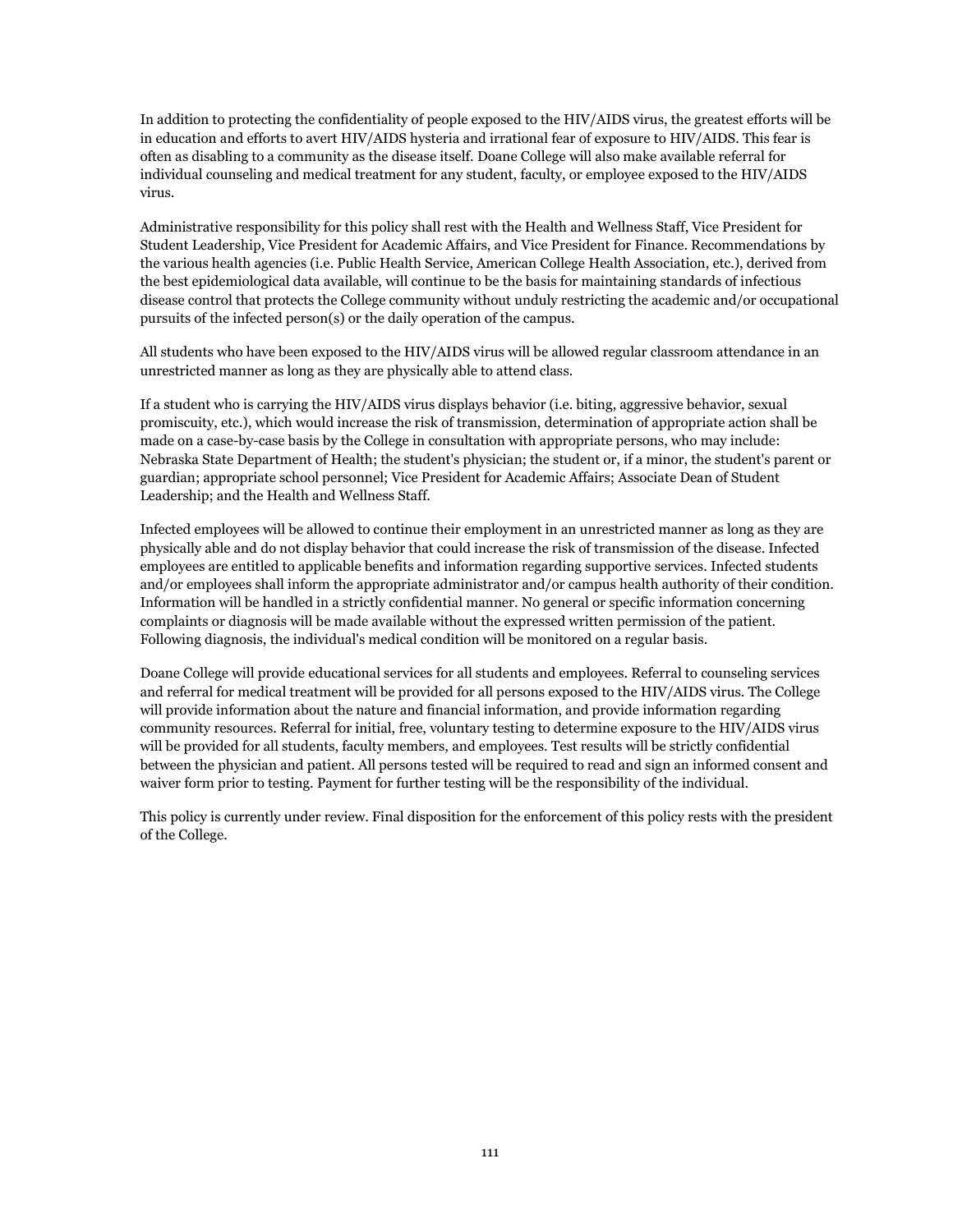# **Article VI. Judicial Systems**

# **Disciplinary Proceedings**

Student Leadership views discipline as an opportunity for learning. Students are given the opportunity to succeed, but also to make mistakes. They are given the freedom to choose their behavior. With that right also comes the responsibility to accept the consequences of their choices. When a student is in violation of college policy, discipline is a natural consequence. Every attempt is made in the imposition of discipline sanctions to provide the procedural fairness to an accused student and to protect him/her from unfair impositions of penalties. The college standard of proof is preponderance of the evidence or "more likely than not".

Doane College, as a private college, is not required to provide due process in its response to student discipline matters. The policies and procedures below will be followed in a majority of student discipline cases, but the College specifically reserves the right to deviate from said policies and procedures whenever the administration determines that such a deviation is in the best interest of the student or students involved, in the best interests of the effective learning and educational environment to which all Doane students are entitled, or will best protect the safety and well being of the Doane student population. Nothing in these policies or procedures is intended to nor shall it create a contractual agreement between the College and the students as to how student discipline will be handled; rather, Doane retains discretion to protect the best interests of the institution and students in all cases.

Authority for the administration of regulations at the College rests with the President. The Vice President for Student Leadership is designated by the President to administer the student judicial system. The responsibilities of the Chief Judicial Officer include training of hearing officers, judicial boards, and administrative review professionals, communication with students and parents, and oversight and review of all cases.

All complaints for sexual assault or rape will be processed, investigated and resolved according to the Doane policy on sexual assault and rape set forth in this handbook.

# **Section 6.01 Disciplinary Actions**

This policy applies to student disciplinary matters unless the matter falls within another Doane policy, such as the Anti-Harassment Policy, § 5.04, or the Sexual Assault and Rape Policy, § 5.02.

College judicial proceedings are not legal trials. There is the need to make every effort to sort out facts, establish a positive attitude and educational tone, and make certain that fairness to all persons involved is paramount. The standard of proof in disciplinary matters is "preponderance of the evidence", or more likely than not a violation of policy or conduct code has occurred. Courtesy and civil treatment is expected on the part of all concerned. Improvement of the campus climate and advancing the comfort and mutual understanding of all concerned are desired outcomes of the process.

It is not double jeopardy for both civil authorities and the College to proceed against and sanction a person for the same specified conduct. The College will initiate its own disciplinary proceedings against a member of the academic community when the alleged conduct is deemed to affect the interest of the College. Policy violations will result in informal disciplinary hearings when determined by the College.

a. Reports of Misconduct

Any member of the College community alleging behavioral misconduct on the part of a student should file a report with the Student Leadership Office. This should be accomplished on a timely basis, normally within 48 hours of the offense, or the Senior Director of Housing should be consulted. All referrals must include the name of the accused student(s), specific details of the violation, and must be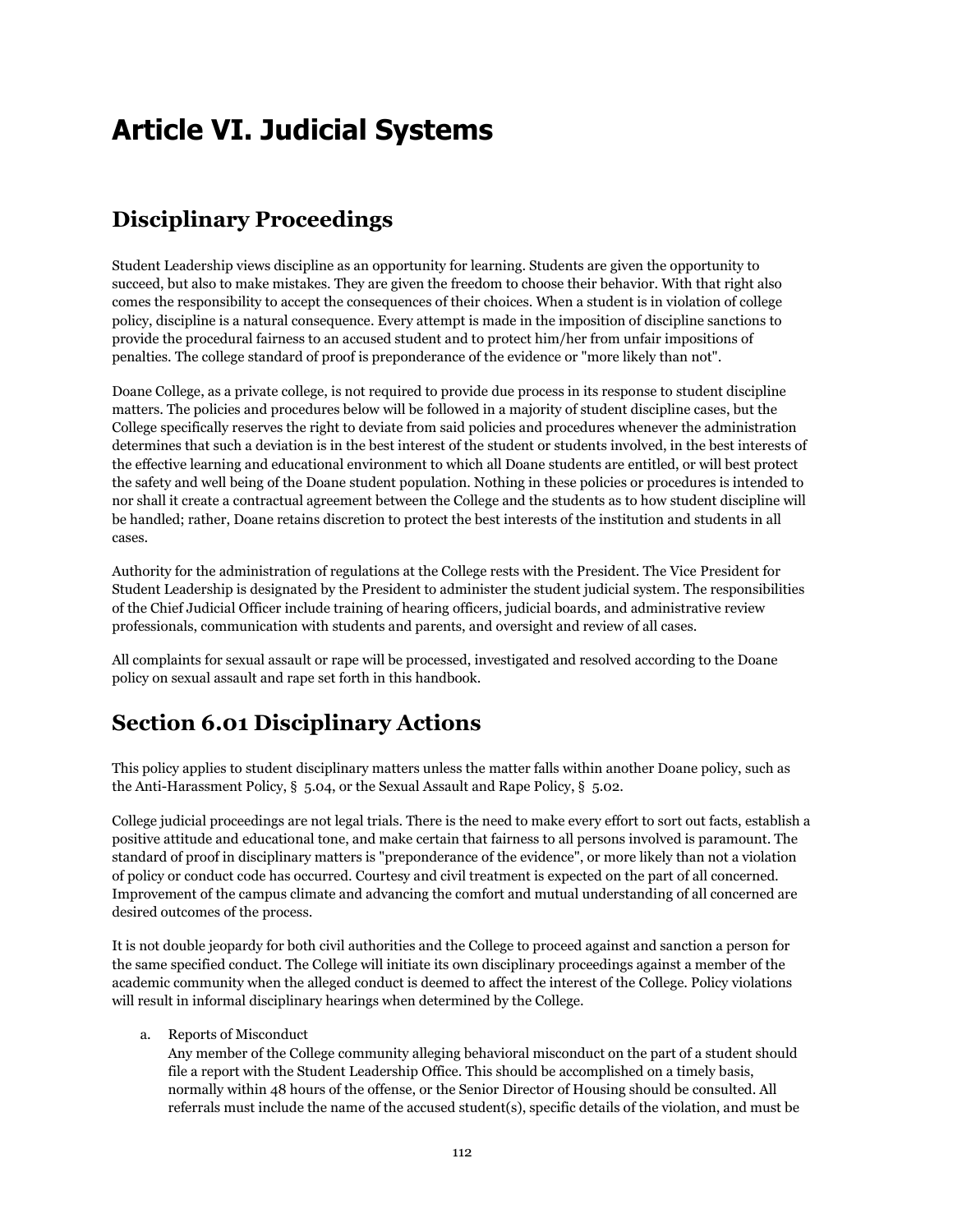signed by the person making the referral (unless sent via e-mail). Unless the circumstances of the alleged misconduct and the best interests of the involved students and the College dictate otherwise, the College will follow the procedures in Section C of this policy as set forth below.

b. Investigation/Review of Report

The college will investigate/review reported violations of the student conduct code and determine whether there is sufficient information to charge a student with an alleged conduct code violation. The individual submitting the incident report is the individual bringing the charge against the student allegedly violating the policy. If a decision is made to charge a student with an alleged violation, the College will select one of the following hearing body/procedures deemed most appropriate:

- i. Assign the case to a member of the residence life or safety staff for disposition.
- ii. Provide the accused student the opportunity to dispose of the charges informally or agree on sanctions by mutual consent without the initiation of a formal hearing.
- iii. Initiate a formal hearing and make a decision concerning the case.
- iv. Refer the case to the Peer Judicial Board.
- v. In cases of academic dishonesty, please refer to the Academic Integrity Policy.
- c. Procedural Standards in Disciplinary Proceedings

The student(s) accused will be informed of the violation(s) or charge(s), name of the designated hearing officer (unless the notification specifies "no formal action taken at this time"). If the designated hearing officer is the Peer Judicial Board, the student has 24 hours to contact the Student Leadership Office to confirm the hearing.

- i. The accused student must respond within 24 hours after notification of any campus conduct code violation. Failure to respond to notification will be considered a failure to comply.
- ii. Student(s) will meet with/contact a single hearing officer or the Peer Judicial Board. In some cases students may be requested to submit a written explanation of the report and their alleged involvement to the hearing officer. Designated hearing officers include the Vice President for Student Leadership, Associate Dean of Student Leadership, Senior Housing Director and Resident Directors. The Associate Dean of Student Leadership or his designee reviews reports pertaining to incident and assigns an appropriate hearing officer. The Peer Judicial Board will also hear cases referred by the Associate Dean of Student Leadership or his designee (see the following section on the Peer Judicial Board).
- iii. During the investigation, students are required to answer honestly all questions asked. This is not a criminal proceeding. Students may not withhold information during an investigation or withhold names of other individuals involved. Failure to answer all questions honestly and accurately during a college investigation is a conduct code violation.
- iv. The Associate Dean of Student Leadership/Chief Judicial Officer has final disposition in all disciplinary matters subject only to the appeals process.
- d. Informal Hearing

Not all investigations require a formal hearing. The Chief Judicial Officer will assign informal hearing officers when necessary. Informal hearings are utilized to expedite the disciplinary process when there is admission of wrong doing on the part of the accused student or ample evidence to support the accusations. Following the investigation the student will meet with the informal hearing officer to review the charges. The student will be given the opportunity to give a statement related to the reported incident. The informal hearing officer will then determine a disposition for the case (dismissal or sanctions). The student may elect to accept the case outcome and sanctions (if imposed) or may appeal the decision following the college appeals process.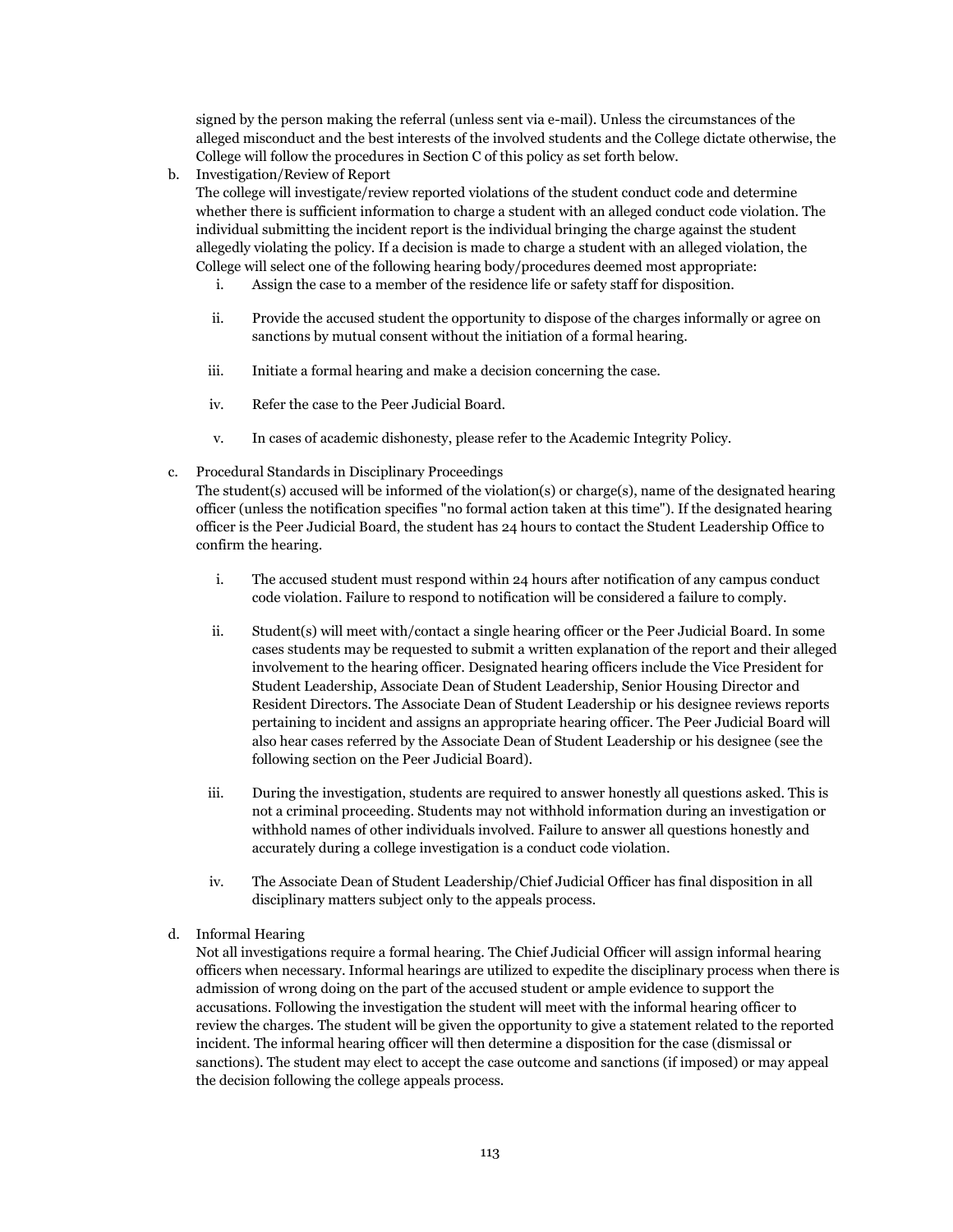#### e. Formal Hearing

A formal hearing may take place during one session or during multiple meetings according to student/staff schedules. The schedule is at the formal hearing officer's decision. The investigation report and initial report/complaint will be reviewed by the hearing officer to determine the best course of action to complete the hearing process. The following are the steps:

- i. The formal hearing includes the accused student and the hearing officer. The hearing may be video-taped or a witness will be present to assure that fair procedures were followed. The formal hearing may also include witnesses for both the accused and those rendering the charge(s) against the alleged violator. Students or staff involved in the investigation may not serve as either an adviser or witness for the accused student.
- ii. At the formal hearing, the student will be given the opportunity to testify and present evidence and witnesses. The accused student is not required to testify, but any information given during the investigation may be used as evidence. If the student does not testify, the hearing officer will review all charges and evidence and make a determination regarding the alleged violation and sanction(s).
- iii. During any hearing, and at any time in the collection of evidence, it may be possible that additional charges are to be levied against additional individuals. This may, in certain circumstances, refer to the accuser. If such actions are determined to be warranted by the hearing officer, the student involved will be alerted of such accusations. In such an event, a fair hearing will be provided.
- iv. Final sanctions may be postponed to hold a separate additional hearing if necessary.
- v. The accused student will be advised of all statements and evidence against him/her during the hearing, and the name(s) of those who made them, and will be given the opportunity to respond. When students come forward as witnesses or victims, the hearing officer warns the alleged violator against any form of retaliation or harassment and the disciplinary consequences if it occurs.
- vi. The decision and sanction will be based on information introduced into evidence at the hearing.
- vii. The accused student and the individual rendering the charges, have the right to have one adviser of their choice from the College community (faculty, staff, or student body) present at the formal hearing. The adviser is available to support the student involved, but it is only allowed to testify if he/she has relevant information to the case at hand. Legal counsel, parents, and/or advisers who are not a part of the College community are not allowed to attend.
- viii. Following the formal hearing, the procedural witness will verify in writing, submitted to the hearing officer, that the hearing was conducted in a fair and procedurally correct manner.
- ix. The decisions of the hearing officer and the sanctions imposed are final, subject only to the College's appeal process.

## **Section 6.02 Disciplinary Sanctions**

- a. In determining sanctions, the College reserves the right to review student's disciplinary and/or academic records. Similar and/or repetitive violations will be taken into consideration and may warrant a more serious sanction. The following sanctions may be imposed individually or collectively:
	- i. Warnings: Verbal or written notice to a student that continuation of unacceptable behavior may result in more severe disciplinary action. Record of the warning will be filed in the Student Leadership Office.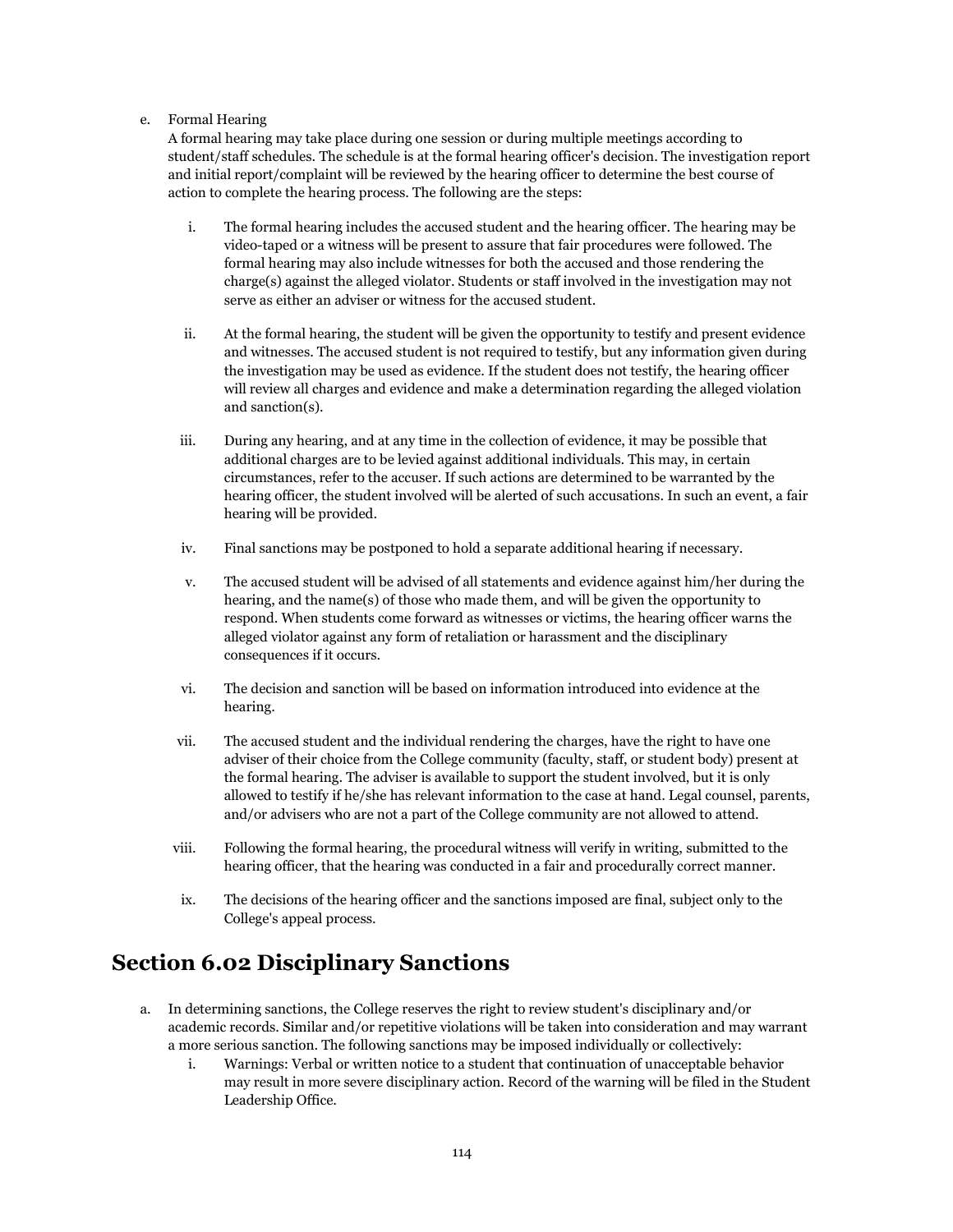- ii. Work Assignments: Task assignment to the student by hearing officer of PJB preferably related to the type of violation.
- iii. Restitution: Reimbursement for damage to or misappropriation of property. This may take the form of appropriate service or monetary payment equal to replacement or repair costs including labor.
- iv. Fines: An individual or organization may be fined for violations of a college regulation. Failure to pay the fee or complete community service by the listed date will result in the fee being doubled and added to the student account. Failure to comply with any Doane College policy may result in a minimum \$50 fee.
- v. Restriction: Exclusion from participation in specified activities and/or use of specified facilities for a prescribed period of time and/or loss of financial assistance.
- vi. Disciplinary Probation: The length of probation may range from two months to a student's entire academic program. Terms of probation may restrict/cancel financial assistance and/or restrict student participation in co-curricular activities such as varsity athletic competition, theatrical, musical, forensic activities, and/or holding of elected office positions in student government or student organizations. Violation of the terms of probation, or if a student is found to be in violation of any college regulation during the period of probation, raises the possibility of suspension and expulsion. Record of disciplinary probation will be kept in the student's confidential file in the Student Leadership Office.
- vii. Disciplinary Suspension: Exclusion from classes and departure of the student from the College for a specified period of time. Students on suspension are not permitted on College property or allowed to participate in any college-sponsored activity. Refunds of College payments and course grades are treated as if the student withdrew from College. A record of suspension is placed in the student's file in the Student Leadership Office.
- viii. Disciplinary Expulsion: Termination of student status. Record of expulsion shall be kept permanently in the Student Leadership Office and recorded on the student's academic transcript.
- ix. Disciplinary Counseling: If follow-up is deemed appropriate, a student may meet regularly with the College staff. Similar sanctions may be imposed on student organizations which engage in illegal activities, on- or off-campus, or violate College regulations.
- x. Other creative sanctions such as assistance with program planning, coordinating topical presentation research on a particular issue, attendance at college-sponsored educational programs and writing statement papers may be used.

#### b. Appeals Process

Students are allowed one appeal with a final appeal to the College President if special circumstances warrant a student seeking clemency.

- i. A student has up to 24 hours after the appellate board acts to make a final appeal to the College President.
- ii. Appeals from decisions made by administrative hearing officers and the Peer Judicial Board must be made in writing within 48 hours of the original decision. Students are responsible for organizing, writing, and submitting all appeal paperwork to the Student Leadership Office. Students will be referred to the Senior Director of Housing, Hansen Leadership Director or assigned staff member for assistance in preparing their appeal. The appeal should be typed and include the basis for appeal, in detail, and the student's signature.
- c. Appeals must be based on the following:
	- i. Failure to follow procedural standards in the hearing.
	- ii. The emergence of new evidence that was not presented in the original hearing.
	- iii. Substantial reason to believe the sanction is too severe for the violation.
		- 1. One of the above criteria must be met in order to have an appeal heard. Merely disagreeing with the assessed sanction is not grounds for appeal. An appeal is not a rehearing of the case, but a review of the process and procedure. Appeals from cases heard by Residence Life Staff go to the Chief Judicial Officer. Appeals from cases heard by the Chief Judicial Officer go to the Vice President for Student leadership as do appeals from cases heard by the Peer Judicial Board. Appeals from cases heard by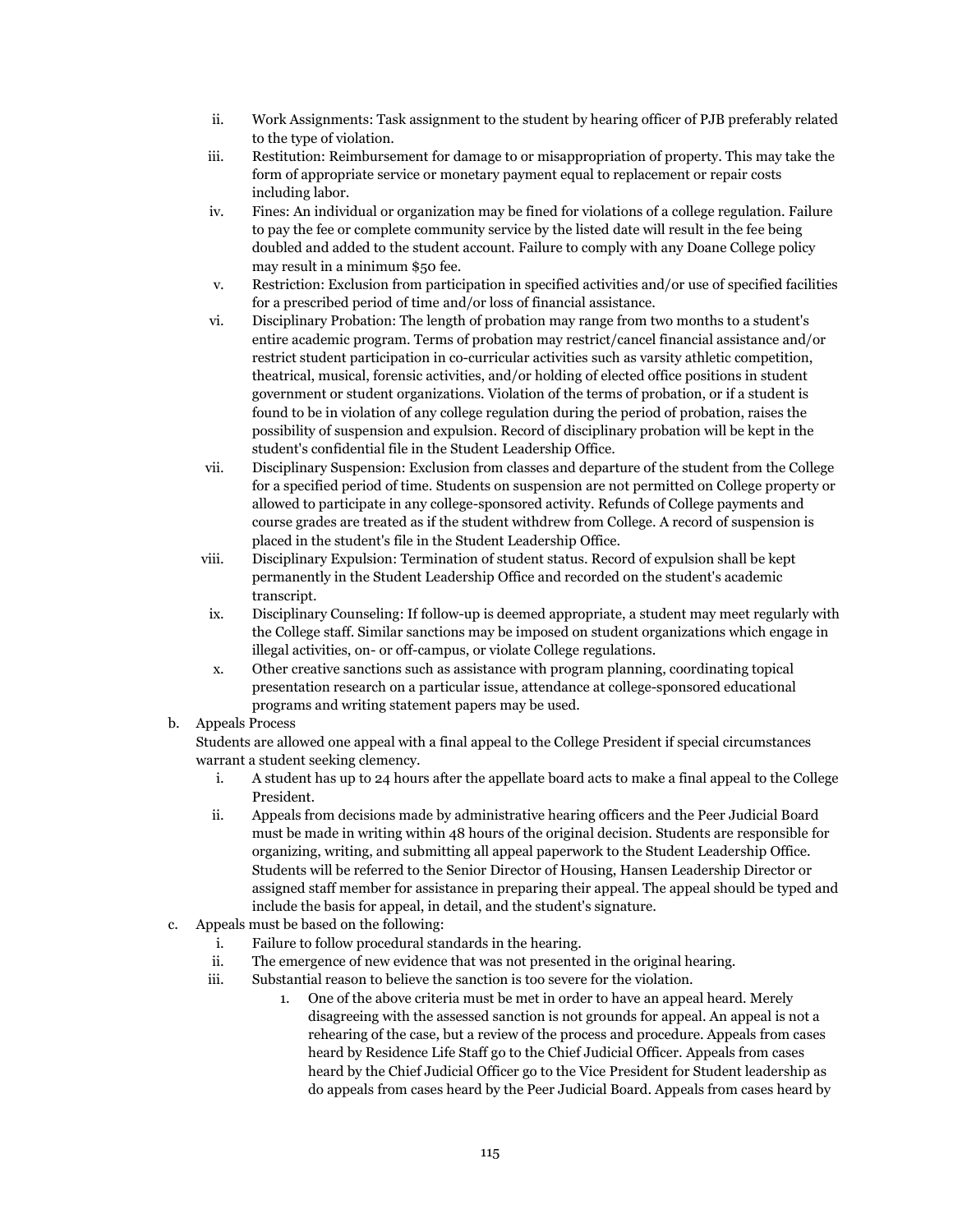the Vice President for Student Leadership go to the Leadership Committee as do cases from the Chief Judicial Officer involving suspensions.

- d. Leadership Committee as an Appeal Committee:
	- i. Composition of the Committee: The voting membership of the Leadership Committee will consist of an equal number of student and faculty/staff members to be determined by lot from the committee members present. In any voting situation, there will be a minimum of three students and three faculty/staff casting votes. The committee chair will not vote except in the event of a tie. The Vice President for Student Leadership, who is a member of the committee, will not vote.
	- ii. Officers of the Committee: the chairperson of the Leadership Committee shall preside at appeal hearings conducted by the committee, and the chairperson for each hearing shall appoint a recorder. After the appellate hearing, minutes of the hearing are kept by the Safety and Security. The recorder will be distributed to the chairperson of the Leadership Committee and the Associate Dean of Student Leadership.
- e. Conduct of Committee Members:
	- i. Members of the committee will disqualify themselves in a particular case if they are unable to remain impartial or have been involved in the case to be heard. The chairperson may disqualify a committee member if they believe a committee member is unable to render a fair decision.
	- ii. Members may not disclose information discussed, opinions, or votes of any member, or the degree of harmony of any appeal proceeding.
	- iii. Members are not to discuss a pending case with anyone other than the chairperson.
	- iv. Members are responsible for attending committee hearings and making objective judgments based on facts presented at the hearing.
	- v. Members are responsible for attending committee hearings and making objective judgments based on case materials presented prior to and at the hearing.
- f. Procedures:
	- i. The committee will review the investigation or formal hearing report focused on the sanctions and the facts that support them.
	- ii. The committee may elect to have the accused student and/or advocate for the accused student from the College community (faculty, staff, or student body), present during the hearing but will not rehear the case. The advocate may speak on behalf of the student.
	- iii. The committee's recommendations include the following:
		- 1. Uphold the decision and/or sanction.
		- 2. Reverse a decision because of failure to follow procedural standards.
		- 3. Mitigate a sanction due to substantial reason to believe the sanction is too severe and present alternative possible sanction(s).
		- 4. Return the case to the original hearing officer for a rehearing due to failure to follow procedural standards or because new evidence is available.
	- iv. If the appeal is denied, the original decision shall be upheld and the chairperson will notify the student and the Chief Judicial Officer, verbally and in writing. If the appeal is supported, the chairperson of the leadership committee shall notify the original hearing officer and the student of the committee's recommendations verbally and in writing. If the Leadership Committee reverses the decision or mitigates the sanction assessed by the Chief Judicial Officer, the Chief Judicial Officer has a final appeal to the President
	- v. The President, as chief administrative officer of the College, alone or in consultation with officers of the College, has the authority to levy disciplinary sanction (such as summary suspension or expulsion) against one or more student(s) whose behavior is considered threatening, dangerous, or extreme.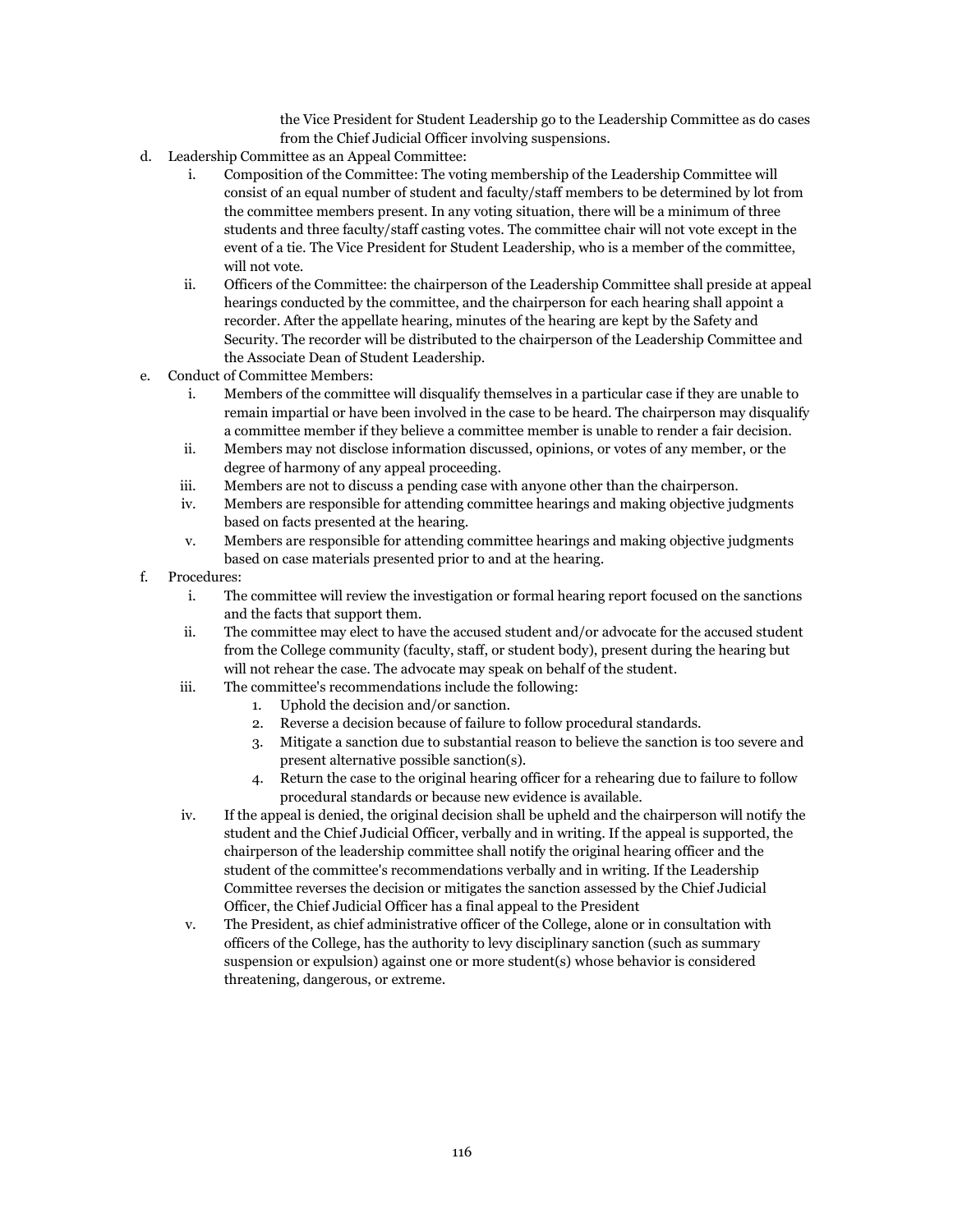## **Section 6.03 Peer Judicial Board**

The Peer Judicial Board (PJB) will consider cases of policy violation referred by the Chief Judicial Officer.

- a. Students will be selected to serve on the board through an application process. Student Congress must approve each candidate. Another member of the Student Leadership staff will serve as an adviser to PJB in a non-voting role. To serve on the PJB, students must have a 2.5 cumulative GPA and be in good standing with the College and have no significant incident reports in their file during service or for one year prior to serving on the board. The PJB hears cases that are referred by the Chief Judicial Officer.
- b. Conduct of PJB Members
	- i. Members of the board will disqualify themselves in a particular case if they are unable to remain impartial or have been involved in the case to be heard. The PJB captain and/or PJB adviser may disqualify a committee member if he/she believes a board member is unable to render a fair decision.
	- ii. PJB members must follow a strict policy of confidentiality. Members are not to disclose information discussed, opinions, or votes of any member, or the degree of agreement reached in a decision.
	- iii. Members are not to discuss a pending case with anyone other than the PJB members or the PJB adviser. They must remain fair and impartial to all parties involved.
	- iv. Members are responsible for attending the hearings and meetings as scheduled by the PJB adviser. There must be here PJB members present to hear a case and determine sanctions. If less than three members are present the student/s involved in the case will be notified and given the opportunity to have the case heard by less than three members, or request an individual hearing with the PJB adviser. If a conflict arises, the PJB adviser must be notified ahead of time.
	- v. PJB materials are not to be taken to the residence halls. The adviser keeps the docket notes, sanctions, and other items. These materials are available for review by PJB members or the PJB adviser in the Student Leadership Office.
	- vi. Members are expected to read the Student Handbook, specifically sections regarding the Student Code of Conduct, Substance Abuse Policy and the Gathering Policy.
	- vii. Members are expected to act professionally in the hearings. The goal is to get at the truth and sanction the action according to college guidelines.
	- viii. PJB members' status on the board will be determined at the discretion of the PJB adviser, captain and final authority with the Associate Dean of Student Leadership should they be accused and found guilty of violating a college policy.
- c. PJB Reporting and Hearing Procedures
	- i. Violations will be reported to the PJB adviser following review and assignment by the Chief Judicial Affairs officer.
	- ii. The PJB adviser will give written notification to the accused student including the time/date of the incident, the alleged violation(s), and the date of the PJB hearing. It will also include a deadline for the accused student to contact the PJB adviser to enter the plea. This allows the student the opportunity to ask questions about the scheduled hearing and the PJB process. Failure to enter a plea will result in an additional sanction (\$50 minimum fee) and a hearing being held without testimony from the alleged student(s).
	- iii. The accused student(s) have the right to request one postponement of the initial hearing if the request is in writing and not less than 24 hours of the scheduling of the hearing and sufficient reason is given. Sufficient reason includes illness, being away from campus on a schoolsponsored trip, or a family emergency. The written request for postponement must be submitted to the PJB adviser. A request for postponement of a PJB case may result in reassignment to another review body. This may include a request from the student to submit a written statement which will be considered in a review of a case. This is typically done when the student requests a postponement after the PJB has stopped meeting for the semester or prior to breaks/holidays. A second request for postponement will result in the Senior Director of Housing reassigning the case another review body.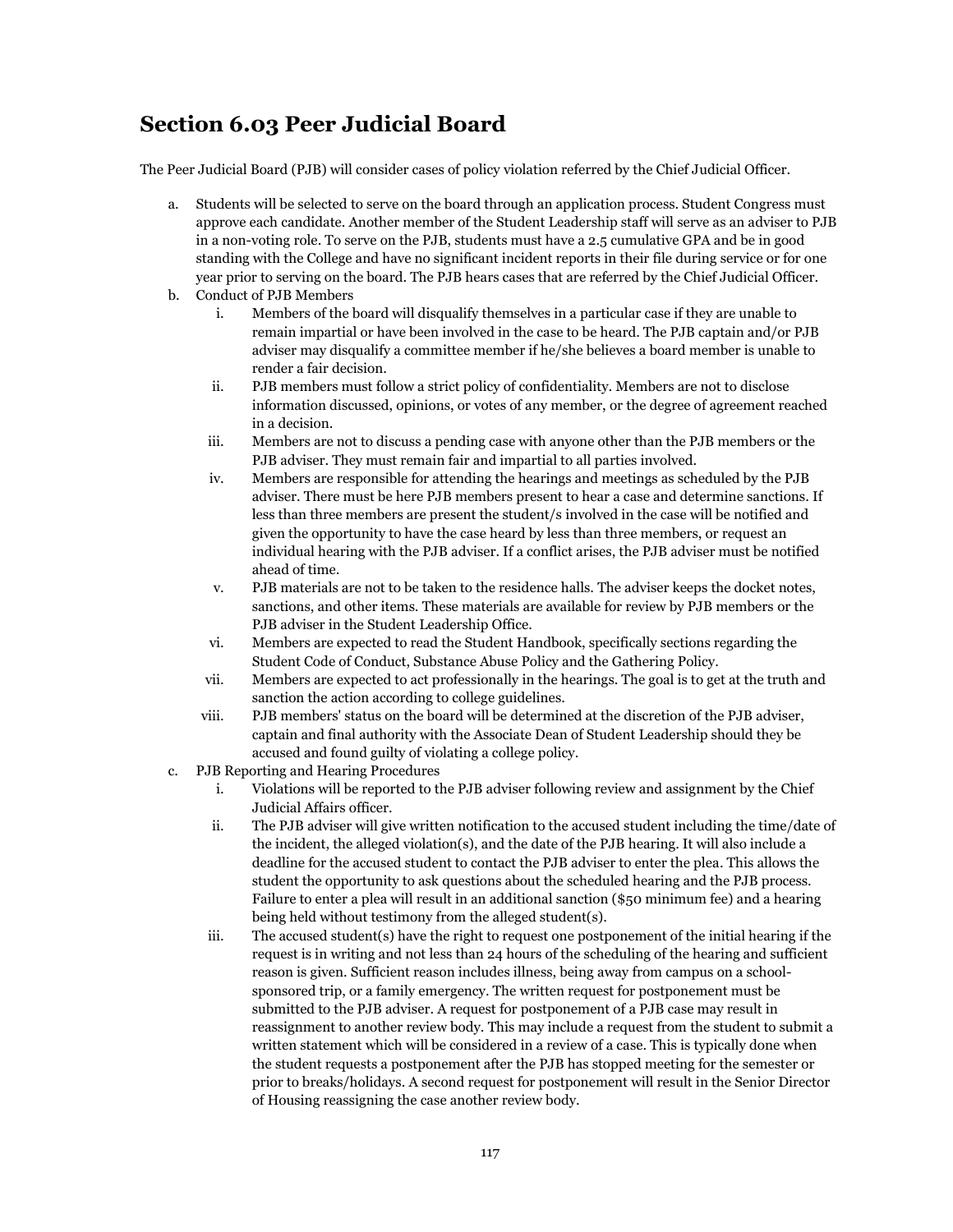- iv. Failure to appear before the PJB results in a hearing being held without testimony from the student. An additional sanction (\$50 minimum fee) will be added for failure to comply.
- v. Only the accused student(s) will be allowed in the hearing, any student(s) serving as a witness will be called upon at the appropriate time by the PJB chair if required to attend.
- vi. During the hearing, the alleged violation(s) will be clearly stated and all evidence and testimony will be presented. The accused students will have the opportunity to present his/her side and any witnesses.
- vii. Immediately following all testimony, the PJB captain will instruct all present to leave the room except for the PJB members and the adviser. The PJB will review the charges, evidence, and the testimony. They will come to a decision and determine sanction(s). The accused student will return to the room to hear the PJB's decision.
- viii. On some occasions, it may be necessary for the board to recall the accused or witnesses to ensure facts concerning the case are clear. The accused has the right to be present at all times that testimony is elicited from witnesses.
- ix. Within 48 hours of notification of the PJB's decision, the student has the right to present an appeal in writing. The Vice President for Student Leadership or Associate Dean of Students Leadership will review appeals. The appeals process is noted in the section for Disciplinary Proceedings.
- d. PJB Sanctions

In the majority of cases the Peer Judicial Board will use the following guidelines for sanctions resulting from responsible verdicts from cases heard. This list is not all inclusive and the College does reserve the right to administer these proceeding and sanctions differently if the situation dictates it would be in the best interests of the institution to do otherwise. The student's offense level may also include supplementing cases heard by RD's, the Senior Director of Housing, Academic Integrity Board or other administrators into consideration.

- i. 1st Offense: PJB may select from one or all of the below listed sanctions based on the situation and severity of the incident.
	- 1. Community Service 5-10 hours
	- 2. Letter of Apology
	- 3. Restitution (for issues related to damage of property)
	- 4. Educational programming (May include papers or attendance at campus programming events)
	- 5. Mandatory online Doane CAP Survey **(Required for all MIP, Procurement, DUI, alcohol poisonings or other violations of law related to alcohol or drugs)** Students required to complete this course will have 7 days from receipt of their sanction letter to turn in their completion certification. A \$100 failure to comply fee will be automatically applied to the students account if this is not completed. The student is responsible for costs associated with this course.
	- 6. Fine \$25

ii. 2nd Offense: PJB may select from one or all of the below listed sanctions based on the situation and severity of the incident. Note: All 2nd offense violations of minor in possession, procurement, DUI or inappropriate behavior (involving alcohol) are required to have a drug and alcohol assessment by a licensed D&A counselor.

- 1. Community Service 10-20 hours
- 2. Letter of Apology
- 3. Restitution (for issues related to damage of property)
- 4. Educational programming
- 5. Mandatory online Doane CAP Survey (Required for all MIP, Procurement, DUI, alcohol poisonings or other violations of law related to alcohol or drugs) the student is responsible for all associated costs.
- 6. Fine \$50.
- iii. 3rd Offense: Students that are found responsible for 3rd offense conduct code violations seen by PJB will be handled in the following manner:
	- 1. Drug and alcohol assessment (if not assigned during a 2nd offense)
	- 2. \$100 fine minimum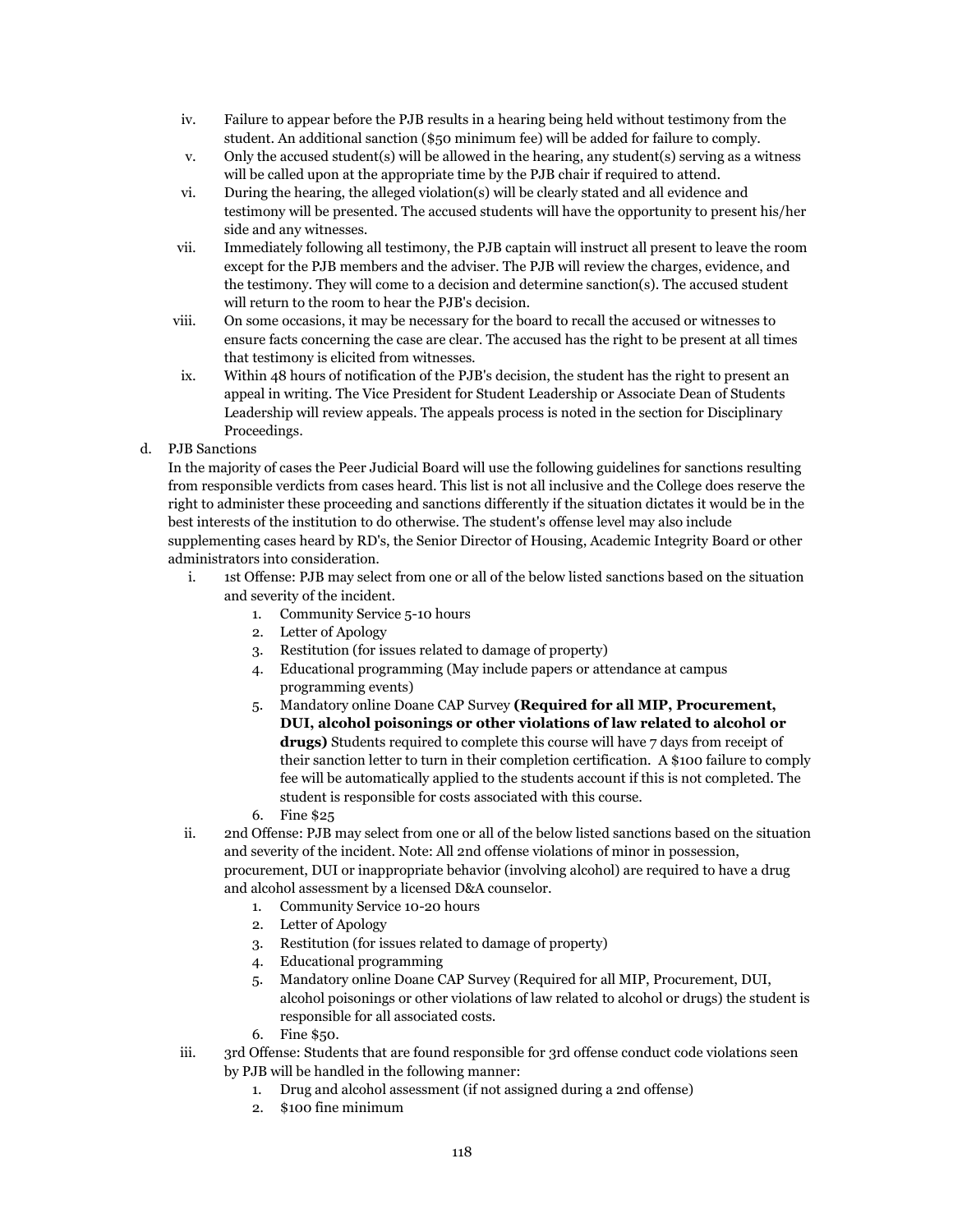- 3. Loss of privilege for attending PJB
- 4. Recommendation letter from PJB requesting a review by the Chief Judicial Officer for sanctions including but not limited to probation, temporary suspension, and drug and alcohol evaluation.
- iv. Subsequent Offenses: All cases involving subsequent violations will be handled at the discretion of the Chief Judicial Officer.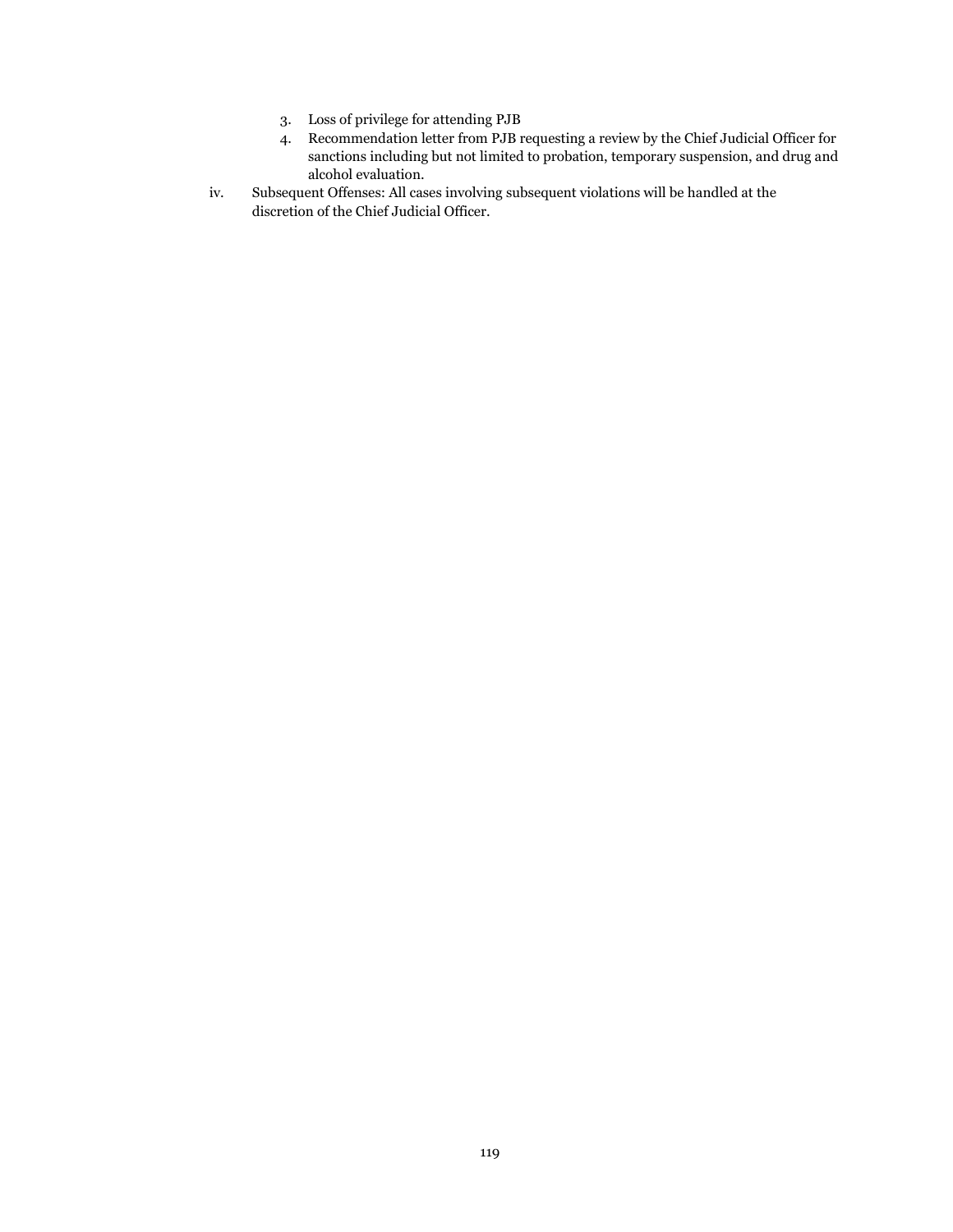# **Article VII. Crime on the Campus**

# **Section 7.01 Student Right to Know: Campus Security Act**

The Student Right-to-Know and Campus Security Act, as amended, and signed into law November 8, 1990, contains several requirements that affect Doane College's continued participation in the Title IV Student Financial Assistance (SFA) programs authorized by the Higher Education Act of 1965, as amended.

Title II of Public Law 101-542, as amended, is the Crime Awareness and Campus Security Act of 1990. This Act requires Doane College to collect certain information commencing August 1, 1991. It also requires that Doane College prepare, publish, and distribute this information to all current students and employees, and to any applicant for enrollment or employment, upon request, beginning September 1, 1992 and each year thereafter.

What follows is a description of the type and frequency of programs designed to inform students and employees about campus security procedures and practices, and encourage students and employees to be responsible for their own security and the security of others. The office designated to release campus statistics is the President's Office.

Students are encouraged to report criminal actions in residence halls to the RA or RD on duty and the Doane Safety Office. The RAs and RDs will communicate incidents reported to the Senior Director of Housing within 12 hours. The RAs and RDs will file written reports to the Senior Director of Housing for follow-up and repeatability within 48 hours. Students may also call the Safety Office at x8669 24- hours-a-day to report suspicious activity or crimes on campus.

A crime log from the Safety Office is collected and made available each morning and posted at the safety desk. Any community member that is the victim of a crime is encouraged to report the incident to law enforcement. For purpose of the Campus Security Act, offenses for which statistics must be reported are defined in accordance with the FBI's Uniform Crime Reporting (UCR) system.

# **Section 7.02 Security and Access to Campus Facilities Policies**

- a. Simon Field and Lauritzen Track: Only players and authorized personnel are allowed on the field during athletic events. Public hours are set for 6 am until dark year round (weather permitting).
- b. Access to Campus Academic Facilities: Students and employees have access to academic facilities according to posted hours (see specific building for posted hours.) Facilities are open to the public only during open business hours. In certain buildings (Hixson, Gaylord and Lied), students must have special permission from academic adviser to have after-hours access. Students found in buildings without approval will be asked to leave.
- c. 24 hour computer lab Communications Room 20 is the campus 24 hour computer lab. Students are encouraged to make use of this facility after the normal closings of other buildings. This location is monitored by a video camera. Student are encouraged to call the Safety Office at 402.826.8669 (x8669 on campus) if they would like to have an escort across campus in the evening hours.
- d. Academic Room key checkouts are available at the Doane Safety Office only to students with professor's permission. The Safety Office compiles a list of eligible students at the beginning of each semester from faculty members. Key checkout policy states that a key must be returned immediately after use, on the same day that the key was checked out. Failure to return the key in the designated amount of time will result in the following sanctions; 1st offense-letter of warning; 2nd offense - letter of warning and 3 day suspension of key checkout; 3rd offense suspension of key checkout for the remainder of semester and a meeting to determine eligibility for future checkouts. Charges for lost keys will be applied directly to student accounts. Special use facilities such as Perry Campus Center, Butler Gym, Fuhrer Fieldhouse,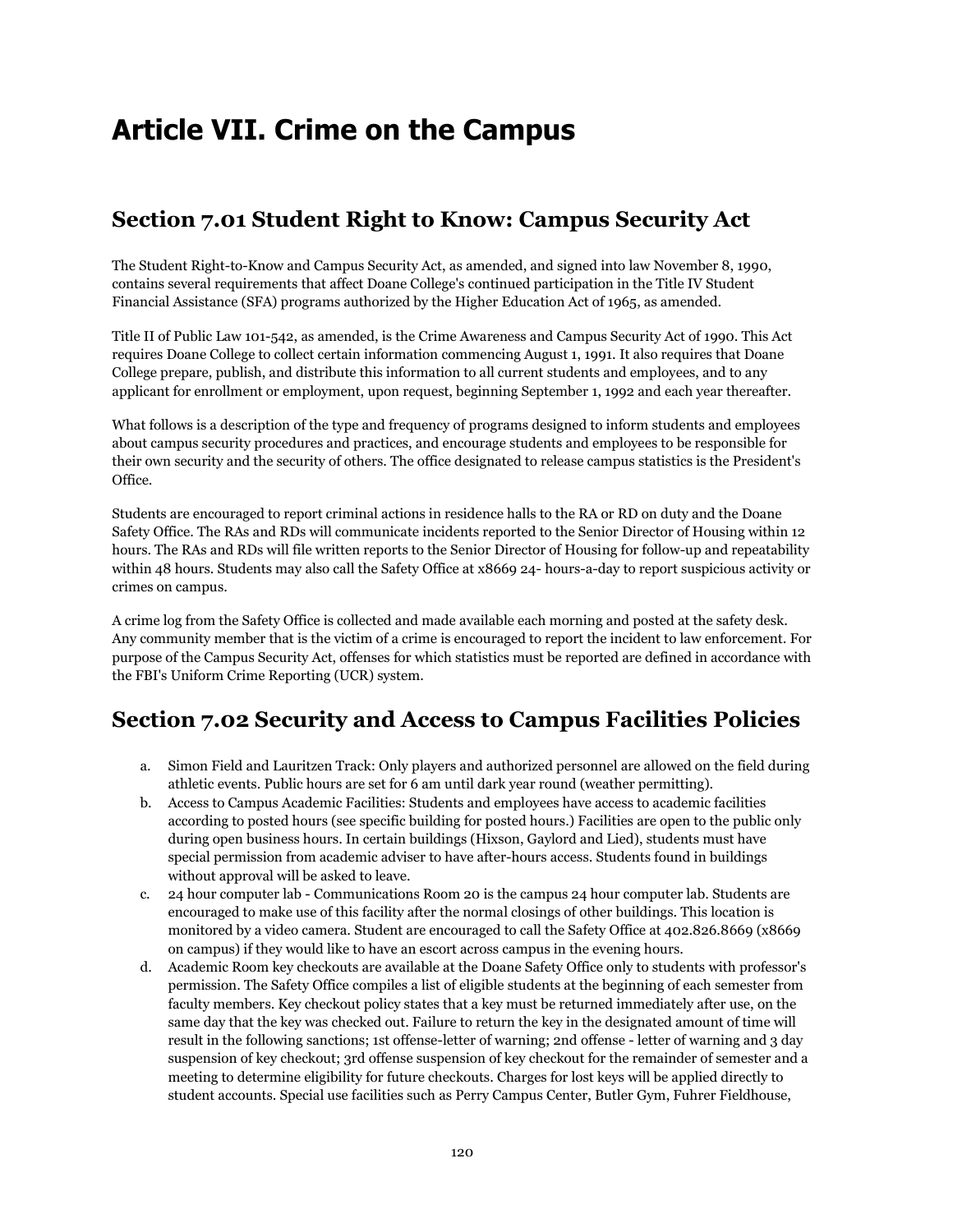and the Haddix Center may have extended hours of use. Facilities other than residence halls are generally opened at 7 am and locked at 4 pm Keyless access will remain active in most academic buildings until 11 pm during the academic year. Perry Campus Center is accessible 24/7 via keyless entry, as well as the Communications building. Extended access is permitted to students by written approval of faculty sent via e-mail to the Safety Office.

- i. Academic Year Building Unlocking and Locking Schedule:
	- 1. Haddix Center: Monday Thursday: 6 am to 7 pm (Keyless active until 11 pm) Friday: 6 am to 10 pm (Keyless active until 10p.m) Saturday: 10 am to 4 pm (Keyless accessible) -Sunday: 2 pm to 10 pm (Keyless accessible.)
	- 2. Fuhrer Fieldhouse (6 am-7 pm M-F) Keyless active until 10 pm
	- 3. Padour Walker (7am-5 pm M-F)
	- 4. Gaylord, Whitcomb Lee, Hixson/Chab Weyers, Lied Math and Science (7 am-6 pm M-F) Keyless active until 11pm.
	- 5. Perry Campus Center, Communications Building (7 am-9 pm M-F) Communications building is open on weekends per library schedule. Keyless active 24/7.
	- 6. Butler Gym (6 am 11 pm daily) Keyless accessible only.
- e. Visitation Hours and Guests: For safety purposes, each residence hall community has set visitation hours during which time residents may entertain guests of the opposite sex in their rooms. This does not include opposite sex individuals as overnight guests, which is prohibited by college policy.
- f. The college reserves the right to remove or sanction any student or guest for safety or policy violations. Visitation hours are also contingent upon building lifestyle designation, the rights of all residents to privacy, reasonable volume level, and prior agreements between roommates.
- g. Residents may, with the permission of their roommate, have guests of the same sex stay in their room up to 24 hours. Guests of the opposite sex should inquire about guest housing or stay with a friend of the same sex. Guests are not allowed to move from room-to-room or hall-to-hall. All rules and policies of Doane College apply to guests of Doane students while they are on campus. Make them aware of what they can and cannot do, because the student is ultimately responsible for their actions. Doane College does not accept responsibility for the students' guests. If a guest is asked to leave campus, the student is responsible for transportation or lodging off campus for the guest. Students who repeatedly violate the campus guest policy will be removed from campus housing and will not be refunded. All students should register their guest in the RA Office by filling out a guest registration card.
- h. If an individual is in the hall that may not be the guest of a student, report it to a Residence Life member and the Doane Safety Office.
- i. Security considerations used in maintenance of campus facilities.
- j. Signal 88 Security, a private security firm, is on duty as assigned by the Safety Office to assist in supporting 24/7 academic year requirements.
- k. Campus security measures on a nightly basis at a minimum include:
	- i. Locking the facilities at scheduled times.
	- ii. Checking facilities for fire and vandalism.
	- iii. Monitoring and reporting criminal activity on campus to the police in emergency situations according to the policy listed in previous paragraphs.
	- iv. Maintaining a log of activity in each facility while on their shifts.
	- v. Asking students, visitors, and employees to comply with the facility's hours of operation and reporting difficulties with compliance to the police.
	- vi. Summoning the Crete police to help with emergency situations.
- l. Authority of Signal 88 Security: Signal 88 Security is in immediate contact with the Crete Police Department to report any suspicious or criminal activity. Signal 88 Security also has the authority to request student and employee cooperation for vacating buildings and complying with written campus regulations. When confronted with the non-compliance and/or emergencies, they are instructed to alert the Crete police and College administration.
- m. Dissemination of Reports on Crimes: The Doane Safety Office will distribute timely warnings to the campus community after one of the following crimes has been committed:
	- i. Murder: the willful (non-negligent) killing of one human being by another.
	- ii. Rape: carnal knowledge of a person forcibly and/or against that person's will, or not forcibly or against that person's will where the victim is incapable of giving consent because of his/her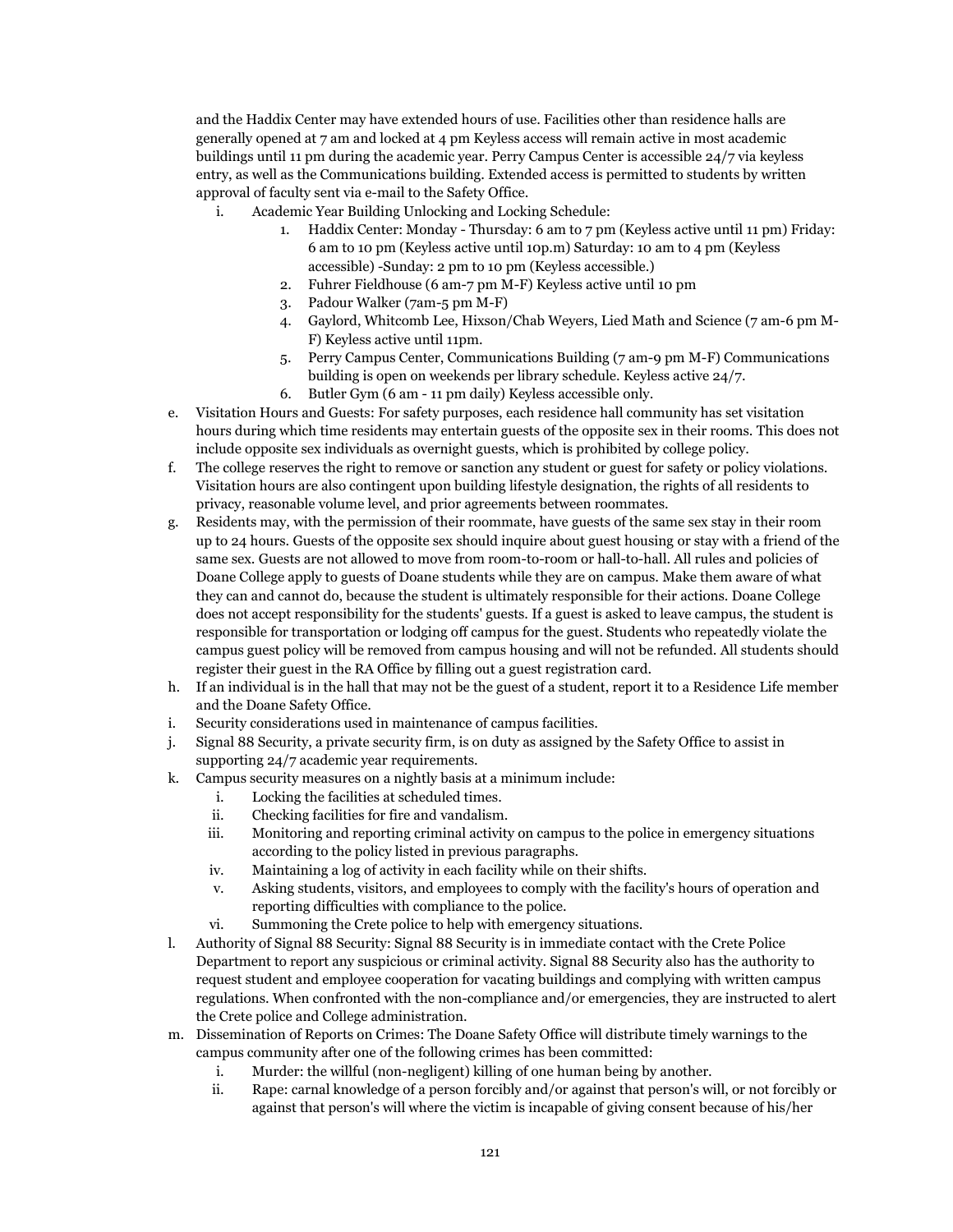temporary or permanent mental or physical incapacity; of an attempt to commit rape or force or threat of force.

- iii. Robbery: taking, or attempting to take, anything of value under confrontational circumstances from the control, custody, or care of another person or persons by force, or threat of force of violence, and/or by putting the victim in fear of immediate harm.
- iv. Assault: an unlawful attack by one person upon another wherein the offender uses a weapon or displays it in a threatening manner, or the victim suffers obvious severe or aggravated bodily injury involving apparent broken bones, loss of teeth, possible internal injury, severe laceration, or loss of consciousness.
- v. Burglary (breaking and entering): unlawful entry into a building or other structure with the intent to commit theft. Note that forced entry is not a required element of the offense, so long as the entry is unlawful unlocked door or window. Included are unsuccessful attempts where force is employed, or where a perpetrator is frightened off while entering an unlocked door or climbing through an open window.
- vi. Motor Vehicle Theft: theft or attempted theft of a motor vehicle.
- n. Local police will be contacted about the likelihood of the incident posing a threat to others when choosing an immediate and/or personal notification, or a more general warning using bulletin boards, campus news media, flyers, or other announcements or forums.
- o. Programs designed to inform students and employees about crime procedures and policies:
	- i. Fall orientation, spring and summer enrollment sessions for new students.
	- ii. RA meetings and all hall meetings for students.
	- iii. Printed posters and publications.
	- iv. Faculty and staff meetings.
	- v. Handbook distribution to students.
	- vi. Employee handbook.
- p. The college will annually prepare and inform current students and employees in a brochure that complies with PL 101-542 of the Student Right-to-Know and Campus Security Act. This same information can be found online at Campus Crime Report. These publications will list the occurrences of:
	- i. Murder
	- ii. Rape
	- iii. Robbery
	- iv. Aggravated Assault
	- v. Burglary (Breaking and Entering)
	- vi. Motor Vehicle Theft
	- vii. And arrests for:
		- 1. Liquor Law Violations: violations of laws or ordinances prohibiting the manufacture, sale, purchase, transportation, possession, or use of alcoholic beverages.
		- 2. Drug Abuse Violations: violations of laws or ordinances prohibiting the production, distribution, and/or use of certain controlled substances and the equipment or devices utilized in their preparation or use.
- q. Weapons Violations: violations of laws or ordinances prohibiting the manufacture, sale, purchase, transportation, possession, concealment, or use of firearms, cutting instruments, explosives and incendiary devices, or other deadly weapons. A crime is reportable when the President, Vice President for Finance, or the Vice President for Student Leadership investigating an incident determines that a crime has occurred or a local police agency notifies Doane that it has documented a report of criminal offense which has occurred "on-campus" as defined by this act. The College will also send the statistics to the Secretary of Education and prospective students.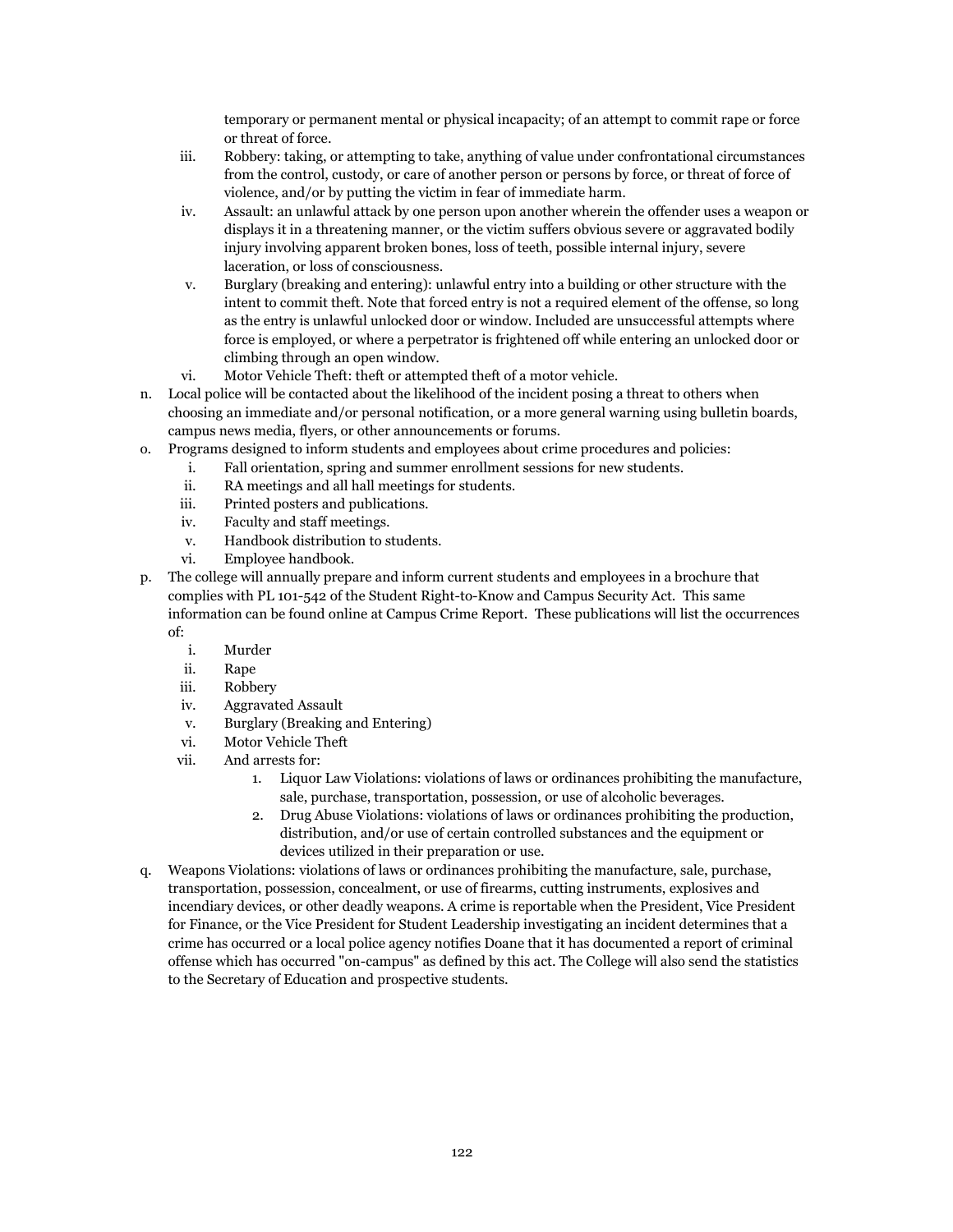# **Article VIII. Academic Freedom and Student Publications**

# **Section 8.01 Student Expression**

Students, individually and collectively, are free to examine, discuss and express opinions and views using appropriate channels for expression and respecting the maintenance of order. They are free to support causes by orderly means that do not disrupt the operation of the College or substantially interfere with the learning environment. At the same time, it should be made clear to the academic and larger community that in their public expressions or demonstrations, individuals speak only for themselves.

Student organizations may invite and hear any speaker of their choice, subject only to routine procedures required for the scheduling of facilities and preparation for the event. The group should clarify that sponsorship of guest speakers does not imply approval or endorsement of the views expressed, either by the sponsoring group or the College.

# **Section 8.02 Social Network**

The growing use of social networking sites among Doane College students has led to the importance of sharing some cautions and concerns.

- 1. Please be cautious as to what extent private or identifying information is posted. Note that nearly anyone can access another person's page. Doane encourages students to avoid posting information like date of birth, social security number, address, or phone numbers on these sites as it could leave students open to identity theft or stalking. Both sites provide privacy settings for information contained on its pages; use these settings to protect these types of private information.
- 2. Please be aware that potential current and future employers can often access information that is posted, and many are increasingly using these sites for this purpose. Students are encouraged to review any information posted as potentially providing an image of themselves to a prospective employer.
- 3. Placing images or information online for short periods of time does not mean that it goes away completely when taken off line. Search sites cache pages on a regular basis so the information removed a month ago may still be cached on their old system and may still show up in a search. Sites such as Wayback Machine also exist that archive old web pages. From here, people/employers can search for copies of pages that no longer exist on live sites.
- 4. Although Facebook similar sites are hosted outside the Doane College server, violations of College policy posted on them (e.g., harassing language, possible College alcohol or drug policy violations, etc.) are subject to investigation and sanction via the Doane College computer use policy, Student Code of Conduct, and other relevant College policies.
- 5. It is recognized that students are using these venues in positive ways to connect with and interact with other students. At the same time, users should be cautious when posting information.

# **Section 8.03 Student Involvement in College Government**

1. Students have a role in the formulation of College policies as members of standing College committees: assessment, instructional technology, interterm, library, public events, leadership, and teacher education. The members of Student Congress have been designated as a governing body. There are no reviews of Student Congress actions except where review procedures are provided in advance to the Vice President for Student Leadership.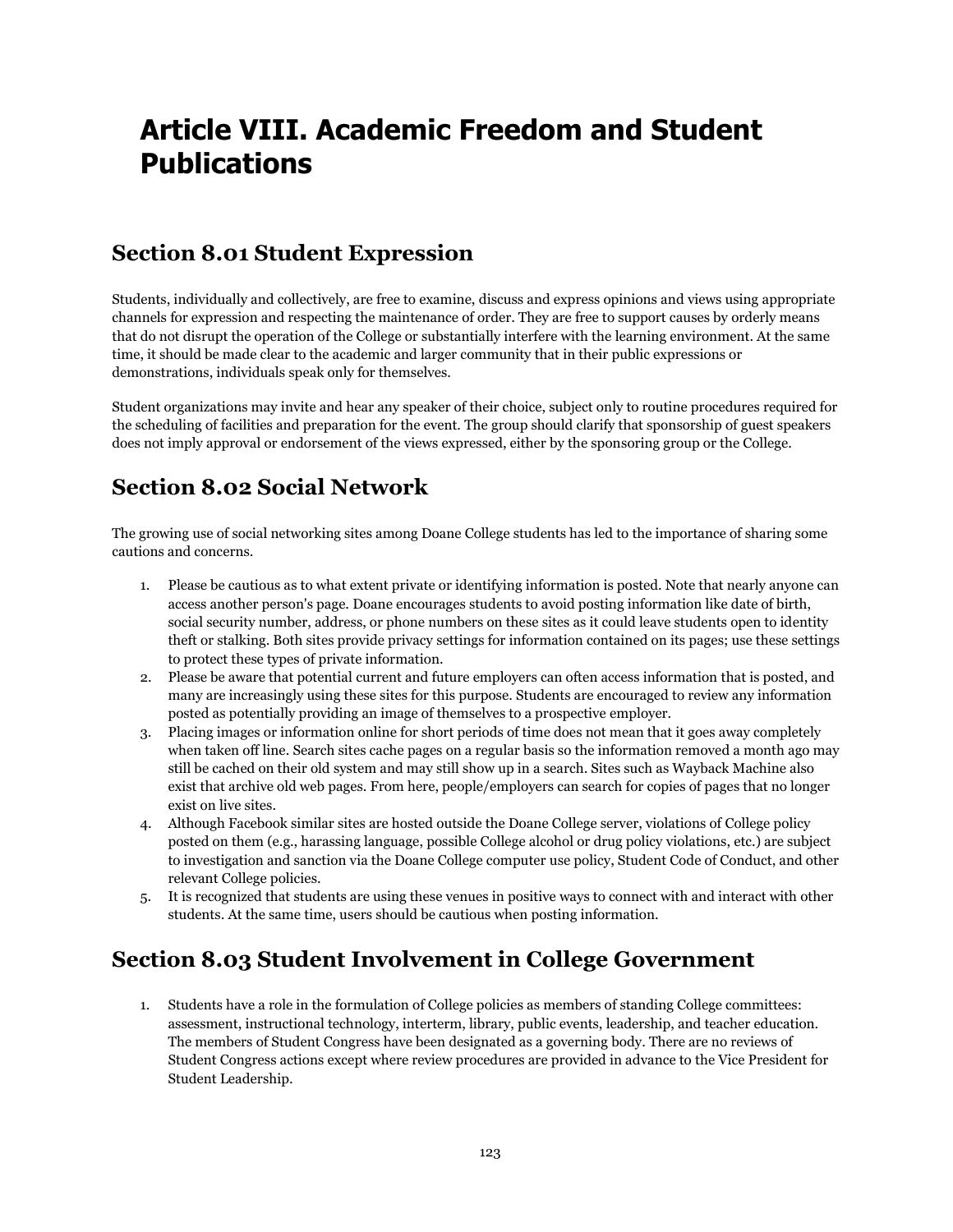2. Residence Hall councils shall participate with the institution in suggesting ideas affecting students' living environment. The College will maintain reasonable standards to be consistent with federal, state, and local laws.

# **Section 8.04 Student Publications**

Student publications shall be free of censorship and advance approval of copy. Editors and managers shall be protected from arbitrary suspension and removal because of student, faculty, administration, alumni, or community disapproval of editorial policy or content. However, there will be from time to time intense dialogue and discussion about sensitive issues and publication of irresponsible comments. Being a part of the media requires a balanced factual orientation that carries responsibility, along with freedom. The same freedom and responsibility is assured oral statements of views on the College television and radio stations.

- 1. Editorial freedom involves the corresponding obligation to be governed by the canons of responsible journalism and applicable regulations of the FCC for radio and television, such as: the avoidance of libel, indecency, undocumented allegations, attacks on personal integrity, and techniques of harassment and innuendo.
- 2. The student press shall provide fair opportunities for expression of differing opinions and should state on the editorial page that the opinions expressed are not necessarily those of the College or student body.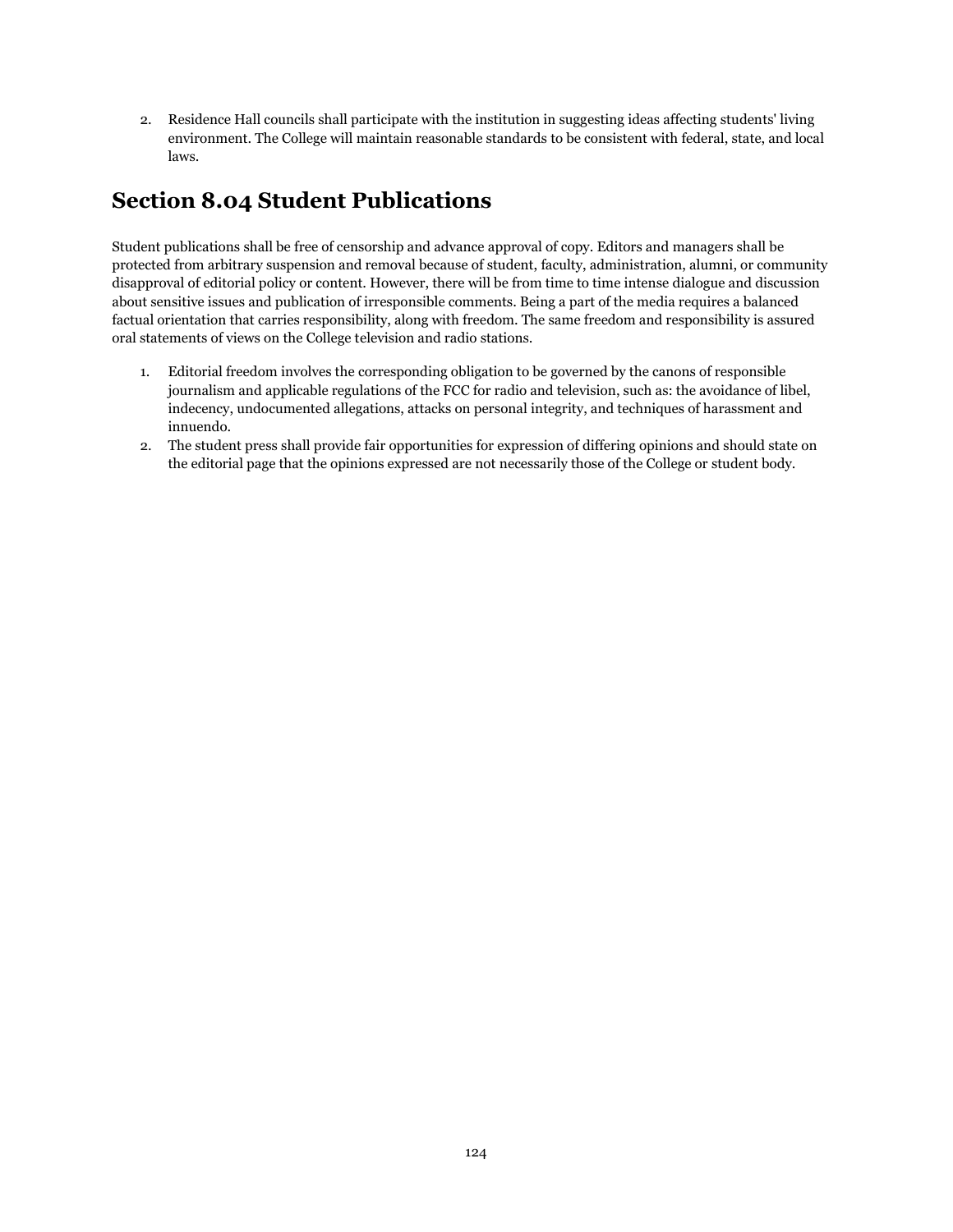# **Article IX. Student Records Section**

## **9.01 Privacy of Student Education Records**

1. GLB Act of 16 CFR part 314 Safeguarding Information. As a result of regulations promulgated in May 2000, colleges and universities are deemed to be in compliance with the privacy provisions of the GLB Act if they are in compliance with the Family Educational Rights and Privacy Act (FERPA). Doane College is in compliance with FERPA. Guidelines for FERPA are published in Doane's Student, Faculty, and Staff Handbooks.

Doane is also subject to the provisions of the Act related to the administrative, technical, and physical safeguarding of customer information. The College is required to implement and maintain a written information security program that contains administrative, technical and physical safeguards appropriate to size and complexity. The following is the administrative response to Safeguarding Customer Information. Members of the President's Cabinet are designated individuals responsible for coordinating the information security program. All reasonable steps have been taken to identify the foreseeable internal and external risks to the security, confidentiality, and integrity of customer information that could result in unauthorized disclosure, misuse and alteration, destruction, or other compromise of such information.

Employees have been notified of FERPA requirements and follow established procedure for safeguarding confidential customer information. Doane's information systems, including processing, storage, transmission, and disposal are secured by firewalls, packet shapers, sniffers, and virus protection. Detecting, preventing, and responding to attacks, intrusions, security holes, attempted breaches, and other system failures are the highest priority for network administrators.

a. A statement of conduct that addresses the monitoring and disclosure of customers' electronic activity governs Doane technology personnel. Doane College reviews and oversees service providers and takes steps to retain providers that are capable of maintaining appropriate safeguards for customer information. The President's Cabinet periodically reviews and adjusts the College's security program based on any material changes to operations, or any other circumstances that are known to have or that may have a material impact on Safeguarding Customer Information.

Family Educational Rights and Privacy Act (FERPA)

The Family Educational Rights and Privacy Acts of 1974 (commonly referred to as "FERPA" or the "Buckley Amendment") is designed to protect the confidentiality of students' educational records and to give students access to their records to assure accuracy. FERPA outlines four rights with respect to students Education Records. They are:

- i. ACCESS TO EDUCATION RECORDS: students have the right to inspect and review their Education Records within 45 days of the day the College receives a written request for access, anytime after their matriculation.
	- i. REQUEST FOR AMENDMENT OF EDUCATION RECORDS: students have the right to request amendment of Education Records if they believe the records are inaccurate, misleading or in violation of their privacy rights. DISCLOSURE OF EDUCATION RECORDS: this right protects confidentiality of student records and requires the student's signature to release academic records, such as transcripts. Some exceptions exist such as school officials who've been determined to have a legitimate educational interest, or information determined to be directory information. Examples of directory information include: name, addresses, e-mail, telephone numbers, major and/or minor fields of study, degree sought, expected date of completion of degree requirements and graduation, degrees conferred, awards and honors (e.g. Dean's list), full or part time enrollment status, dates of attendance, or photograph.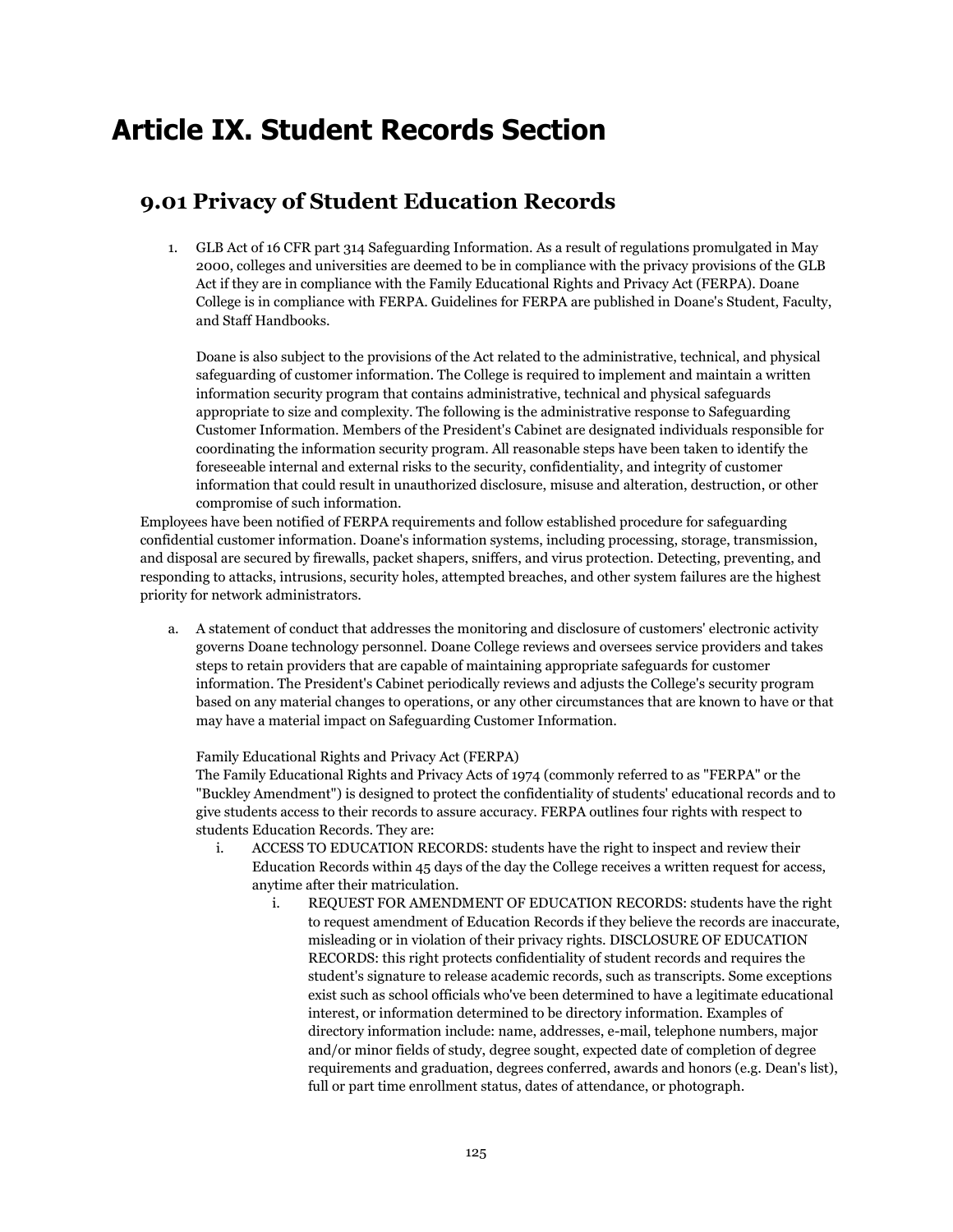ii. COMPLIANCE: students have the right to submit complaints concerning the College's compliance with the requirement of FERPA to:

Family Policy Compliance Office U.S. Department of Education 400 Maryland Ave., S.W. Washington, DC 20202-4605

e-mail address: ferpa@ed.gov

For more information on FERPA, and to see the entire FERPA Policy, please visit the Registrar's Web page on the Doane Web site. Questions and concerns can be sent to the Registrar at registraroffice@doane.edu or 402.826.8251.

b. Summary of Federal Law

Federal law applies to public schools that receive federal education funds. In order to continue to be eligible to receive federal monies, schools must comply with FERPA. The following is a highlight of FERPA, which generally gives a parent certain rights with respect to his or her child's education records. When students reach age 18 or enroll in college, these rights are transferred to the student:

- i. Students have the right to inspect and review the student's education records maintained by the school. Schools do not have to provide copies of the records but must make the records accessible.
- ii. Students have the right to request that a school correct records which they believe to be inaccurate or misleading. If the school decides not to amend the record, the student then has the right to a formal hearing. After a formal hearing, if the school still decides not to amend a student's record, the student has the right to place a statement with the record setting forth his or her view about the contested information.
- c. Generally, schools must have written permission from a student in order to release any information from a student's education record. However, FERPA allows schools to disclose those records, without consent, to the following parties or under the following conditions:
	- i. School officials with legitimate education interests.
	- ii. Other schools to which a student is transferring.
	- iii. Specified officials for audit or evaluation purposes.
	- iv. Appropriate parties in connection with financial aid to a student.
	- v. Organizations conducting certain studies on behalf of the school.
	- vi. Accrediting organizations.
	- vii. Directory information.
	- viii. To comply with a judicial order or lawfully issue subpoena.
	- ix. Appropriate officials in cases of health and safety emergencies.
	- x. State and local authorities, within the juvenile justice system, pursuant to specific Nebraska law.

Students have the right to write to the Family Policy Compliance Office of the United States Department of Education to file a complaint related to the privacy of education records and FERPA. If a student discovers an error in the records, it should be pointed out to the official in charge of the record. The Vice President for Academic Affairs is the hearing officer to resolve disagreements. A hearing will be conducted and decided within 14 days following a written request by the student.

Doane College personnel have access to student records. Federal law and College policy make it possible for a limited number of individuals and groups to have access to records, but they must leave their names and the interest they have in the record. Doane College may disclose appropriately designated "directory information" without written consent, unless the student advises Doane College to the contrary in accordance with Doane College's procedures.

The primary purpose of directory information is to allow Doane College to include this type of information from student education records in certain school publications. Examples include: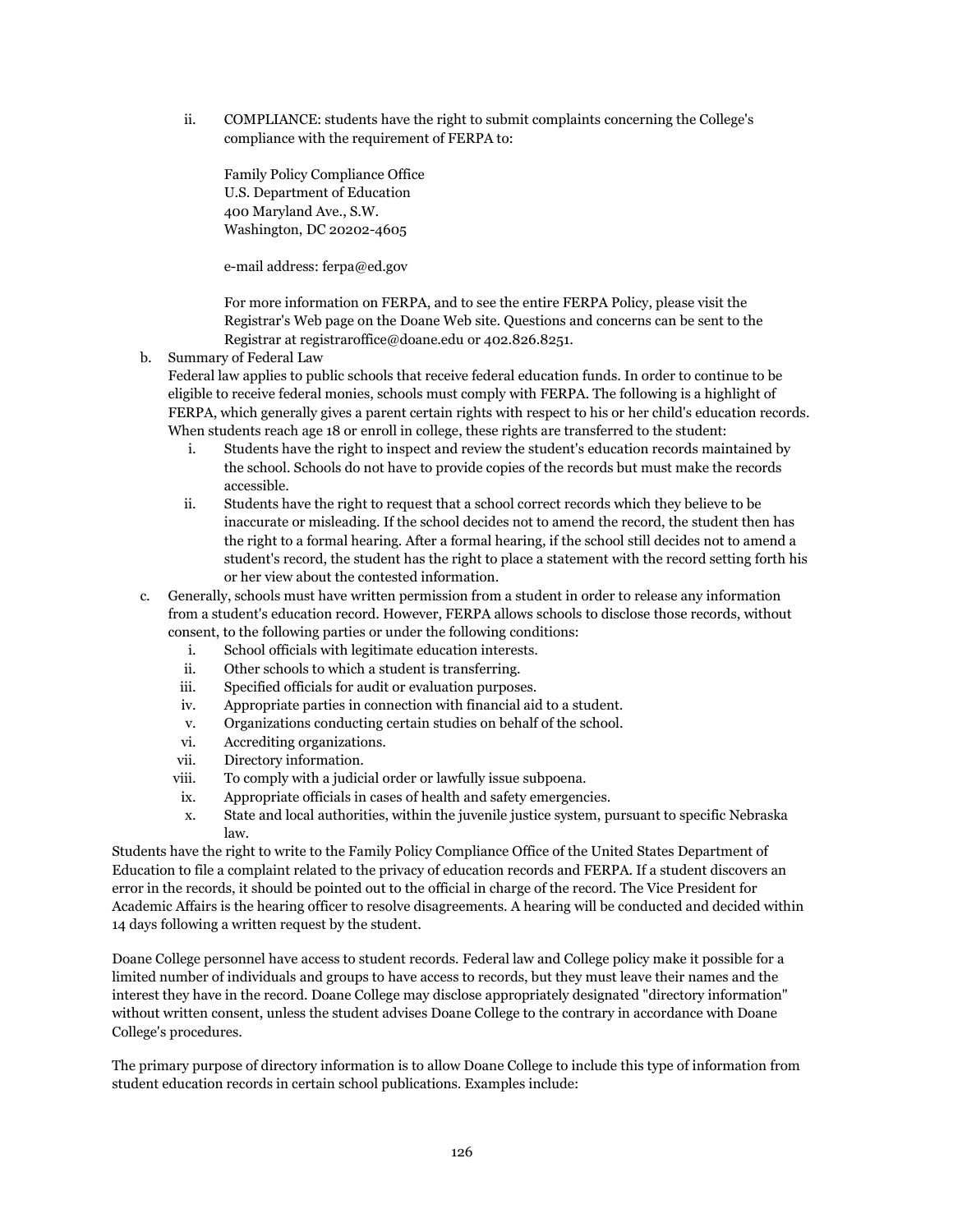- i. A playbill, showing a role in a drama production.
- ii. The annual yearbook.
- iii. Honor roll or other recognition lists.
- iv. Graduation programs.
- v. Sports activity sheets, such as for football, showing weight and height of team members.

Directory information, which is information that is generally not considered harmful or an invasion of privacy if released, can also be disclosed to outside organizations without the student's consent. Outside organizations include, but are not limited to, companies that manufacture class rings or publish yearbooks. If students do not want Doane College to disclose directory information from their education records without prior written consent, the Registrar's Office must be notified in writing.

Students have a right to receive copies of their records at a cost of \$5 per transcript. Student records retained by some offices are periodically destroyed. For specific information on types of information maintained, the location of records, persons in charge of records, and destruction of records, the student should consult the Directory of Records maintained with the Doane College Policy on Access To and Release of Student Records. Students have the right to file complaints with the FERPA Office concerning alleged failure by the College to comply with the Act. Questions concerning FERPA may be referred to the Student Leadership Office.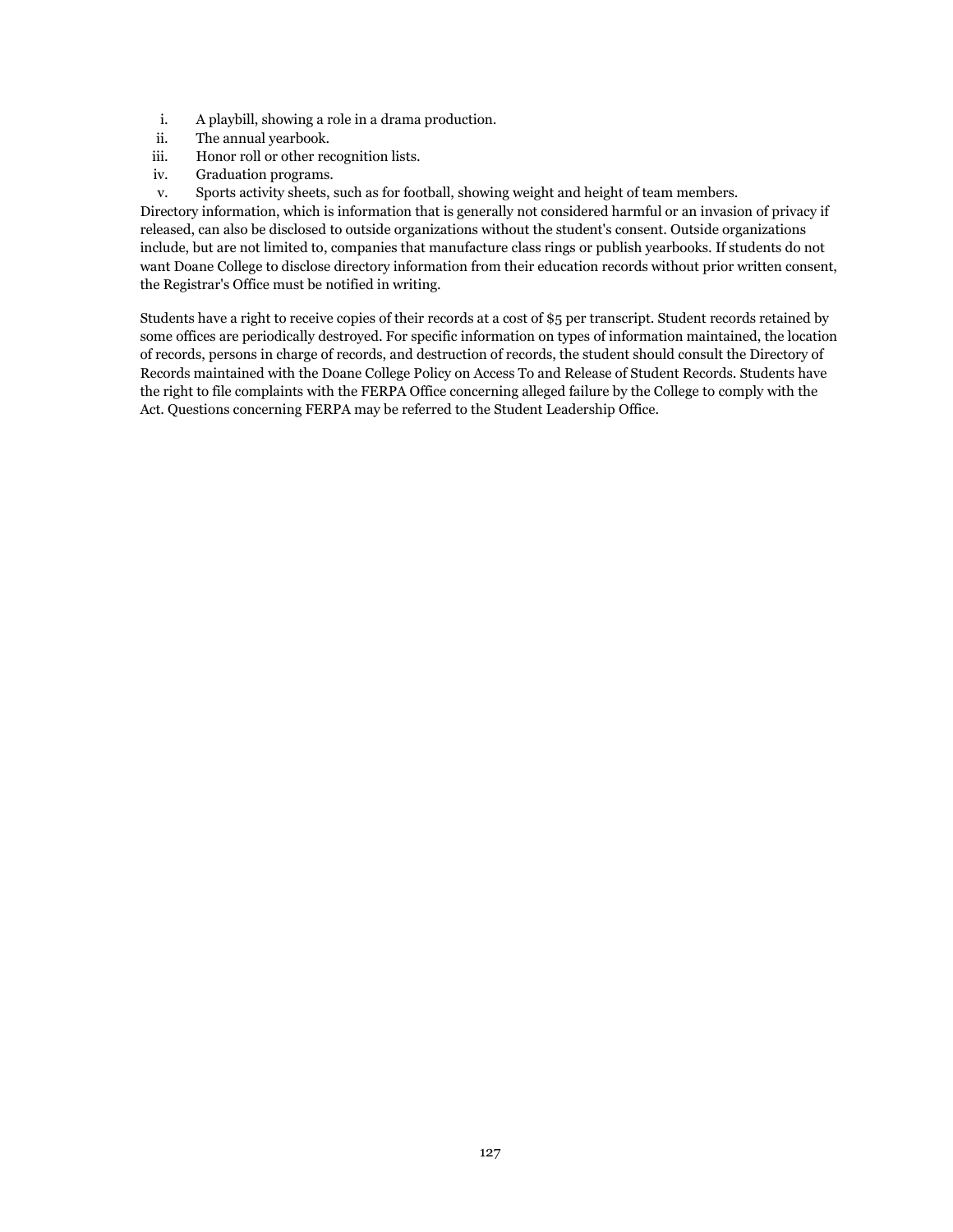# **Higher Education Opportunity Act (P.L. 110-315) ("HEOA")**

NEW REPORTING AND DISCLOSURE REQUIREMENTS

(SPECIFIC TO THE DOANE SAFETY OFFICE)

TITLE I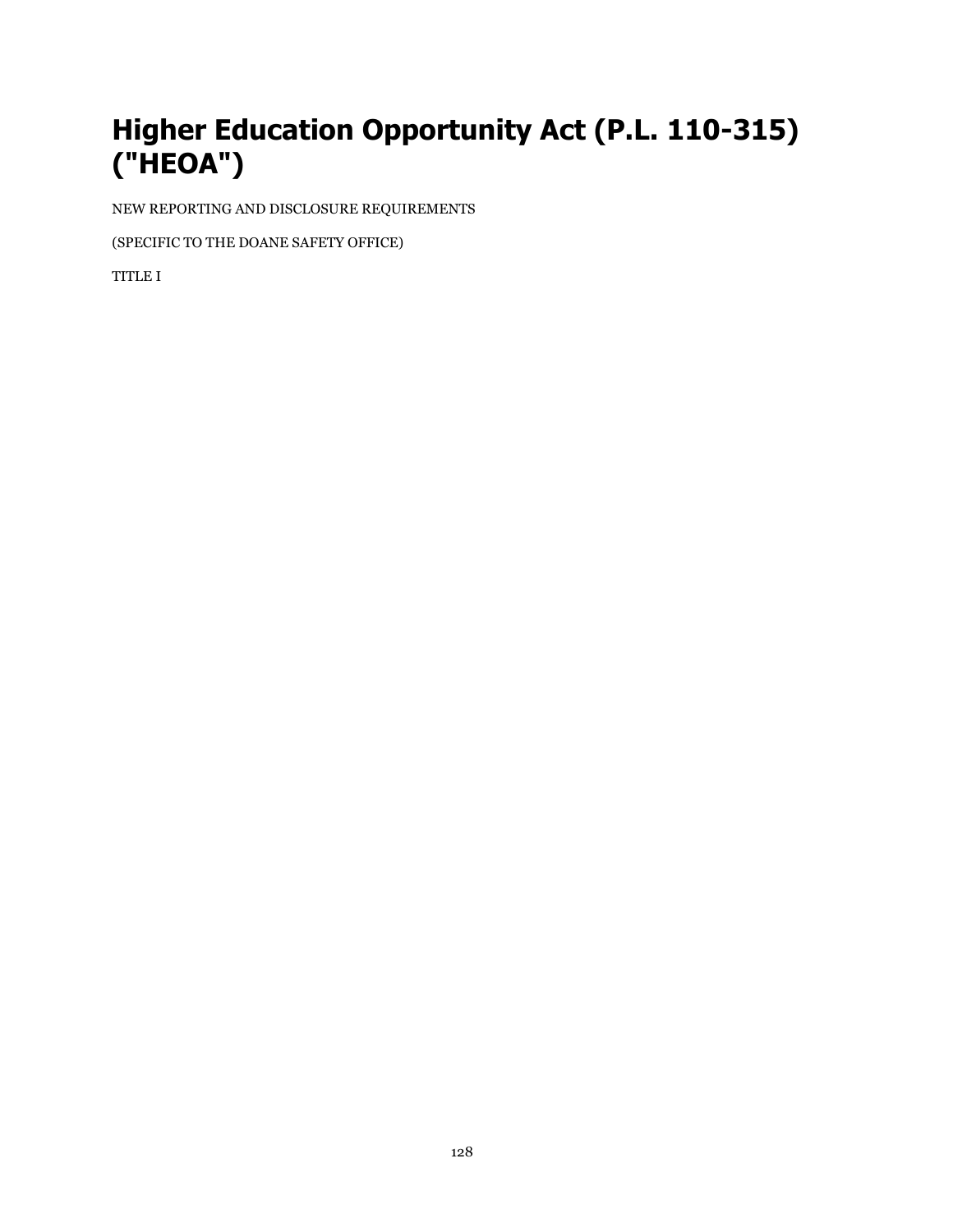# **Spring 2014 Report / Higher Education Opportunity Act (P.L. 110-315) (HEOA)**

# **Section 120(a)(2)(B) - Drug and Alcohol Violations Reporting (20 U.S.C. § 1011i)**

http://www.doane.edu/Students/Campus/Safety/crime/

# **Criminal Offenses (§ 485(f)(1).) Security Authority**

The Doane Safety Office does not employ commissioned law officers. The Doane Safety Office is made up of one Director, three Safety Administrators and one contracted guard shift per day. Doane staff members and a contracted guard service (Signal 88) are responsible for all aspects of safety and security for Doane College Crete. As staff members for the College, the Doane Safety Office may forward reports involving students to the judicial affairs officer for the campus and reports including staff or faculty to the appropriate Vice President. Incidents involving non-compliant non-Doane community members may result in staff contacting the Crete police department for assistance.

The Doane Safety Office does work closely with the Office of Residence Life for judicial affairs as well as the Crete Police Department for crime incidents. Doane College requests that all crimes or suspected crimes occurring on campus be reported to the Doane Safety Office at 402.826.8669 as soon as possible.

## **Prompt and accurate reporting of all crime**

Criminal actions and other emergencies occurring on campus should be reported immediately to the Doane Safety Office by telephone at 402.826.8669. This number is answered 24/7 during the academic year. A daily crime log is kept at the Doane Safety Office and is on display at the front counter. A copy of the current report will be made available to any Doane community member within two days of request. The Doane Safety Office is located in the lower level of the Perry Campus Center. The Safety Office will respond by taking the following action(s) as necessary:

- Request the Crete Police Department(s) and/or the Crete Fire Department to the scene of the reported incident
- Investigate the incident
- Take appropriate action(s) to identify, apprehend, and report the person(s) responsible
- Notify or request the assistance of other law enforcement and/or other agencies when necessary
- Take action(s) and/or make appropriate notifications

## **Contact Information**

Safety and Security Issues: Doane Safety Office @ 402.826.8669,

Student Judicial Affairs Issues: Associate Dean of Student Leadership-Russ Hewitt 402.826-8295 russ.hewitt@doane.edu

Employee Issues: Vice President of Financial Affairs-Julie Schmidt 402.826.8200, julie.schmidt@doane.edu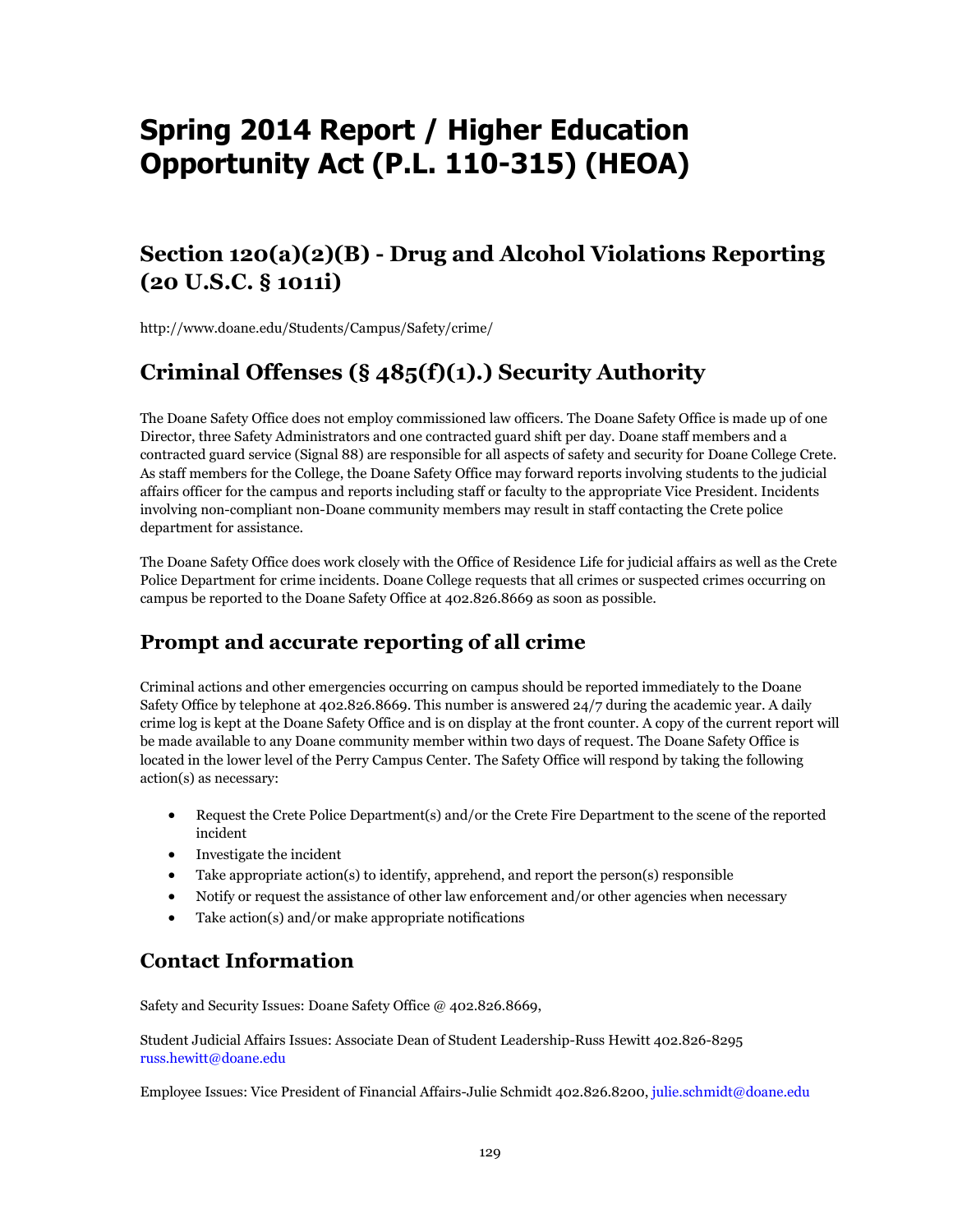Student Issues: Vice President of Student Leadership-Kim Jacobs 402.826.8111, kim.jacobs@doane.edu

Doane Lincoln: Dean Janice Hadfield 402.466.4774, janice.hadfield@doane.edu

Doane Grand Island: Jennifer Worthington 308.398.0800, jennifer.worthington@doane.edu

### **Local Law Enforcement**

We encourage the reporting of campus criminal activity directly to the Doane Safety Office or reporting directly to the Crete Police Department at 402.826.4311 or 9-911 from a campus telephone for emergencies. Doane College supports this decision and encourages any Doane community member to utilize local law enforcement if they are the victim of a crime.

# **Confidential Reporting**

Victims or witnesses may report certain crimes to the Doane Safety Office Department on a voluntary, confidential basis. Crimes reported confidentially will be included in the Campus Security Report but will not be investigated by the Doane Safety Office. Doane counselors and wellness staff are encouraged to inform the persons being counseled or treated medically of procedures to report crimes on a voluntary, confidential basis if and when the counselor deems appropriate. Victims or witnesses may report sexual assaults to the Doane Safety Office on a voluntary, anonymous and confidential basis. The Doane Safety Office will only utilize the report for the compilation of statistical records for assaults that occur on the Doane campus.

## **Timely Warnings and Campus Alerts**

The purpose of a timely advisory is to alert the campus community to the occurrence of a crime that poses an ongoing threat to the campus community and/or to heighten safety awareness of students and employees in a manner that will aid in the prevention of similar crimes. In certain situations, the Associate Dean of Student Leadership will make a decision, in consultation with the Vice President for Student Leadership as needed, whether to disclose the incident through a public notice to the community via print and electronic means. The circumstances of any particular situation coupled with the Safety Office's evaluation of the situation/threat potential will dictate the need and manner for the issuance of a Campus Crime Alert bulletin. However, in general, whenever there has been a report of a violent crime, a major property crime or other significant criminal event on or adjacent to campus and the Associate Dean of Student Leadership or his/her designee is of the opinion that the safety of the campus community is at-risk, a Campus Crime Alert bulletin will be issued. The crime alert will include the following information, if available:

- Description of the incident (type of crime, time, date and location)
- Physical description of the offender
- Composite drawing or photograph of the offender
- Connection to previous reported incidents
- Description of injuries or use of force, if relevant
- Crime Prevention Tips
- Emergency contact information (phone numbers and Web sites)
- Date the campus crime alert bulletin was issued

Systems of delivery for issuing Campus Crime Alert bulletins include postings, direct distribution of flyers, email, the campus student newspaper, and campus Web site.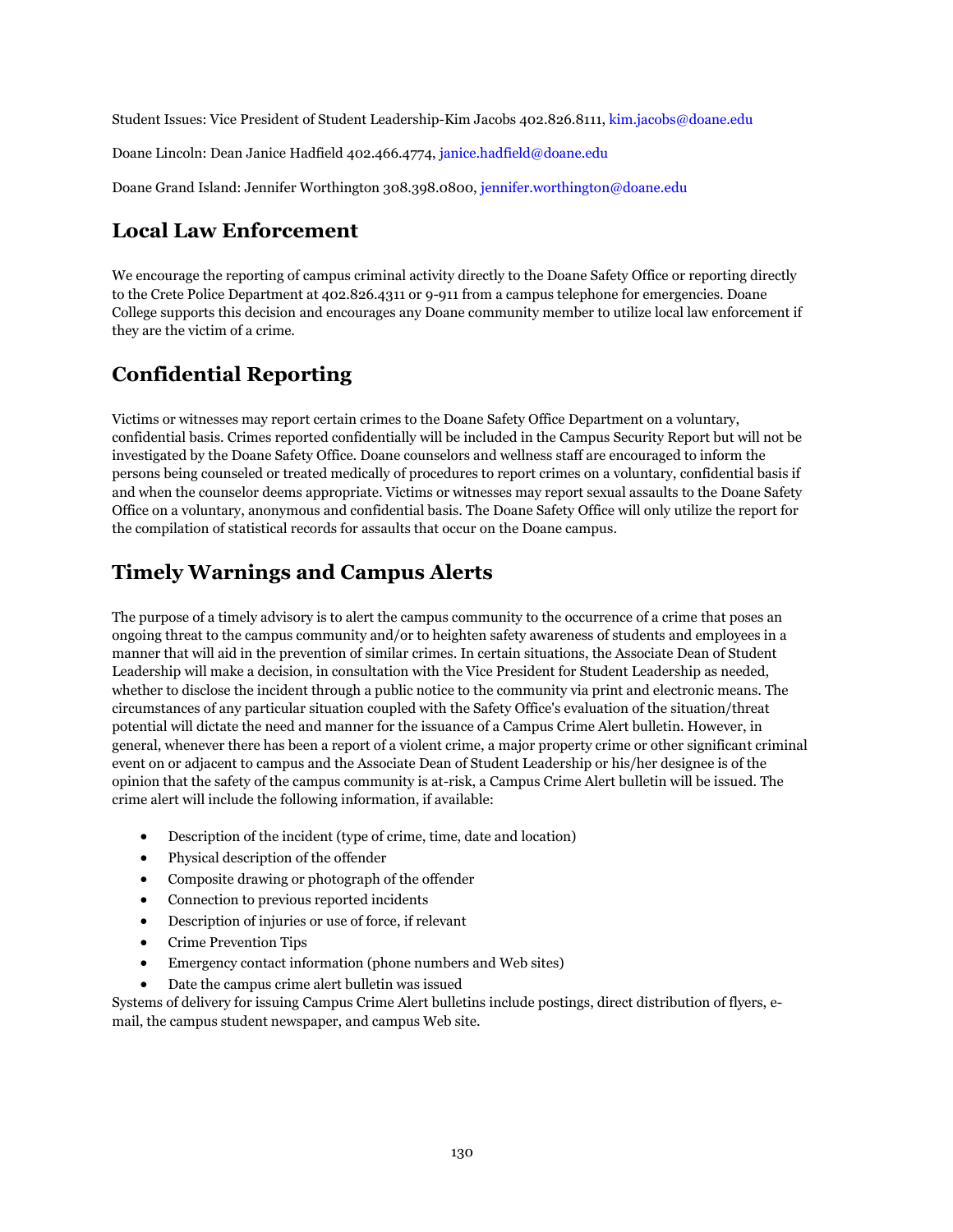## **Evacuation procedures**

Evacuations procedures in the event of an emergency incident are posted in all residence halls and academic buildings. Exit signs are located in hallways indicating the closest route to exit the building if necessary.

## **Immediate notification to campus following a significant emergency/dangerous situation or threat**

Doane College has an emergency alert system (E2Campus) which can notify all community members via TXT and e-mail following an incident.

Community members are encouraged to sign up for this free program by going to www.doane.edu/alerts.

Publicize emergency response and evacuation procedures

Emergency response and evacuations procedures are located on the Doane Web site at www.doane.edu/students/campus/safety/

## **Testing of emergency response and evacuation procedures annually (§ 485(f)(1)(J).)**

Doane College plans, exercises and tests its emergency response and evacuation plans frequently. The Doane College Emergency Response Team exercises the College plans throughout the academic year. Members of the local EMS teams are involved in this planning. Fire and tornado plans are exercised in each residence hall each semester. Table top and role play exercise of campus emergencies are also frequently done.

## **Types of Hate Crimes reported on campus (§ 485(f)(1)(F).)**

http://www.doane.edu/Students/Campus/Safety/crime/

# **Fire Safety (§ 485(i).)**

### **Fire Safety Report**

http://www.doane.edu/Students/Campus/Safety/crime/

## **Fire Safety Statistics**

http://www.doane.edu/Students/Campus/Safety/crime/

## **Campus Housing Fire Safety Systems**

Every campus residence hall has smoke and sprinkler systems available throughout the buildings. These systems are tested throughout the year and any issues are addressed immediately.

## **Number of regular mandatory supervised fire drills**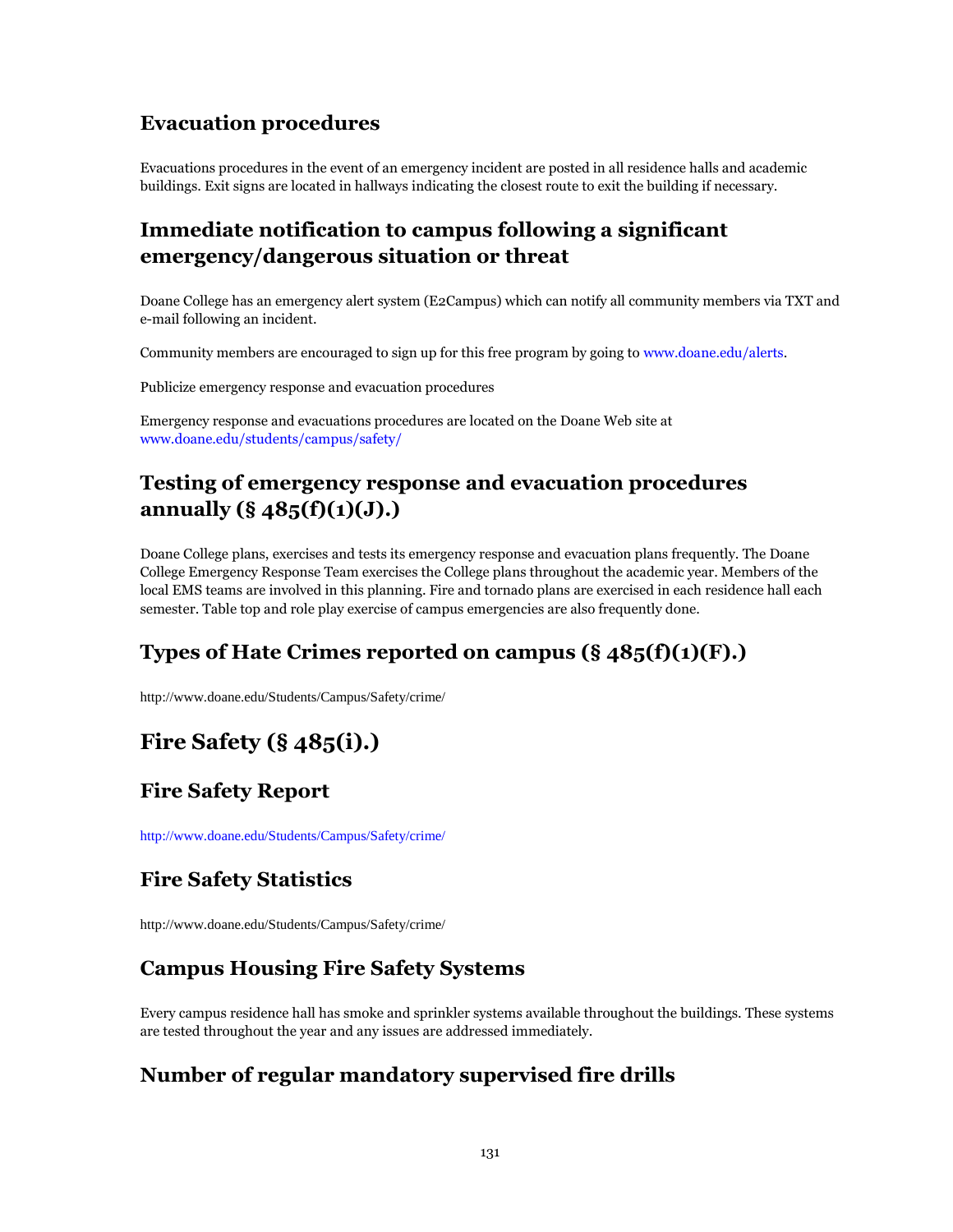Each residence hall performs two supervised fire drills/tornado drills each year. Academic buildings and administrative buildings perform tests periodically.

## **Campus Housing Fire Safety Policies**

- a. Portable electrical appliances: Devices with electric heating sources are not allowed in campus residence halls. Maintenance checks and room checks are preformed twice a year to ensure student compliance.
- b. Smoking and open flame policy: Smoking and open flames (candles) are banned from all residence halls.
- c. Evacuation procedures: Evacuations policy and procedures are posted on all residence hall rooms (back side of door). The postings have helpful hints as well as maps of floor locations to the nearest exits.
- d. Fire Safety Education Programs (Student and Faculty): Bi-annual safety programming is made available to faculty and staff. Residential students attend frequent hall and floor meetings where safety issues are addressed.

### **Future Improvement of Fire Safety**

The college continues to update systems for the improvement of the campus safety posture. Future improvements include additional training and role-play exercises for community members.

# **Missing Students (§ 485(j).)**

Doane College students identify a confidential contact to be notified on the Emergency Contact Card. Students under 18 years of age that are not emancipated need to be aware that the institution must notify parents no later than 24 hours after the student is determined missing. The College must also notify law enforcement no later than 24 hours after a student is determined missing. If a student is determined missing, the Doane Safety Office will initiate the emergency contact procedures once a student, for whom a missing persons reports has been filed, has been missing for 24 hours.

Notification procedures:

- a. Notification of appropriate college officials.
- b. Forward of reports to campus security.
- c. Notification of appropriate law enforcement officials.
- d. Notification of the student's confidential contact (if filed).
- e. Notification of the student's parent if he or she is under 18 and not emancipated, a missing persons report has been filed, and the student has been missing for 24 hours.
	- i. If the student has not submitted a confidential contact, a parent or legal guardian will be notified.

# **Crime Victims (§ 485(a)(26).)**

Doane College will make available, upon written request, to any alleged victim of a crime of violence or nonforcible sex act the report of the results of the institution's disciplinary proceeding against the alleged perpetrator.

References:

#### HIGHER EDUCATION OPPORTUNITY ACT (P.L. 110-315) ("HEOA")

www.ed.gov/policy/highered/leg/hea08/index.html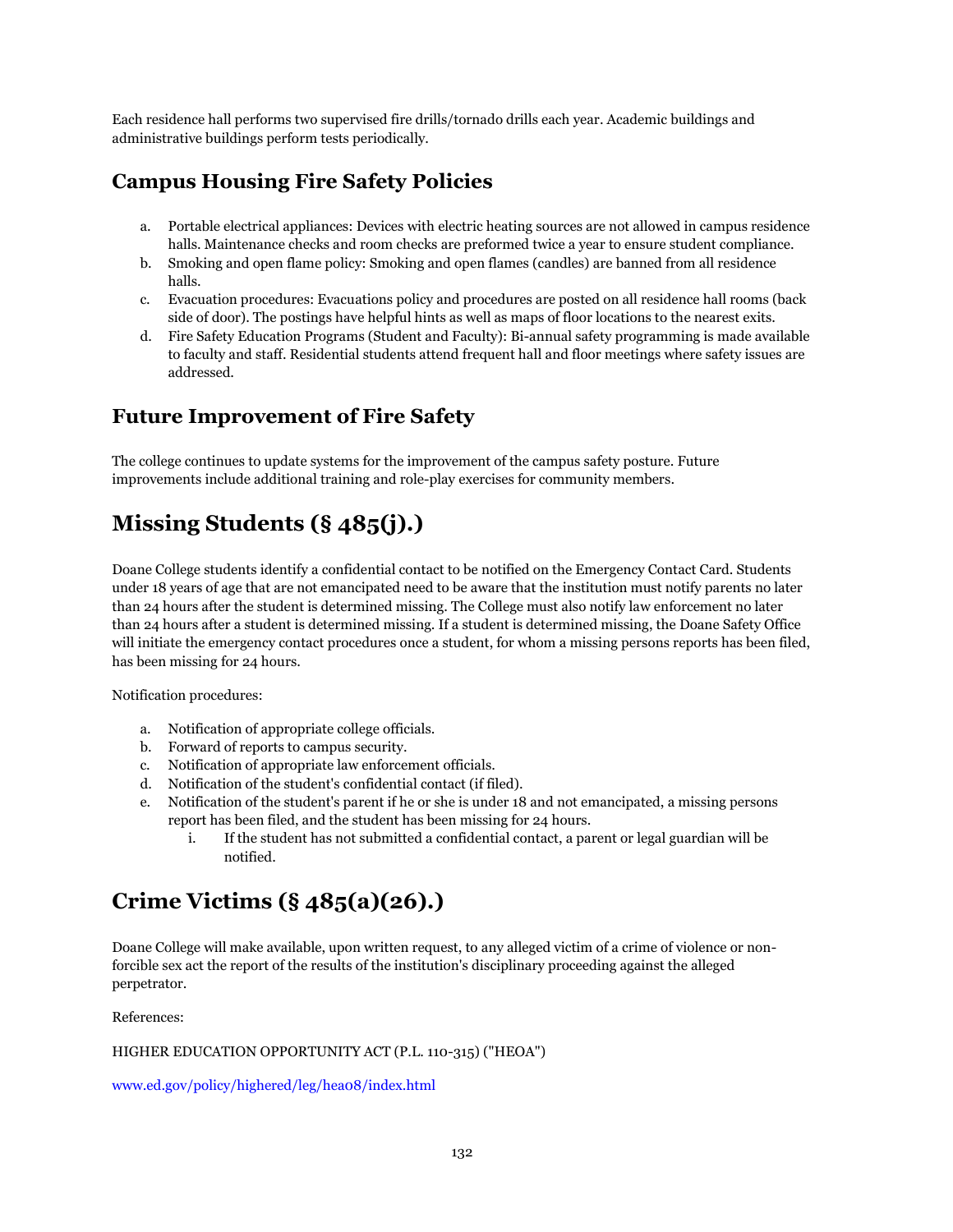Doane College Annual Campus Crime Disclosure (2007) www.doane.edu/students/campus/safety

Doane College Student Handbook 2008-2009 www.doane.edu/students/information

## **Grievance Procedure**

Doane College wants to ensure prompt and equitable resolution of complaints alleging any discrimination or other conduct prohibited by the Americans with Disabilities Act (ADA) or Section 504 of the Rehabilitation Act of 1973, as amended (20 U.S.C. 794.) If at any point a student, faculty or staff member believes that there has been a violation of ADA or Section 504, he or she should follow these steps:

- a. To file a grievance, the student, faculty or staff member must contact the College's Section 504 Coordinator within 30 working days of the alleged discrimination or other conduct. (In special circumstances an extension may be granted for filing a grievance.) All grievances should be filed with Laura Sears, Director of Human Resources and the College's designated Section 504 Coordinator. She may be contacted at 402.826.6773 or via e-mail at laura.sears@doane.edu.
- b. The 504 coordinator will make contact with the student or employee filing the grievance within two business days. The 504 coordinator will make a record of the meeting and may request person filing the complaint to present the grievance in writing.
- c. Upon review of the documentation and information gathering, the 504 coordinator will render a findings report to Doane College, the student bringing forth the grievance and the parents or guardian of the student if FERPA (Family Educational Rights and Privacy Act) permits or employee within 30 days after its filing.
- d. The person filing the complaint may request reconsideration of the report determination and findings if he or she is dissatisfied with the resolution. This request should be made to the Section 504 Coordinator within 10 working days. The findings report will be provided to the Vice President for Student Leadership when a student requests reconsideration and to the Vice President for Finance and Administration when a faculty or staff member requests reconsideration. The designated Vice President will be responsible for reviewing the report findings and resolution and making a determination in writing and providing copies of the written determination to the person filing the grievance within 10 working days. Report findings will also be filed with the 504 Coordinator.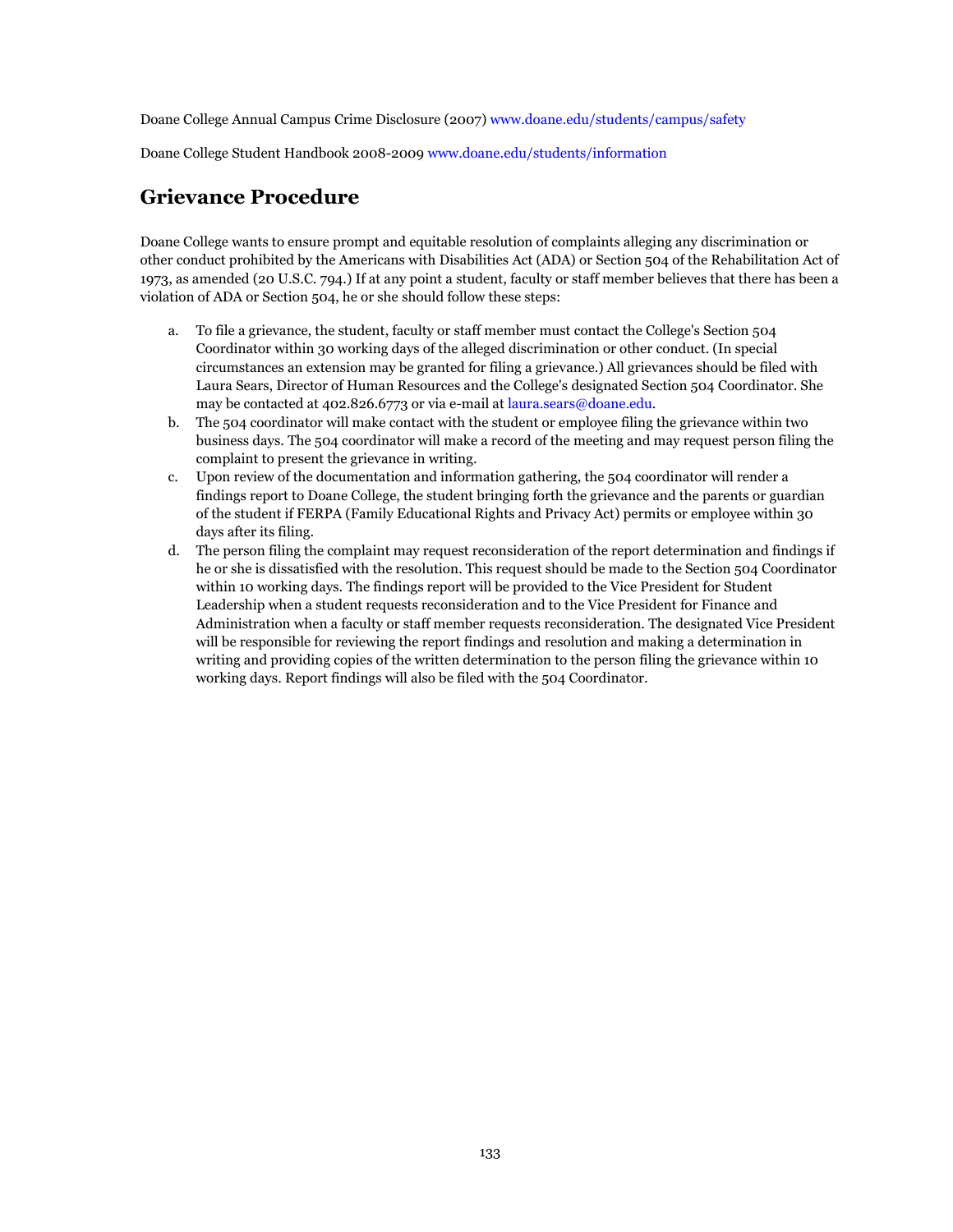# **Service & Assistance Animal Policy**

# **Definitions**

**Handler** - A person with a disability that a service animal assists or a personal care attendant who handles the animal for a person with a disability.

**Service Animal** -animal individually trained to do work or perform tasks for the benefit of an individual with a disability, including a physical, sensory, psychiatric, intellectual, or other mental disability, and meets the definition of "service animal" under the Americans with Disabilities Act ("ADA") regulations at 28 CFR 35.104. The work or tasks performed must be directly related to the individual's disability.

Examples include, but are not limited to: assisting individuals who are blind or have low vision with navigation and other tasks, alerting individuals who are deaf or hard of hearing to the presence of people or sounds, providing non-violent protection or rescue work, pulling a wheelchair, assisting an individual during a seizure, alerting individuals to the presence of allergens, retrieving items such as medicine or the telephone, providing physical support and assistance with balance and stability to individuals with mobility disabilities, and helping persons with psychiatric and neurological disabilities by preventing or interrupting impulsive or destructive behaviors. The crime deterrent effects of an animal's presence and the provision of emotional support, wellbeing, comfort, or companionship do not constitute work or tasks for the purposes of this definition.

Learn more about service animals and the ADA.

*\* Under particular circumstances set forth in the ADA regulations at 28 CFR 35.136(i), a miniature horse may qualify as a service animal.*

**Assistance Animal** - An assistance animal is one that is medically necessary to afford the person with a disability an equal opportunity to use and enjoy Doane housing. An assistance animal may provide physical assistance, emotional support, calming, stability and other kinds of assistance. Assistance Animals do not perform work or tasks that would qualify them as "service animals" under the Americans with Disabilities Act. Assistance animals that are not service animals under the ADA may still be permitted, in certain circumstances, in College Housing pursuant to the Fair Housing Act.

**Place of public accommodation** - Public accommodation" means a place of public accommodation" as defined in ORS 659A.400.: "a place or service offering to the public accommodations, advantages, facilities or privileges whether in the nature of goods, services, lodgings, amusements or otherwise." A place of public accommodation does not include any institution, bona fide club or place of accommodation which is in its nature distinctly private.

### **Doane's Policy on Service Animals**

In compliance with applicable law, Doane generally allows service animals in its buildings, classrooms, residence halls, meetings, dining areas, recreational facilities, activities and events when the animal is accompanied by an individual with a disability who indicates the service animal is trained to provide, and does provide, a specific service to them that is directly related to their disability. (*For policies regarding assistance animals - including emotional support animals - that do not meet the definition of a "service animal," please see the Policies for Assistance Animals*.

Doane may not permit service animals when the animal poses a substantial and direct threat to health or safety or when the presence of the animal constitutes a fundamental alteration to the nature of the program or service. DOANE will make those determinations on a case-by- case basis.

Specific questions related to the use of service animals on the Doane campus by visitors can be directed to Laura Sears, Director of Human Resources/504 Compliance Officer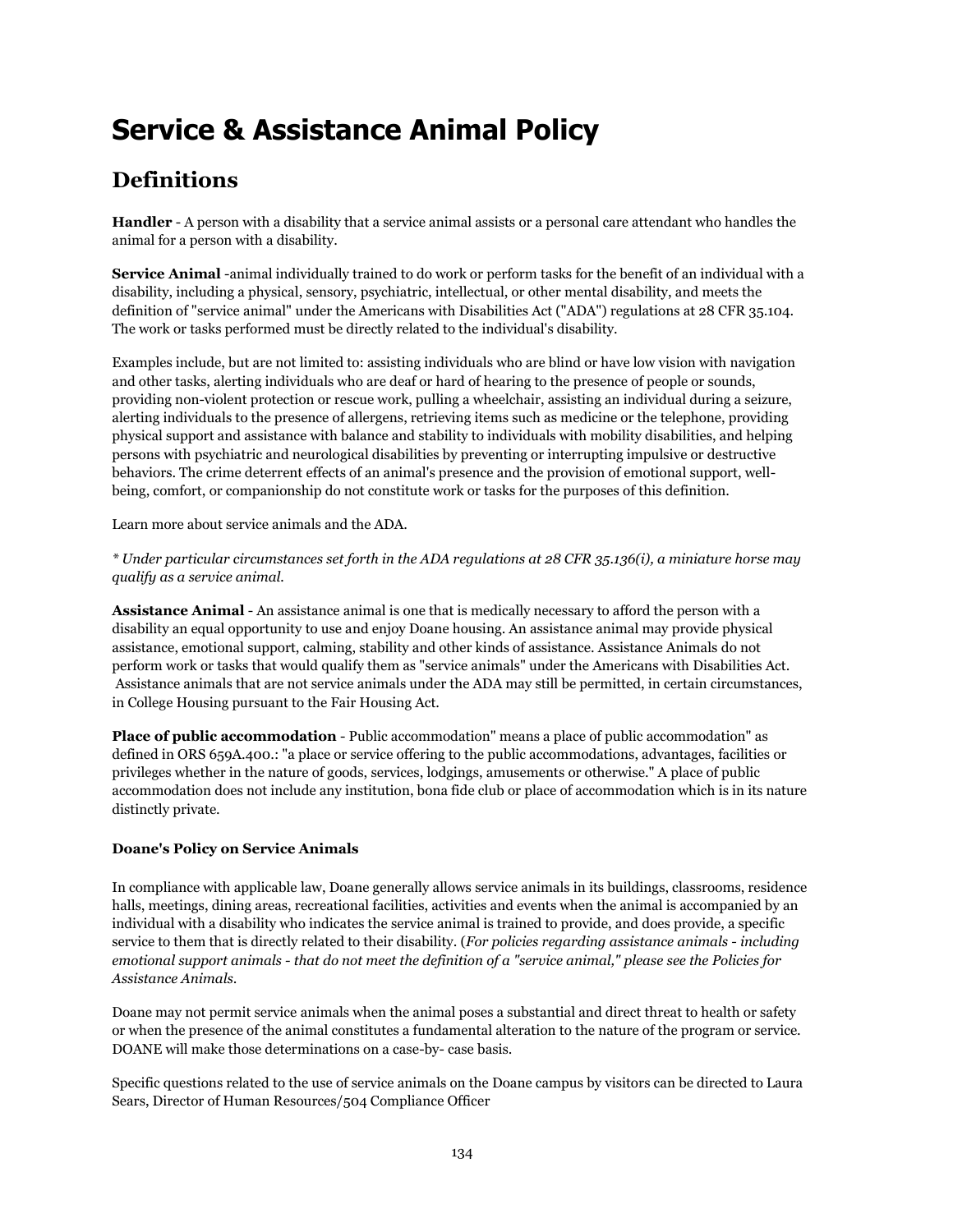#### **Responsibilities of Handlers**

Students who wish to bring a service animal to campus are strongly encouraged to partner with the Academic Support Center, especially if other academic accommodations are required. Additionally, students who plan to live in on-campus housing are strongly encouraged to inform *Residence Life that* they plan to have a service animal with them in student housing. Advance notice of a service animal for on-campus housing may allow more flexibility in meeting student's specific requests for housing

Handlers are responsible for any damage or injuries caused by their animals and must take appropriate precautions to prevent property damage or injury. The cost of care, arrangements and responsibilities for the well-being of a service animal are the sole responsibility of the handler at all times.

#### **1. Service Animal Control Requirements**

a. The animal should be on a leash when not providing a needed service to the partner.

b. The animal should respond to voice or hand commands at all times, and be in full control of the handler.

c. To the extent possible, the animal should be unobtrusive to other individuals and the learning, living, and working environment.

d. Identification - It is recommended that the animal wear some type of commonly recognized identification symbol, identifying the animal as a working animal, but not disclosing disability.

#### **2. Animal Etiquette**

#### **To the extent possible, the handler should ensure that the animal does not:**

a. Sniff people, restaurant tables, or the personal belongings of others.

b. Display any behaviors or noises that are disruptive to others, unless part of the service being provided the handler.

c. Block an aisle or passageway for fire egress.

#### **3. Waste Cleanup Rule**

a. Cleaning up after the animal is the sole responsibility of the handler. In the event that the handler is not physically able to clean up after the animal, it is then the responsibility of the handler to hire someone capable of cleaning up after the animal. The person cleaning up after the animal should abide by the following guidelines:

- Always carry equipment sufficient to clean up the animal's feces whenever the animal is on campus.
- Properly dispose of waste and/or litter in appropriate containers.
- Contact staff if arrangements are needed to assist with cleanup. Any cost incurred for doing so is the sole responsibility of the handler.

#### **Removal of Service Animals**

#### **Service/Assistance Animals may be ordered removed by a staff member for the following reasons:**

**1. Out of Control Animal**: A handler may be directed to remove an animal that is out of control and the handler does not take effective action to control it. If the improper animal behavior happens repeatedly, the handler may be prohibited from bringing the animal into any College facility until the handler can demonstrate that s/he has taken significant steps to mitigate the behavior.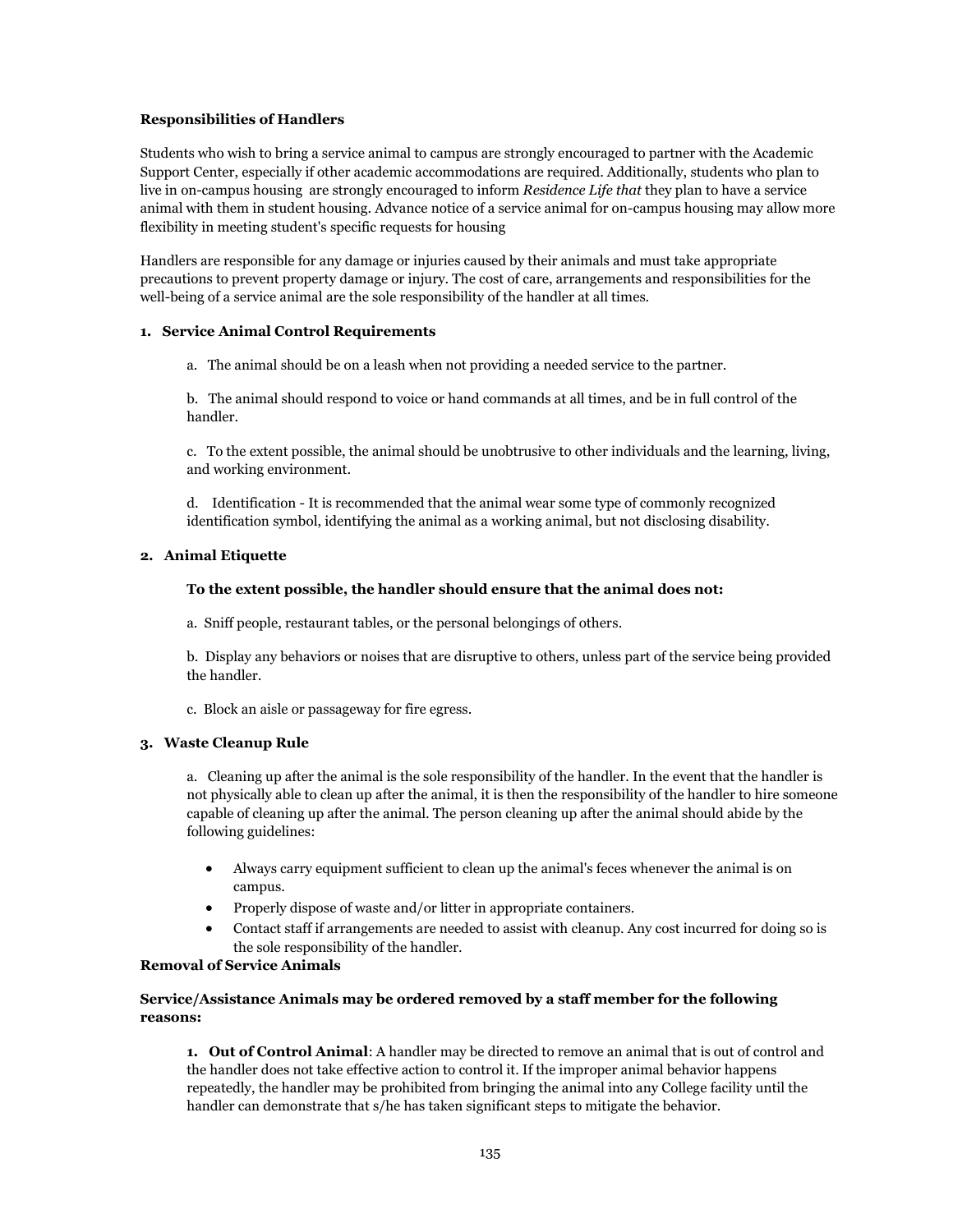**2. Non-housebroken Animal**: A handler may be directed to remove an animal that is not housebroken.

**3. Direct Threat**: A handler may be directed to remove an animal that Doane determines to be a substantial and direct threat to the health and safety of individuals. This may occur as a result of a very ill animal, a substantial lack of cleanliness of the animal, or the presence of an animal in a sensitive area like a medical facility, certain laboratories or mechanical or industrial areas.

Where a service/assistance animal is properly removed pursuant to this policy, the College will work with the handler to determine reasonable alternative opportunities to participate in the service, program, or activity without having the service animal on the premises.

### **Conflicting Disabilities**

Some people may have allergic reactions to animals that are substantial enough to qualify as disabilities. Doane will consider the needs of both persons in meeting its obligations to reasonably accommodate all disabilities and to resolve the problem as efficiently and expeditiously as possible. Students requesting allergy accommodations should contact the Academic Support Center at sherri.hannigan@doane.edu.

#### **Emergency Response**

In the event of an emergency, Residence Life and Doane Safety should be trained to recognize service animals and be aware that the animal may be trying to communicate the need for help. The animal may become disoriented from the smell of smoke in a fire or laboratory emergency, from sirens or wind noise, or from shaking and moving ground. The handler or animal may be confused from the stressful situation. Staff should be aware that the animal is trying to be protective and, in its confusion, is not to automatically be considered harmful. The staff should make every effort to keep the animal with its handler. However, the staff's first effort should be toward the handler; this may necessitate leaving the animal behind in certain emergency evacuation situations.

#### **Service Dogs in Training**

A dog being trained has the same rights as a fully trained dog when accompanied by a trainer and identified as such in any place of public accommodation (as defined in ORS

659A.400). Handlers of service dogs in training must also adhere to the requirements for service animals and are subject to the removal policies as outlined in this policy.

#### **Doane's Policy on Service Animals**

#### **Assistance Animals in Residence Halls**

Residence Life and Dining Services will allow an assistance animal if certain conditions are met. The animal must be medically necessary for the resident with a disability to have equal access to housing and the accommodation must also be reasonable. An accommodation is unreasonable if it presents an undue financial or administrative burden on the College, poses a substantial and direct threat to personal or public safety or constitutes a fundamental alteration of the nature of the service or program. The student is required to submit proof of disability and proof from at treating physician that the presence of the animal is medically necessary as a reasonable accommodation for their disability.

Requests for assistance animals in Residence Life and Dining Services should be made by submitting documentation of a disability sherri.hannigan@doane.edu.

#### **Appeals and Grievances**

Any person dissatisfied by a decision concerning a service animal or an assistance animal may appeal to Laura Sears, Director of Human Resources at laura.sears@doane.edu or via telephone at (402) 826-6773.